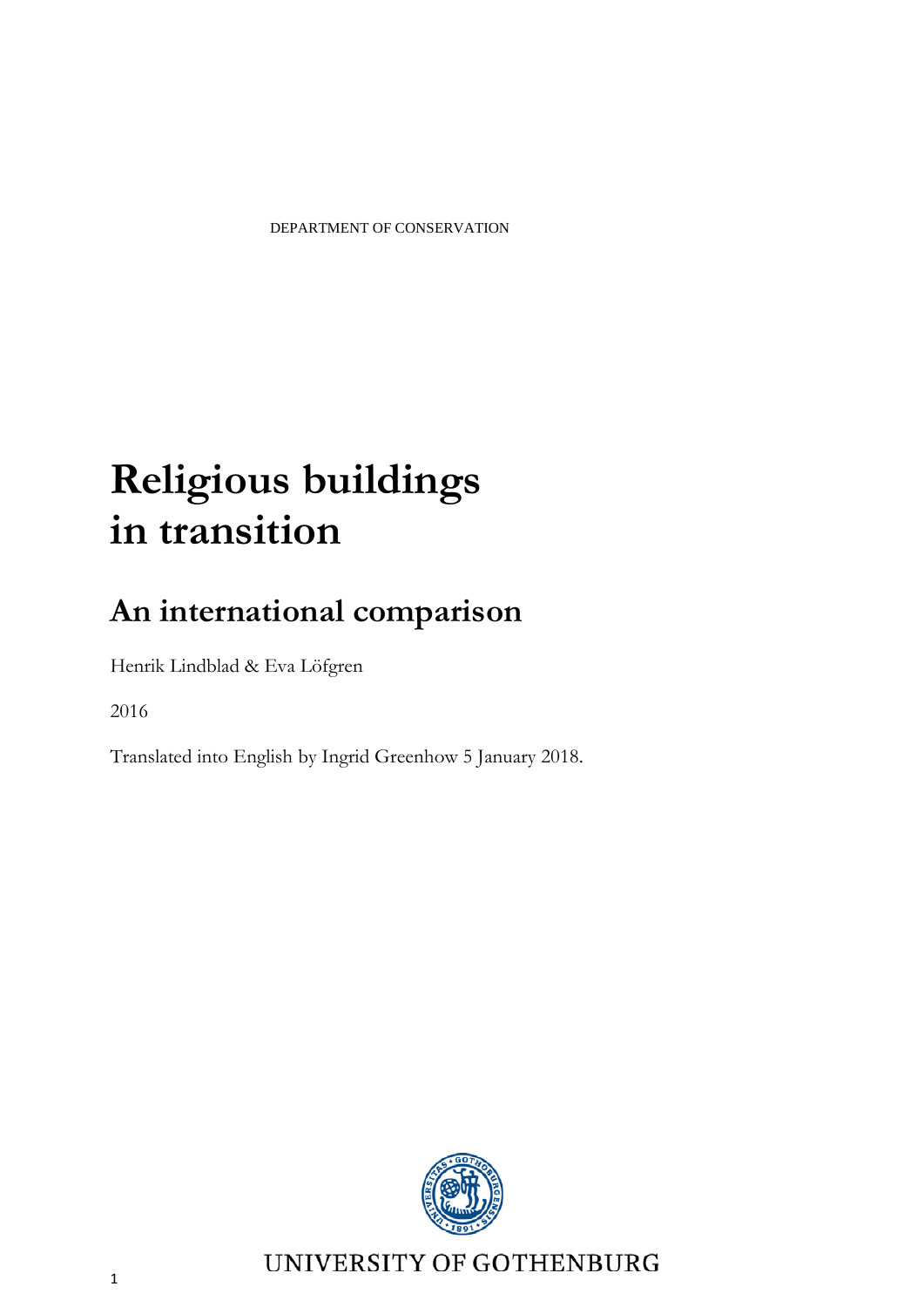# Table of Contents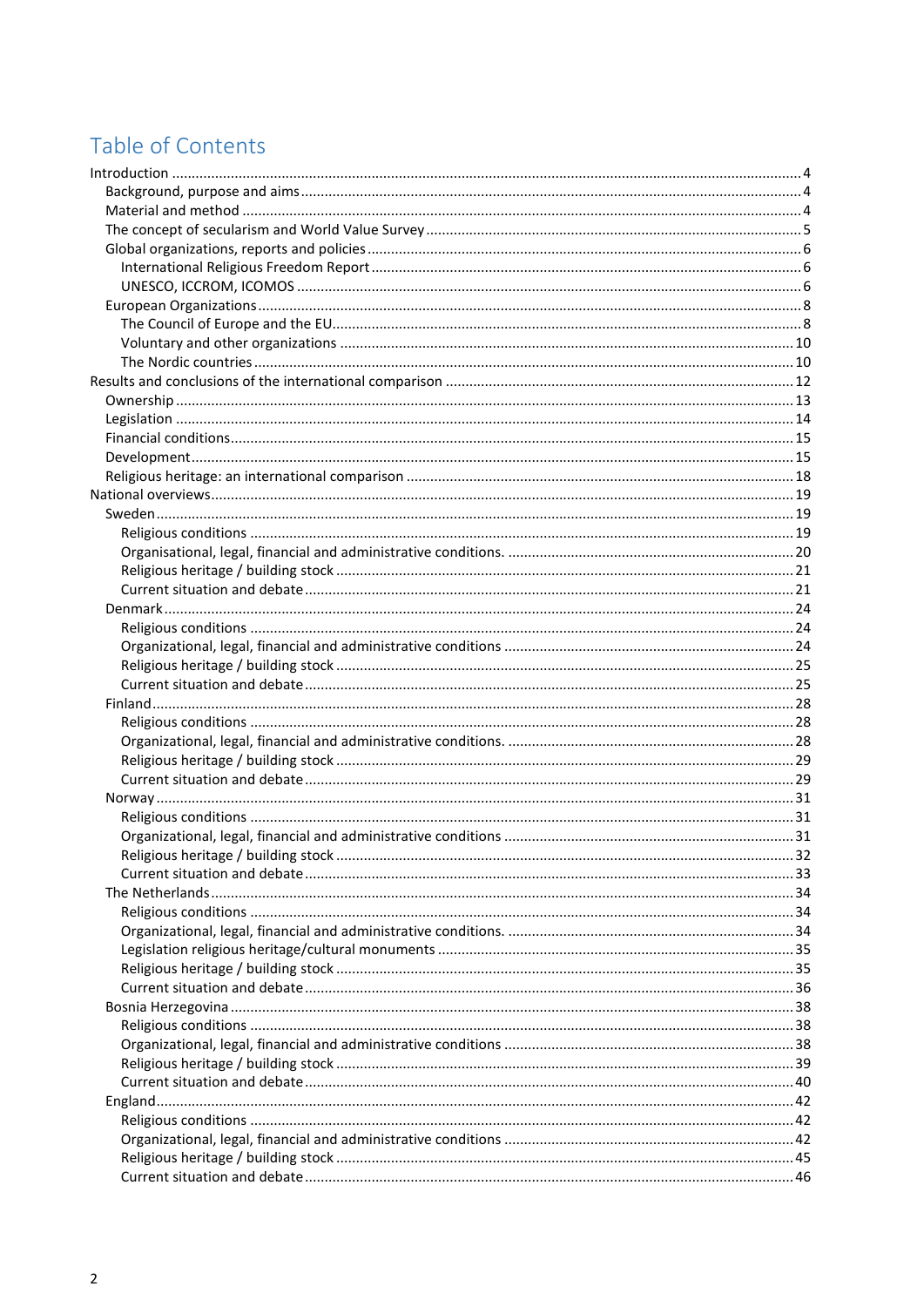| Current position: redundancy, solutions, shared use, recycling, decommissioning, sale, demolition 56 |  |
|------------------------------------------------------------------------------------------------------|--|
|                                                                                                      |  |
|                                                                                                      |  |
|                                                                                                      |  |
|                                                                                                      |  |
|                                                                                                      |  |
|                                                                                                      |  |
|                                                                                                      |  |
|                                                                                                      |  |
|                                                                                                      |  |
|                                                                                                      |  |
|                                                                                                      |  |
|                                                                                                      |  |
|                                                                                                      |  |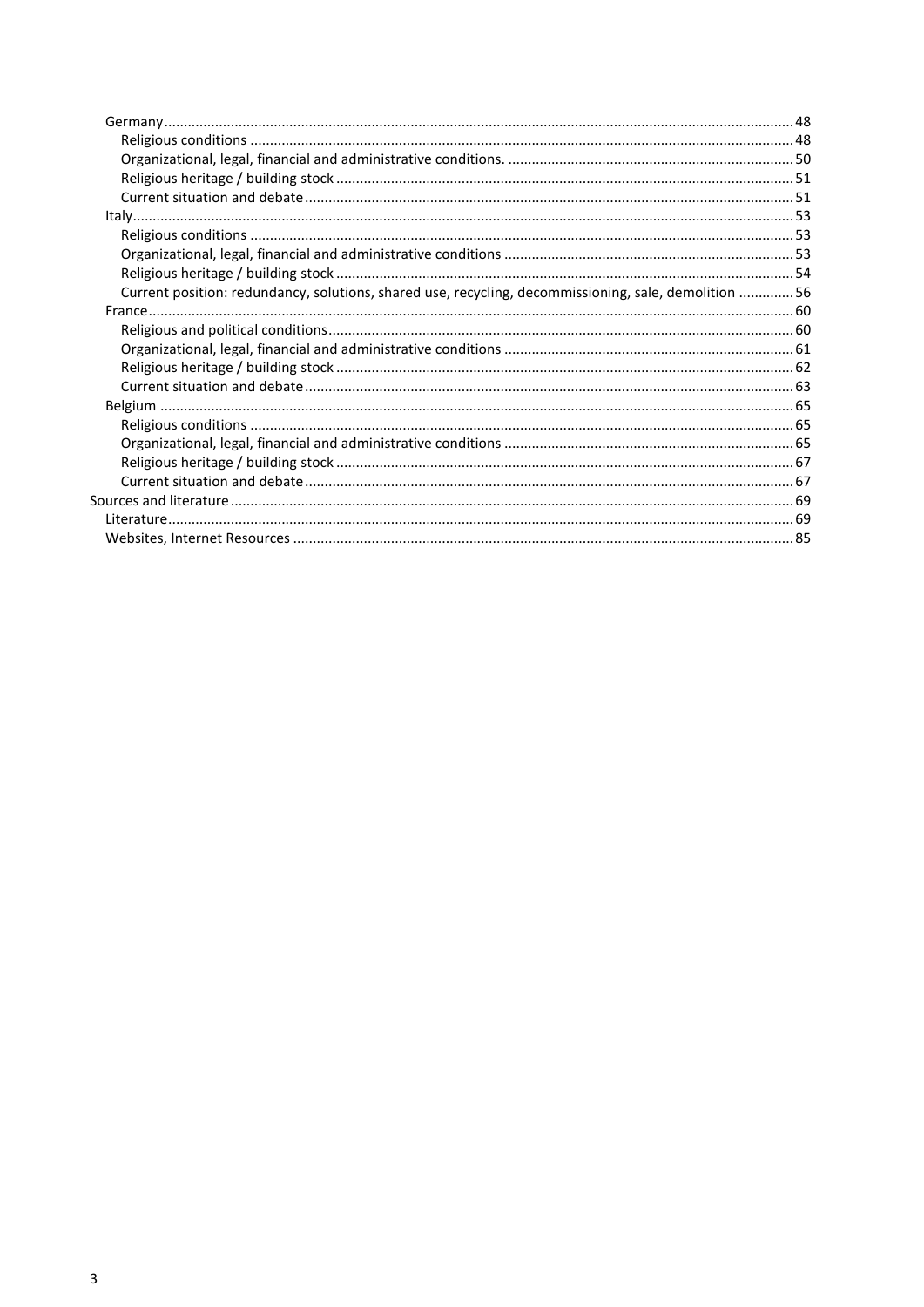# <span id="page-3-0"></span>Introduction

## <span id="page-3-1"></span>Background, purpose and aims

The study "Religious buildings in transition- an international comparison" is part of the project *Old churches new values - use and management of churches in a changing society,* funded by the National Heritage Board and the Church of Sweden and which ran from 2012-2015. The project concerns the Church of Sweden's church buildings as legally-protected cultural heritage: their preservation, use and future development.

In many European countries the traditional majority society has long been dealing with a situation of declining membership and redundant church buildings. The focus of this study is on the Christian society's tangible cultural heritage, that is, church buildings. In most of the countries covered by the study, there are individual mosques and synagogues that are listed and defined as a common social heritage, but they are in a clear minority.

The purpose of this study is to describe the conditions that give perspectives on and highlight the Swedish situation and which could provide a knowledge base for focusing further research. This is done mainly by giving an overview of the confessional (church-related) and legal administrative conditions that affect the state of the tangible religious heritage in a number of countries; how it is managed, the values that are enshrined in law and the development of possible redundancy problems.

We have chosen to focus on four main areas, *ownership, legislation, forms of finance* and *development*. The main issues we want to clarify and discuss are as follow:

- What are the different legal and political solutions that exist regarding ownership of the religious buildings?
- If the religious buildings are protected by cultural heritage legislation, how is this drawn up, and who has responsibility for oversight?
- What forms of public funds exist for the maintenance of religious, cultural and historical buildings and who administers them?
- What developments are taking place in different countries, especially with regard to possible redundant religious buildings, and how do these relate to the data we have acquired for each country?

Several authors have taken part in this study. Henrik Lindblad and Eva Löfgren have been responsible for the report in its entirety and are the authors of the introductory chapters, results and conclusions. National studies have been carried out by the following; Nevena Cvijetic (Bosnia-Herzegovina), Henrik Lindblad (Sweden, Denmark, Finland, Norway, the Netherlands, England and Germany), Eva Löfgren (France and Belgium) and Maria Mellgren (Italy). This version was translated into English by Ingrid Greenhow; the translation was funded by Historic England.

# <span id="page-3-2"></span>Material and method

The material that forms the basis for the study consists of one section with investigations, annual reports and articles published on the websites of the religious communities, the state administration and the voluntary organizations. The second section consists of reports from international heritage agencies such as UNESCO and ICCROM, scientific texts and press cuttings from newspapers as well as magazines. This material is often, but not always, published electronically. In searches in national and international databases, we have used "religious heritage", "patrimoine religieux", "churches for sale," "église à vendre", "immobilier de l'eglise" and "fabrique d'eglise".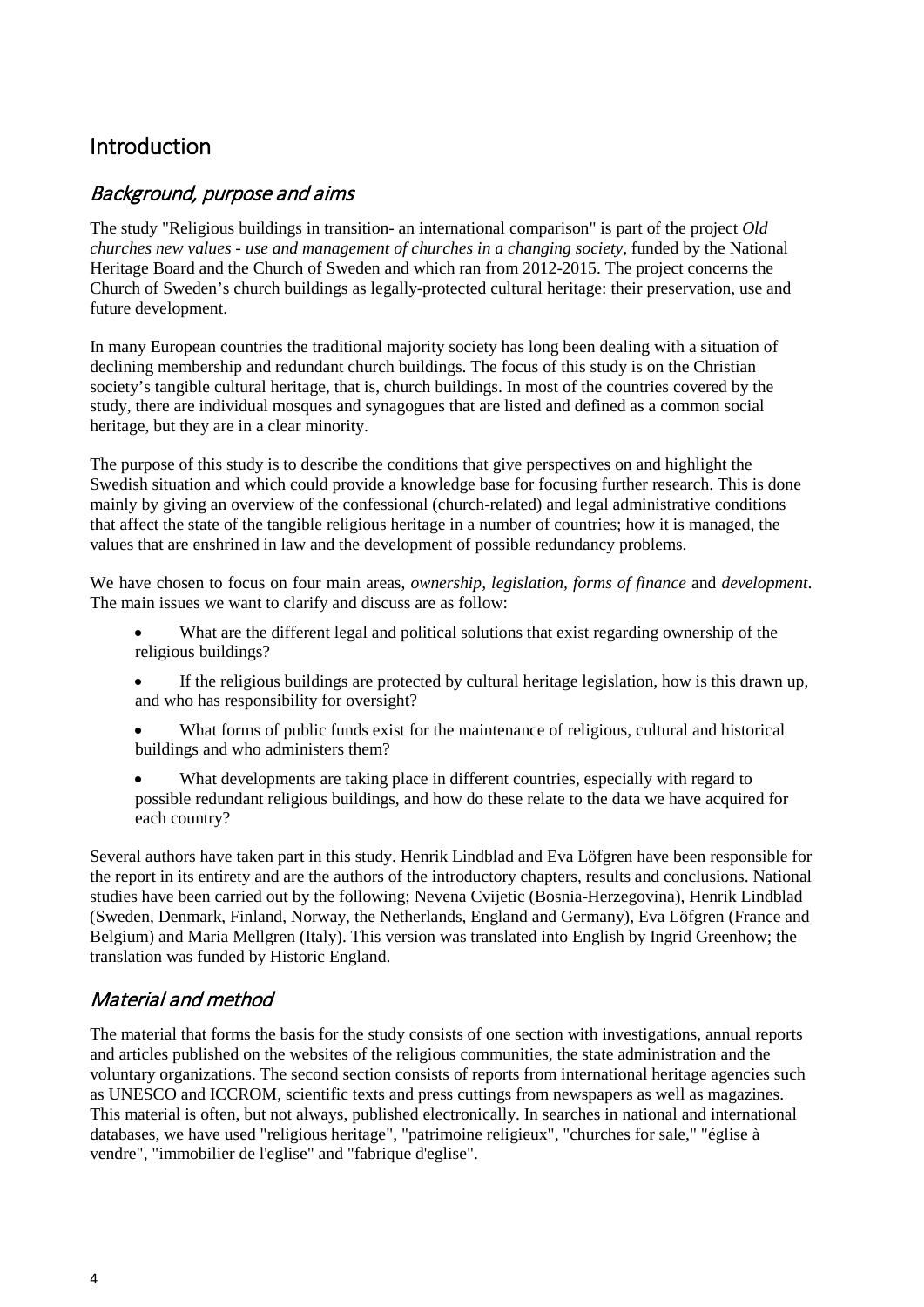During the project period, two studies were published that should be mentioned specifically. *Law and Religious Cultural Heritage in Europe* (Tsivolas 2015) relates to the content and the history behind the legal concept of "religious heritage" as it has developed in Europe. In the anthology *Funding Religious Heritage* (ed. Fornerod 2015), the researchers in the project RELIGARE, Religious Diversity and Secular Models in Europe, report on the different forms of financing that characterize the management of the religious heritage of Europe.

# <span id="page-4-0"></span>The concept of secularism and World Value Survey

The following study does not intend to address the concept of secularization, but because it is being used and debated both inside and outside the research community and is described as both a consequence and cause of the changes that the religious buildings are undergoing, we would like to briefly outline its implications.

Secularisation generally refers to the process whereby the role of religion and power in a community decreases. In *God Is Dead* (2002) the British sociologist Steve Bruce talks about the so-called secularisation paradigm, which was influential in sociological research from the 1960s until the 1980s, when it started to be questioned. Bruce has summarized the discussion on the secularisation paradigm, with the express purpose of verifying, explaining, nuancing, but also re-establishing this paradigm (Bruce 2002 and 2006). Bruce takes account of Peter Berger and Thomas Luckman *Secularization and Pluralism* (1966) Bryan Wilson *Religion in Sociological Perspective* 

(1982), and Hugh McLeod *The Decline of Christendom in Western Europe 1750-2000* (2003).

However, the concept has been challenged in recent decades. For example, some researchers maintain that the decline in church service attendance is certainly the effect of a change in religious practice but not necessarily of a decline in religiosity. Some researchers also speak of a re-sacralisation of society (Stark & Bainbridge, 1985, Strong & Fincke 2000 Hagevi, Backstrom 2004).

One way to analyse how values change geographically and over time is through the global surveys conducted since 1981 by the World Values Survey (WVS), an international network of researchers within sociology coordinated by the World Values Survey Organization. The latest studies took place during 2010-2014 and cover about 50 countries. In the article "Changing Mass Priorities. The Link between Modernization and Democracy" there is a diagram that describes how some fundamental values are shifting in 53 different countries (Inglehart & Wentzel 2010, Figure 1, p. 554, also reproduced in the report's conclusion below). The values consist of "survival values" and "self-expression values"; "traditional values" and "secular-rational values", where the latter category shows, how important religion is in various societies (Ibid, p 563). The diagram shows not only the various countries' position on the value scales but also among various conglomerates of countries or cultural circles.

What is interesting in this context is that Protestant Europe is placed as the most secular and individualized area in the world on the scale of values, with Catholic Europe in the middle. Sweden has an extreme position; according to this survey and yardstick, the country can be described as the most modernized and secularized country in the world, significantly different from global average values. Hagevi (2007) makes a critical review of Inglehart's surveys. However, Inglehart has discussed what he calls uneven secularization in an article from 2007 (Norris and Inglehart 2007). The results from WVS are confirmed by another recent international study*, Religion Monitor 2013. Understanding Common Ground. An International Comparison of Religious Belief,* commissioned by the Bertelsmann Foundation in 2013. A sample of 14 countries, including western and eastern Germany, in Europe, Asia, North and South America has been studied. The survey responses show very clearly that secularization has gone furthest in Europe, especially in the Protestant countries, and Sweden in many respects, is at the top with regard to secularisation and modernization of society. It is only in Sweden and eastern Germany that the proportion of people who regard themselves as believers is below 50 percent (Bertelsmann Stiftung 2013, Figure 1, p. 21). The report also notes that in recent decades Protestantism in particular has been least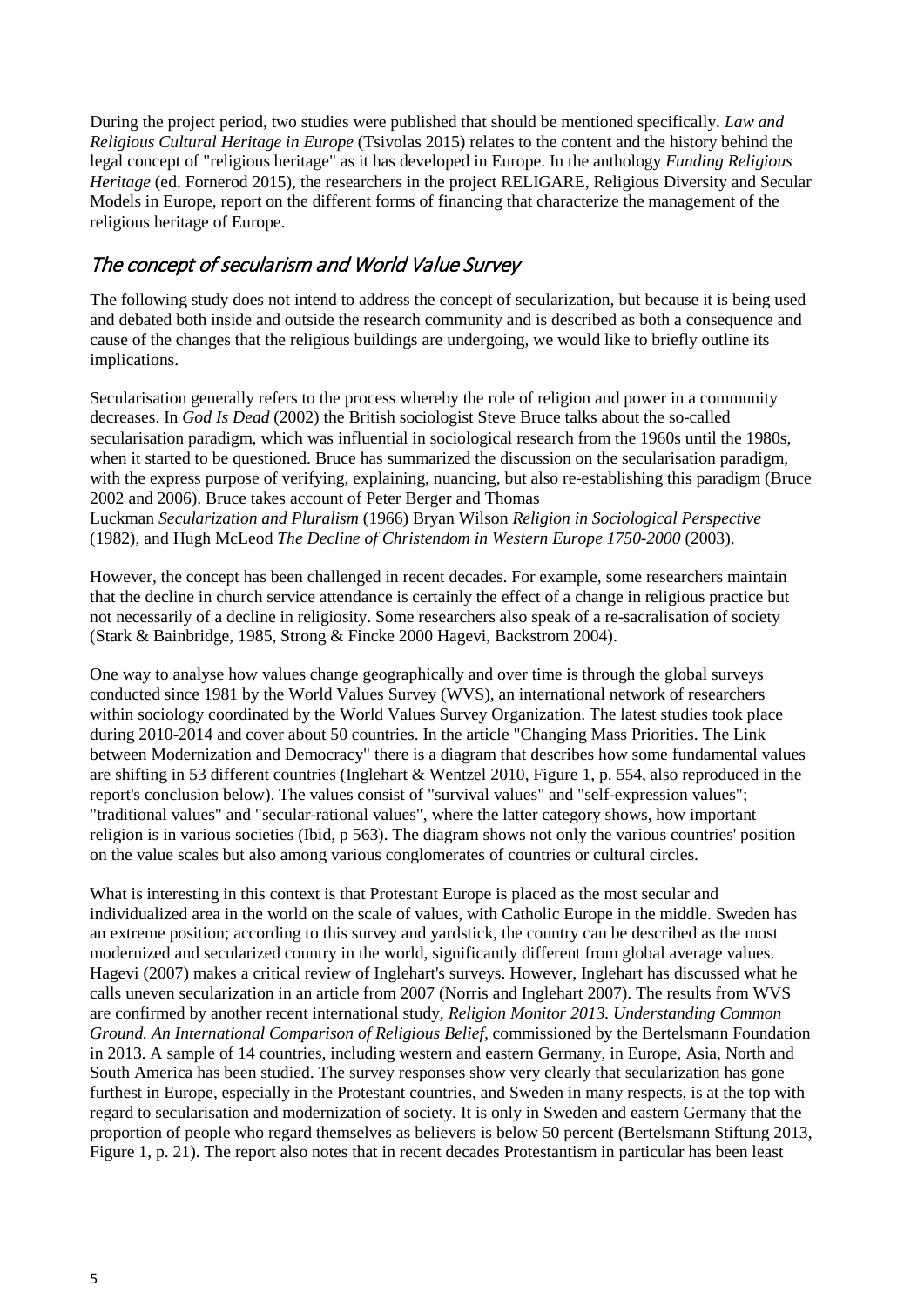successful in retaining members and in defining religion as a key factor in people's everyday lives (ibid, p. 21).

The referenced studies may partly explain the declining membership numbers and reduced attendance at church services being experienced by many of the established communities. The consequences are reduced finance, mergers of parishes and multiple closures and dispersals of churches or other religious buildings. The decline of the traditional religious practice, such as participation in religious services in churches, can be an expression of a long -term secularisation trend that particularly appears to encompass the Western world and the Protestant churches to an even greater extent than the Catholic and Orthodox.

## <span id="page-5-0"></span>Global organizations, reports and policies

## <span id="page-5-1"></span>International Religious Freedom Report

One tool for gaining a current picture of the situation for the majority of religions in a global perspective is the *International Religious Freedom Report* issued regularly by the US Bureau of Democracy, Human Rights and Labor. The information is arranged by continents and countries and is quite diverse, depending on how much information has been acquired from each country. In most cases, the reports provides a good, reasonably up-to-date picture of which religions dominate, the percentage of the population, the relationship between state and religion and sometimes the upwards or downwards trends in membership. The number and type of religious buildings, "places of worship", are also considered and, where appropriate, if there is a redundancy issue (Bureau of Democracy, Human Rights and Labour 2013). When the reports have been deemed to be useful for example, the countries in the survey, these have been used for the initial characteristics by country.

## <span id="page-5-2"></span>UNESCO, ICCROM, ICOMOS

At the global level, no general texts or directives have been produced to manage the future of redundant religious cultural heritage. In 2003, however, ICCROM published a report on the management or conservation of cultural heritage in societies undergoing rapid change. The report *Conservation of Living Religious Heritage* (Boot et al 2003) contains a selection of articles from the 2003 ICCROM conference's Forum on Living Religious Heritage: Conserving the Sacred. In the introduction by Herb Stovel, professor in conservation, it is noted that the living religious heritage is threatened in a number of ways, for example in various contexts through loss of interest or understanding of religion. According to Professor Stovel, the rapid changes that society is undergoing are undermining the ability of traditional belief system to keep their places in a secular society, with increasing polarization and tensions as a result. The author also argues that cultural heritage authorities - often with a lack of understanding of the religious communities - with their conservation ambitions, are trying to freeze various aspects of the religious cultural heritage. In the worst cases, cultural heritage can also be used as a weapon in the competing claims of different faiths (Stovel et al 2003, p. 1).

The primary challenge for ICCROM conference was how an agreement could be achieved between the various requirements of conservation work and religious practice. Based on this challenge, Professor Stovel identified a number of questions for the conference:

How to maintain cultural values in the face of changing needs of religious practice

How to encourage support for shared use of such sites, and to promote mutual understanding (such as the Temple Mount in Jerusalem)

How to maintain sacred and heritage values in the face of increasing or decreasing interest in religion in society

How to maintain both sacred values and heritage character while responding to expressions of public interest and the desire for access

What happens to sacred values when a place or an object becomes a museum and how can these values be maintained in museum settings?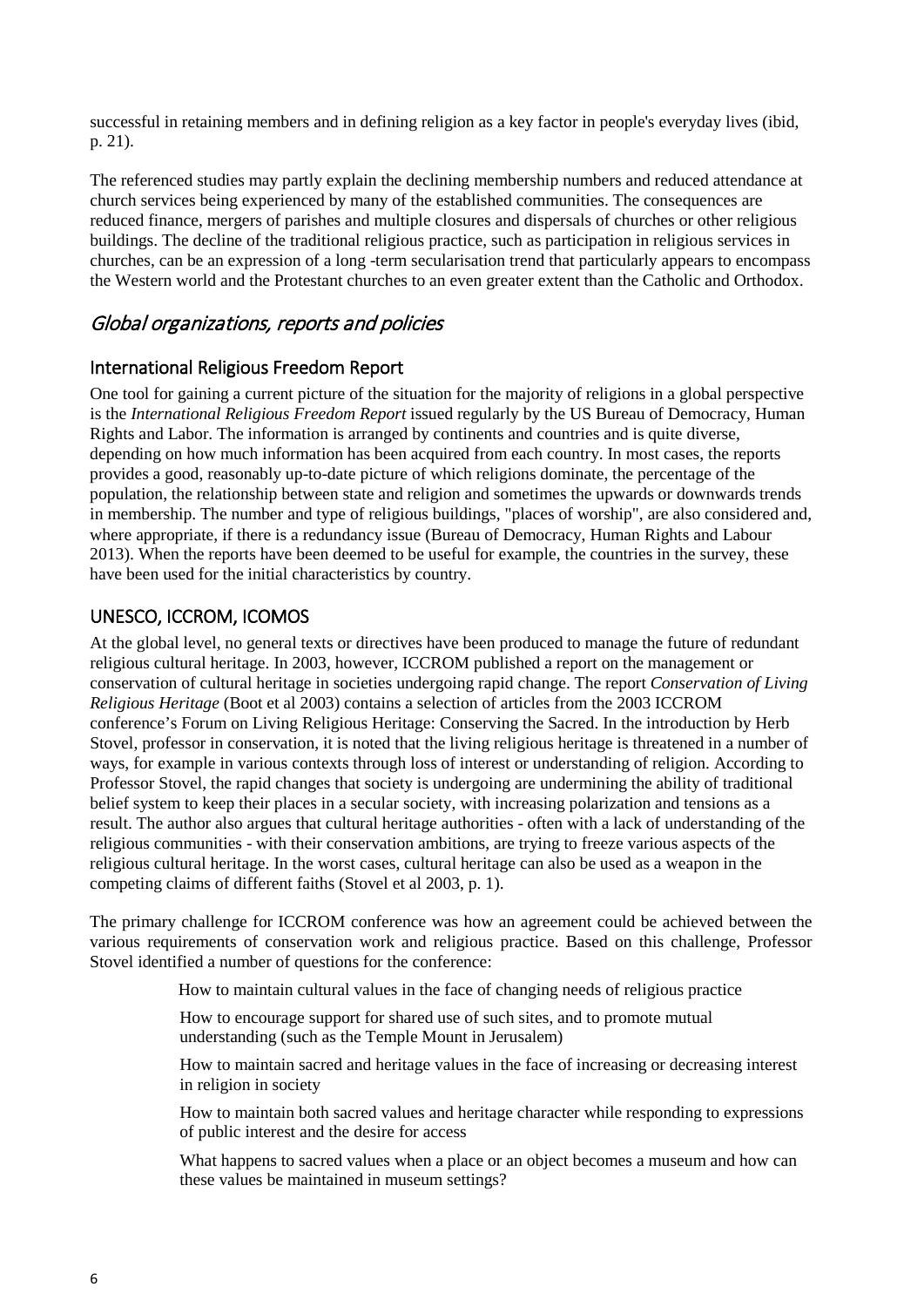How can religious practices and traditions be kept alive and renewed while respecting the conservation professional's interest in minimizing change (Stovel and others 2003, p. 3 ff).

The interesting thing about these questions is that they are addressed from a global, multi-religious context with different principles and practices of heritage work. At the same time, possibly with some exceptions for the second question (which in this study might apply especially to Bosnia-Herzegovina), they have a direct bearing not only on the issue of religious heritage in Europe, but also in Sweden. Before the separation of the Church of Sweden and the State took place, the clearest problem was reconciling the maintenance of religious and secular values or living use and the heritage of a site. Today, the division between the religious and the secular in a church, which seen as both a living place of worship and a heritage that must be preserved, appears more problematic.

The conclusions of the 2003 ICCROM conference may point to solutions that may also apply to the Swedish and European situation. For example, it was concluded that a prerequisite for understanding the living religious heritage is that the intangible importance of physical objects is key to the objects significance. The intangible and the tangible cannot be separated because all physical heritage has intangible values. Another conclusion was that the care of cultural heritage is primarily the responsibility of religious communities; that conservation initiatives should be taken by them and that they should carried out in cooperation with the heritage profession. This cooperation should be characterized by mutual understanding and a positive dialogue with full respect for the practice and the values that help to preserve the faith of that faith community. Strengthening the conservation of *living* religious heritage should, according to the report's conclusions, also be prioritized in global conservation policy (Stovel et al, p. 9 ff).

The final conclusion appears to flag up the establishment of a UNESCO convention or possibly an ICOMOS charter on the religious heritage. In 2005, in Chinese Xian, at the main ICOMOS meeting, the General Assembly, which is held every three years, a resolution was adopted on the religious heritage (ICOMOS 2005, p. 16). In view of the diversity of religious heritage in national inventories of World Heritage sites and the major challenges that social change will bring for their preservation, ICOMOS was challenged to establish an international programme on religious heritage/ environments in collaboration with UNESCO and other organizations. Except for the UNESCO Intitative on Heritage of Religious Interest (see: whc.unesco.org/en/religious-sacred-heritage), no such programme appear to have been established. Within ICOMOS however, an International Scientific Committee under the name of PRERICO (Places of Religion and Ritual) has recently been founded. The establishment of this committee, with a focus on religious heritage, might in the future lead to the development of such a programme.

In 2010, UNESCO held a conference in Kiev, Ukraine, on the theme of The Role of Religious Communities in the Management of the World Heritage Properties. The conference, to which representatives of various religious communities were invited, resulted in a document called the Kyiv Statement on the Protection of Religious Properties within the framework of the World Heritage Convention. As is clear from the title, the document is primarily about the religious heritage inscribed on the World Heritage List and thus covered by the World Heritage Convention (see below), but there are also a number of general observations about the religious communities' role in the management of cultural heritage and the importance of dialogue and respect between communities, governments and cultural heritage experts (UNESCO 2010).

UNESCO's World Heritage Convention of 1972 includes all tangible natural or cultural heritage which are considered to be of global significance. In April 2013 there were 962 natural and cultural heritage items on the World Heritage List (UNESCO 2014a). The Convention does not mention religious places or buildings, but the World Heritage List includes a large number of them. According to UNESCO, approximately 20 percent of all world heritage has "some sort of religious or spiritual connection" and this is the largest single category in the World Heritage List (UNESCO 2014b). The search tool in the list is not sufficiently developed to be able to select all the religious heritage and therefore this has to be done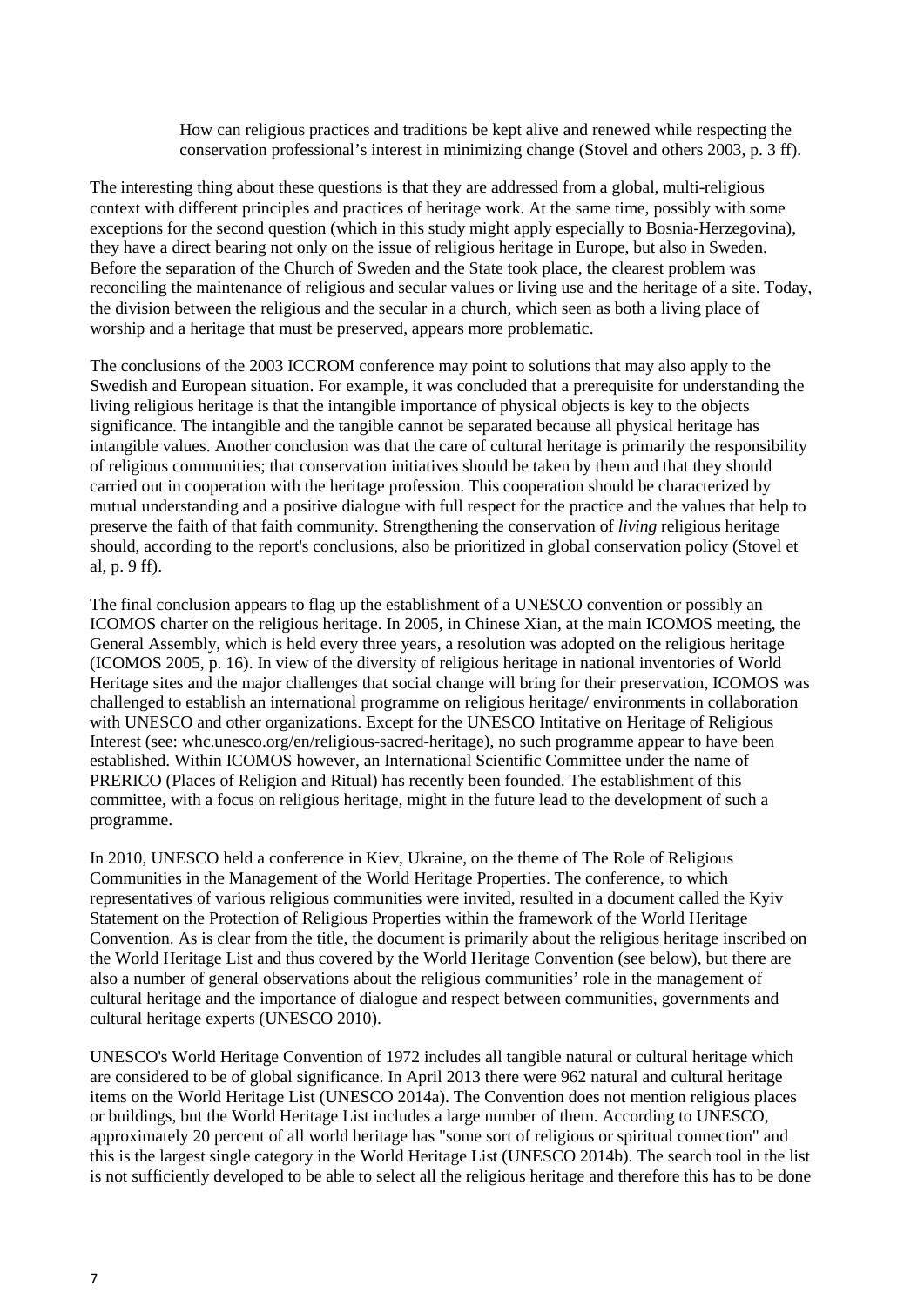manually. It is possible, however, to observe that in Europe, especially in countries like France, Italy and Germany, many individual churches and monasteries are designated as World Heritage. These types of buildings are also often part of whole environments that make up historic city centres. There are even some mosques in similar environments (in Europe, Asia and Africa). Few individual mosques appear to have been designated as World Heritage Sites: only four, of which two are in Turkey. When searching for synagogues there was not a single hit. However, many temples of various kinds have designated World Heritage sites with a number of examples in Asia, especially in countries like China, India, Japan and South Korea.

The UNESCO Convention of 2003, the Convention for the Safeguarding of the Intangible Cultural Heritage, does not mention religious heritage in the Convention's definition of intangible cultural heritage (UNESCO 2015a). UNESCO emphasizes that religions themselves are not covered by the convention, but it refers to practices and expressions that are inspired by religions. It mentions in particular Article 2 c) social practices, rituals and festivals (UNESCO 2015b).

In 2015, the world list of intangible cultural heritage protected under the Convention on Representative List of the Intangible Cultural Heritage of Humanity covered a total of 364 cultural heritage items. The list includes heritage based on religious celebrations and rituals, including several in Europe, one example being the "Procession of the Holy Blood in Bruges" inscribed in 2009 (UNESCO 2015c).

# <span id="page-7-0"></span>European Organizations

## <span id="page-7-1"></span>The Council of Europe and the EU

The Council of Europe is a federation of 47 states in Europe and neighbouring parts of Asia. The Council's activities cover human rights, democracy and legal matters. This includes Europe's cultural identity and diversity. The Council of Europe has drawn up a number of conventions, including the Convention for the Protection of Human Rights and Fundamental Freedoms (1950), the European Landscape Convention (2000) and the so-called Faro Convention or the Framework Convention on the Value of Cultural Heritage for Society (2005).

The work on human rights (including freedom of religion), European culture and cultural heritage has led to the issue of problems of redundancy for churches and other religious buildings being raised in the Council on a number of occasions. In 1989, a resolution was issued, Resolution 916 (1989) on redundant religious buildings. The resolution was based on the report *Redundant religious buildings Doc. 6032*  where, with the help of the consultant expert Angus Fowler, a snapshot of the developments in Europe is presented and there is a systematic study of the situation in more than 30 countries (Rauti 1989). The report also publishes the Charter for the reuse of ancient ecclesiastical buildings, which is the result of a conference entitled Reuse of religious buildings held by the Vatican and the Italian state in 1987. The Vatican's charter refers to previous cultural heritage documents, including the Venice Charter (the Venice document) from 1964, the European charter for Architectural Heritage (1975) and the Granada Convention of 1985. The charter states that there is great social value in preserving religious buildings. How this should be done is then set out in sixteen concrete proposals (see Rauti 1989).

In a report from the Council of Europe 2000 (Cathedrals and other major religious buildings in Europe, Doc. 8826), it is stated that cathedrals are among Europe's most important buildings in that they have the characteristics of universal cultural-historical value (Council of Europe 2000a). It claims to be well aware of the large number of religious buildings in Europe which no longer serve their original function and therefore risk decay, demolishment or becoming subject to less suitable conversions (Council of Europe 2000a). Demographic movements, changes in religious practice and the construction of new religious buildings are listed as the main causes.

The report, which contains detailed explanations of the importance of knowledge inventories, care and maintenance planning and daily maintenance, emphasises that multiple use must be considered in order to deal with the future management of cathedrals and other major religious buildings in Europe. There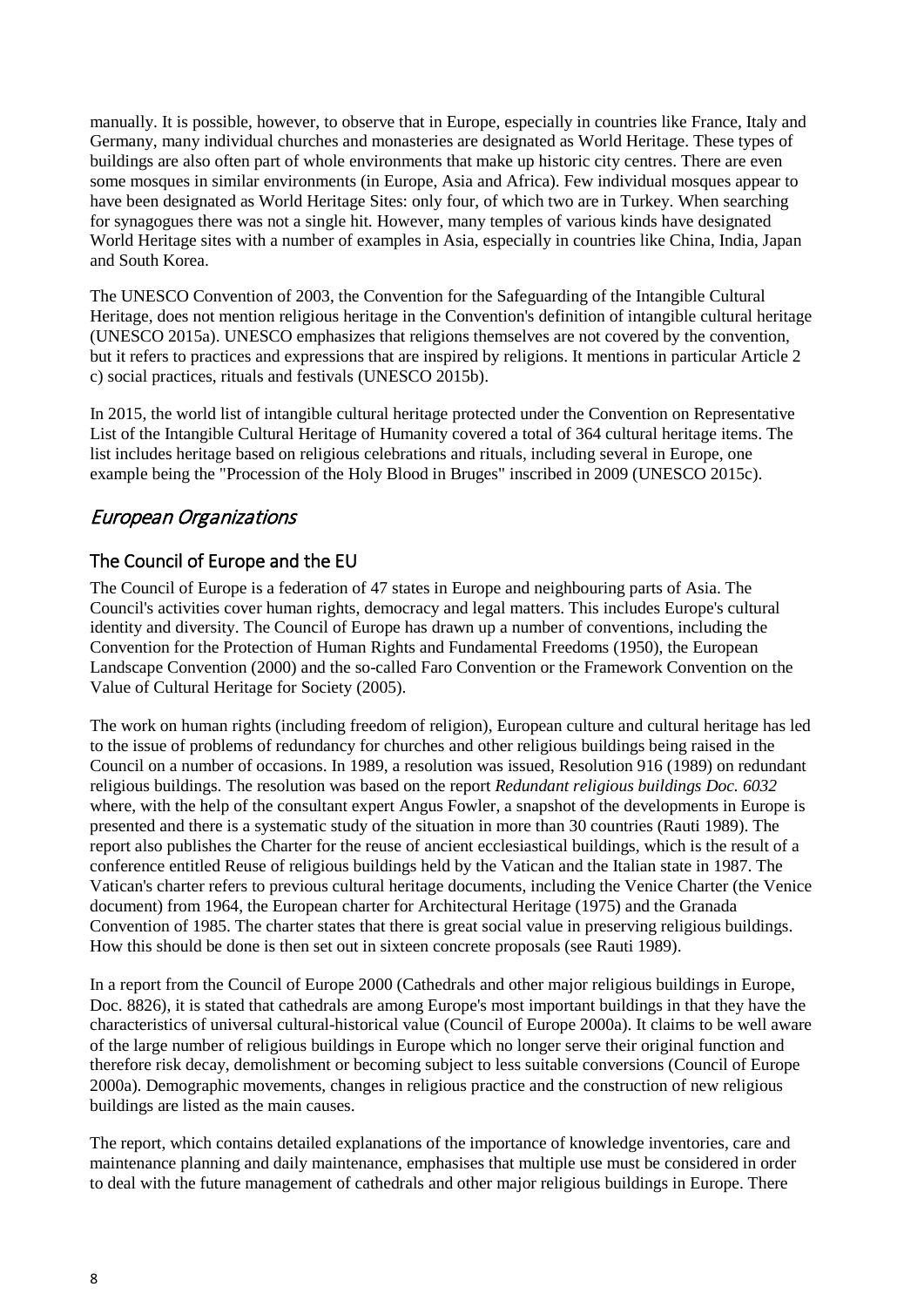are three types of adaptation; for religious use, for other community uses with continued religious use, and ultimately for use other than for religious purposes (ibid, section E Adaptation). The last adaptation is deemed to be beyond the scope of the report, which is to keep religious buildings in use, sometimes through clever adaptation. There then follows a series of examples of what are considered to be examples of successful adaptations of churches in use. The report is summarised as follows:

The report is a plea for a creative but sensitive approach to the management of large religious buildings in use. There are three main observation. First that this is a matter of partnership between the state and religious bodies. Second that it is a question concerning a truly European heritage, irrespective of national boundaries, So that countries and churches with financial means should assist those that do not. Thirdly, that there is no standard approach that can be applied to all religious buildings in use; A major distinction lies between those that are as a whole or in part consecrated (essentially Catholic and Orthodox) and those which are not (ibid, section G, Conclusions, point 48).

As a result of the report, the Council of Europe issued a recommendation concerning cathedrals and other major churches, *Recommendation 1484 (2000) Management of cathedrals and other major religious buildings in use* (Council of Europe 2000b). As stated in the title, the recommendation deals in particular with how these great buildings to be managed and preserved against a background of the major costs involved. It also touches on the need for adaptation, for example, multiple use ("multifunctional use") and how different faiths regard this:

The religious communities have very different attitudes to the physical heritage. Some (such as the Orthodox and Roman Catholic Churches) regard the buildings and their contents as sacred. Others (such as most Protestant Churches) are very much open to multifunctional use of the premises. These differing attitudes should be respected for major religious buildings that are still in use. (Council of Europe 2000b)

The resolutions and recommendations issued by the Council of Europe can be seen as invitations to Member States to collaborate in finding solutions to the problems raised. The Council of Europe is also responsible for the conventions dealing with cultural heritage such as the Convention for the Protection of the Architectural Heritage of Europe (Granada Convention 1985), the European Landscape Convention (2000) and the Framework Convention on the Value of Cultural Heritage for Society, but not all countries have ratified these and the religious heritage is not mentioned specifically in any of them (Council of Europe 2005). However, it is apparent from the preamble to the Faro Convention that acceding States undertake to be aware of the good in the principle that heritage policies and educational input should treat all heritage equally and facilitate dialogue between cultures and religions. There is also other wording applicable to the religious cultural heritage (see Tsivolas 2014, p. 32 f). Finally, the Council is responsible for the European database Herein, bringing together all member states' cultural policies.

The Vatican charter on the reuse of religious buildings does not appear to have had any major impact. It is also unclear whether the Council of Europe's resolutions and recommendations have yielded concrete results. The formation of various non-governmental networks and organizations and also the initiatives taken by individual communities and other organizations may indicate that the Council of Europe's recommendations have not been followed by the individual states (see below).

Within the European Commission work is also being carried out on culture, but it is more wide-ranging and general than in the Council of Europe and therefore does not have a specific focus on, for example, religious cultural heritage. Article 3 of the Lisbon Treaty, which was signed in 2007, shows that the Union must 'respect its rich cultural and linguistic diversity and ensure that Europe's cultural heritage is safeguarded and enhanced "(European Union 2007). According to the Commission, it is very important to preserve cultural heritage and therefore these principles are actively promoted within the framework of European cooperation. However, it is noted that the protection and restoration of cultural heritage are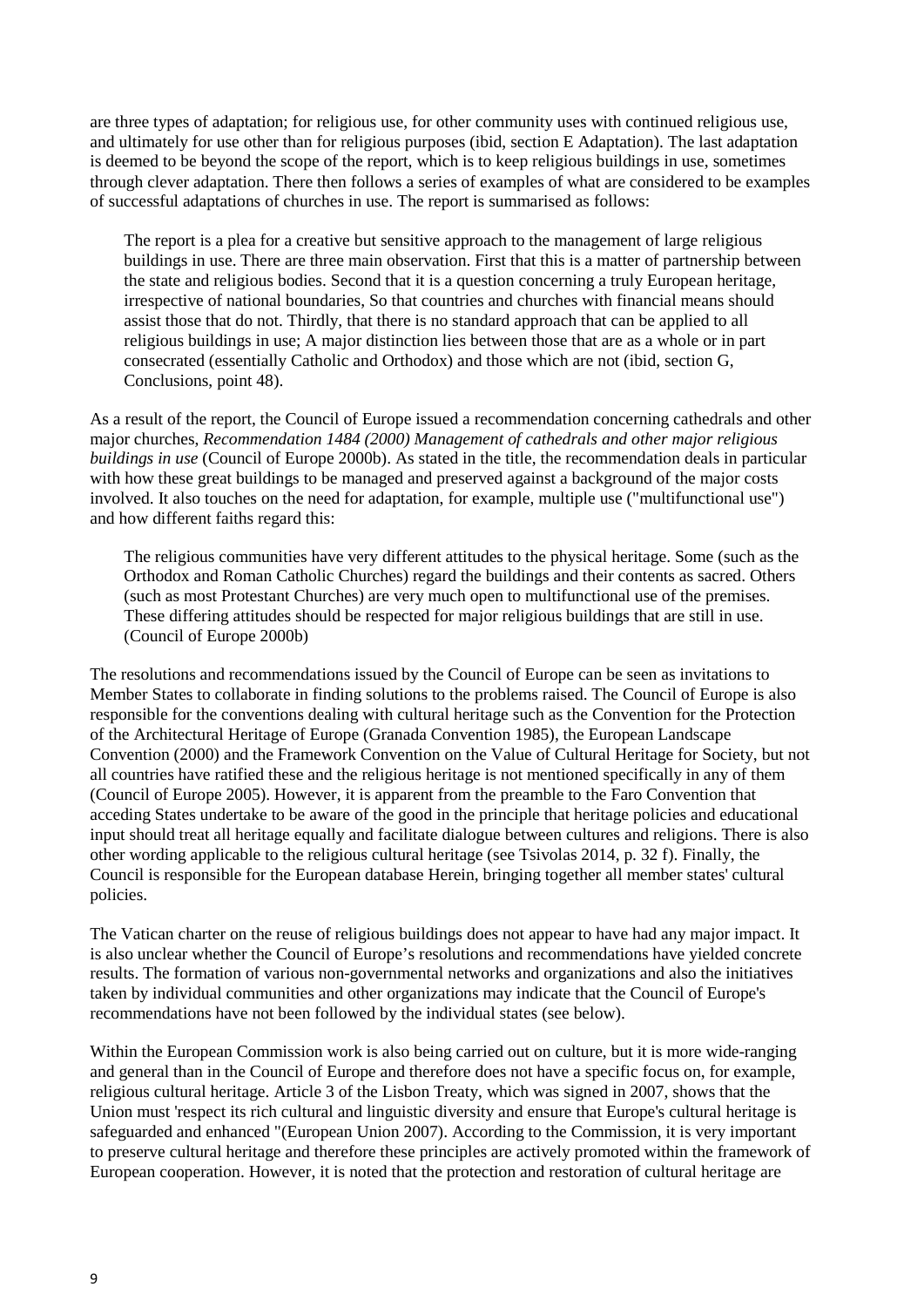primarily a national responsibility, and therefore there is no specific cultural competence or decisionmaking power in the field.

The national responsibility and authority also applies to religious communities, where Article 17 of the Treaty on the Functioning of the European Union states that: "1. The Union respects and does not prejudice the status which churches and religious associations or communities have in the member states under national law. [...]. 3. The Union shall maintain an open, transparent and regular dialogue with these churches and organizations, and their identity and their specific contribution shall be recognized." (European Union 2010). Within the European cooperation there are thus no formal intergovernmental agreements on the protection and development of the religious cultural heritage.

## <span id="page-9-0"></span>Voluntary and other organizations

The advent of an international organization such as the Future of Religious Heritage (FRH) can be seen as a non-governmental response to the partnerships that the Council of Europe called for in its recommendations and resolutions. The 2011 Belgium-based organization was established in 2010 as a network, initiated by the Churches Conservation Trust, English Heritage, the Norwegian Directorate of Cultural Heritage and the Church of Sweden, amongst others to draw attention to the problems starting to arise in finding use and forms of management for churches and other religious buildings in many European countries.

In 2012 FRH focused on the theme "Extended use of religious buildings"*,* which is seen as a possible solution to one of the major problems for the religious heritage of Europe, namely to find long-term sustainable use for the many buildings in danger of becoming redundant both operationally and financially. The theme has led to the organization of an international conference of the same name in November 2012. FRH was also running the EU-funded project ALTERHeritage, together with partners in Belgium, the Netherlands, Spain, UK, Sweden (the University of Gothenburg and the Church of Sweden) and Germany, with exchange of knowledge about management and activation of religious cultural heritage that is or that may become redundant (Future of Religious Heritage 2015a). The organizations that FRH covers consist of series of voluntary and governmental organizations, associations and foundations, where the voluntary groups include the French organization La Sauvegarde de l'Art Français, the Dutch Task Force Toekomst Kerkgebouwenoch, the British Art Alive in Churches and Jewish Heritage UK (Future of Religious Heritage 2015b).

The EU-funded interdisciplinary research project RELIGARE, Religious Diversity and Secular Models in Europe Innovative Approaches to Law and Policy*,* was dealing with religions, belonging, belief and secularism (RELIGARE 2014). The project examined the conditions that currently enable and/or restrict religious practice. A key question concerned how different communities' and individuals' practice is consistent with the (secular) law, and the extent to which they are turning to their own regimes and courts. The purpose of RELIGARE was to examine how national and international policies should be designed to support meetings and dialogue between different communities, and ensure that human rights are observed.

## <span id="page-9-1"></span>The Nordic countries

The Nordic countries work together within the framework of the Nordic Council of Ministers, the Nordic governments' official cooperation body (Nordic Council of Ministers 2014). In the area of culture, some work is going on with regard to cultural environments and cultural heritage, but nothing specifically dealing with the situation of religious heritage. The fact that there are no official statements or recommendations concerning for example the Nordic church buildings may be due to the Nordic countries, compared to the rest of Europe, being in many respects better placed to take care of the religious cultural heritage. In the Nordic countries there are still dominant majority churches or state churches in which the state has maintained a major great interest through legislation and financial support.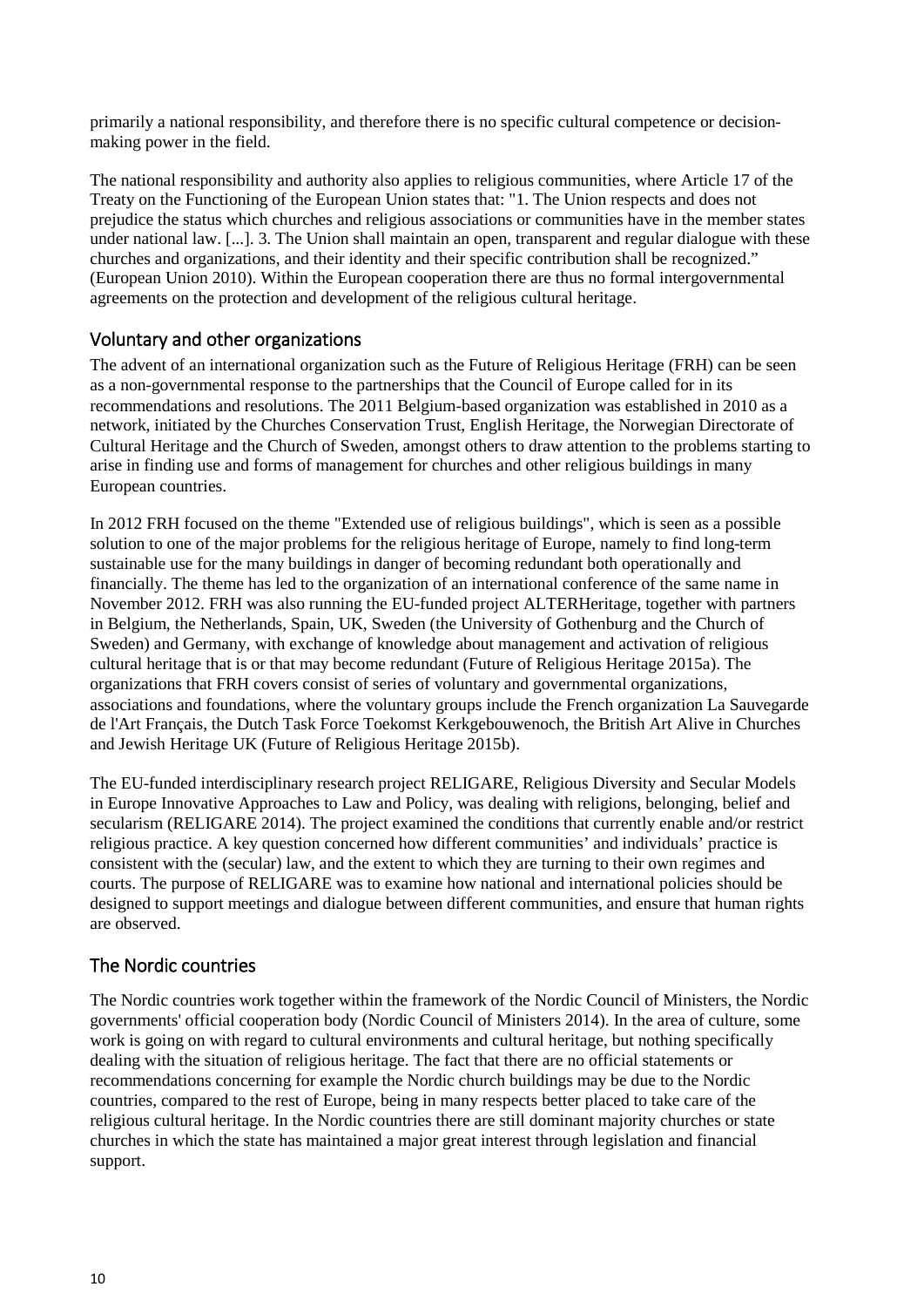At the same time, the Nordic countries are part of (as indicated above) a global perspective, where countries that are moving rapidly towards democratization, secularization and individualization have also undergone major urbanisation in recent years. It may therefore seem paradoxical that the churches appear so vigorous, with large majorities of the populations as members and relatively small problems in the individual parishes with regard to finances, or managing church buildings. However, there are now incipient differences both between the Nordic countries and within each country. The trend is beginning to resemble the one that has been going on for a long time both in many other European countries and globally.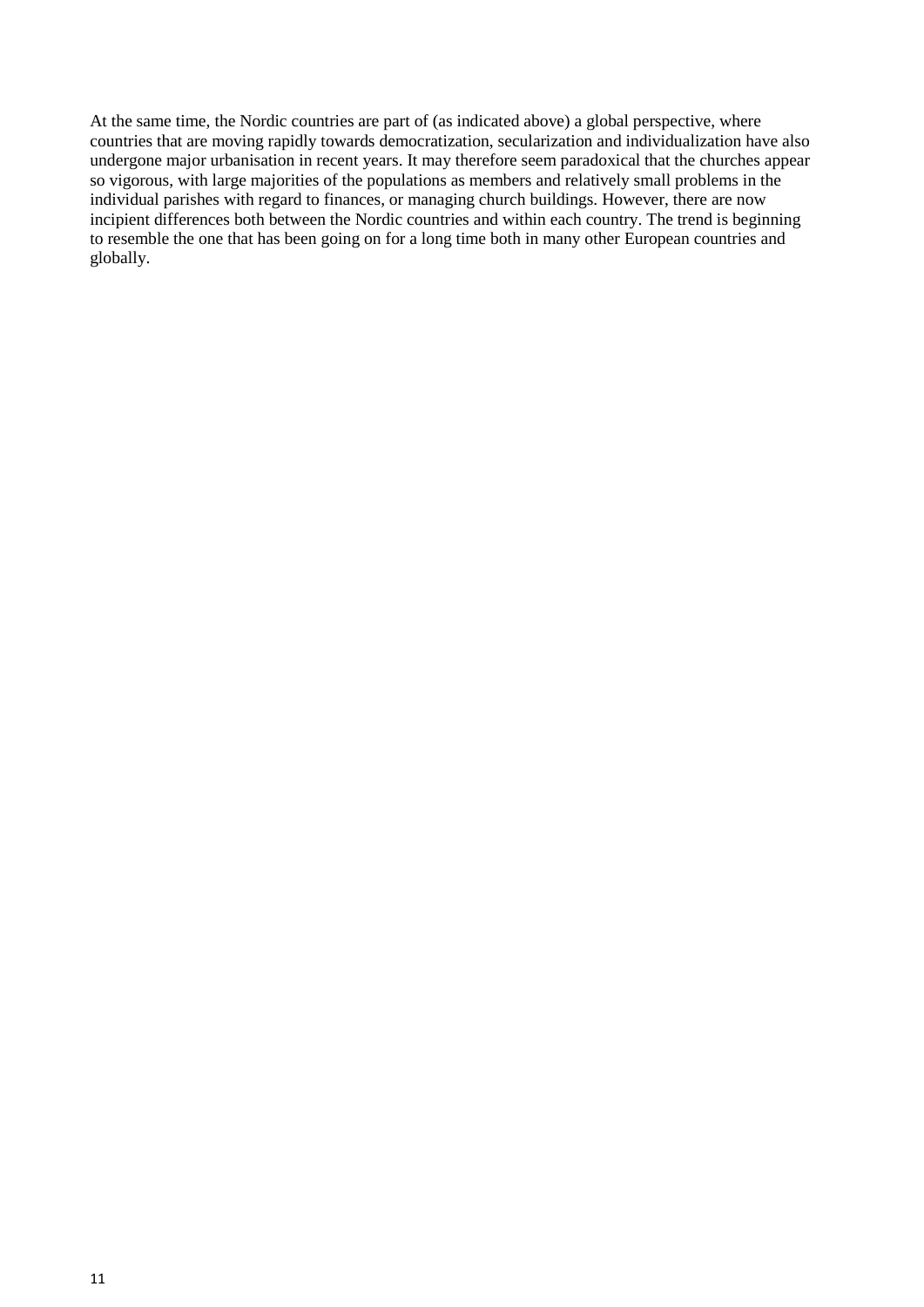# <span id="page-11-0"></span>Results and conclusions of the international comparison

The purpose of this study was to describe the conditions that provide a perspective on the Swedish situation and to create a knowledge base for further research. The aim was to provide an overview of the confessional and legal administrative conditions that affect the state of the tangible religious heritage in a number of different countries; how it is managed, the values expressed in the legislation and the development of possible redundancy problems.

The focus is on Europe, predominantly on the Christian communities' tangible cultural heritage, i.e. church buildings. In most countries there are, for example, mosques and synagogues that are listed and defined as a social common heritage, but they are in a clear minority. By "religious heritage" we mean both buildings still used as places of worship, and those that were built for religious purposes, but today have a different function. In most of the countries that we have studied there are no exact figures on how many there are. For example, in France and Belgium, there is a large number of churches and monasteries that have had a different function since the late 1700s.

One example of a fundamental difference that characterizes the management situation in the various countries, is the difference between member-based associations, such as the Nordic Protestant churches which are associated with a membership subscription, and the adherent-based, such as the Anglican *Church of England* and most of the Catholic churches where the work is based on donations. What is the difference? In which respects are statistics on the number of members and adherents comparable and non-comparable? In Sweden, with its member-based majority church, there is the seemingly paradoxical fact that the average church member can be regarded as less faithful and active as Christian compared to those who are not members of the Church of Sweden. The explanation may be that many non-members belong to *a different* religious community and have made a choice based on active religious practice

The Church of Sweden carries out regular surveys of both members and non-members, about attitudes to matters of faith, church activities and also the cultural heritage. In 2007-2008 a detailed survey was carried out by Statistics Sweden on behalf of the Church of Sweden, about attitudes to faith, church buildings etc. (2008 Church Building survey). To the survey question "Do you believe there is a God, a supernatural power or force?" only 20 percent of the members responded that there is a God, while 32 percent of those who are not members said yes. To the question "When I visit a church is it because I want to encounter God," only 15 percent of members agreed, while 20 percent of those who are not members said yes. However, more non- members reject the existence of a God or respond in the negative that they go to church to encounter God, while many more members place themselves in the middle of the alternatives ("There is a sort of spirit or vitality", "I do not know what to believe," "Neither for nor against"), which may indicate that members, when compared with non-members, are not as active in thinking about the question of faith.

Although the Church of Sweden is losing members every year and more and more church buildings are at risk of becoming redundant, the situation is relatively stable as the organization is based on membership and membership subscriptions are collected by the Tax Agency, which means that the subscription is deducted directly from one's salary, like a tax. Many members are likely to be part of the church through tradition or because it requires an active effort to terminate one's membership. Taking part in church services or otherwise being involved is less important for the financial situation.

With the Church of England, the work is likely to be much more vulnerable as the church does not have membership but is based on active involvement, volunteer efforts and donations. If the church loses its importance as the centre of the village, people stop going to services and engaging in activities, so the trend is much faster, not only in relation to pastoral activities, but also economic redundancies and closures.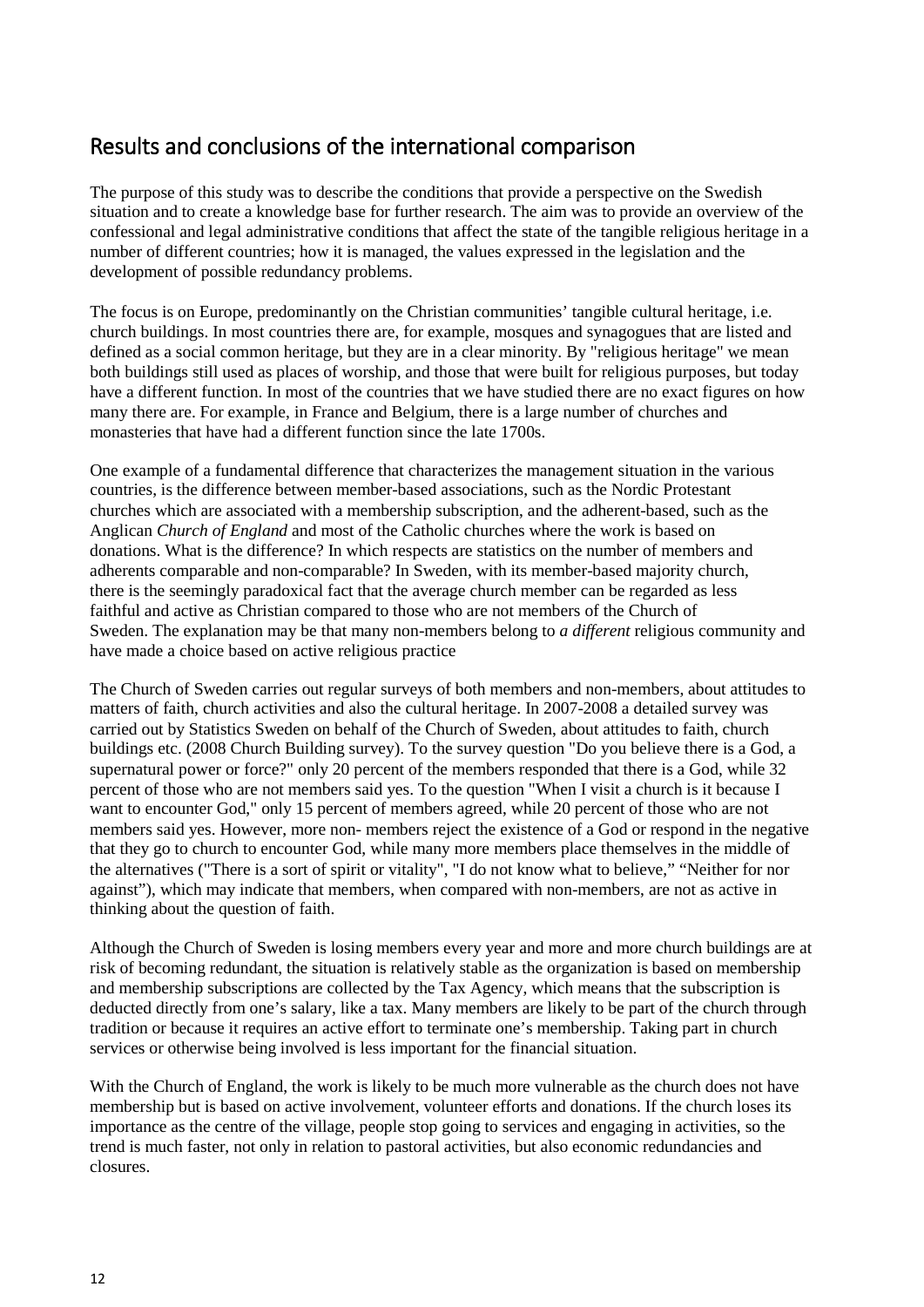In order to summarize the results, we have chosen to use four overarching themes and issues. *Ownership*: What legal, economic and policy solutions exist regarding the ownership of the religious buildings? *Legislation*: What is the legal framework which includes the protection of religious buildings' cultural values and what agencies have oversight responsibility? *Economic conditions*: What is the economic system in the different countries, and what forms of financial assistance for religious buildings are there? *Development:* What developments are taking place in different countries, especially regarding the possible redundancy of religious buildings, and how does this relate to the data we have obtained for each country?

## <span id="page-12-0"></span>**Ownership**

*Which different legal and political solutions exist regarding the ownership of the religious buildings?* Who formally owns the religious buildings in Europe should be a question that is easily answered, but this is not always the case. Even in Sweden the ownership of church buildings had to be explained in the relationship change in 2000. Often it is about responsibility for the management and maintenance being formally shared between several players and institutions, which means that the ownership issue is becoming less important. "Who is really the owner of the religious buildings?" was the heading of journalist Pascal Andre's article in the Belgian newspaper *La Libre* 15 years ago (André 2000). The article is interesting for several reasons; primarily because it provides a basic description of what André calls the Belgian *hybrid system*, based simply on a division of responsibility and ownership between church, municipalities and state. The fact that the article was newsworthy suggests that the Belgians at that time were aware of the situation. Finally, it is also worth noting that the article does not actually clearly answer the question in the title.

In an article in *Dagens Nyheter* in 2013, Svante Beckman distinguished between two imaginary "extreme" solutions regarding ownership of the Church of Sweden's buildings (Beckman 2013). The first suggests that the church owns the buildings and is given full freedom to do whatever it wants with them. The second solution, which Beckman calls "re-socialization", suggests that the community takes ownership and that the church can hire the buildings as needed. These two extremes can serve as a starting point for describing ownership in European countries, although all the countries we have studied use various forms of hybrid systems.

In the majority of countries in this study, the UK, Germany, the Netherlands, Bosnia -Herzegovina, Italy, Sweden, Denmark and Finland, the religious buildings are owned by their respective communities or congregations. This means that formal responsibility for the management and maintenance lies with the religious organization. The responsibility for practical issues is usually decentralized and rests with the respective community, while foundations and similar bodies often serve as decision-makers with regard to deconsecrating and sometimes even rebuilding. Here conditions vary somewhat between communities and between countries. The principle in all countries, however, is that the churches themselves are responsible for their own premises. An interesting question, which we have not been able to highlight in this study, is the extent to which the religious communities at the regional or central level, carry out their own development activities related to property management. Another issue, related to the first, is how cooperation between property managers and the so-called core business is organized in the different countries and communities?

In France, the municipalities own Catholic churches that were built before 1905, which was the year when church and state were separated from each other. Churches built thereafter are owned by the Catholic Church and the respective parish. The legal construct, "commune propriétaire clerge affectataire", i.e. the municipality owns - the clergy uses, is based on the principle of legal protection firstly for religious practitioners and secondly for church building heritage. In addition to financial responsibility for maintenance and operation, however, municipal ownership means that the user does not have the right to make changes in the building without the consent of the owner.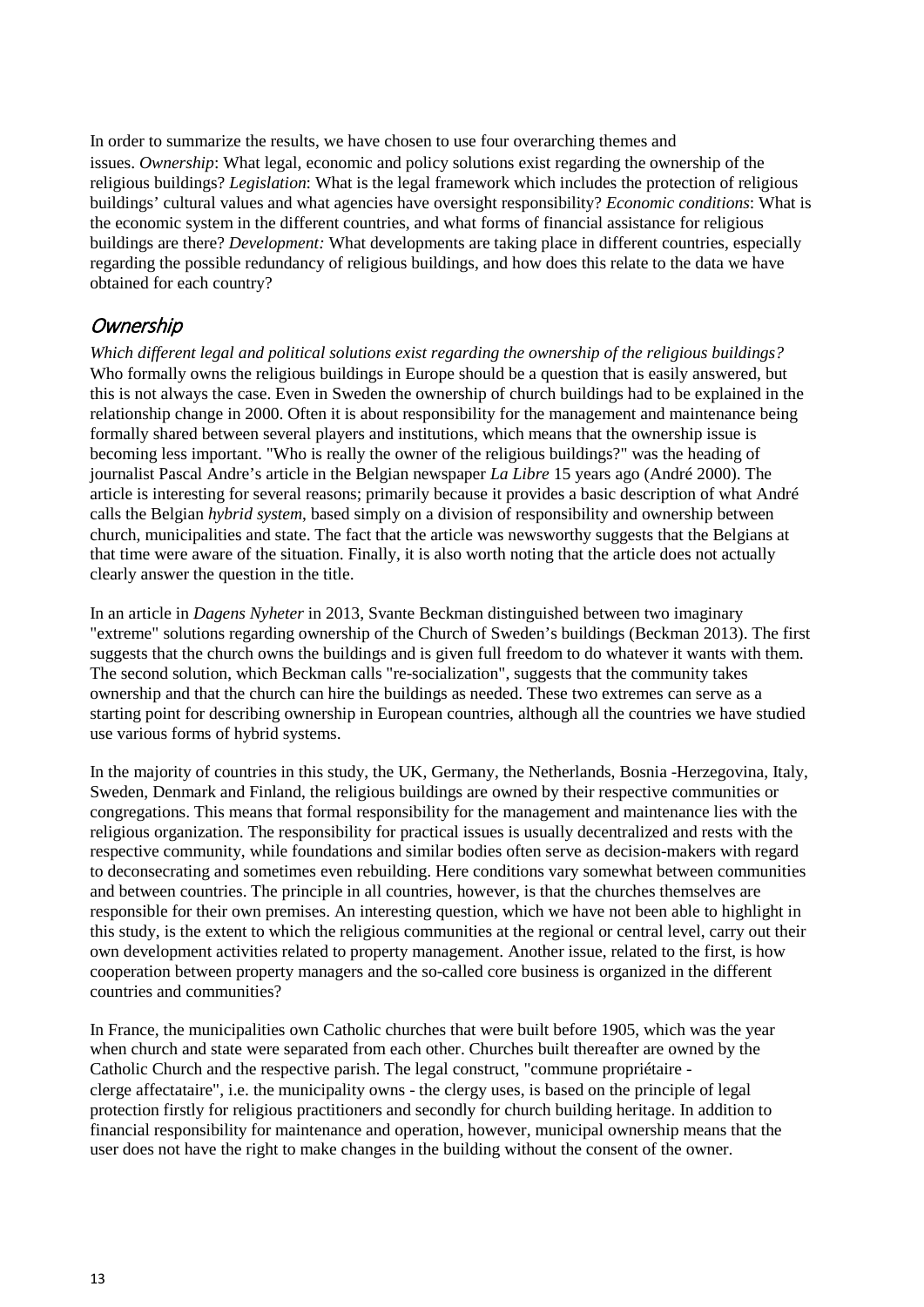The Belgian system is similar to the French but also differs from it on several important points. Here the municipalities are usually the owners of the Catholic churches and are responsible for the practical aspects of religious practice, such as building maintenance and heating. The parish's own funds are intended to cover the costs, but when they do not, the parish has the right to request the support of the municipality, which it regularly does. In practice, it seems to mean that maintenance measures often fail because neither parishes nor municipalities feel they can afford to pay for them. Interestingly, in Belgium, the state is responsible for salaries and pensions, not only for Catholic priests, but also for the clergy of a further five recognized associations namely the Protestant, Jewish, Muslim, Anglican and Orthodox churches.

The Norwegian system is reminiscent of the Belgian system, but here the municipalities are not the formal owners of the churches. The Norwegian Church Act states that the church belongs to the parish, that is, it is the property of the congregation. Priests and the parish council are responsible for the business of the church, while the municipalities have financial responsibility for operation and maintenance.

# <span id="page-13-0"></span>**Legislation**

#### *If the religious buildings are protected by heritage legislation, how it this drawn up and who has oversight responsibility?*

Even where information is lacking about the total number of religious buildings in a country, there are usually data on how many are listed. Sometimes it is also possible to find out how many buildings are currently used for religious purposes but the interconnection of data on religious use and protected/listed churches is often lacking. In the case of Germany, Sweden and Denmark, where all such information is available, it appears that the vast majority of the Christian communities' churches are protected and/or listed.

In relation to other parts of Europe, the Nordic countries' handling of legal protection of religious buildings differs. In Sweden, Norway, Denmark and Finland, the Protestant majority communities' churches are protected through specific legal texts or paragraphs. Other religious buildings, such as churches belonging to other Christian denominations, mosques or synagogues, are not covered by this legislation, but a small number are protected through other legislation. In Sweden, for example, three synagogues and a score of free church buildings are classed as historic buildings.

In Denmark and Finland, protection of the majority community's churches is enshrined in church law; in Norway, the churches are covered by both heritage and church legislation and in Sweden there is a specific chapter in the cultural heritage act. In all countries special rules apply to churches built before a certain year; in Sweden the boundary is 1940; in Norway 1650, in Finland 1917 and in Denmark over 100 years. Regarding the authority or institution that handles licences and that is responsible for adherence to the law, this varies somewhat between the Nordic countries. For Finland, Denmark and Norway, however, the principle is that the responsibility is shared between church bodies and national or local government. In Sweden, government agencies deal with matters related to the churches' heritage values and bear all formal supervisory responsibility. Formally, however, responsibility for the cultural environment is shared by everyone.

In the Netherlands, Bosnia-Herzegovina, England, Germany, France and Belgium, religious buildings are listed in the same way as any other building categories and are managed in accordance with national or sometimes regional cultural heritage legislation. Among the listed items are mainly the majority community's buildings and with the exception of Bosnia-Herzegovina, these are primarily Catholic and Protestant churches. In Bosnia-Herzegovina, where nearly half the population is Muslim, there are no more listed mosques than churches.

Like other listed objects, listed religious listed buildings are subject to specific authorisation. Management and oversight responsibilities usually fall to regional and local authorities in collaboration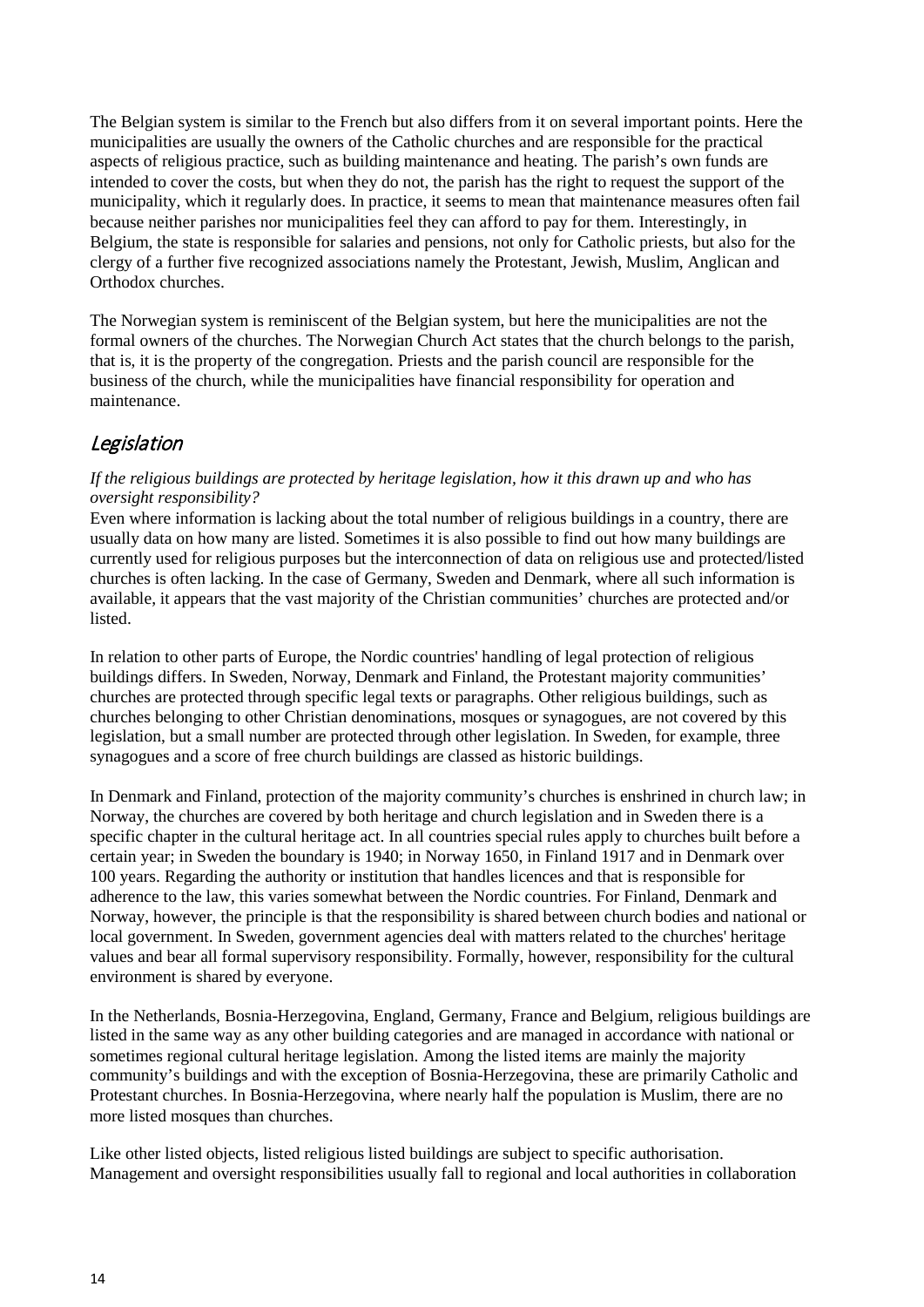with central agencies such as the Netherlands' Rijksdienst voor het Cultureel Erfgoed and England's Historic England (for Bosnia-Herzegovina, data is missing about the formal situation). The religious communities' central or regional bodies, act neither as advisory nor decision-making bodies on these issues.

# <span id="page-14-0"></span>Financial conditions

#### *What is the financial system in the different countries, and what forms of financial support are given for religious buildings?*

Among the countries studied, Sweden is in many ways unique in terms of public financial support for the management of religious buildings. In none of the countries studied does the state allocate a fixed annual sum for actions relating to the churches' heritage values. The size of the amount allocated is unique, both in absolute terms and in relation to the number of inhabitants. The principle behind the financial support is also the basis for other state antiquarian matters. It is based on the idea that the public assists the individual property owner in cases where the social shared cultural heritage entails additional costs. The state is thus not responsible for the entire cost of, for example, a restoration, but only for the additional expenditure that the cultural heritage protection entails in the form of special treatment or materials.

In Norway, Belgium and France, the secular municipalities are responsible for the ongoing maintenance of the churches as a whole, i.e. including the historically-valuable elements and inventory. State and regional grants and loans (Norway) can also be found by searching for the buildings are listed. In France, however, the state invests primarily in its 87 cathedrals. In Italy, maintenance is financed through special taxes, state grants and private funds. With the prolonged economic crisis in the country, it appears that it may be increasingly difficult to get sufficient funding.

## <span id="page-14-1"></span>Development

*Development: what development is taking place in the various countries, especially regarding the possible redundancy of religious buildings, and how does this relate to the data we have acquired for each country?*

When comparing the situation in different countries, it seems quite clear that in countries like England and the Netherlands, they have had to deal with an increasing number of redundant churches for a long time. In the latter two countries in particular, the trend in recent years has accelerated and in the Netherlands this applies to both the equally large Catholic and Protestant churches. For example, in Germany, France and Belgium, this development has been slower, although there are trends in the same direction. In the Nordic countries, Sweden and the Church of Sweden are ahead in a development which involves membership movement and redundant churches, although the full impact may not be as great. The churches in Denmark and Finland still appears to be relatively unaffected, with few cases of redundant churches, while the Church of Norway is in a state of transition similar to that which took place in Sweden before 2000, but with probable differences in solutions, and hence the consequences, in the separation between church and state.

The table below shows some basic data found in each country study. The data is sorted here by inhabitants per church, i.e. by population size and the number of church buildings held by one or at most two dominant communities in each country (population size is from 2013, while the years for other data vary slightly). This obviously does not provide a true picture of inhabitants per religious building in each country, as there are many more communities of different faiths. However, it is generally the established churches, which in some cases still are, or have recently been, part of the state, which retain the most and the oldest buildings and it is they who dominate the number of legally-protected buildings and thus the likely size of government grants or other funding.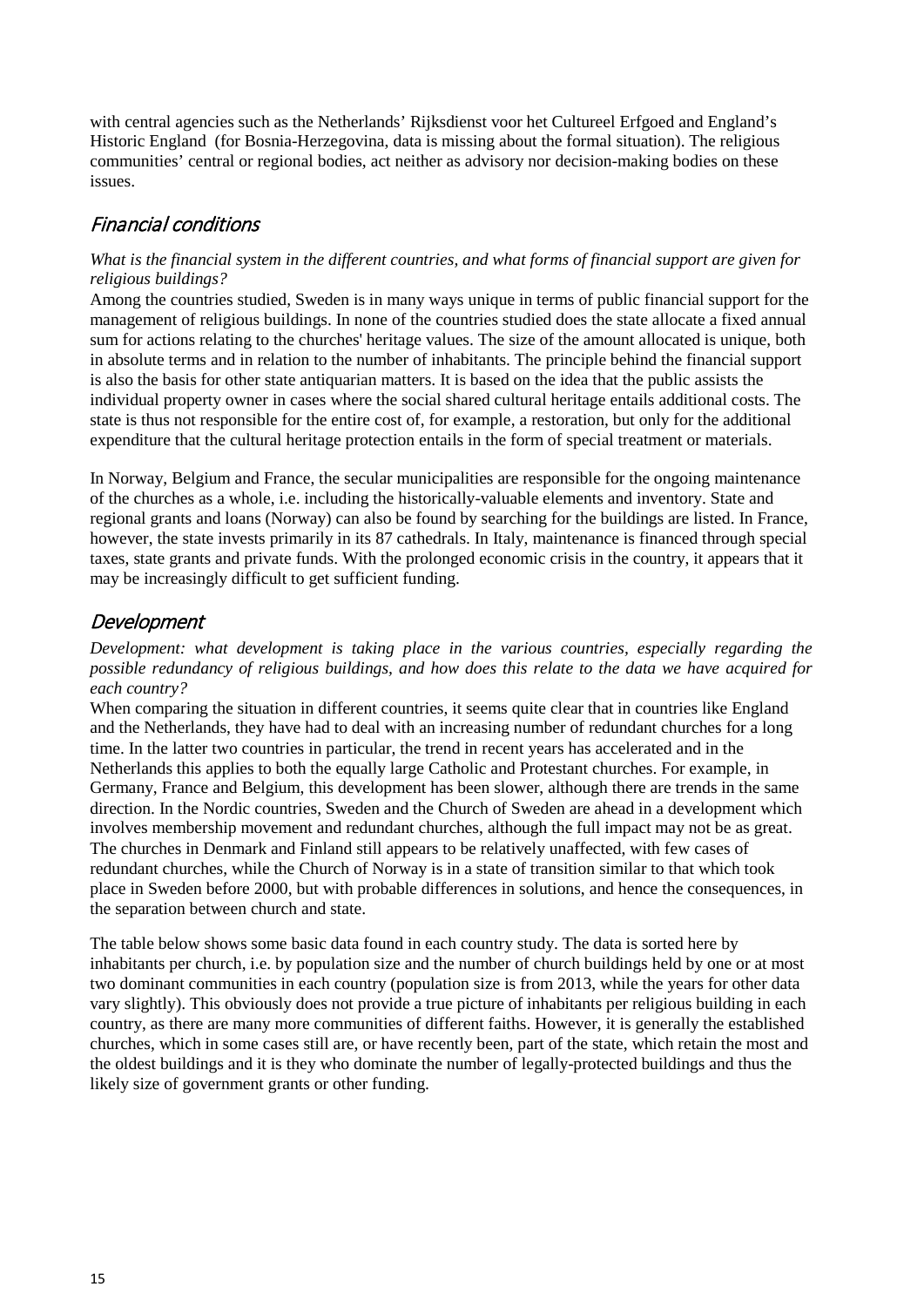|                       |                |          | Church<br>buildings      |                          |                  |              |            |
|-----------------------|----------------|----------|--------------------------|--------------------------|------------------|--------------|------------|
| Sorted by residents / |                | Inhab/sq | (majority-               | Inhab $/$                | Urban            | Urbanization |            |
| church building       | Inhabitants km |          | community)               | building                 | population /year |              | <b>GDP</b> |
| Finland               | 5425674        | 18       | 818                      | 6632                     | 84               | 0.47         | 47 244     |
| <b>Netherlands</b>    | 16779575       | 498      | 4167                     | 4027                     | 89               | 0.74         | 49 1 28    |
| England               | 53865800       | 411      | 15861                    | 3396                     | 82               | 0.76         | 41 0 54    |
| Norway                | 5051275        | 14       | 1620                     | 3118                     | 80               | 1.03         | 99 636     |
| Belgium               | 11161642       | 369      | 3700                     | 3016                     | 98               | 0.32         | 44 828     |
| Sweden                | 9555893        | 24       | 3377                     | 2829                     | 85               | 0.74         | 57 134     |
| Denmark               | 5602628        | 132      | 2352                     | 2382                     | 87               | 0.5          | 57 636     |
| Germany               | 82020578       | 231      | 45500                    | 1802                     | 75               | $-0.03$      | 43 9 32    |
| France                | 65560721       | 120      | 45000                    | 1456                     | 79               | 1.2          | 40 908     |
| Italy                 | 59685227       | 205      | 65000                    | 918                      | 69               | 0.39         | 36051      |
| Bosnia-Herzegovina    | 3833916        | 75       | $\overline{\phantom{0}}$ | $\overline{\phantom{a}}$ | 39               | 0.86         | 4410       |

*Compilation of national data from each country study, ordered by inhabitants per church building.*

It may seem strange that Finland and the Netherlands are so close to each other in the number of churches per capita, considering what the redundancy development looks like in these countries: almost status quo in Finland and strong acceleration in the Netherlands. According to the World Values Survey, there are no substantial differences in secularization or individualization (see figure below). At the other end of the table it is clear that the Catholic-dominated Italy has by far the largest "church burden" per capita, then the Catholic - albeit more secular - France and then Germany, which has an equal number of Catholic and Protestant churches.

The needs and opportunities to use (for purposes other than religious services) and the ability to take care of the churches should also be dependent on factors such as population density (related to the number of churches) and the economy. Since the countries in the study, with the exception of Norway and Bosnia-Herzegovina, have a GDP of the same magnitude, these have relatively small differences of minor significance in this context. As noted above, the economic crisis in Italy appears to have reduced the opportunities for managing the churches. Urbanization probably has a greater impact, when a rapid migration to cities means that more and more churches in the countryside are no longer in use. To explain the current situation, however, we would have needed access to more historical statistics (in a country that was heavily urbanized during the 1800s, many churches would have been built in the cities).

A very rapid contemporary urbanization rate, as exemplified by Norway and France, however, may indicate future problems in managing churches in the countryside. A slightly negative rate, as in Germany, should indicate a less dramatic future development. With regard to Sweden, we note that extensive urbanization during the 1900s led to the population base in many rural communities become increasingly poorer at the same rate, which should also apply to other Nordic countries with similar rates development of urbanization (where Norway lies slightly behind with about the same degree of urbanization as Germany and France today). This compares with England, which was industrialized earlier with extensive migration to cities during the 1800s, where many, very large churches were built which today are either disused or used for other purposes than the original.

We have not had access to statistics on emigration and immigration, where it can be assumed that there will be more and more redundant churches in countries that have strong influxes of groups with different faiths to than the historic, established communities. This can be assumed to apply in England at present, and in the future in Sweden and Germany, for example. Likewise, reverse conditions prevail in the countries from which people moved away and which have declining populations, with unused or abandoned buildings as a consequence. Other important data that were too difficult or time-consuming to collect and compile consistently, are, for example, the economy of the respective dominant communities with revenue based on the number of members or the equivalent, number of employees, etc.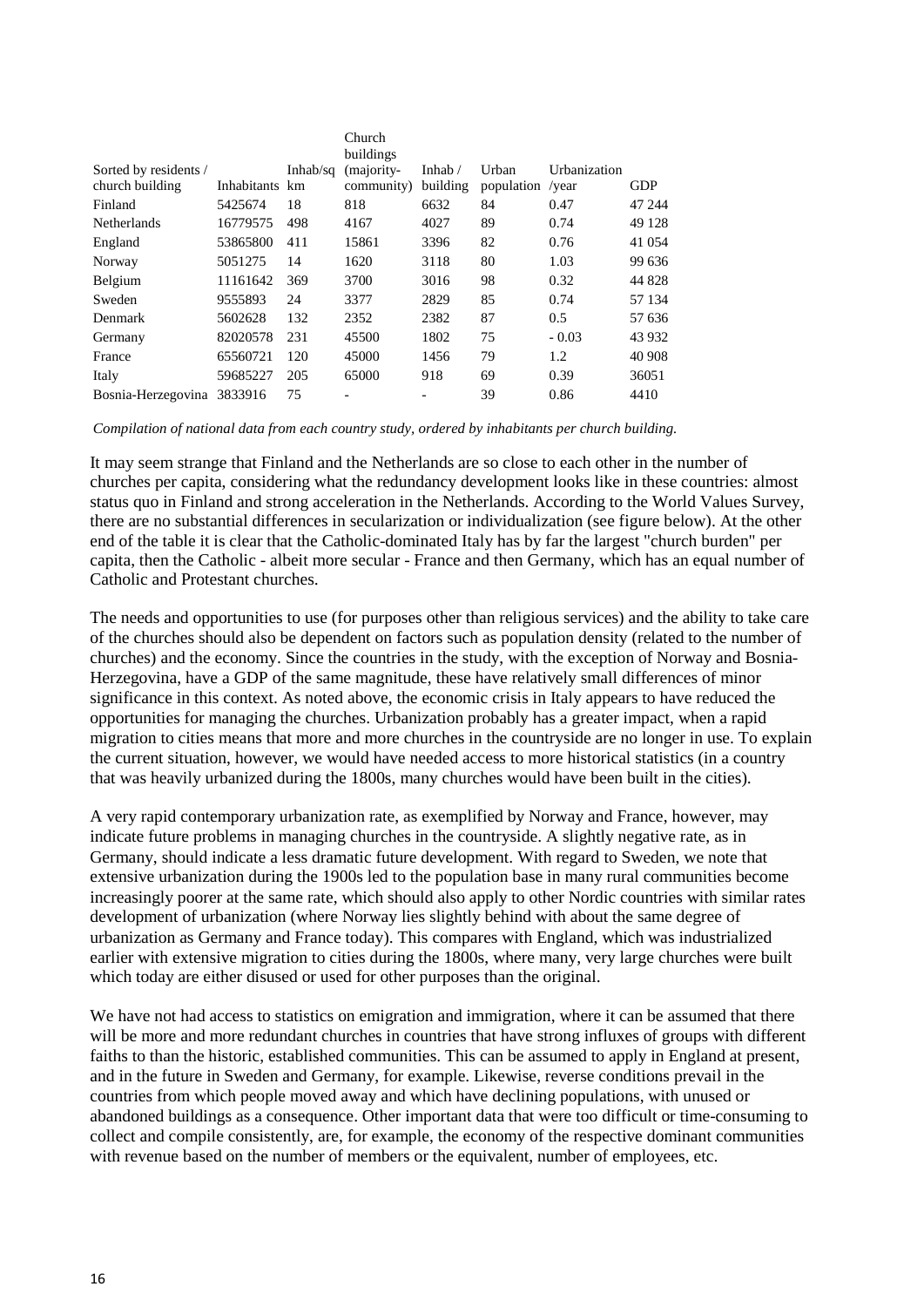In the report's introductory section and also above, the World Values Survey investigation have been considered, which can be said to measure the degree of secularization (traditional/secular values) and individualization and modernization (survival / self-expression values) in the countries studied. Of the eleven countries in our report the WVS has studied nine, as well as Britain. The latter may be difficult to apply in our study as only England is included. Italy has not been included in the WVS surveys. The results of the latest evaluation study from 2010-14 show, as stated in the introductory chapter and the evaluation map below, that Sweden has an extreme position globally. Norway and Denmark are relatively close to Sweden, being slightly less secularized but with a similar location on the horizontal scale of values. The countries that should have the greatest problems in terms of values, for example with shrinking congregations and redundant churches were hitherto those that fared best. Otherwise, Finland and the Netherlands are very close, but with completely different outcomes for the established communities and their church buildings. Germany, France and Belgium also belong to a sphere that in terms of values can be called Western European, while Bosnia-Herzegovina has a completely different position in the chart.

For most countries included in our study, it appears that a growing secularization/modernization of society has so far not led to a growing inability or decreasing desire to take care of the churches. Rather, it appears to be the opposite. One explanation may be that the established churches in several countries have been or are still part of the state. This may have partly have resulted in a form of internal secularisation of the religious community, which almost resembled government agencies, and partly an identification between the public and churches, independent of the degree of religion. The identification between citizens, church and state, and even the historical tradition (participation in traditional ceremonies, the churches as national or general cultural heritage that belong to "everyone") may have resulted in strong structures regarding legislation, organization and financial subsidies, which support the management of churches independent of how many people are interested in participating in religious services. Several of the churches also have, for historical and other reasons, very good finances with significant income and large assets.



*World Values Survey's evaluation map; Cultural map - WVS wave 6 (2010-2014). Inglehart-Welzel 2015.*

The rapid development in Sweden and Norway for both society and for the former state churches, however, may mean that the situation is totally different in the future. So far, there is a political majority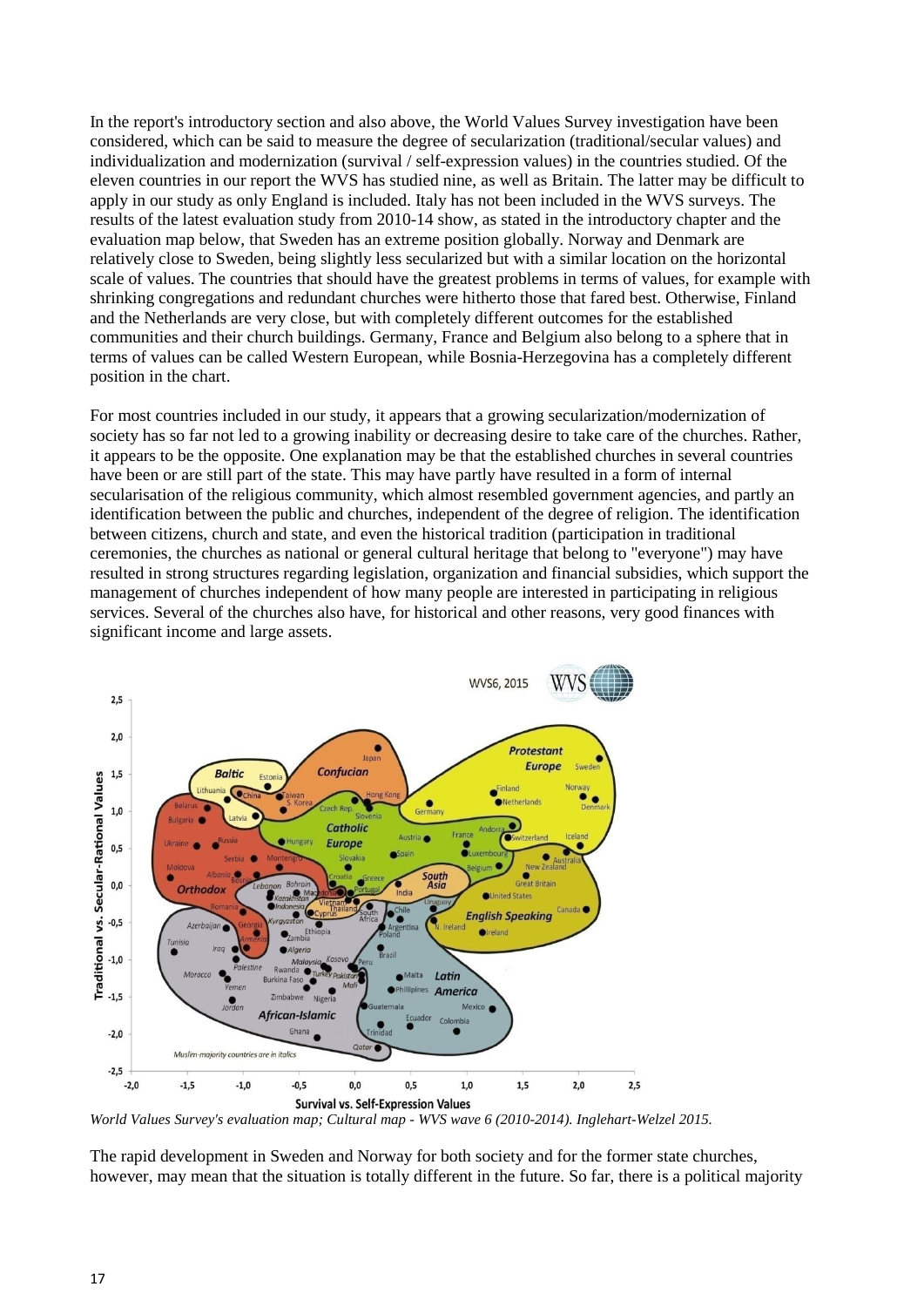in favour of the Swedish scheme, which involves well-preserved and well-maintained, but increasingly empty churches. The accelerating decline in membership, with falling revenue as a result, and the lack of interest in the church by the younger generations, however, indicate that this solution is unlikely to last for very many years. In Norway, this trend may happen much more quickly. Once the Norwegian Church and state have been finally separated, and there is relatively limited legislative protection and scarce resources for management in the future, a similar situation may arise as in the Netherlands today, with redundant churches increasing at what appears to be an uncontrollable rate.

For the majority of the Swedish free churches, however, the situation in an economic, political perspective can be compared to that of several of the majority communities in other countries; limited involvement by the state with few protected buildings and modest contributions gives greater freedom of movement for the churches, but fewer opportunities to manage and conserve the cultural heritage.

## <span id="page-17-0"></span>Religious heritage: an international comparison

One conclusion might be that in the short-term the impact on the ability to take care of churches and religious heritage is not primarily the degree of religiosity or secularism, the need for religious buildings for different purposes, the frequency of buildings, the use per capita and social trends such as urbanization and the like. The decisive factor is rather the existence of strong traditions with a high degree of identification by the public with the religious heritage and the consequent public and civil engagement with comprehensive legal protection, governmental and other grants. It is also essential that the churches have a good income through membership fees or church tax (collected by the state) and effective management with public or central church support. In countries where the municipalities have main financial responsibility, the management situation often seems to be under great strain. The Swedish model with clear dividing lines between religion and heritage, where the state supports only the latter legally and economically (with some exceptions), has so far proven to be successful materially with well-kept churches and cemeteries. However, in this divide there is an inherent contradiction between a vibrant use of church buildings and the churches and their contents being treated as museums or cultural heritage. In the ICCROM Conservation of Living Religious Heritage report quoted above in our introductory chapter, it states that the tangible and intangible cultural heritage cannot be separated because all physical heritage has intangible values and the intangible significance contains the key to the physical object's meaning. The current Swedish state system, which is completely focused on the protection and conservation of the physical heritage, does not promote the use of religious buildings, whether as churches or cultural heritage, which risks them being well-maintained but increasingly less used. It can be interpreted to mean that there is a slight contradiction in a secular state protecting religious heritage. The ICCROM report's conclusion that the religious cultural heritage is primarily the responsibility of society and conservation initiatives should be taken by them, (but in cooperation with the state) can be seen as a way to relate to this.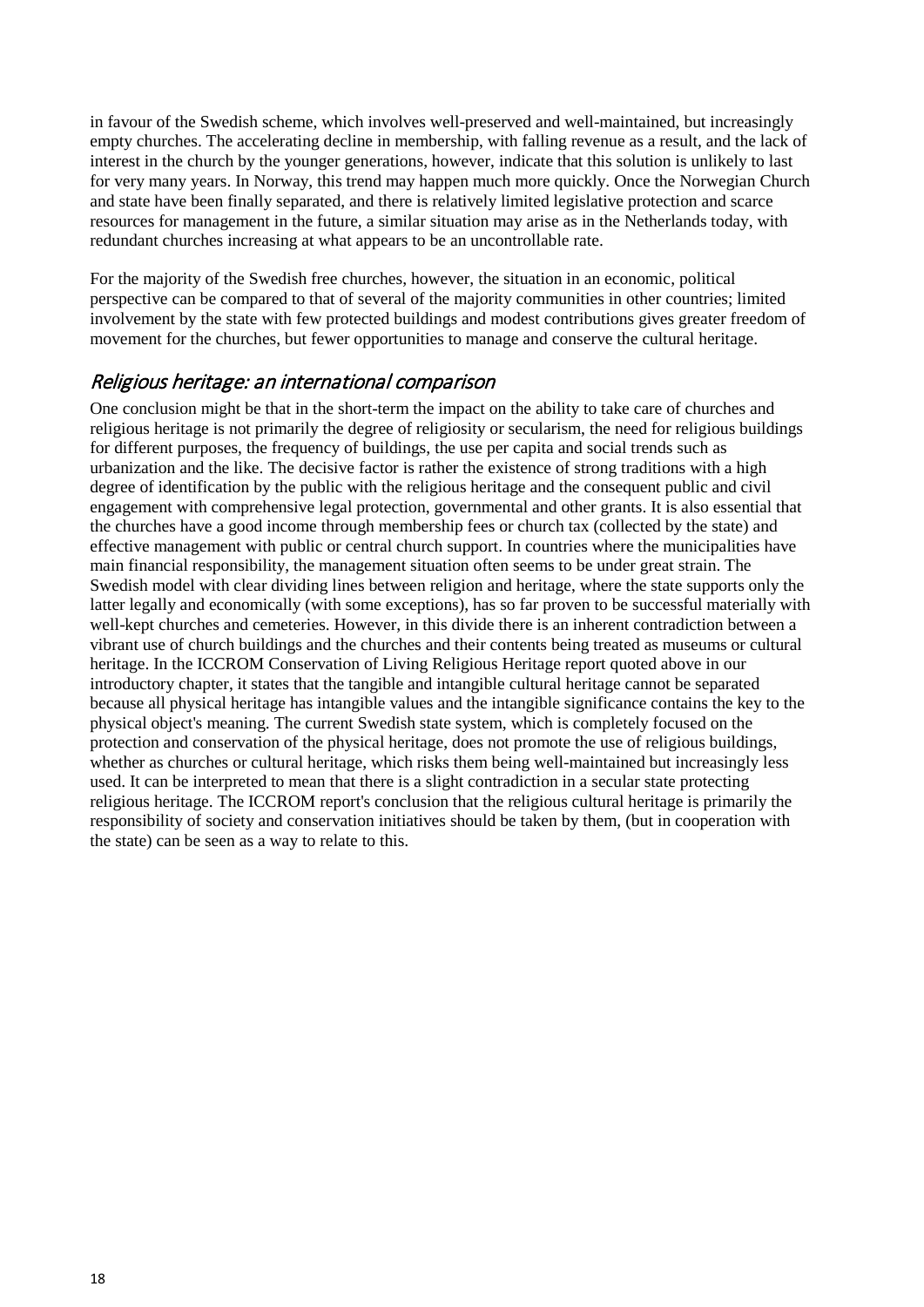# <span id="page-18-0"></span>National overviews

The following is an overview of the situation of the religious heritage in eleven European countries; Sweden, Denmark, Finland, Norway, England, the Netherlands, Bosnia-Herzegovina, Germany, Italy, Belgium and France. The boundaries and the selection have partly to do with timeframes and partly the availability of source material. One approach has been to include both countries with conditions similar to those in Sweden, such as the Nordic countries, and countries with very different conditions such as Bosnia - Herzegovina and France.

International comparative studies have been conducted earlier. As mentioned in the introduction, a review was carried out as early as 1989 of the situation for religious buildings in thirty European countries (Rauti 1989). The descriptions of the different countries are still useful, but much data will have become obsolete. Considerably more recent is the report that the Scottish organisation Historic Environment Advisory Council for Scotland (HEACS) published in 2008, *Research Report on Church-State Relationships in Selected European Countries* (Haynes 2008a). It compared the Scottish situation with redundant churches with a number of other countries.

Another study that deals with church-state relations in Europe is Frank Cramner's *Notes on Church and State in the European Economic Area* carried out as part of a discussion about the relationship between church and state in the United Kingdom (Cramner 2011). As the title implies, this contains detailed accounts of such relationships in a variety of European countries; however, there is no overall compilation or discussion in this work. In recent years, there are two research works that deal with economic conditions and statutory regulation specifically, namely *Funding Religious Heritage* (Fornerod 2010), carried out under the above-mentioned European project RELIGARE, and *Law and Religious Cultural Heritage in Europe* (Tsivolas 2014).

# <span id="page-18-1"></span>Sweden

**National data**

Population 2013: 9,555,893 Population density: 2013: 24 people per sq. km Population trend: +0.18% (2013). GDP per capita US \$ (2012): 57 134.1 (2011: 59 593.3) Unemployment (2012): 7.5% (2011: 7.5%) Urban population: 2012: 85% of the total population Urbanisation per year: 0.74% (estimate 2010-15) *Sources: Eurostat, 2015, the World Bank's population statistics 2014, CIA World Fact book 2015*

# <span id="page-18-2"></span>Religious conditions

## *Religions, number of members, development*

In the 2011 *International Religious Freedom Report,* the US government's annual survey of religious freedom in the world, it appears that in addition to the Church of Sweden, about 5 percent of the Swedish population are members of other Christian churches (US Department of State, 2011). The same source estimated there to be 450 -500,000 Muslims in Sweden, while other religions have very little representation, for example 9,000 practising Jews (US Department of State 2011). The national statistics are maintained by the Committee for assistance to religious communities whose latest data are for 2013. Of the major Christian denominations, Equmeniakyrkan (the Uniting Church in Sweden) (which was formed in 2011 of the Baptist Union, the Methodist Church and the Mission Covenant Church) has close to 130,000 members, Pentecostalists 109 000 and the Roman Catholic church around 107,000 members. The Islamic Cooperative Council had 110,000 members (Board for the support of religious communities in 2015). The last number can be compared with the total number of Muslims in Sweden listed above (which is presumably based on culturally-based affiliation).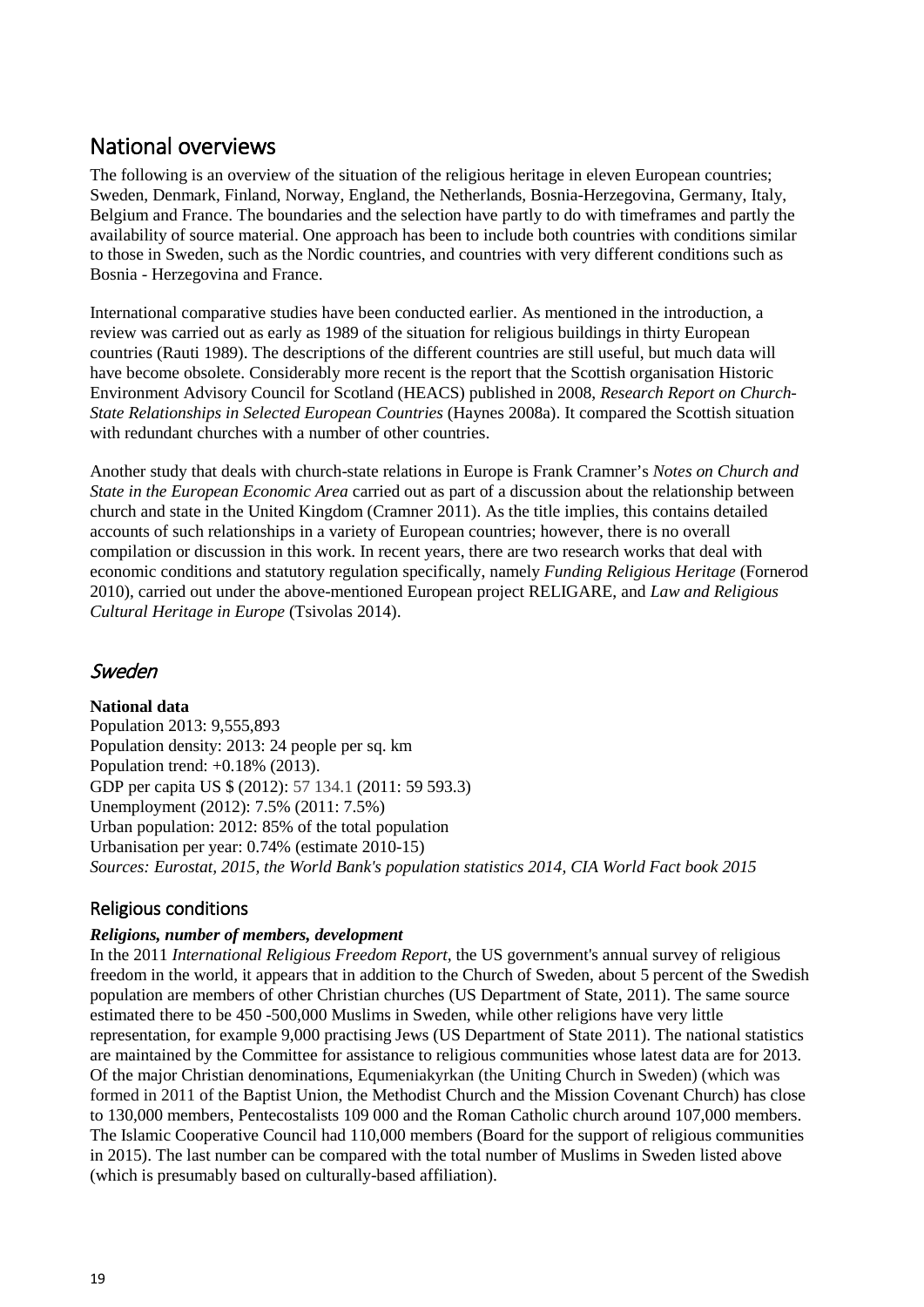For 40 years, the proportion of members of the Church of Sweden has fallen steadily every year. Since the relationship change in 2000, the decline in absolute terms has been between 60-90,000 per year, which means that the Church of Sweden had lost about 900,000 members by 2012. According to the church council's statistics, at the turn of 2012-13 the Church of Sweden had 6,446,729 members, representing 67.5 per cent of the population (Church of Sweden 2013). At the end of 2014, its membership had dropped to 6,292,264, representing 64.6 percent of the population (Church of Sweden 2015a).

These figures can be compared with 1973 when the number of members was over 7.7 million, or 95 percent of the population; or 1999, before the relationship change in 2000, when it was 7.4 million or 83.5 percent of the population. According to the Church of Sweden's membership forecast for 2014-30, the number of members is estimated to be 4,889,649 in 2030, a drop of 1,55,708 million compared to 2012. As the population of the country is expected to increase to 10,787,572 in 2030, membership decline based on the entire population drops to 45 percent in 2030 (Church of Sweden 2015b). According to the Church of Sweden's 2015 study on *Joint responsibility* based on this forecast, the number of members can be calculated up to 2050, and is expected then to comprise 3.5 to 3.7 million, i.e. almost half compared with today (Church of Sweden 2015c). The study, whose mandate, among other things, was to review the future of property management, led to an extensive discussion of how membership developments and other factors may affect the ability to carry out church activities and at the same time take care of the ecclesiastical cultural heritage in the future (see also below, under *Current situation and debate*).

The rapid urbanization has had a significant impact on the churches. In rural communities the declining populations may mean that there is no longer a basis for operating and managing the churches. Similar problems can be found in urban communities due to secularization and pluralism of society, as well as the lack of housing in town centres.

## <span id="page-19-0"></span>Organisational, legal, financial and administrative conditions.

#### *The dominant communities' organisation and finances*

The Church of Sweden is divided into 13 dioceses and 1,439 parishes (Church of Sweden 2012, p. 11). Members pay a membership fee, which, under an agreement between the state and the church is administered by the Swedish Tax Agency. The average in 2013 was 1 per cent of taxable income. The membership fee is used for salaries, and the operation and management of church buildings.

#### *Authorities and legislation*

County administrative boards have regulatory responsibilities and are the licensing authorities in accordance with the cultural heritage act, while the National Heritage Board has national responsibility for adherence to the act. All churches built before 1940 are protected under the Heritage Act's fourth chapter and require authorisation for changes. This also applies to historically valuable objects in the churches and churchyards. The younger churches have a general protection with care requirements but without the need for authorisation: however they can be protected like the older churches through a special decision by the county council (before 2014 the National Heritage Board).

#### *State funding, support*

The state church preservation compensation that is payable towards cultural history-related costs was agreed before the state and the church split on January 1, 2000. The funding, which is enshrined in the cultural heritage act, began to be distributed in 2002 and since 2010 has amounted to SEK 460 million per year. The church preservation funding covers about 25 percent of the costs of care, maintenance and operation of the churches: the rest is financed by the congregations themselves through the membership fees.The fact that at all works are subject to VAT, while churches may not deduct VAT, does, however, mean that 25 percent of the funding goes back to the state (Church of Sweden 2013, p. 62).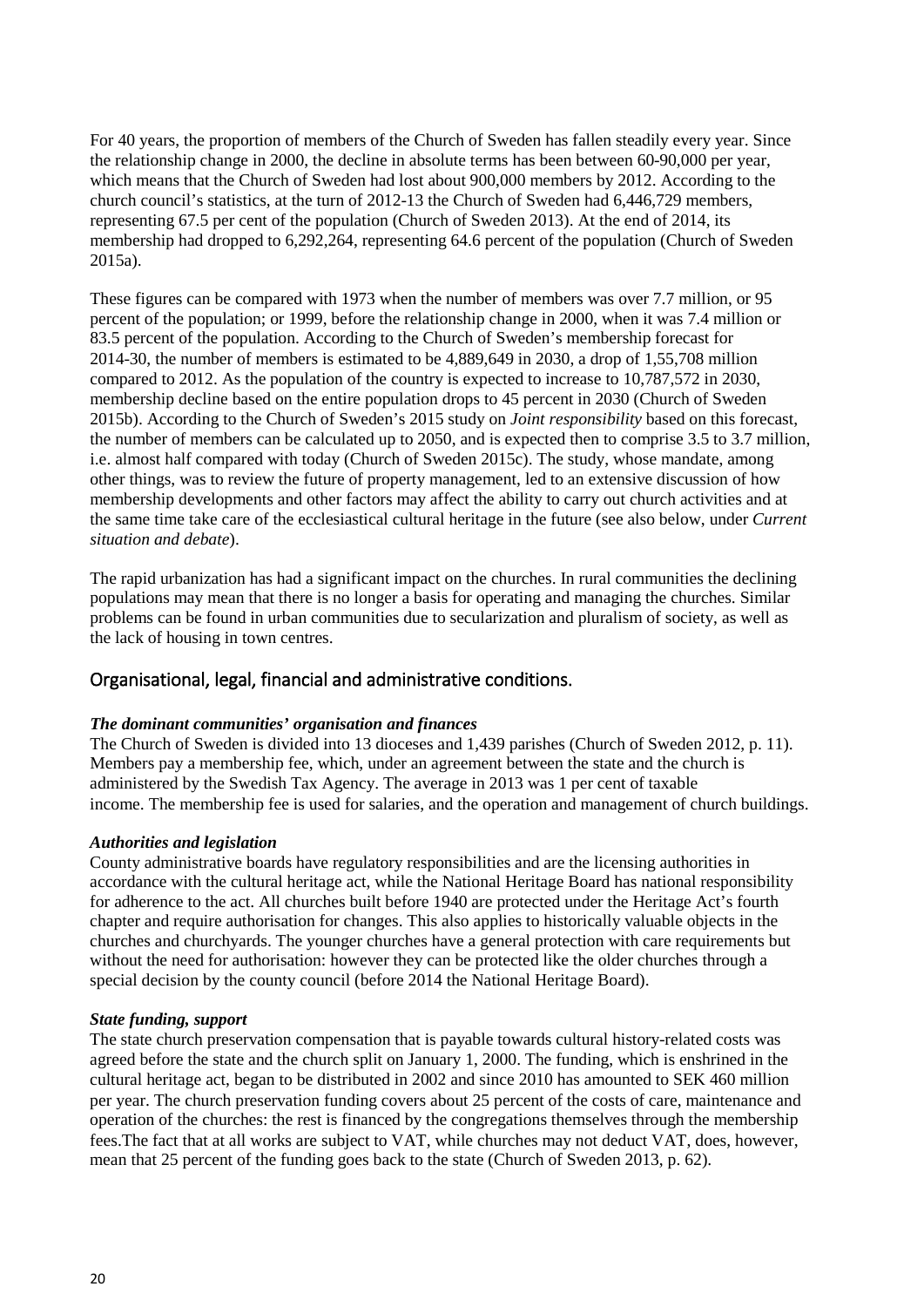Compensation is renewed by parliamentary decision in five-year periods (see below). The Church of Sweden at the national level distributes funding across the country, based on applications from the parishes. The National Heritage Board and the county administrative boards are given the opportunity to comment on the distribution. The work on ecclesiastical cultural values and the funding shall, according to the agreement between the State and the Church, be evaluated every five years and the next checkpoint is reached in 2014, ahead of the five-year period 2015-19.

## <span id="page-20-0"></span>Religious heritage / building stock

The Church of Sweden's congregations own and manage 3377 churches (31 December 2013). Of these, about 2,950 are subject to authorization, which means that they were built before 1940 or have been protected by a special decision of the National Heritage Board. The Church of Sweden council reports the number of churches and changes in the building stock annually to the government. The data is based on the church buildings register maintained by the council that has been developed since the relationship change (Church of Sweden 2014). For other congregations, no comprehensive documentation is available, according to verbal information from the National Heritage Board.

As shown above, the Church of Sweden's congregations own their churches and have responsibility for the management, i.e. care, maintenance and operation. The dioceses have until 2017 also been able to make contributions towards the rebuilding of churches motivated by functional reasons.

## <span id="page-20-1"></span>Current situation and debate

The decline in membership is uneven in different dioceses and parishes which results in different conditions for the operation and management of church buildings. Many small churches have had to be combined into larger units for financial reasons. In 2000, the number of parishes was 2,517; in 2012 it was 1,382, a decrease of 45 percent. In the short term, this improves the economy, but increases the risk of churches becoming redundant. There are currently examples of congregations that own and manage ten or more protected church buildings, while they actually need far fewer churches.

The state funding currently covers about 25 percent of the total cost of the administration of the churches (care, maintenance, operating costs). In larger congregations, or in communities that comprise a number of congregations' cooperating bodies for property management, there is often a professional management with adequate resources for the system to work relatively well. In small congregations with many church buildings, there is a risk that cost of management will become too great for the congregation to be able to finance the work. So far, one strategy has been that in order to maintain the churches, vicarages, church halls house and other buildings and properties have been sold off. The number of sales of church buildings is still quite small. During the period 2000-2012, a total of 67 churches became redundant, of which 23 required authorization. Of these, the majority (18 ) were sold to another owner, and three to other religious congregations (Church of Sweden 2013c). So far, with some exceptions, most of the churches that were set aside or sold were small churches or chapels built during the 1900s.

In recent decades, only one protected church, Maglarps church in the diocese of Lund from 1917, has been demolished (2007). However, in the diocese of Lund as well as other church-dense parts of the country and even in remote areas e.g. the diocese of Karlstad diocese, there is a tendency towards increased redundancy, and reducing operations and accessibility of churches. Examples of protected churches that have been set aside, sold and / or rebuilt in recent years:

- Viskafors church, Diocese of Gothenburg, built in 1918, closed 2003. Sold 2007, and converted to restaurant (first example of this in Sweden).
- Caroli church in central Malmö, diocese of Lund. Church for the 1800s, sold to a shopping centre in 2009.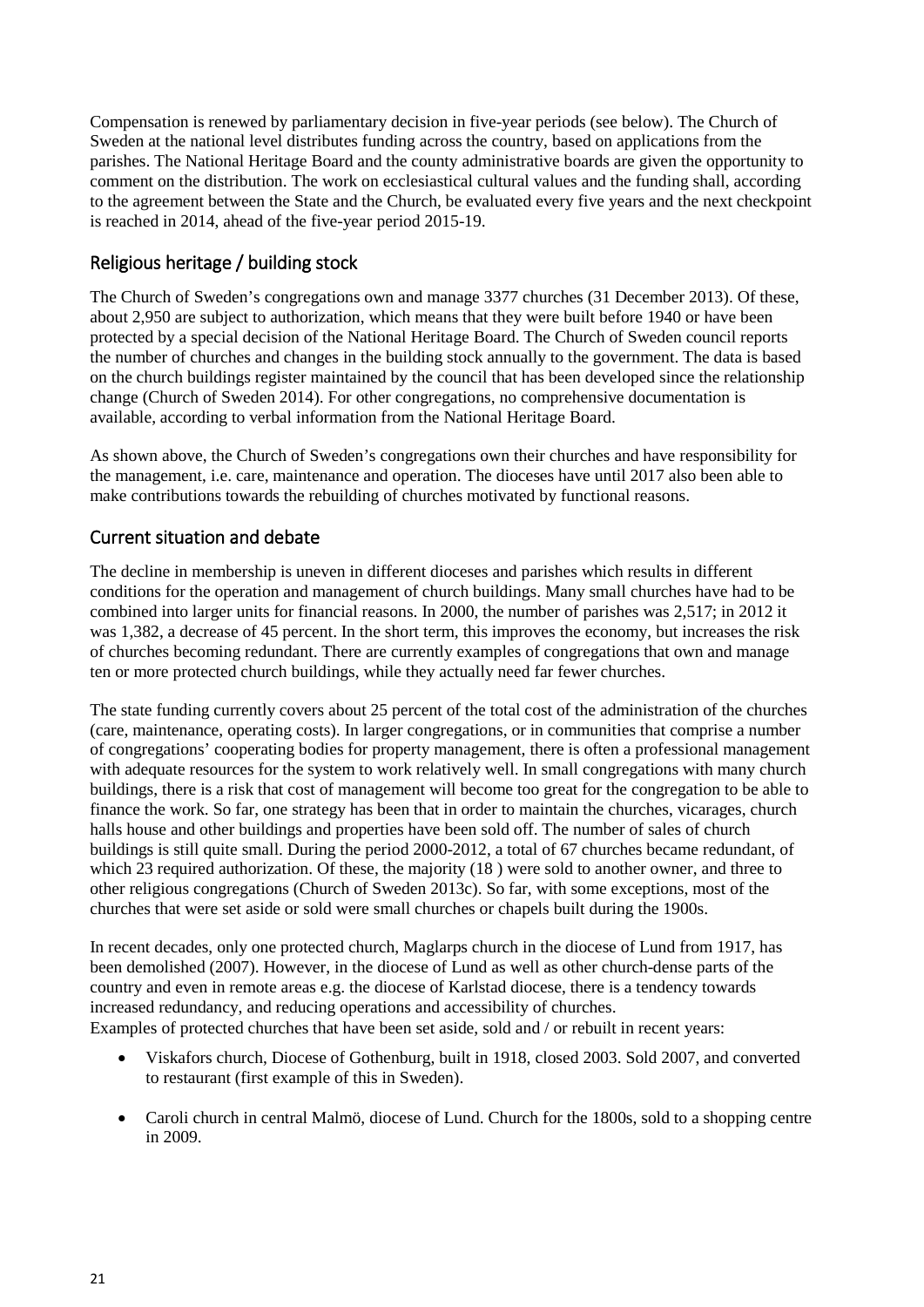- Örja church, Diocese of Lund, built in 1868, was sold in 2012 to a private individual for residential purposes. First example in Sweden of a church converted to a dwelling while the churchyards is still in use.
- Åtvids church, Diocese of Linköping. 1800s church next to a restored medieval church which is now the main church in the parish. The church is closed or has been used very little for many years. Demolition was discussed but now there are plans to rebuild for congregation and office premises.
- Östra Nöbbelövs church. Diocese of Lund. Medieval origins, closed in 1997. The congregation plans to convert it to a multi-faith cultural church.
- Normannebo church, Diocese of Gothenburg from the early 1900s, sold to a private individual in 2012 for residential purposes.

Questions about redundancy, sale or disposal of churches have attracted the attention of the media for many years, through news articles, editorials and features on TV and radio. A number of articles have also been published in newspapers or other media. A search in the Media archive for "redundant churches" resulted in about 90 articles in the national and local media between the years 1991-2013. As shown below, redundancy problems were discussed during the surveys in the 1980s and the early 1990s, which made their mark in the daily press. The discussion report *The Fathers' Church - at any price* came out 1990 during work on the Church Buildings Inquiry, which was conducted on behalf of the Church of Sweden's central board (see below). In connection with this, Håkan Wilhelmsson, Director of the Church of Sweden's training centre in Sigtuna, commented on a disused church in Eriksberg, Diocese of Skara. A longer quote is reproduced here as it is interesting how an influential representative of the Church of Sweden expressed himself at that time:

[...] The Church's job is to safeguard the living worship, not care for monuments. [...] What has now become clear at Eriksberg, was evident throughout the country before the turn of the century. We have too many churches and must lay some down [...] This has been accepted throughout church history. In the Middle Ages, the Diocese of Skara laid down hundreds of churches. It is just uncommon in our generation, the church has had an extremely rich period since the 1920s. Now we are short of money. Like the municipalities, we must prioritize [...]. (Telegrambyrå. 1992)

There are not many examples of responses from the heritage sector in the media. At the conference *The Fathers Church,* organised by the National Heritage Board in 1993 as part of the study in to the separation of Church and State, the regional director of cultural heritage Steine Rentzhog said "Not one of Sweden's approximately 2,500 churches should be lost, because each parish church with centuries of cultural history stored within its walls gives the district an unprecedented identity and rootedness for its inhabitants [...]." (Tidningarnars Telegrambyrå 1993).

Articles are otherwise relatively evenly spread over more than two decades and it is difficult to draw any specific conclusions about trends over time. A slight increase occurred in 2011, partly in connection with the former Dean of Lund and Professor of Ethics, HB Hammar, who wrote an article published in the Swedish newspaper *Svenska Dagbladet* on October 2, 2011 (Hammer

2011). Under the headline "Time to tear down Swedish churches " Hammer begins by noting that there is a drastic drop in confirmation candidates, the church faithful are being replaced gradually by non-church goers and the consequence is inevitable; members are becoming fewer and fewer; since 2000, they have fallen by half a million. Hammar continues by saying that in this situation, the number of church buildings is something of a ticking bomb.

The conclusion is similar to what Håkan Wilhelmsson expressed 20 years earlier, but it is difficult today to find similar official statements by representatives of the Church of Sweden. The debate provoked over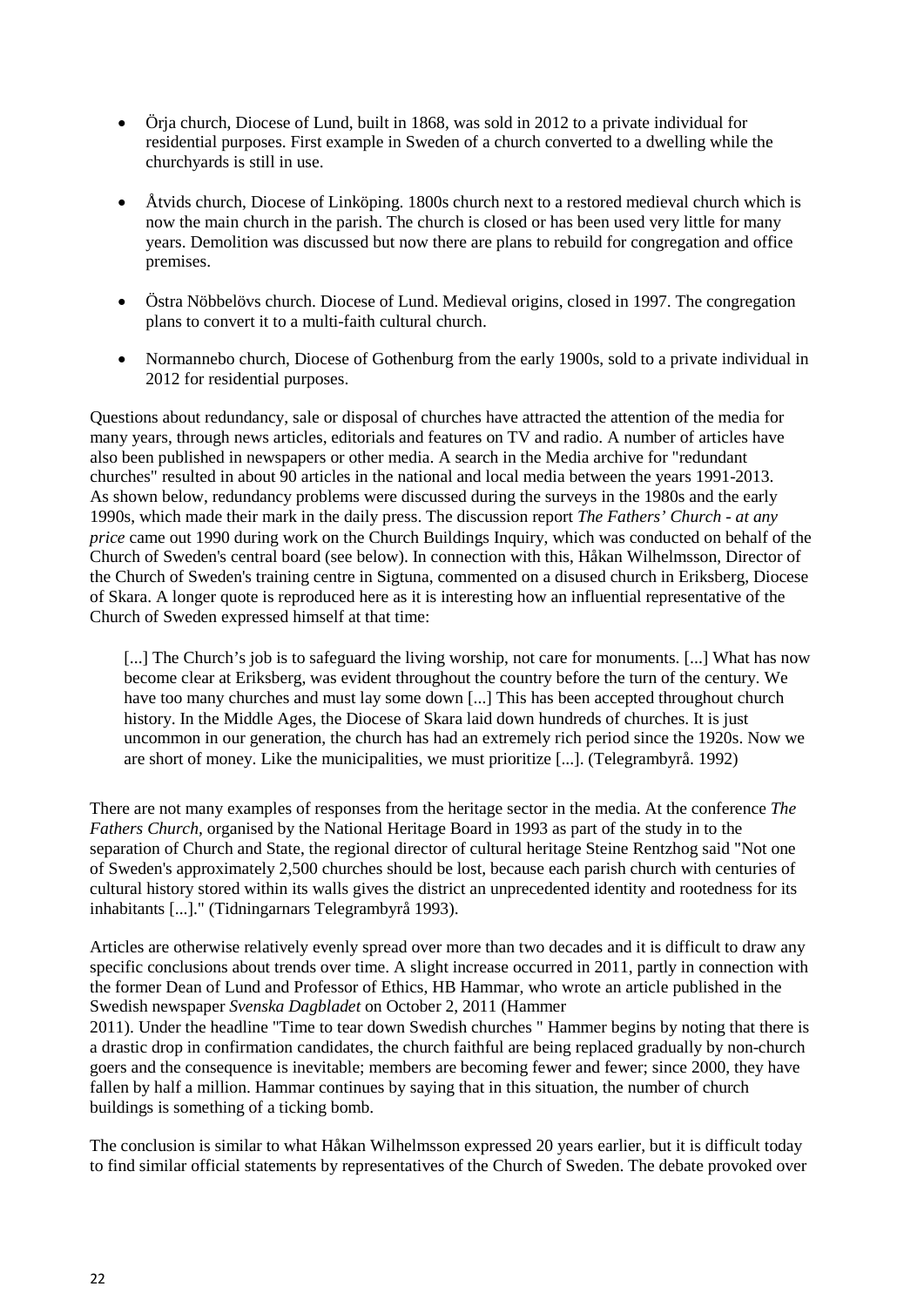1000 comments on the internet. The Church of Sweden's cultural coordinator responded to HB Hammar in a discussion in Studio One's live broadcast on 3 October 2011 and in a response in an edition of *Svenska Dagbladet's* online edition under the headline "Churches are not just for church services." The art historian Henrik Widmark of Uppsala University also published an article in the same series of debates; "The future of the churches concerns us all" (Widmark 2011).

Just one month earlier, an article had been published in *Dagens Nyheter* with the headline "How can churches be saved" (Barkman 2013). The article was based on an interview with Gunnar Granberg, former diocesan lecturer in the Diocese of Uppsala, and responsible for the publication "Large churches, small congregations" that resulted in a book of the same name. According to Granberg, the Church of Sweden had reached a point where "we need to start to get used to the idea that churches can be set aside. In theory, churches can be demolished, sold or mothballed." At the same time the debate in recent years shows that "there is strong popular opposition to such thoughts " One solution offered in the book is to rebuild larger churches by reducing the worship space and leaving room for the congregation's other activities such as cultural activities, choir practices, children's activities, conversation groups and even administration. In the newspaper article there is also a general discussion about the separation from the state and developments after this with reductions in membership and a weakening economy.

Even Swedish Television has drawn attention to the problem of redundant churches. In a feature on the Culture News programme of October 31, 2012 Minister of culture Lena Adelsohn Liljeroth was interviewed together with the Church of Sweden's cultural coordinator Henrik Lindblad and Dennis Toth, new owner of Örja Church, The feature was based on the heading of the article*:* "Since the Church of Sweden separated from the state 12 years ago, church attendance has decreased drastically. Today there are 800,000 fewer visits per year and churches standing there are falling into disrepair "(Swedish Television 2012).

In the above study *Shared Responsibility*, a series of measures is proposed to meet the challenges the Church of Sweden is facing in the future, including managing different ways to be more efficient, and that congregations should review their premises and dispose of the buildings (other than the church) that they do not need. The study also suggests that redundant church buildings should be taken over by the Church of Sweden's national level and then managed by the diocese (Church of Sweden 2015c).

#### *Research participants*

Reference is made to the detailed compilation of the *Church of Sweden's Cultural Heritage - Research Overview 2009-2014* (Persson Lofgren & Wetterberg 2014), which was drawn up as part of the research project "Old churches - new values. Use and management of churches in a changing society," funded by the National Heritage Board and the Church of Sweden. The report was prepared by the Department of Conservation, University of Gothenburg in collaboration with the Church of Sweden's research unit for the conference *Religious heritage as memory and opportunity*, the Council of Uppsala, 1 - 2 October 2014.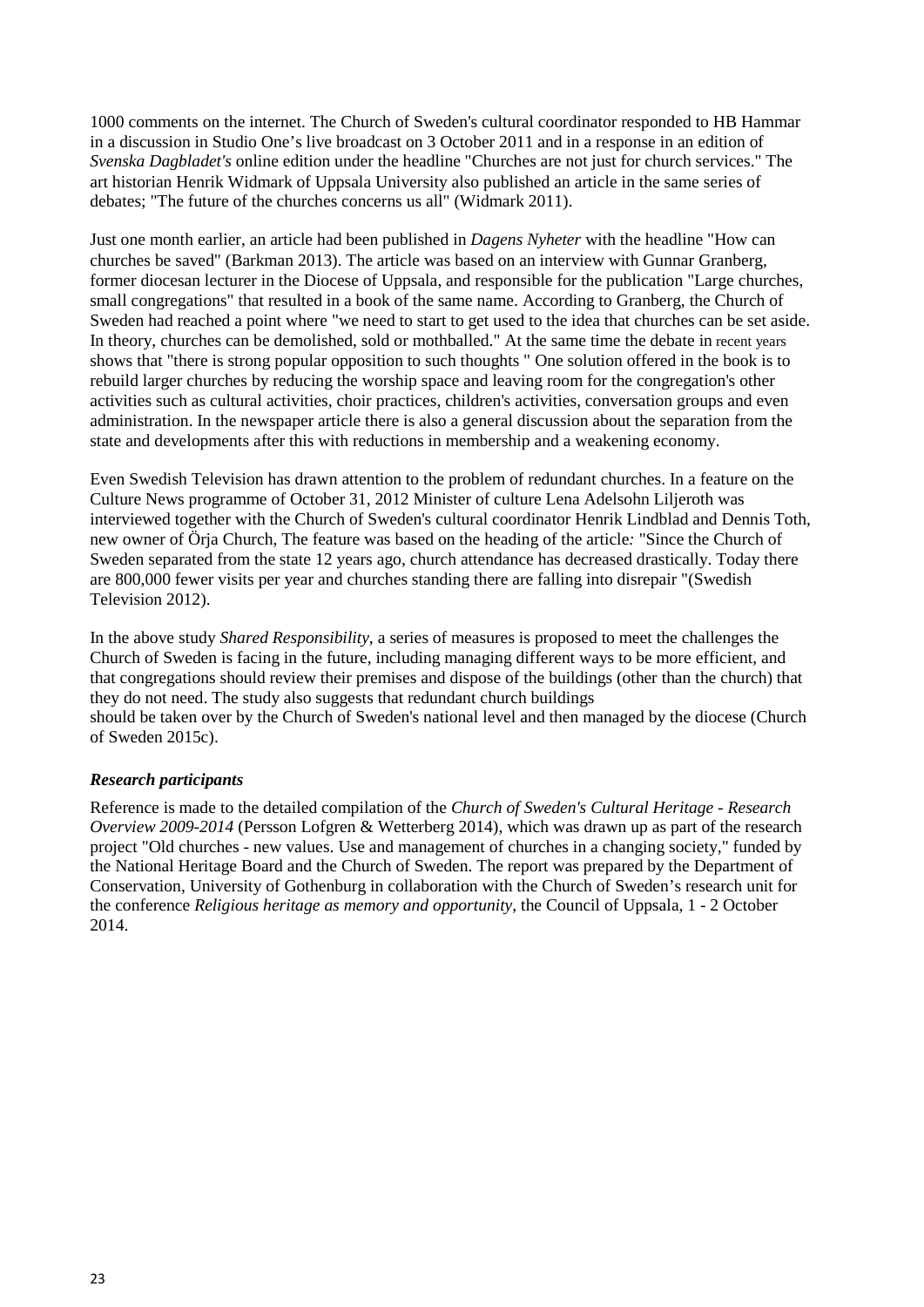# <span id="page-23-0"></span>Denmark

**National data** Population (2013): 5,602,628 Population density (2013): 132 inhabitants per km 2 Population trend  $(2013): +0.23\%$ GNP per capita USD (2012): 57,636.1 (2011: 303.9 61) Unemployment (2012): 6.4% Urban population (2012): 87% of the total population Urbanization per year (estimate 2010-15): 0.5% *Sources: World Bank Population 2015 CIA World Factbook 2015*

## <span id="page-23-1"></span>Religious conditions

Folkekirken (The Church of Denmark) is Denmark's state church with the Queen and the Danish Parliament as the supreme authorities. According to the Church of Denmark's statistics, the number of members on 1 January 2013 was 4,430,643. This represented 79.1 per cent of the then 5,602,628 inhabitants in Denmark. Membership is decreasing every year. According to the Ministry for Gender Equality and Ecclesiastical Affairs , the Church Church had 154,000 more members in 1990 than in 2013, corresponding to 89.3 percent of the population (Danish Church Ministry statistics 2014). According to *the International Freedom of Religion report*, IFRR, 2011 half of the members of the Church of Denmark attended church at least once a year for events such as baptisms, confirmations, weddings, funerals, and the Christian holidays, but only two to three percent regularly participate in religious services (the US Department of State 2011).

The second largest religion is Islam according to the IFRR. In 2011 it included about four percent of the population, or about 230,000 individuals (ibid). The Muslim population is concentrated in Copenhagen, Odense and Aarhus. Groups of less than one percent of the population include (largest to smallest): Catholics, Jehovah's Witnesses, Serbian Orthodox Christians, Jews, Baptists, Buddhists, Mormons and Pentecostalists. On 1 January 2012, there were 38,614 Catholics, an increase of just under 7,000 over 20 years. According to the Centre for the Future of Religion, a research centre at Aarhus University, which compiles and annually publishes *Religion in Denmark,* the following denominations were recognised in 2012: 89 Christian, 8 Hindu, 13 Buddhist, 23 Muslim, three Jewish religious communities and five other faiths. The number of registered communities has increased from 24 to 115 in less than 20 years (*Religion in Denmark* 2013, p 6).

## <span id="page-23-2"></span>Organizational, legal, financial and administrative conditions

The Church of Denmark is divided into 10 dioceses, which in turn consists of 1350 pastorates and about 2100 parishes or congregations (Folkekirken 2014). Since the Church of Denmark is a state church, most of the work (excluding salaries for priests which are paid by the state) and the management of the buildings are paid for by a church tax. This corresponds to an average of 0.88 percent of taxable income, which in 2013 is expected to be DKK 6.3 billion (Ministry of Church Affairs 2013). This is also complemented by government subsidies, which according to the cited source, constitute 12 percent of the Church of Denmark's total income. Baptism is the basis for membership, but it is possible to relinquish membership after baptism (Haynes 2008a, p

23). According to Frank Cranmer's report *Notes on Church and States in the European Economic Area in 2011* is the Church of Denmark the state church in Europe where the government and parliament exercise the greatest control of all (Cramner 2011, pp 7-8).

Since 2012, Denmark's national agency for cultural heritage has been called the Ministry of Culture and Palaces (formerly the Cultural Heritage Board, which was merged with other bodies including the Art Committee). However the Danish Church comes under the Ministry for Church Affairs, which has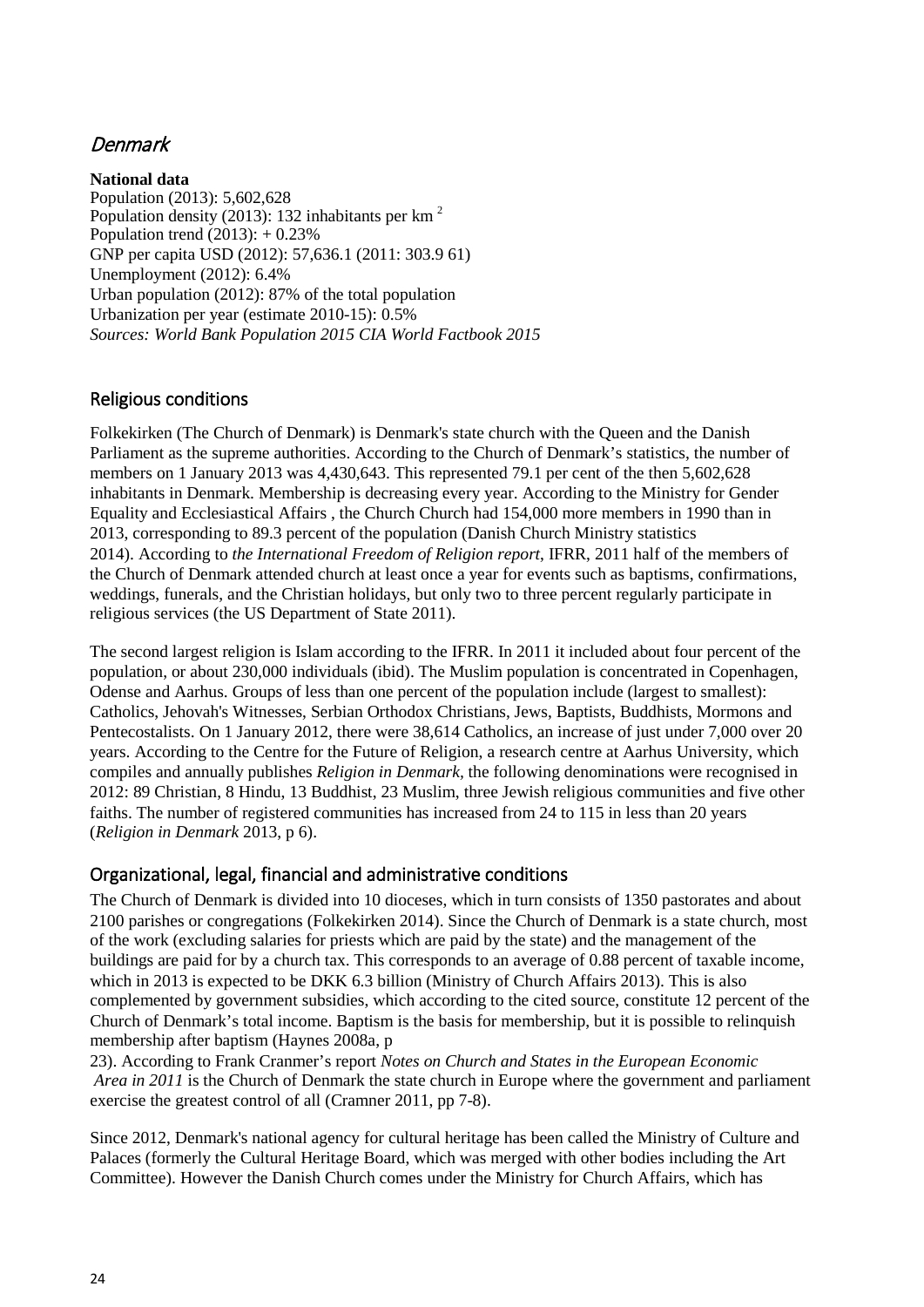overall responsibility for the churches (see below). National responsibility for the accumulation of knowledge and expertise about (the older) churches lies with the National Museum, which publishes the series *Denmark's Churches* (Danmarks Kirker 2013).

The Church of Denmark's church buildings, churchyards and inventory are protected under the "Act on the Church of Denmark's churches and churchyards ". According to § 2, Chapter 2, construction and demolition must be approved by the Ministry for Church Affairs. Extensions, alterations or modifications to church buildings as well as the preservation of inventory that is older than 100 years must be approved by the "diocesan council" (corresponding to the diocesan board in Sweden) after advice from, inter alia, the Royal Inspector of Buildings and the National Museum. For more recent buildings and inventory, the parish council (corresponding to the church council) makes decisions based on the advice of the National Museum (Kirker og kirkegårde, page 31 ff. Haynes 2008a, p 22, Tsivolas 2014, p.135 ff).

Denmark has about 9,000 buildings protected due to their national significance. These are identified by the Ministry of Culture and Buildings. Buildings of local importance are protected by the municipal council. Within the scope of this study it was not possible to find out how many of these are free churches or other religious buildings. All listed items can, however, be found in the Cultural Heritage Board's database.

All recognized and registered associations may seek public funds for the maintenance and restoration of their buildings (Fornerod 2006, p 7). In Denmark there is also a government grant for all types of protected buildings comprising a total of DKK 40 million (Haynes 2008a). However, the administration of the Church of Denmark is paid for the most part by the church tax.

## <span id="page-24-0"></span>Religious heritage / building stock

The Church of Denmark's church buildings as of 1 January 2012 numbered 2,354 (Ministry of Church Affairs 2013). In 2000, the number of free church buildings, including the Catholic Church, was 339. Haynes' report indicates that there are more than 120 mosques, two synagogues, eight Buddhist temples and five Hindu temples in Denmark (Haynes 2008a, p 22). According to the Danish Wikipedia built the first Danish – and also the first Scandinavian - mosque was built in Hvidovre in 1967 (Wikipedia, Denmark, 2013a). According to the same source, the Jewish community in Denmark owns a synagogue in Copenhagen at Krystalgade, built 1830-33 (Wikipedia, Denmark 2013b).

As shown above, the administration of the Church of Denmark is financed by a church tax (Haynes 2008a, p 22, Tsivolas 2014, p 136, Fornerod 2006, p 7). The tax goes directly to the congregation which then decides how the funds will be used. For the "poor" congregations with very old churches, it is also possible to apply for limited state funding (Fornerod 2006, p 7).

## <span id="page-24-1"></span>Current situation and debate

Haynes' report shows that demographic changes with urbanization and growing city suburbs meant that many rural communities have extremely small congregations. However, only two churches closed permanently in the past 35 years (calculated from 2008), but several have been closed temporarily (Haynes 2008a, p 21).

In his article "When God moves out. Abandoned churches past and present", Jes Wienberg gives several historical examples of abandonment, demolition and reuse of churches in Denmark as well as in Sweden and several other countries (Wienberg 2010). According to the author, during the 1900s there were also examples of Danish churches with other functions. For example, the St. Nikolaj church near Stroget in Copenhagen, which burned down in 1795 and was rebuilt in 1914, housed a library, and later a model collection, and now serves as an art gallery. In Rønne on Bornholm, a free church from 1900 has served as a store for Bornholm Museum since 1976. A former house of prayer and chapel from 1892 in Overland Lerte in Southern Jutland has been a clock museum since 1998. In Silkeborg in Jutland, an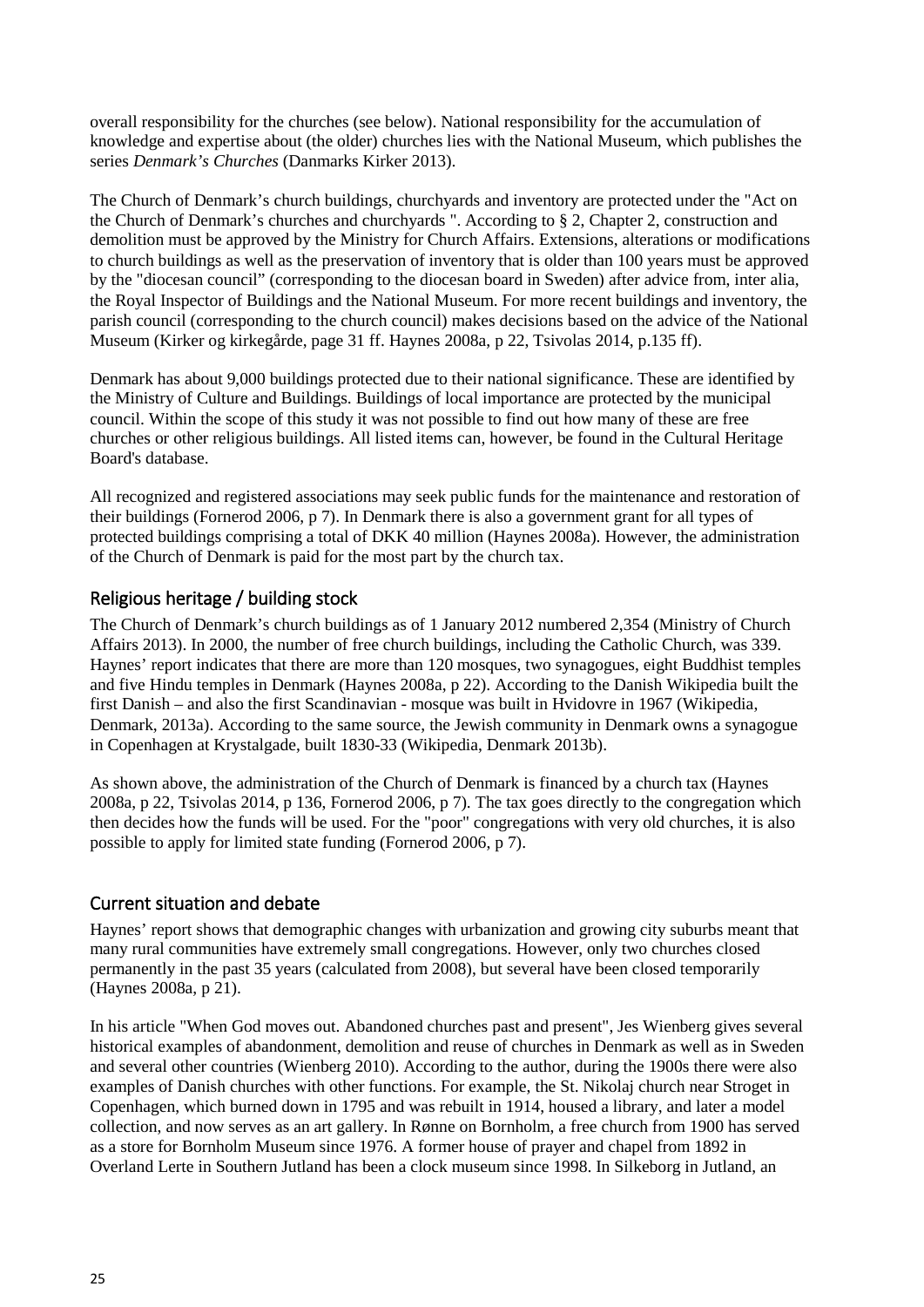architects' office is housed in a free church from 1923. Vesterø Harbour Church on Læsø from 1954 has been a spa since 2008 (Wienberg 2010, p 67). The majority of these buildings are free churches.

According to an article in *Jyllandsposten* in 2010, a decision was made in 2007 to close ten churches in Copenhagen (Pedersen 2010). Here a process started in 2013 with the aim of closing another 14 (according to other sources, these are about 16) churches. The reason is said to be the demographic development with fewer residents in the parishes, while the number of churches has increased since the 1960s. The decision was taken by the Copenhagen diocesan council and appears in some cases to go against the individual parishes. However, at the end of the day it is the government, the Ministry of Church Affairs or the Ministry of Culture which decides (14 churches will close in Copenhagen in 2013). In a notice in *Sydsvenska Dagbladet* published on April 11, it stated that "two of the sixteen churches to be closed next year are now up for sale" (Two churches for sale 2013). According to the notice, Samuels Church and Blågårds Church are to be sold, but Kirkefondet, (The Church Fund), the owner, would prefer that the church premises be used for social or cultural purposes. "Business or discos are not ok" (ibid).

Regarding the free churches building stock, an article in *Kristeligt Dagblad* on 1 May 2000 describes a situation with a reduction in membership and churches for sale. According to the article, the number of churches, including the Catholic church in 2000 was 339, a decrease of five since 1990 (Vincent 2000).

#### *Public debate*

According to the article in *Jyllandsposten* in 2010, a wide circle of Copenhagen's politicians wanted empty the churches to be bought up and converted into kindergartens and cultural places for young people. The outcome of this proposal is, however, uncertain.

The Danish Kirkefondet was established in Copenhagen in 1890 with the aim of bringing the churches closer to the public by building more churches in the city. Today the fund works across the country, including the use of churches and strategies for congregations in a redundancy situation. The document "Uses for churches facing closure" discusses a principled approach to alternative use and ownership of disused churches (Kirkefondet 2013). The document describes a number of factors and outcomes from everything from the sale or transfer of churches to other churches or for sale for commercial purposes. As the fund has its base of operations in Copenhagen, it has been heavily involved in the current debate there. In 2104 the fund issued two reports in collaboration with Realdania and Dansk Bygningsarv. In *New use for Danish churches,* the background and the challenges of the closure and sale of churches are described (Kirkefondet and Real Dania 2014A). Half of the report consists of ten case studies of closed and converted churches in England and Holland. *Catalogue of Ideas. New use for six Copenhagen churches* contains as the title indicates, six examples of churches that have been converted for new use (Kirkefondet and Real Dania 2014b).

In connection with the planned church closure, Bishop Peter Skov-Jakobsen stated during a debate that there are 200,000 fewer Copenhagen residents today than when many of the churches were built, about 100 years ago, "The church must not become an open air museum, which puts its money into buildings and in the past. The challenge for the church today is to get Jesus up out of the display case" (Weiss Moses 2012)

#### **Research participants**

In Denmark, the Centre for Ecclesiastical Research, located at the University of Copenhagen, has four research areas include Christianity and church practice and communication, the institutional and social conditions of the churches, the churches' contribution to the identity and context in Danish society and finally the general development of religion in Denmark (Centre for Ecclesiastical Research 2014). Relevant to this report is that the Centre for Ecclesiastical Research took part in the European and EU funded research project RELIGARE, which was implemented between 2010 and 2013 and whose goal was to investigate religious diversity and secular models in Europe (RELIGARE 2014). The project has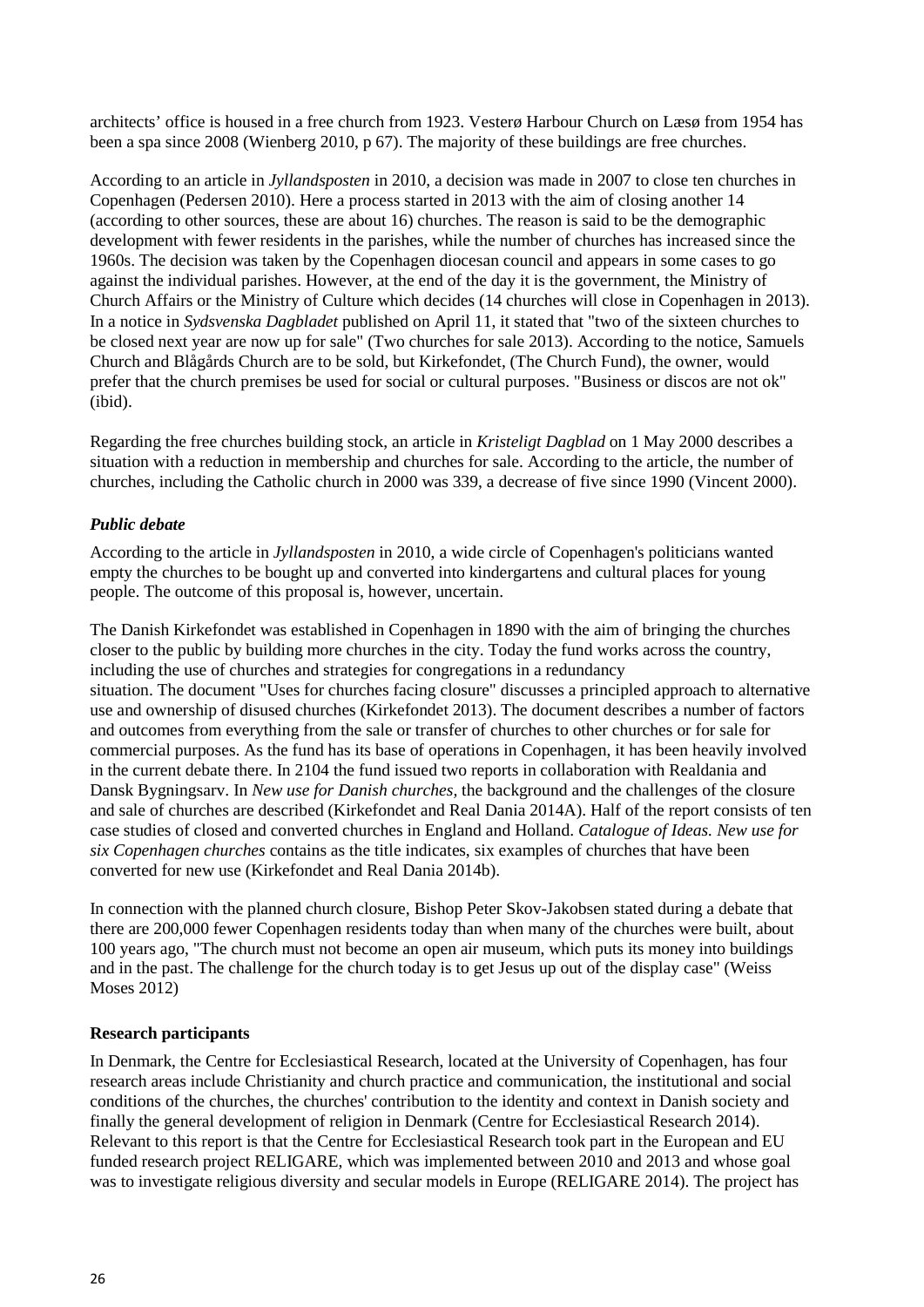resulted in a final report, and a number of other reports and works published on the website. Only one of these concerns cultural heritage issues

directly, *Funding Religious Heritage,* by the French researcher Anne Fornerod (2010a) which is included elsewhere in this report. (Fornerod is incidentally also the editor of the anthology of the same name, published by Ashgate, spring 2015.)

Aarhus University houses the Centre for Contemporary Religion (CSR), whose area of work is to collect, analyse and disseminate knowledge about contemporary religion and religiosity, globally and in Denmark (Centre for Contemporary Religion 2014).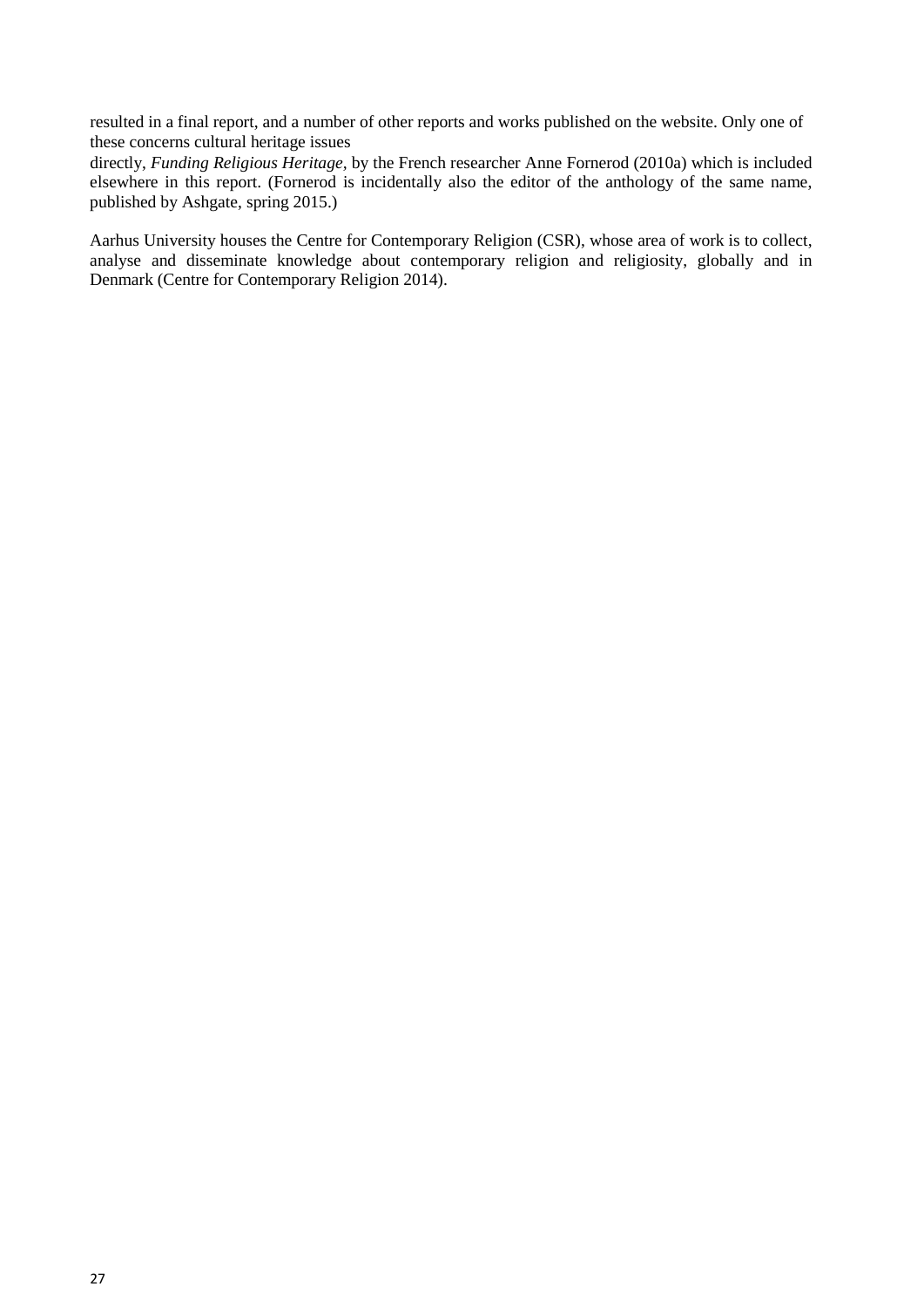# <span id="page-27-0"></span>Finland

#### **National data**

Population (2013): 5,426,674 Population density (2013): 18 people per sq. km Population trend (2013): +0.06% GDP per capita US \$ (2012): 47 243.7 (2011: 50 790.7) Unemployment (2012): 7.3% Urban population (2012): 84% of the total population Urbanization per year (estimate 2010-15): 0.47% *Sources: World Bank's population in 2015, Eurostat, in 2015, CIA World Factbook*

## <span id="page-27-1"></span>Religious conditions

#### *Religions, number of members, development*

The Evangelical Lutheran Church of Finland was formerly the state church but is now characterized as the national church that interacts with the state (Evangelical Lutheran Church of Finland 2014). At the end of January 2012, there were 4,146,056 members or 76.4 percent of the total population. The Finnish church loses members every year and during the 2000s, the loss increased relatively steadily. In 2012 14,108 people joined, while 41,079 seceded (ibid).

The Finnish Orthodox Church is also characterized as a national church, and, according to Petri J. Raivo (2010, p. 12), about one percent of the population are members. From the survey carried out by Angus Fowler for the Council of Europe in 1989, it appears that the church had 56,000 members, down from 80,000 in 1930 (Rauti, 1989, p. 51)

According to the report from IRFR the official statistics show that 19 percent, over a million of the population, has no religious affiliation. Other religious groups make up about one percent of the population.

## <span id="page-27-2"></span>Organizational, legal, financial and administrative conditions.

## *The dominant communities, organization and economy*

The Evangelical Lutheran Church is organized into nine dioceses with 430 congregations, of which 368 are Finnish-speaking and 62 are Swedish-speaking (January 1, 2013, Evangelical Lutheran Church of Finland 2014). Formally, it is a community subject to public law, which means that church and state collaborate in different ways and that the church's systems and administration are governed by an ecclesiastical body (Finlex 2014). Furthermore, the Church has the right to collect its dues in the form of a church tax (Evangelical Lutheran Church of Finland 2014). A parishioner pays church tax to the congregation or religious community association, which is determined based on the member's taxable income in municipal taxation. In 2008, parish tax revenue comprised 87.2 per cent of church tax from parishioners (Church Office 2008). The Finnish Orthodox Church is a national church according to Finnish law. It is organized into three dioceses and 25 parishes (Orthodox Church of Finland 2013).

#### *Authorities, organization*

The national authority, the National Board of Antiquities, (Museiverket) is responsible for (some) supervision and for advice and knowledge-building for church buildings belonging to the Evangelical Lutheran Church (see below). For secular protected buildings, regional supervision applies.

#### *Legislation religious heritage / cultural monuments*

The Ecclesiastical Act (1054/93) includes buildings that belong to the Evangelical Lutheran Church. The law automatically protects churches built before 1917. Churches that are younger than this can be protected on the initiative of the Chapter Assembly or the National Board of Antiquities (Museiverket 2014). Ecclesiastical law protects churches, with their fixed furnishings and artwork and this includes buildings and structures, such as bell towers, mortuary chapels, port buildings or enclosures belonging to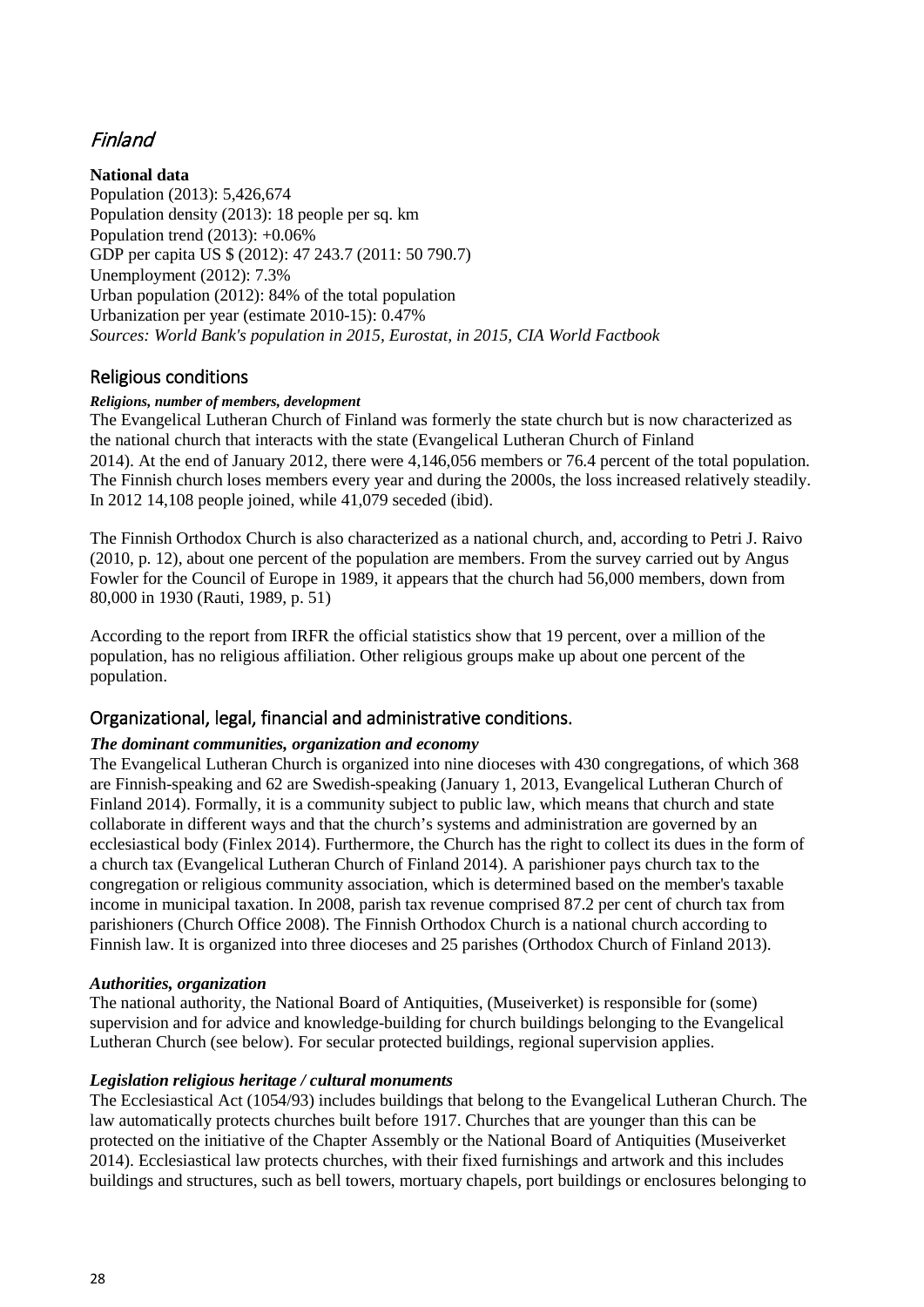the graveyard. Decisions about protection are taken by the church council. In 2002, the National Board of Antiquities, supported the Ecclesiastical Act, made representations on the protection of fifty churches built up until the 1970s (ibid). When it comes to the protected churches, the congregations decide, and before the Church Council addresses the congregation's decision, it seeks the opinion of the National Board of Antiquities. In cases where the Church Council approves the congregation's decision, the Ministry of Education determines the decision before it can be enforced (Church Office 2008).

The Finnish Church has 818 churches. The Protection of Buildings Act applies to historically valuable buildings, not church buildings. Provision for church buildings is governed by church law.

#### *Public funding, support*

According to data from 2008, the congregations fully cover the cost of maintenance of the churches. The financing of this is done with the help of the church tax. For churches used only occasionally, the National Board provides funding for fire safety. These churches are usually cold, without any heating and therefore have had the organ removed (Church Office 2008).

## <span id="page-28-0"></span>Religious heritage / building stock

#### *Building stock by denomination (dominant)*

In 2008 the Evangelical Lutheran Church had 818 church buildings, but any of these may have been sold thereafter (Church Office 2008). The Finnish Orthodox Church underwent dramatic changes during World War II. Before the war, the church's core area was in Eastern Finland and particularly in Karelia. During the war, nearly 90 percent of the churches and chapels were destroyed and two-thirds of those belonging to these churches were forced to leave their homes (Raivo 2002, pp 11-12). After the war, the Finnish Orthodox Church rebuilt the majority of their church buildings, ideally in a traditional classicalinfluenced wooden architecture, mostly in North Karelia. In 2002, the 25 congregations owned 41 churches, 75 chapels and two monasteries (Raivo 2002, p. 17).

#### *Administration and finance*

The Evangelical Lutheran Church's central body, the Church Board, has no governmental or other public funds to allocate for the maintenance and upkeep of church buildings. However, congregations with weak finances can be supported from the Church's central fund, to which all parishes pay a fee based on the number of members of the congregation. The amount distributed annually as building grants from the Church's central fund in 2008 amounted to approximately SEK 80 million (Church Office, 2008).

For most churches there are no care and maintenance plans and the systematic implementation of care measures is not very common. In 2008 the Evangelical Lutheran Church gathered data on the financial costs of the historically-valuable church buildings. The intention was for this to be presented as a basis for the possible introduction of a government grant (ibid).

## <span id="page-28-1"></span>Current situation and debate

According to an unconfirmed report from 2008, at that time no churches had been laid down since the First World War, not counting those who have fallen out of use due to fire or war (Church Office 2008). Angus Fowler's survey shows that one church has been demolished since 1945; however, there is no mention of which church it is, and that some ten churches stand as ruins (Rauti 1989, p 51).

The current restructuring of the Finnish municipalities leads to mergers of parishes (Church Office 2008). This may eventually lead to more redundant churches. The churches that are not in regular use, a total of about 30, (2008), are used for summer weddings and a few church services, often in the old style where the church lacks an organ. As a rule, congregations use newer churches for services (ibid).

According to an article in *Hangötidingen* of 4 April 2013 48 percent of the country's churches operated at a loss in 2011, which may result in the need to sell property (Heinrichs, 2013). The article exemplifies the Hangö church community which struggles with increased costs for the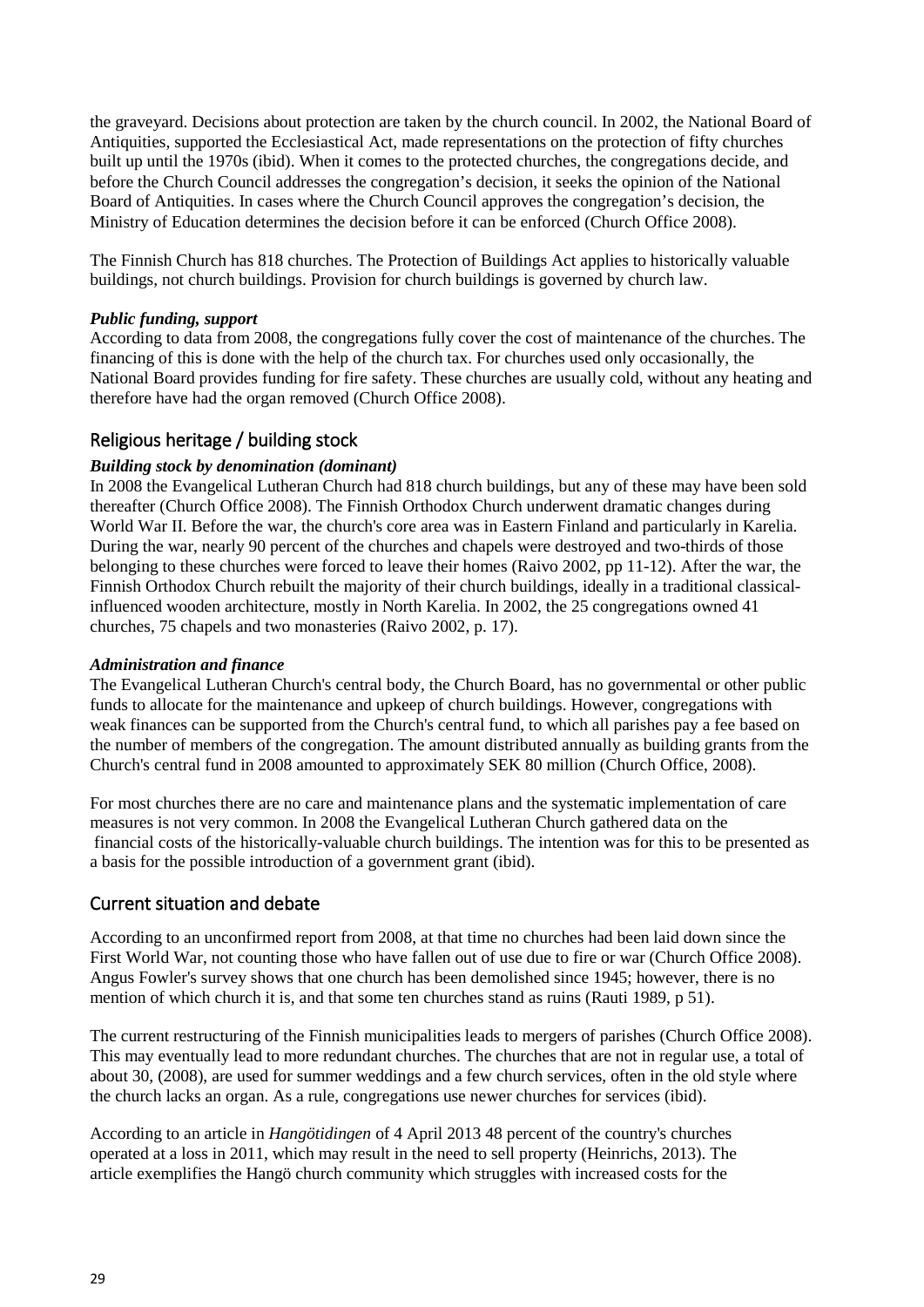properties, while the parishioners, on both Swedish and Finnish side, and the revenue they bring, are decreasing drastically. The church council in Hangö had begun investigating the possibility of selling all three properties in Hangö.

In recent years at least one church appears have been sold. An article in *Hufvudstadsbladet* of 23 May 2013 shows that the church council in Vantaa parish in Nyland decided to sell the church in Fagersta to a private individual for EUR 207,000 (Fagersta church in Vantaa sold in 2013). According to the article, the church was then "ripe for demolition", having been built in 1960, and according to an inventory of 2002 "a noteworthy item from a safety perspective." The church had been used as a meeting place for local young people and when it was to be sold, its importance as a meeting place for young people was emphasised. The reason for the sale was said to be that the congregations cannot afford to maintain all their properties under the current economic circumstances.

A similar situation is described in the Finnish-Swedish paper *Kyrkpressen*, where the congregation in Kristinestad discussed selling Ulrika Eleonora Church, a wooden church from 1700 that is only used in the summer (Sandberg 2012). The reason was that there were three more churches and the old church costs EUR 18,300 per year in operation and maintenance, which the congregation did not feel they can afford. According to the pastor, Martti Toivanen who is quoted in the article, it is a fact that fewer and fewer people have to finance increasingly expensive property. He emphasizes that the church cannot deal with property maintenance, and also says that the National Board of Antiquities has made it impossible to use the churches in a sensible way.

An example of the sale of a free church cones from Lovisa, where, according to the newspaper, Östra Nyland Methodist church was for sale in 2011 (Kurri 2011). The Lovisa congregation comprised just a handful of members, and the intention was that it would instead acquire a smaller place, perhaps an apartment, for their operations.

.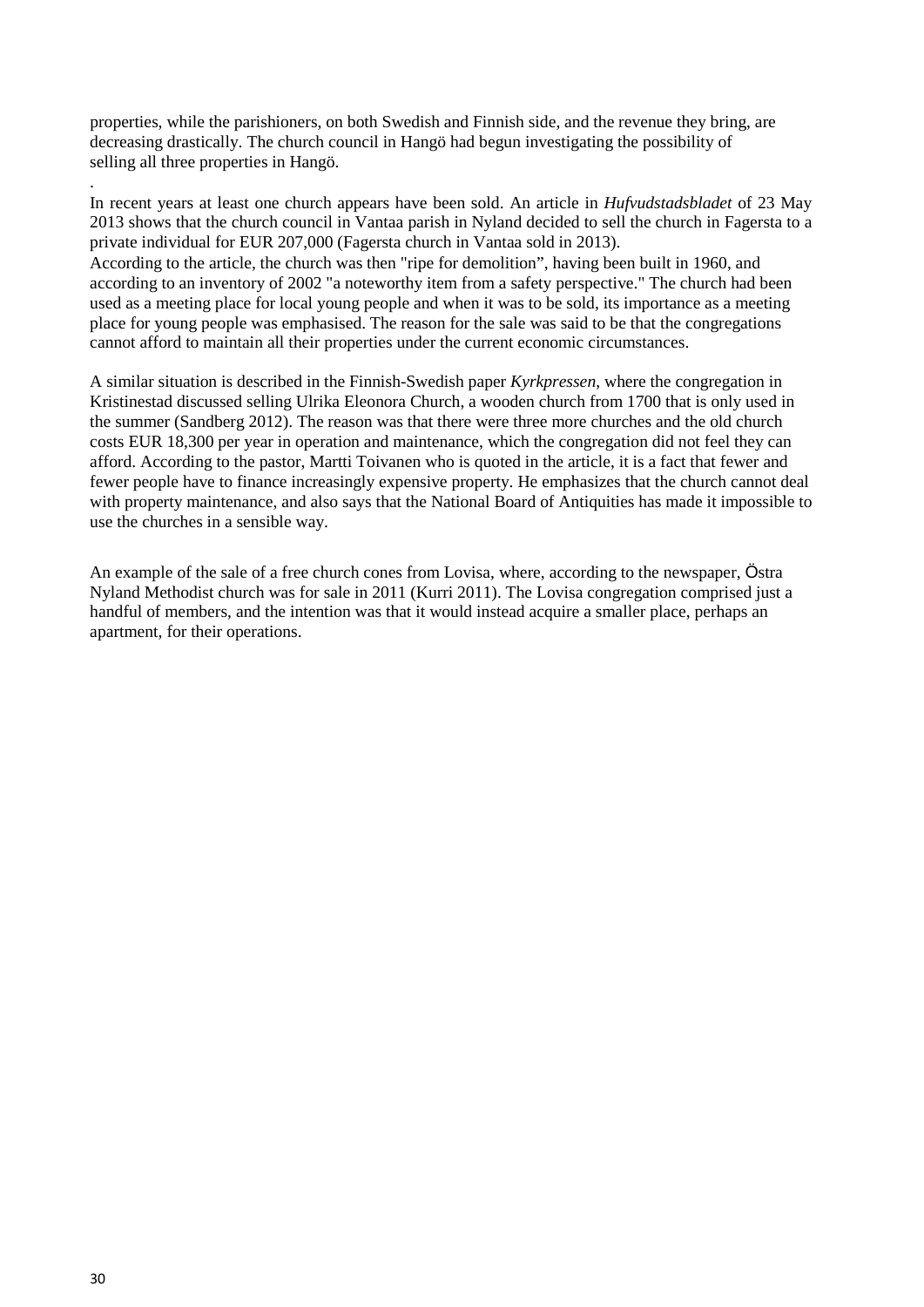## <span id="page-30-0"></span>**Norway**

**National data**

Population (2013): 5,051,275 Population density (2013): 14 people per sq. km Population trend  $(2013): +0.33\%$ GDP per capita US \$ (2012): 99 635.9 (2011: 99,091,1) Unemployment (2012): 3.1% Urban population (2012): 80% of the total population Urbanisation per year (estimate 2010-15): 1.03% *Sources: Eurostat, 2015, the World Bank's population in 2015, CIA World Factbook*

## <span id="page-30-1"></span>Religious conditions

#### *Religions, number of members, development*

The Church of Norway was the state church from 1537 until 2012 when a constitutional amendment was introduced which means that religious activity is no longer the responsibility of the state. The amendment is the beginning of a development of the Church as an independent corporation ( Church of Norway 2014). In 2012, according to Statistics Norway, members numbered 3,848,295 (Statistics Norway 2015), which corresponds to 77.2 percent of the population. In 2005, membership stood at 3,938,723 which then corresponded to 84.9 percent of the population (Botvar & Urstad 2012). Even now, over 80 percent of children born are baptised in the Church of Norway, but only 10 percent attend religious services once a month or more. In an article from the same source, it shows that in 2102 about 8.7 percent of the population belonged to other congregations and 5.6 per cent are not members of any congregation.

According to *the International Freedom of Religion report*, IFRR, 2011, other Christian communities had 266,900 members, which accounts for 55 percent of all members of the religious group outside the Church of Norway (US Department of State 2011). The number of members of Muslim communities is increasing and in 2011 there were 106,700 (ibid). The Catholic Church is increasing rapidly due to immigration and, according to the same report, is the biggest of the other Christian communities with 83,000 members. The Pentecostal Church comes next with just over 40,000 members. According to the online *Store norske leksikon* the next biggest are the Evangelical Lutheran Free Church with 21,000 members, then the Baptist Church with 10.800 (Store norske leksikon 2013).

Buddhists, Orthodox Christians, Sikhs, Hindus and members of the Jewish constitute less than 5 percent of the population. The Norwegian Humanist Association has over 80,000 members in 2013 (Human-Ethical Association 2013). The Association has developed alternatives to Christian rituals such as nonreligious confirmation and is working towards an alternative view of life education in schools.

## <span id="page-30-2"></span>Organizational, legal, financial and administrative conditions

#### *The dominant community's organization and finances*

The Church of Norway has no independent funding based on admission into membership or the equivalent. Therefore, the Church is funded largely by government grants and local taxes. Responsibility for the Church is shared between the parish and the municipality. According to the Norwegian Church Act (the Church Act), churches are the parish's property and the church council is responsible for the management of the churches while the parish council is responsible for church activities.. The church council consists of two members from each parish in the municipality, a dean or a priest, and a representative appointed by the municipality (Sørmoen 2015). The states municipality is responsible for covering the cost of buildings, operation and maintenance based on the budget from the church council (The Norwegian Church Act 2015). The central support for property management and church building issues is exercised by The Church Employers and Interest Organisation (KA), which is an organization formed by and for church institutions and foundations. KA's Department for Church Building and cultural heritage management provides, inter alia, management support in the form of advice and training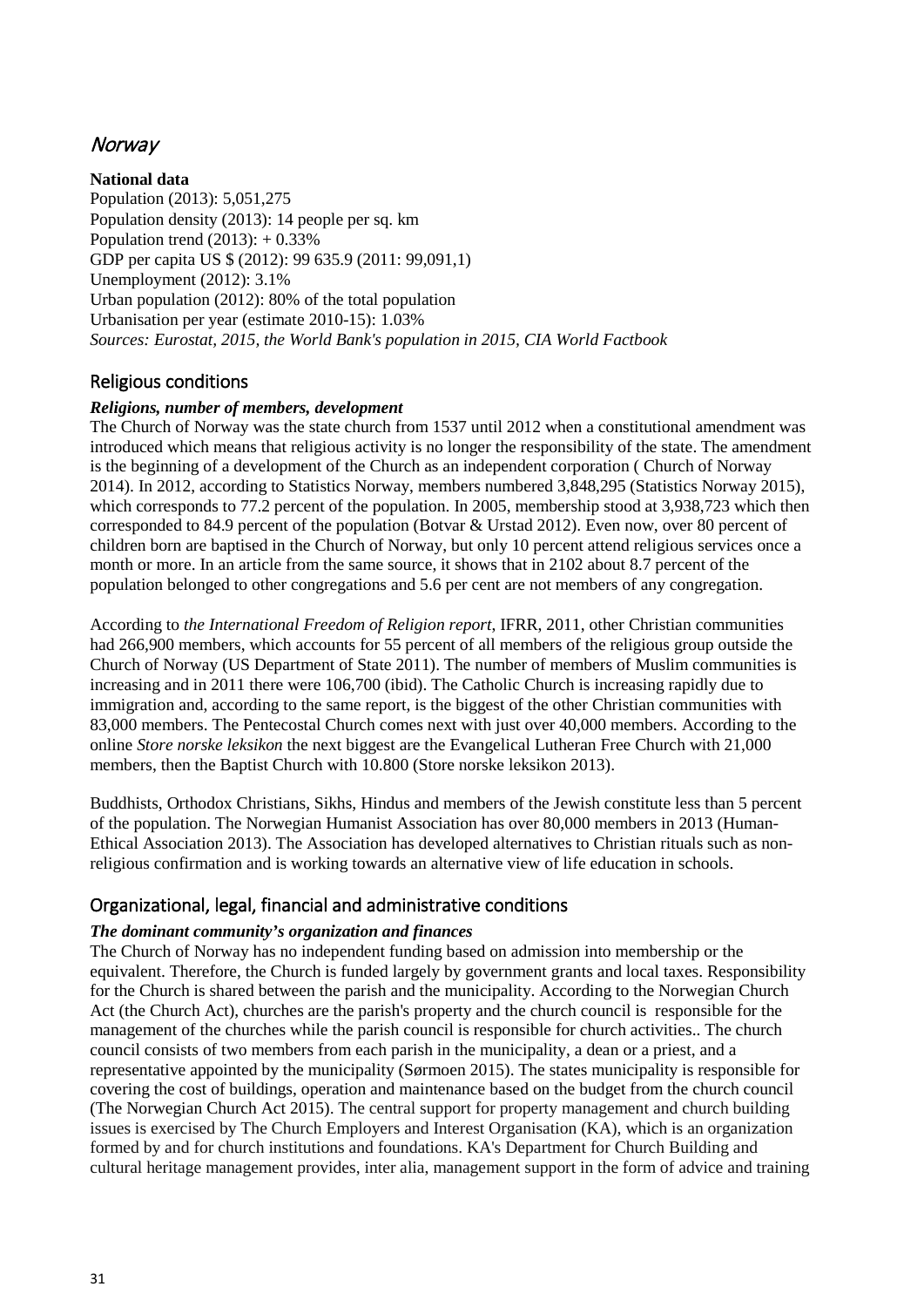for congregations, responsibility for the national Church Building database, the national church building inspections that take place every four years, and climate and environmental work in property management (The Church Employers and Interest Organisation 2015).

#### *Authorities, organization*

The Norwegian Directorate for Cultural Heritage (Riksantikvaren) (established 1912) is the central state heritage authority and is responsible to the Ministry of Climate and the Environment for the implementation of cultural heritage policy. The Directorate is also the licensing authority for churches that are automatically protected and provides advice for those that are listed (see below) (Riksantikvaren 2015). Norway is divided into 19 regions or counties and 428 municipalities, where the capital city of Oslo is both a county and a municipality (Regjeringen.no. 2015). Counties are organized into county councils, roughly corresponding to the Swedish county councils and regions. For each county there is a county governor, who is a government official at the regional level (similar to the Swedish county administrative board). The county councils, which are independent from the state and independent of the County Governor, comprise, inter alia, the regional cultural heritage administrations, and have oversight of protected cultural monuments and also advise the public (Troms Fylkeskommune 2015). The County Governor is responsible for, inter alia national interests being safeguarded in each area. The system whereby the county councils and not the county governors are responsible for cultural sites has led to some problems over the years, including where the central authority, the Directorate of Cultural Heritage, cannot give instructions to the counties (Sørmoen 2015). Finally, the municipalities are responsible for non-Sami, recent cultural heritage (buildings from 1649 and other cultural heritage from post 1537) and Sami culture less than 100 years old." For example, construction and demolition applications should typically go through the municipalities which then pass them on to the regional level (Fylkesmannen 2015). Furthermore, municipalities are responsible for financing the care and maintenance and repair of parish churches (see below).

#### *Legislation religious heritage / cultural monuments*

In Norway, all churches built before 1650 are protected by the Cultural Heritage Act, through the requirement for permits for modifications. Churchyards, funeral monuments older than 1537 (Sami monuments older than 100 years) are also automatically protected. All churches built between 1650 and 1850 are listed ("listeförte"), as well as some built after 1850. The listed churches, which represent 46 percent of the entire stock (Sørmoen 2015), shall be managed in accordance with the so-called church circular. Churches and graveyards can also be protected by a special decision of the Directorate of Cultural Heritage. Changes to protected churches should be handled according to both the Church Act and the Cultural Heritage Act. Applications are submitted through the bishop to the Directorate of Cultural Heritage which has oversight of the protected churches. From 1 May 2013, the county councils are the responsible cultural heritage authorities with regard to changes to the surrounding environment of the listed churches (Directorate of Cultural Heritage 2015).

#### *Public funding, support*

See below under Management and Finance

## <span id="page-31-0"></span>Religious heritage / building stock

#### *Building stock by denomination (dominant)*

According to data from 2010, the Church of Norway then had 1620 church buildings. Of these, about 980 were protected as heritage (2008). Of the heritage-protected churches, 28 are stave churches, some 180 are medieval churches (of which 160 are stone churches) and about 500 churches were built before 1850 (Church Office 2008). The database Kirkesøk provided by the Church of Norway's employer organization KA, shows that in 2013 there were 1623 church buildings (Kirkesøk 2013). At the same time, there were 36 Catholic churches, 126 mosques and two synagogues (Sørmoen 2010). No information on the number of church buildings belonging to Christian free churches has been obtained.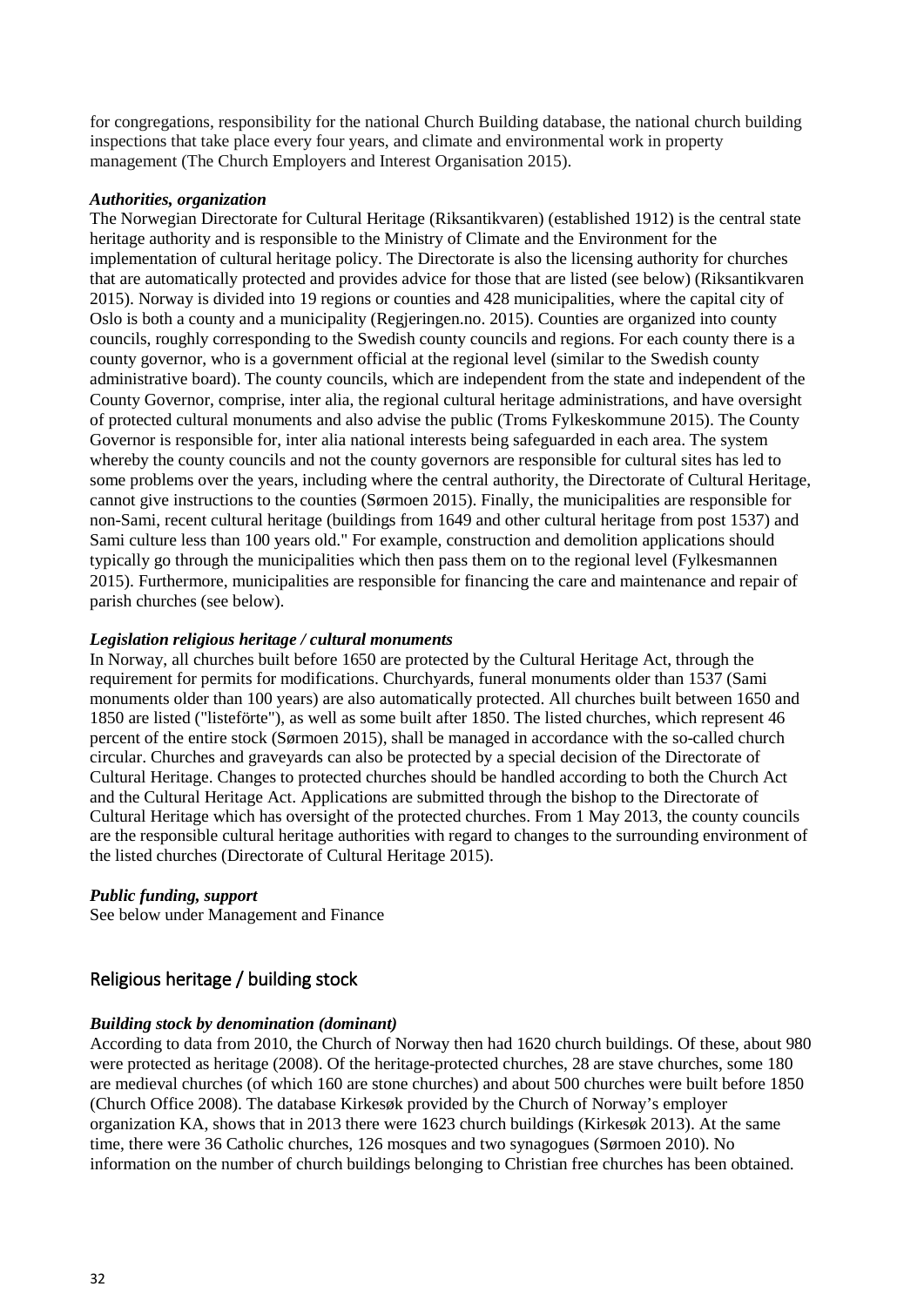#### *Administration and finance*

Norwegian church congregations are responsible for the management of the churches. The Norwegian municipalities contribute to financing the care, maintenance and repair of churches. There is also a state system of interest-free loans for the care of churches, which, however, is not permanent and so far been exempted twice in the state budget (Sørmoen 2015). State and municipal gross expenditure for the operation of the churches in 2008 amounted to about NOK 3 billion annually. Most of this is covered from the municipal budgets (over 2 billion). The municipal contribution is dependent on the economy in the municipality where the church is located. The congregation has to compete for funds with other public activities such as schools. Because the number of parishes in each municipality varies, like municipal finances, there is a big difference in how much municipalities grant to church activities (Church Office 2008). Other religious communities receive state aid, the size of which depends on the number of members.

## <span id="page-32-0"></span>Current situation and debate

In the investigation report *The art of being a church,* there is a section on "left-over" or redundant churches (Church of Norway 2005). It noted that during the recent public debate on church buildings, maintenance of churches and the municipal economy, the issue of redundant churches has been a theme. Several congregations have too many churches in relation to the population or the number of members. Low utilization rate, changed settlement patterns and strained finances can lead to the question of how individual churches can become redundant. It is noted that in Norway very little research has been done on this, and reference is made instead to a Swedish study (Churches and the public space. A survey of the role of church buildings in Swedish society, from 1995), on public perceptions of redundant churches and their possible closure. From this survey it appears that the attitude in Sweden is that there are no redundant churches. The report argues for an alternative use of redundant churches for cultural purposes and mentions good examples such as the Jakob cultural church in Oslo, the ruined church at Sola, Vaelstrand cultural church and Nykirken (the children's cathedral) in Bergen (Church of Norway 2005).

An undated article on the Danish Church Fund's website, written by Max Ingar Mørk from KA confirms that Norway has little experience of new use of churches. According to the author, there are some examples of cultural churches, children and young people's cathedrals and that these experiences would be of interest (Mørk). He also believes that it shows that the issue is becoming increasingly topical in Norway, but that the time is not yet ripe for the big debate in recent years, Oddbjörn Sørmoen, Director of KA's Department of Church Building and Cultural Heritage Administration, and active within the European organization FRH, has written several articles on churches as cultural heritage, partly in light of the contemporary development of redundancy problems. One example is the article Churches - more than we think, published in 2014 in *Aftenposten*, where the author argues for the importance of the religious heritage of the community and that churches affect and involve people regardless of faith or denomination (Sørmoen 2014 a). In the article Churches – a threatened heritage in the journal *Fremtiden for fortiden* he sets out the situation of churches in Norway, before the separation from the state, in an international context, and compares it with conditions in countries such as Sweden and the UK (Sørmoen 2014 b).

#### **Research and other players**

The Norwegian Institute for Cultural Heritage Research (NIKU) was set up in 1994 as a subsidiary of the national authority, the Directorate of Cultural Heritage Administration, by the Ministry of the Environment as an independent national research institute. NIKU is organized as a project-based organisation, carrying out both contract research and other services within heritage and planning. NIKU is also home to the digitized documentation project Norway's Churches (publication of all the churches took place from 1958 to 2003), development of methods and guidelines to prevent moisture and climate damage in churches and the project on values in Norwegian churches, commissioned by KA (NIKU 2015).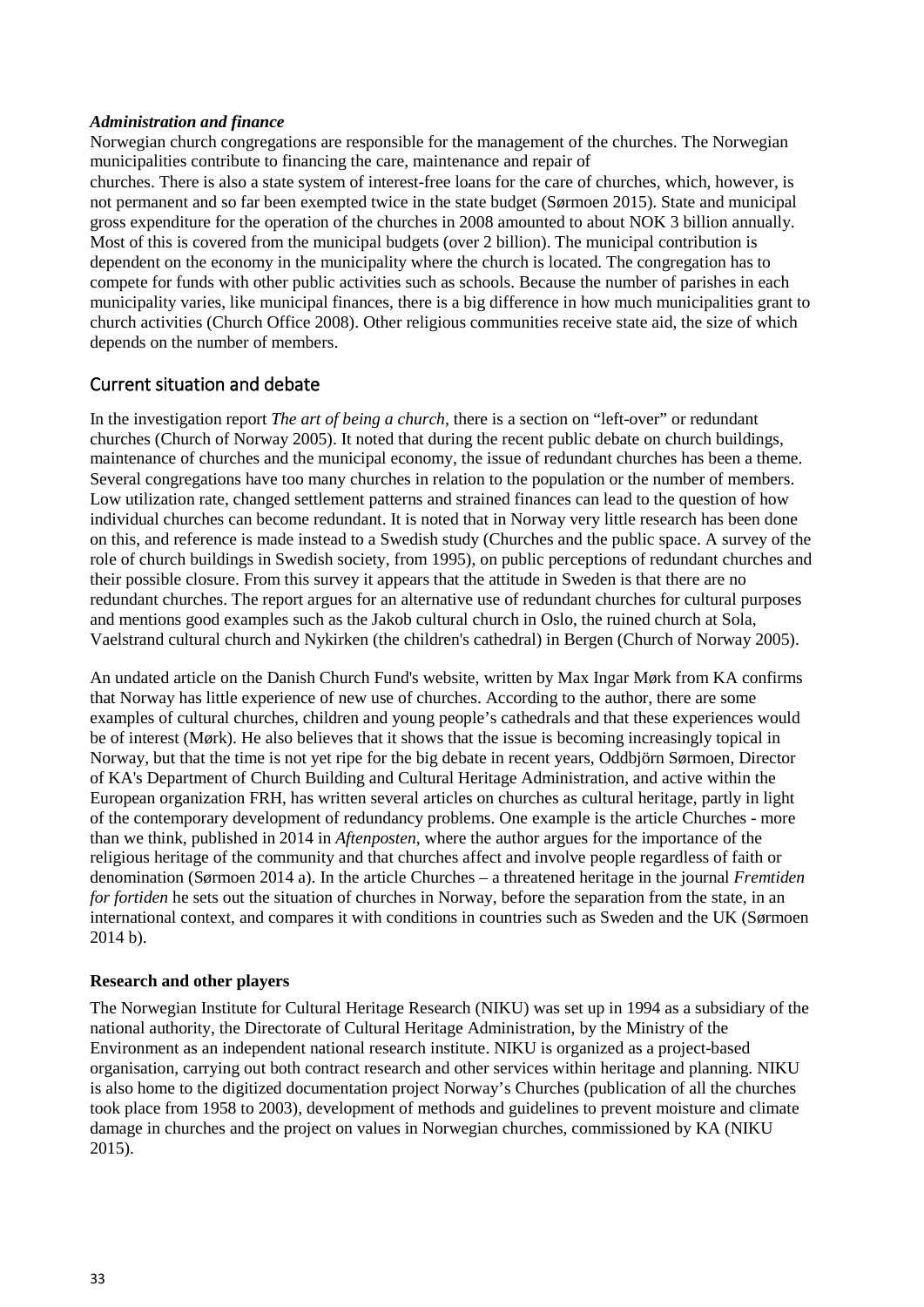# <span id="page-33-0"></span>The Netherlands

**National data**

Population (2013): 16,779,575 Population density (2013): 498 people per sq. km Population trend (2013): +0.44% GDP per capita US \$ (2012): 49 128.1 (2011: 53 540.6) Unemployment (2012): 6.8% Urban population (2012): 89% Urbanisation per year (estimate 2010-15): 0.74% *Sources: World Bank's population in 2015, Eurostat, in 2015, CIA World Factbook 2015*

## <span id="page-33-1"></span>Religious conditions

## *Religions, number of members, development*

According to a 2010-11 statistical survey, 55 percent of the population said they were religious and hence 45 percent are non-religious (Central Bureau voor de Statistiek 2012). 28 percent were Catholics, 8 per cent Reformed, 6 percent belonged to the Protestant Church, and 4 percent were Calvinists. According to the same survey, 4 percent were Muslims and 6 percent were Hindus, Jews and Buddhists (ibid).

According to the Dutch report *Guidelines on ways of dealing with religious objects,* active membership is decreasing in the various churches for each generation (Museum Catharijneconvent 2012). Amongst the pre-war generation, only 29 percent say they have no religion and 58 percent are active members or attend religious services at least occasionally. Among younger generations, 54 percent say they are nonreligious, and only 25 percent actively participate or visit churches (ibid, p. 10). According to information on the Roman Catholic Church in the Netherlands' official website , more than a quarter of the approximately four million members are regularly involved in church services (Catholic Church in the Netherlands, 2014).

According to the *Guidelines on ways of dealing with religious objects*, membership of the Catholic and Protestant churches is declining by 170,000 members per year (it is unclear how this figure is calculated: the majority would consist of Protestants). If this decline continues, there is a risk that the traditional Protestant churches will be close to eradication around 2050 and the Catholic congregations a few decades later. Most Catholic dioceses have been restructured and parishes have been merged. On average, this involves to four or five parishes, but up to eight parishes can be merged into one. A similar development is taking place in the Protestant churches, which means that many churches are becoming redundant (Museum Catharijneconvent 2012, p. 7).

## <span id="page-33-2"></span>Organizational, legal, financial and administrative conditions.

## *The dominant communities' organization and economy*

The Protestant Church in the Netherlands was formed in 2004 through the merger of two reformed (Calvinist) churches and the Evangelical Lutheran Church in the Netherlands. After the Reformation, the Reformed Church (which divided in the 1800s), was the established church of the Netherlands. Parallel with this was the Evangelical Lutheran Church, which was established in 1556 (World Council of Churches 2013).

According to its official website, the Protestant church has 2.1 million members (Protestantse Kerk 2014). It is organized into around 1800 congregations and has 2,200 priests. According to its own description, the church is structured on a "bottom-up" basis, from the congregations, which are ruled by a church council, with no bishops or dioceses. Nationally, the Church is managed by a General Synod, roughly equivalent to the Church of Sweden Synod, and by an Evangelical Lutheran synod for the Lutheran minority in the Church (ibid).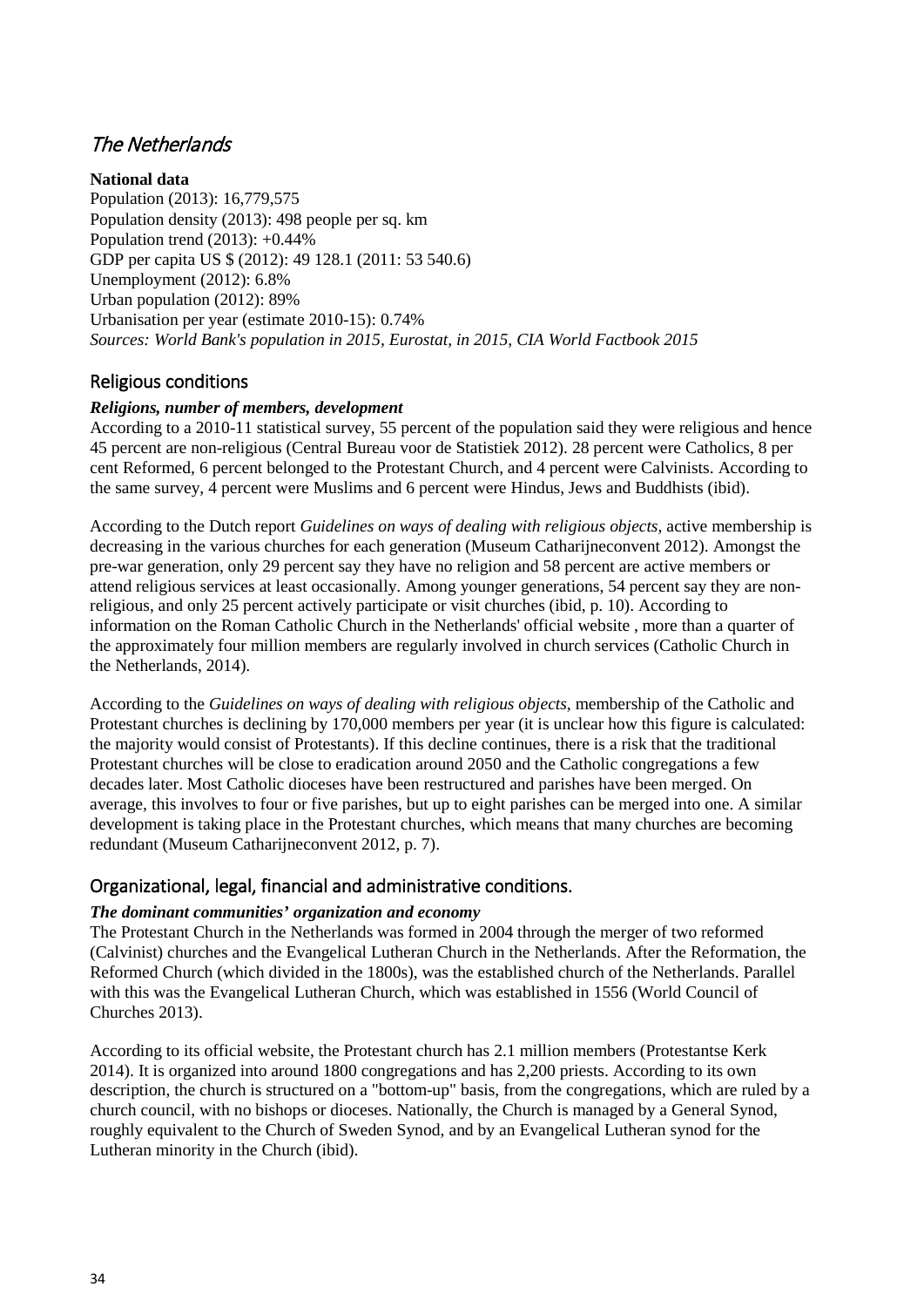According to information from Radboud University, in 2012 the Roman Catholic Church in the Netherlands had just over 4 million members, which then corresponded to 24.1 percent of the population (Radboud University, Kaski 2014). It is organized into seven dioceses, managed by controlled by the bishops, who together form the Dutch church province. The archbishop of the archdiocese of Utrecht is the permanent chairman of the church province (The Catholic Church in the Netherlands, 2014).

#### *Authorities, organization*

The national authority for cultural heritage is the Cultural Heritage Agency of the Netherlands (Rijksdienst voor het Cultureel Erfgoed) (Rijksdienst voor het Cultureel Erfgoed 2014). The authority belongs organizationally to the government's Ministry of Education, Culture and Science. Its area of work involves overall responsibility for the management of cultural heritage, handing out government grants, responsibility for monitoring, advice to local authorities and maintaining the national register of monuments and historic buildings. Furthermore, it has decision-making authority for all matters relating to archaeological remains.

## <span id="page-34-0"></span>Legislation religious heritage/cultural monuments

Protection is implemented through a listing procedure under Monumentenwet (1988/2011) or the Monuments and Historic Buildings Act (2008/2011). A total of 60,000 properties are protected under national law. There are also lists of provincial monuments (400) and local monuments (40 000). For the number of protected church buildings, see the Building stock by communities.

#### *Public funding, support*

According to the Dutch constitution, the church and state are separate and responsibility rests on the individual congregations to fund the operation and management of church buildings. However, there is a system of tax subsidies and financial deductions for church buildings (Fornerod 2010a, p.4). The national heritage authority has a permanent budget for care and maintenance of protected historic monuments and buildings, which is close to EUR 50 million per year. From 2012, it will invest EUR 37 million per year in the restoration of these monuments, EUR 17 million in loans and EUR 20 million in grants. The programme consists of three areas: damage, conservation / preservation and reuse of historical buildings. Within the conservation area there are 25,000 listed buildings and these include churches and other protected religious buildings (Rijksdienst voor het Cultureel Erfgoed 2014). The system has evolved over time and appears to have become less favourable for churches.

According to Wies van Leeuwen in the article "Believing in Churches, Church Buildings in the Netherlands - Conservation and New Functions", the total contribution towards restoring listed buildings in 2004 amounted to EUR 55 million (van Leeuwen 2006). 40 percent of the total, equivalent to EUR 22 million, should have gone to church buildings (probably including all protected church buildings and facilities). The government grant at this time was not to exceed 70 per cent of the total cost. An important change in the system was to be made this year when government grants would only go towards repair, according to van Leeuwen, since the state somewhat prematurely decided that major restorations were no longer necessary. Furthermore, grants should not exceed 55 percent of the total cost, and not amount to more than EUR 100,000 (per church) over five years (van Leeuwen 2006, p. 263).

## <span id="page-34-1"></span>Religious heritage / building stock

#### *Building stock by denomination (dominant)*

There is no information to indicate the total number of buildings constructed for religious use, or as Christian churches in the Netherlands. According to the table below, taken from Museum Catharijneconvent's guidance from the 2012 *Guidelines on ways of dealing with religious objects*, at that time there were more than 5,660 churches still in use. The table also shows that all "indigenous" Christian communities' churches, with the exception of the old Catholic churches, had declined over the three years. Those with an increase in numbers were mainly mosques and Jewish places of worship.

 $\ddot{\phantom{1}}$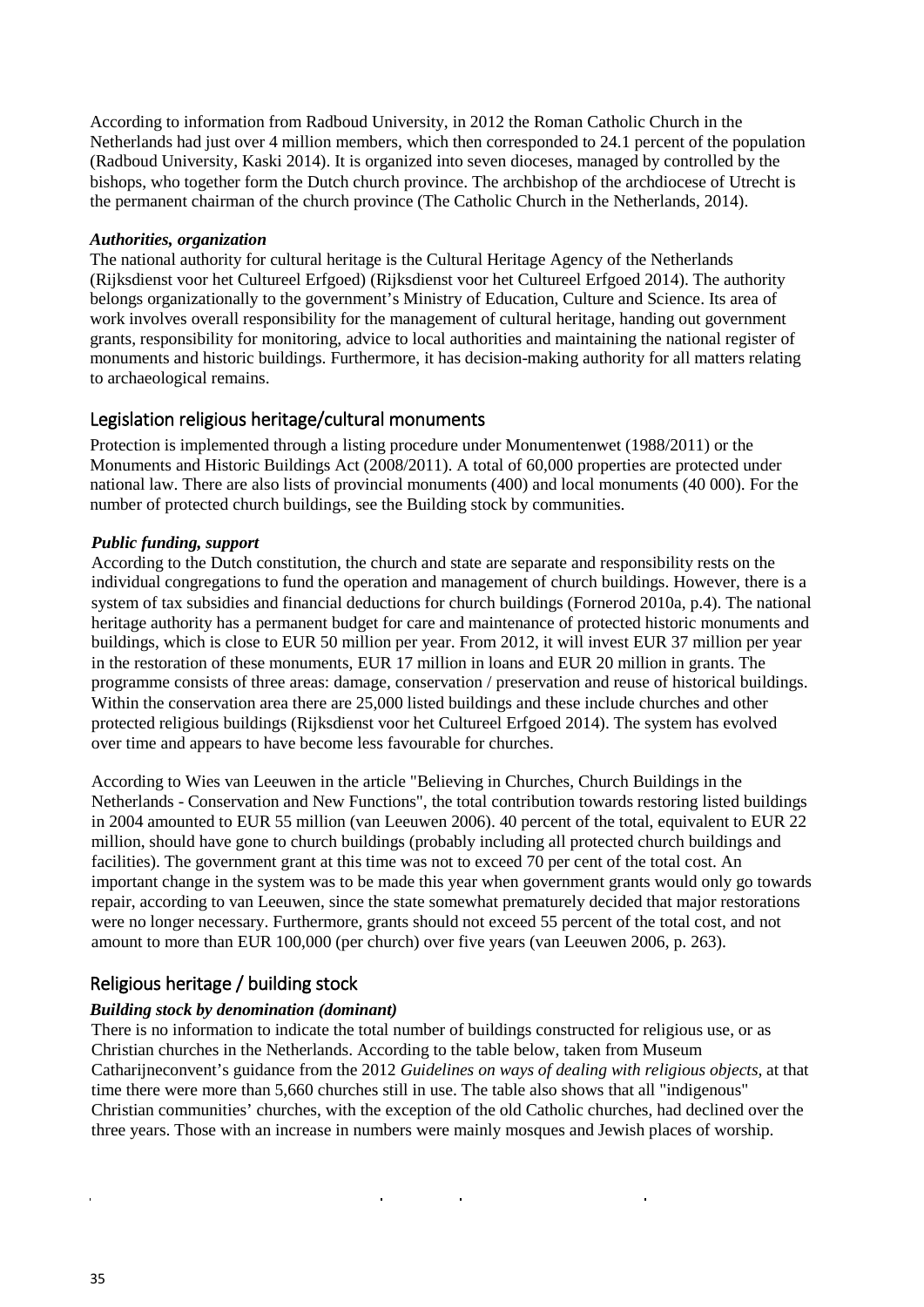| Number of church buildings in the<br>Netherlands still used for religious purposes | 2008  | December 2011 |
|------------------------------------------------------------------------------------|-------|---------------|
| Protestant Church in the Netherlands                                               | 2,638 | 2.540         |
| <b>Other Protestant Churches</b>                                                   | 1.560 | 1,466         |
| Roman Catholic Church                                                              | 1.707 | 1.627         |
| <b>B</b> aptists                                                                   | 134   | 125           |
| Evangelical Churches etc.                                                          | 705   | 631           |
| Temples, Sufi, Buddhist, Mormon                                                    | 61    | 66            |
| Miscellaneous                                                                      | 712   | 350           |
| Old Catholic Church                                                                | 31    | 32            |
| Judaism                                                                            | 51    | 54            |
| Islam                                                                              | 399   | 440           |
| Eastern Churches, foreign                                                          | 130   | 147           |
| Total                                                                              | 8.323 | 7,647         |

*From Guidelines on ways of dealing with religious objects, p. 6, 7. It specifies source: Nelissen, Geloof in the Toekomst, p. 44, and J. Sonneveld, Inventarisatie Kerkelijke Gebouwen in Nederland, December 2011.*

According to the Monuments Register, the national register of listed buildings in the Netherlands, a total of 4425 church buildings or facilities are listed, of which 3032 are churches, 272 are chapels and 404 are monasteries (Monuments Register 2013). No data on the proportion of listed churches that are still in use is given. It is not unlikely that many of the listed buildings no longer have a religious function. In the above article from 2006 by van Leeuwen, however, it is stated that the number of listed church buildings is 3677 (van *Leeuwen 2006*, p 258). The difference in the number in the two sets of data may partly depend on the definition of a church in the calculation, partly on the validation of numbers but also of course on the rapid developments in the Netherlands with hundreds of churches being laid down each year.

#### *Administration and finance*

There is no church tax in the Netherlands and the individual parishes finance the administration of the churches (see above).

## <span id="page-35-0"></span>Current situation and debate

The aforementioned mergers of congregations mean that more and more churches are becoming redundant. According to the *Guidelines on ways of dealing with religious objects*, in recent years an average of 27 Catholic and 33 Protestant churches have been closed annually (Museum Catharijneconvent 2012). The same applies to religious orders; between 1975 and 2008, 1500 monasteries closed and now there are only 160 left. In total, this means that during the last three years (counting from 2012) 100 churches and monasteries have closed down each year (Museum Catharijneconvent 2012).

The drastic changes in the Netherlands have received much attention in debates and in the media. The internet edition of the Catholic newspaper *The Tablet* published on 4 December 2013 contains an article on a report from the Dutch Bishops' Conference to the Vatican (1000 Catholic churches in Holland to close by 2025, 2013). It depicts a Church whose accelerated decline in membership figures and church attendance is expected to result in two-thirds of all churches being closed in 2025. Of all Catholics, only 5.6 percent regularly attend church services (compared with the rough figure of 25 percent on the Church's website, see above) and even baptisms and weddings are falling sharply. During an eight-year period, the number of priests fell by a quarter, from 999 to 743. However, fewer appear to have left the church in 2013 compared to 2012 (7,500 at the end of October 2013 against 15,766 for the whole of 2012: this compares to the figure of 170,000 above). The report was reproduced inter alia by other Catholic media as well as by the Reuters news agency.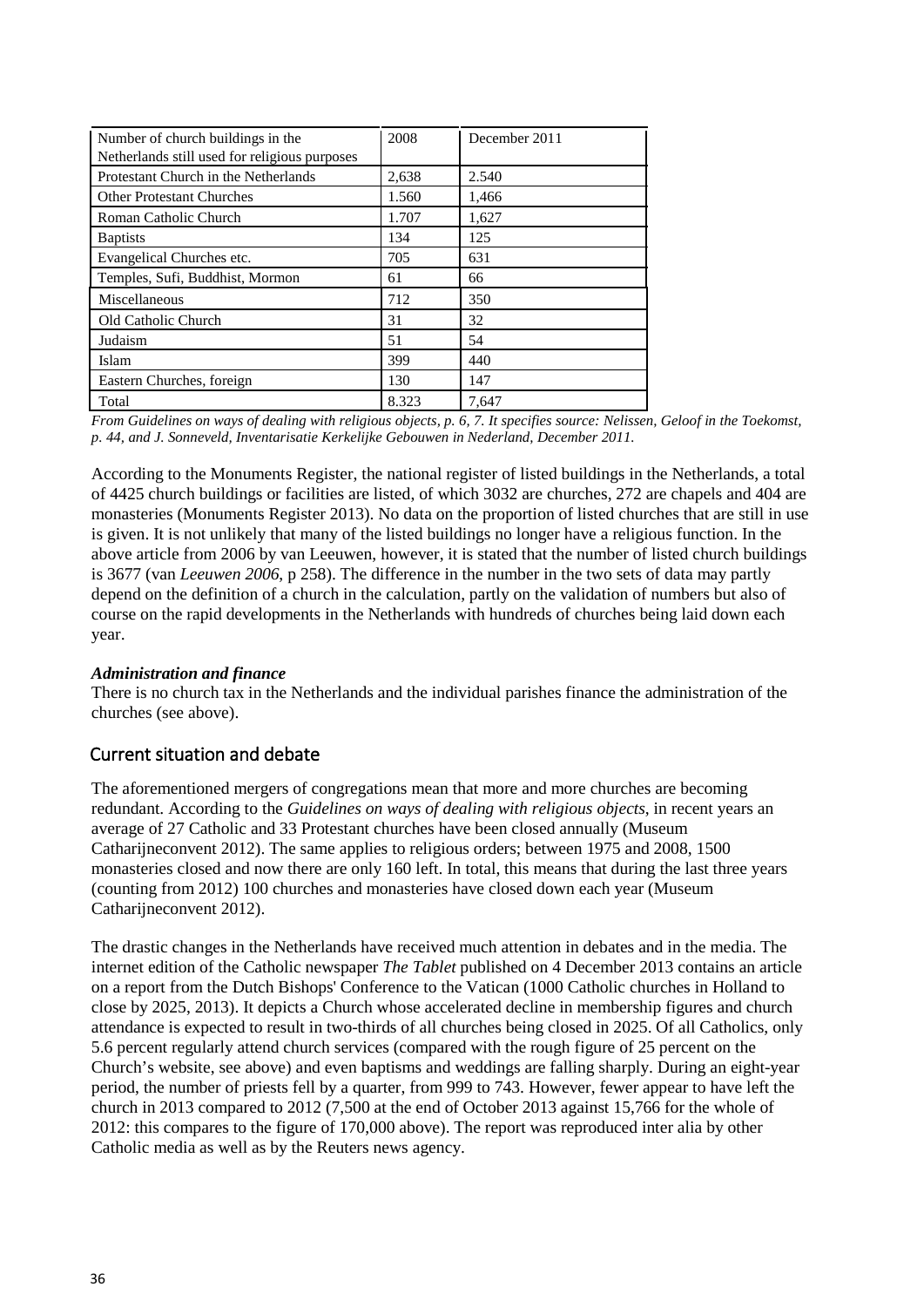An article by Reuters of 3 May 2012 states that two churches were closing per week and that from 1970 to 2008 205 Catholic churches were demolished and 148 were converted to bookshops, health centres, restaurants and housing (Heneghan 2012). According to Reuters, the closure of the churches led to such large amounts of redundant ecclesiastical objects that the National Museum of Church Art, Museum Catharijnecovent in Utrecht, could not accept any more items. Many of them were given a new life abroad instead.

One of the most recent articles in the ecclesiastical e-magazine *Reformatorich Dagblad,* from 10 December 2014, is an interview with the archbishop and cardinal of Utrecht, Dr. W. Eijk (Aartsbisdom Utrecht: van 300 naar 20 Kerken 2014). As a result of secularization, the archdiocese's congregations have been merged and the number has decreased from 326 in 2007 to 48 in 2011. By 2030, it is estimated that there will only be 20 parishes. Since it is likely that each congregation will only have only one church, the number of churches is likely to be reduced from more than 300 in 2007 to around than 20 churches in 2030 (ibid)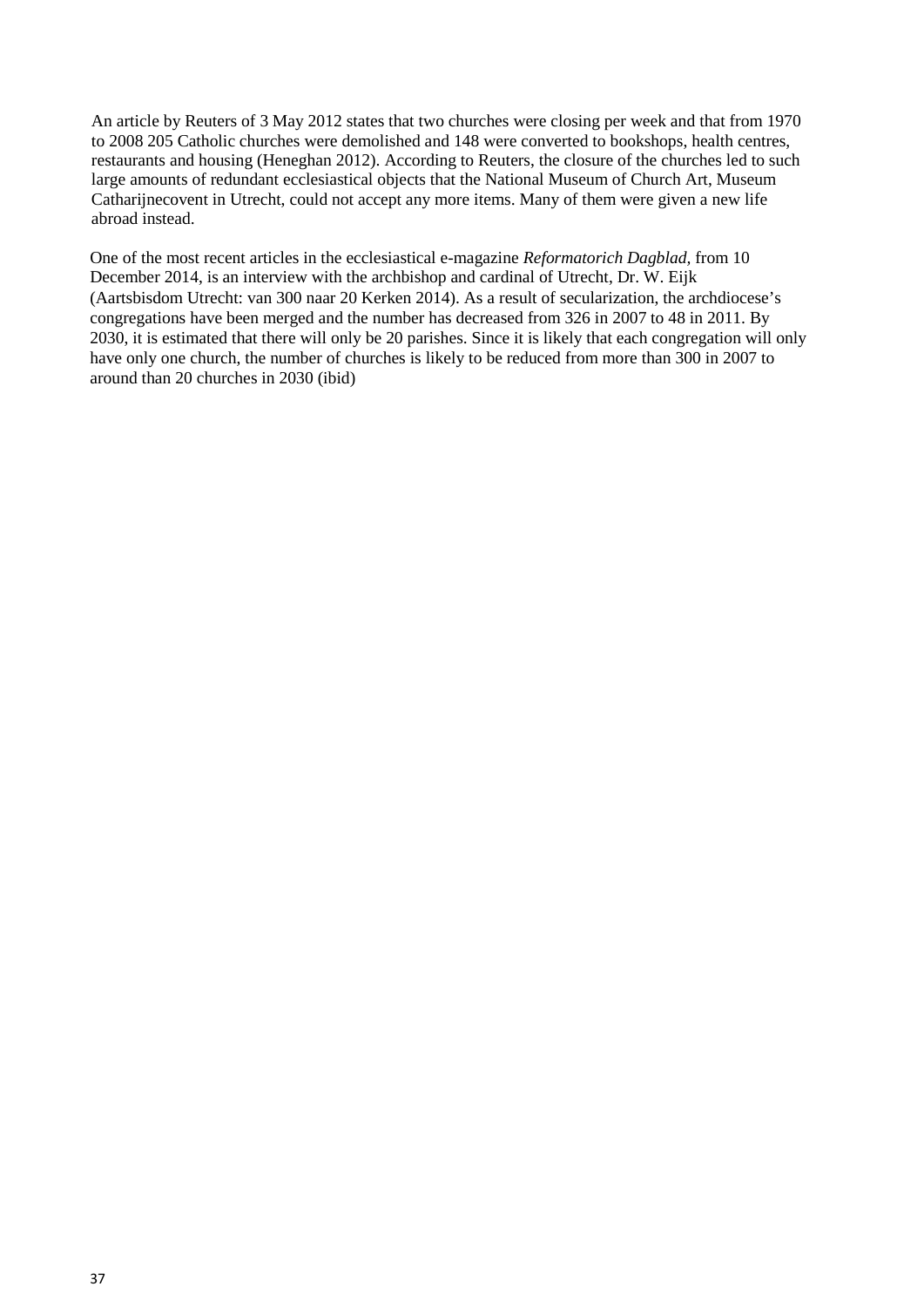## Bosnia Herzegovina

**National data** Population (2013): 3,833,916 Population density (2013): 75 people per sq. km Population trend: - 0.11% GDP per capita US \$ (2012): 4 409.6 (2011: 771.3 4) Urban population (2012): 39% Urbanisation per year (estimate 2010-15): 0.86% *Sources: World Bank Population 2015 CIA World Factbook 2014, the International Monetary Fund in 2015*

# Religious conditions

Bosnia-Herzegovina consists of two parts: the federation of Federacija Bosne i Hercegovine (FBiH) and the republic Republika Srpska (RS). The federation consists of ten cantons, comparable with counties, which in turn consists of 79 općina, comparable with municipalities. Republika Srpska consists of 62 municipalities and one separate district, the city of Brčko (BD) (Agencija za Statistiku BiH 2014). The biggest faith group is the Muslims, with about 45% of the population, the Orthodox with 37%, Roman Catholics 13% and others 1%, largely made up of Protestants and Jews. The information varies depending on the source: the US World Factbook indicates a lower percentage of Muslims than the Bosnian sources (comparison CIA World Factbook 2014 Agencija za Statistiku BiH 2014 EuroCath / info Institutional Information Portal of Europe's Bishops Conferences 2014 and Biskupska konferencija BiH 2013).

## Organizational, legal, financial and administrative conditions

According to the 2004 Act on freedom of religion, and the Church and religious communities' legal status in Bosnia-Hercegovina, the religious communities and the state are separate (Ministry of Justice of Bosnia and Herzegovina 2014). However it is highlighted in article 14 of the Act that:

The state, on the basis of equality for all, can provide material support for churches and religious communities for the conservation of the cultural and historical heritage, health , educational , charitable and social services offered by churches and religious communities , under the premise that churches and religious communities provide these services without discrimination , and in particular discrimination based on religion or beliefs (ibid).

The premises on which the material support to religious communities are determined are somewhat unclear. There are critical voices, including from the non-profit foundation Centar za stupanje gradanskih interesa, the Public Interest Advocacy Centre CPI (Centar za

stupanje gradanskih interesa) 2014). Criticism has concerned the transparency of donors. CPI is a nonprofit foundation that collects, analyses and publishes information of interest to citizens. The foundation aims to provide the public with controlled, easily-accessible data relating to governance and financial sector for increased transparency and an increased civil society. The organization believes that the contributions to religious communities granted as part of the political, ethnic, religious power struggle, come at the expense of other areas of society. For example, one of the main state institutions, the National Museum, has been closed since 2012 due to funding problems and the National and University Library and the Historical Museum are expected to suffer the same fate.

### *History*

In Bosnia-Herzegovina, there is a tradition of the reuse of religious buildings. With the Ottoman Empire's rule and the introduction of Islam in the 1460s, there are examples of churches that were converted into mosques. One such example is *Crkva sv. Marije* in the town of Jajce. It was built in in the 1200-1300s and converted into a mosque *Sultan Sulejmanova Džamija* in 1528. Several fires damaged parts of the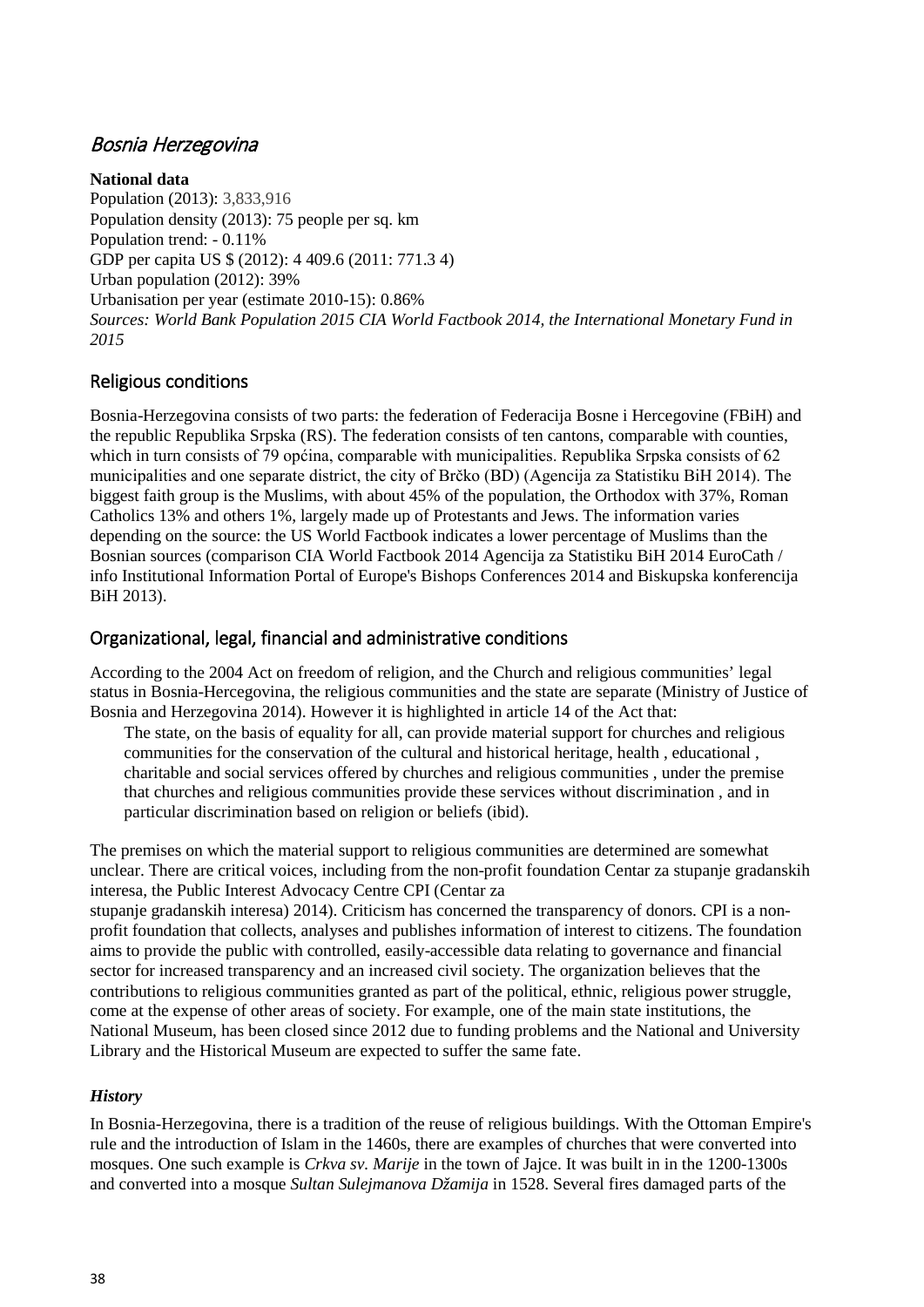mosque and after the last fire in 1832, only the walls remained. With the establishment of Austria-Hungary in the country, in 1878 the church / mosque had no official owner. In 1892 it was designated as a cultural monument and transferred to the National Museum in Sarajevo (Komisija za očuvanje nacionalnih spomenika 2014). This type of "historical ownership 'of sites has been the subject of great debate between ethnic groups and religious communities

today. Many restoration projects and building works have been delayed and in some cases completely prevented because of this, such the mosque in Livno (Hrvati se protive novom nacrtu dzamije 2011). During the Socialist regime, after the Second World War and onwards, many sacred buildings were abandoned, closed or were transformed into storage facilities. During the war of

1992-1996 the sacred buildings became the target of systematic destruction and were used as a tool for ethnic cleansing (Hadzimuhamedovic 2011).

### Religious heritage / building stock

In 1989 it was estimated, according to the then Socialist Republic of Bosnia -Herzegovina's statistical bureau, that there was a total was 162 sacred buildings with special heritage designation (Komisija za očuvanje nacionalnih spomenika 2014). In 2009 the figure was 228, of which 120 were mosques, about 90 churches, 16 monasteries and two synagogues, listed as national monuments by specific legislation (ibid). In the same year there were estimated to be 1876 mosques in the country (Allievi 2009). Between 2007-2010, 10-14 new religious buildings were built each year in Federacija Bosne i Hercegovine (Agencija za BiH statistiku 2014). In the Republika Srpska, 250 new churches were built in the last 15 years, which means about 16-17 churches per year since 1998 (Dodik: Crkva ima značajnu ulogu u srpskom narodu 2013).

During the war of 1992-1996, according to the State Commission for preservation of national monuments, a total of 2771 architectural cultural heritage buildings were destroyed (Komisija za očuvanje nacionalnih spomenika 2014). 713 of these were demolished or damaged and 554 were burned down or rendered completely useless (Derkovic 2010).

How many of these are sacred buildings is unclear. According to the Islamic society, Islamska Zajednica, 614 mosques, 557 mesdzida, i.e. sacred buildings without minarets, 954 mekteba, Koran schools, 15 tekije, Sufi religious buildings, 90 turbe, mausoleums, and 1425 vakufskih objekata, Islamic building objects belonging to the very first buildings that were built during the Ottoman Empire, were destroyed (the Islamic Community in Bosnia and Herzegovina 2014). According to the Catholic community, 269 Catholic churches and 63 chapels were destroyed (Radio Slobodna Evropa 2009). According to the Serbian Orthodox Church (Srpska pravoslavna crkva) 125 Orthodox churches, 66 church halls and 172 churches were completely destroyed and 50 were damaged (Vucenovic 2009). Newly-built sacred buildings must now be registered with the Ministry of Justice (Ministarstvo pravde u BiH). To get statistics for these registrations requires a review for each specific municipality and this has proved too extensive a task (Allievi 2009).

In Bosnia-Herzegovina, there is no general protection for sacred buildings. The Heritage Protection Act from 2002 show that listed buildings should be protected by all and sundry, especially the Federation's cantons and municipalities, refraining from interventions that can damage a national monument or jeopardize its preservation or restoration. The legal framework also includes reconstructing damaged or destroyed buildings/sites. In 2003 amendments were added that mean that only state cultural heritage monuments built before 1960 are covered by these special protection laws. This resulted from a large number of petitions being submitted to the Commission about the memorials built after the war in 1996. The protective legislation therefore also includes monumental sacral buildings built before the year 1960. Among these monuments, 67 are listed as particularly vulnerable and in need of urgent measures to prevent their complete destruction. Seven of these are mosques or mosque ruins, and two are church ruins (Ugrozeni spomenici see Komisija za očuvanje nacionalnih spomenika 2014).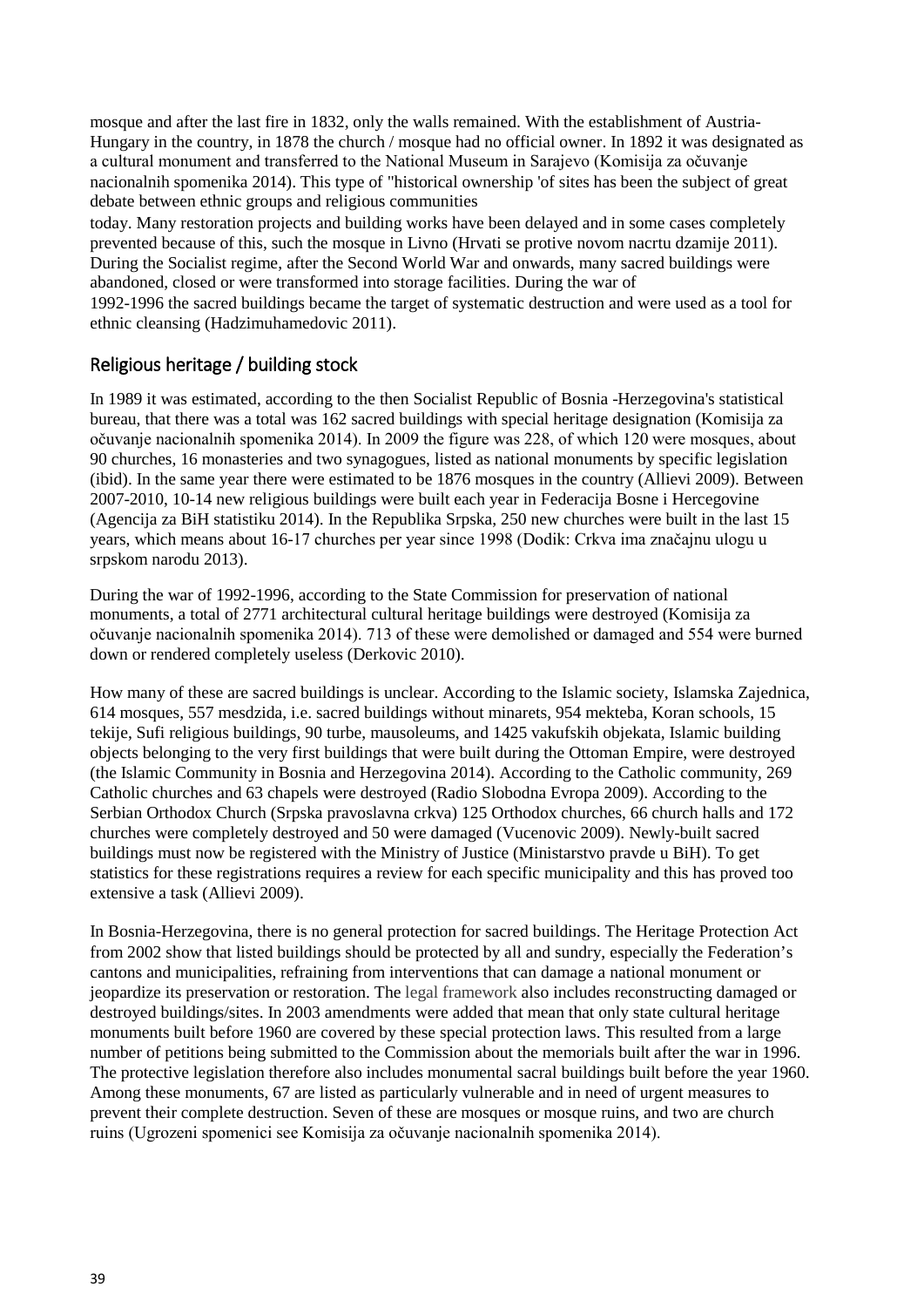A memorial is protected on the basis of its historical, artistic, architectural, symbolic value, etc. The symbolic values apply primarily to sacred buildings and include religious values, traditional values, the relationship to rituals and ceremonies, and the significance to a group's identity (ibid).

There are several examples of cultural heritage sacred buildings where municipalities are delaying and stopping restoration and reconstruction processes. One such is the mosque of Carsijska Džamija u Stolcu, where the municipality opposed the restoration and the government of the Federation BiH ensured a restoration grant that was only given when the work started (Hazdimuhamedovic 2005, p. 72).

### Current situation and debate

The discussion of redundancy is not relevant in Bosnia and Herzegovina. Sacred places converted into museums appear to be rare in the country. There are two examples in Sarajevo, where the oldest synagogue in the city and one of the older Orthodox churches are now museums. The fact that in postwar Bosnia-Herzegovina new religious buildings are being constructed or rebuilt tends to (re)ignite tensions between groups and people rather than unite them. Sacred buildings are used in many cases as a symbol of power, to determine who / what has the power in a specific municipality / region. There are other churches in use nearby. Another example is the construction of an Orthodox church near the Memorial Centre in Potocari, on a hill just above one of the biggest mass graves from the genocide in Srebrenica in 1995 (Srebrenica: a church close to genocide memorial 'provokes'

2013). Srebrenica municipality banned the church building, but the decision was revoked by the Ministry of Physical Planning in the Republic of Serbia (Camil Duraković: Bojim se da će inat crkvu neko htjeti da rusi! 2013).

The domestic debate mainly concerns the question of whether religious buildings (churches, mosques, a hamam, etc.) should be restored or rebuilt at all. One example is the Ferhad Pasa mosque in the city of Banja Luka in Republika Srpska. The mosque, from 1579, was destroyed in the war on 7 May 1993 (Derkovic 2010). The municipal authorities removed all traces of the mosque and deleted it from the city's master plan. The site was set aside for a park or other public institution which precluded reconstruction. The Islamic community appealed to the Office for Human Rights and in 1999 was granted the right to rebuild the mosque (Riedl Mayer 2002). In 2001 the inauguration of the reconstruction of the mosque ended in riots with 30 people injured and one death. In 2003 the site and the ruins of the mosque were designated a national monument by the Commission for the preservation of national monuments, which gave the Republika Srpska responsibility for putting protective measures in place and beginning reconstruction (Derkovic

2010). In 2012, there were several incidents of vandalism at the site of the nearly completed mosque (Hronika 2012).

In Bosnia-Herzegovina, there is a lack of cultural research institutions and there is virtually no culture of scientific research work in the country (Nikolic, 2012, p. 47). As research objects, sacred buildings are mostly handled by architects, conservators, curators and art historians. The Commission for the preservation of national monuments (Komisija za očuvanje nacionalnih spomenika) publishes the magazine *Bastina* (Heritage) where the articles on sacred buildings occur frequently. The articles can be likened to reports and documentation of restoration processes related to the sacred buildings. A key player in this context is Amra Hadzimuhamedovic, architect and professor at the International University of Sarajevo, as well as a member of and also an employee of the State Commission for preservation of national monuments (Komisija za očuvanje nacionalnih spomenika).

Another important player in the care of the religious heritage is ICOMOS, the International Coun cil on Monuments and Sites, which is a non-governmental organization devoted to the conservation of the world's historic monuments and sites. In Bosnia-Herzegovina there is also an ICOMOS National Committee, Nacionalni Komitet ICOMOS u Bosni i Hercegovine, with its president Vjekoslava Simčić - Stanković, professor at the School of Architecture in Sarajevo. Several international cultural heritage players have been operating in Bosnia-Herzegovina since the war in the 1990s, including the independent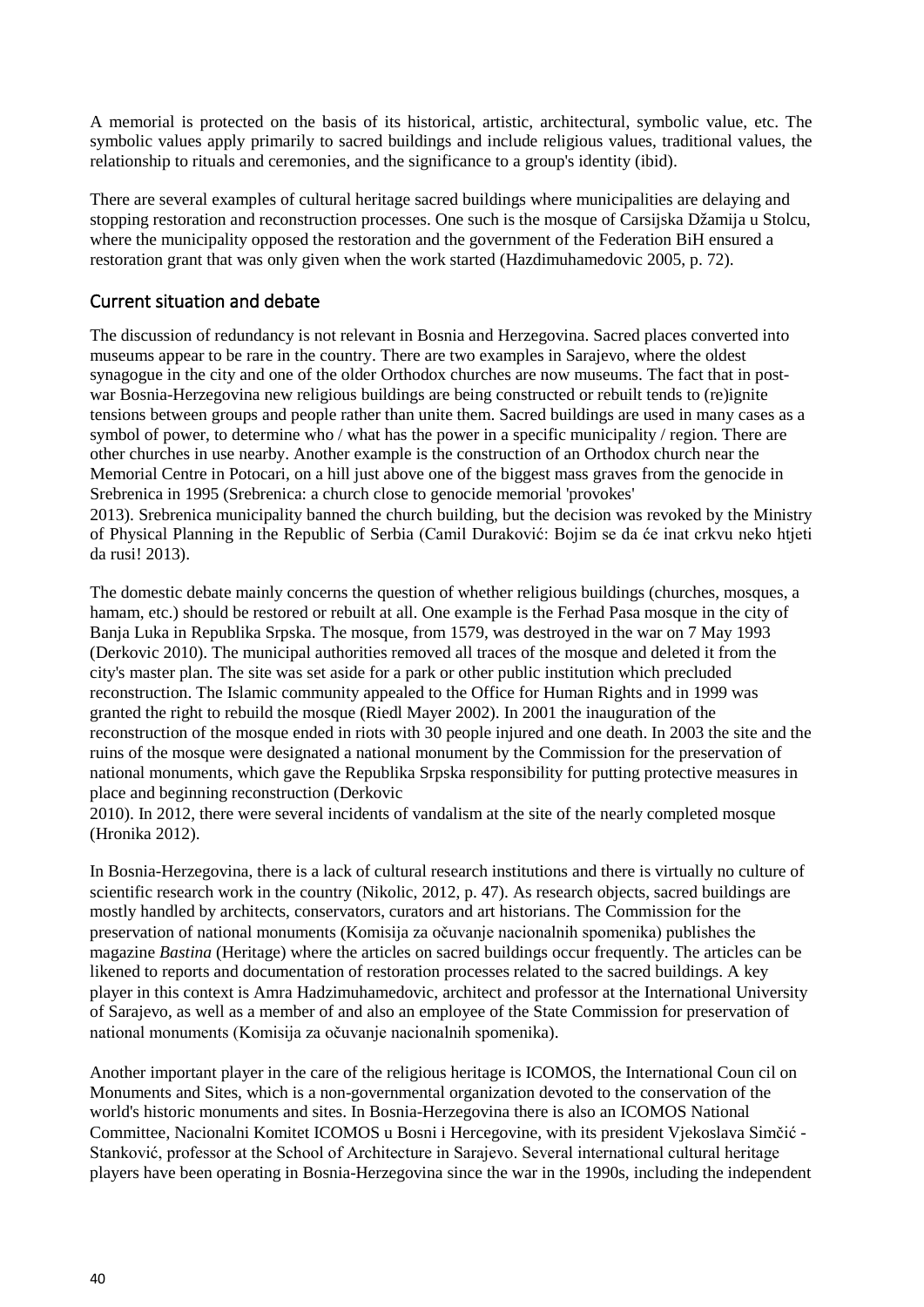Swedish organization Cultural Heritage without Borders. The organization was formed as a response to the need for relief efforts that occurred after the war when the destruction of cultural monuments was extensive and systematic (Cultural Heritage without Borders, 2015).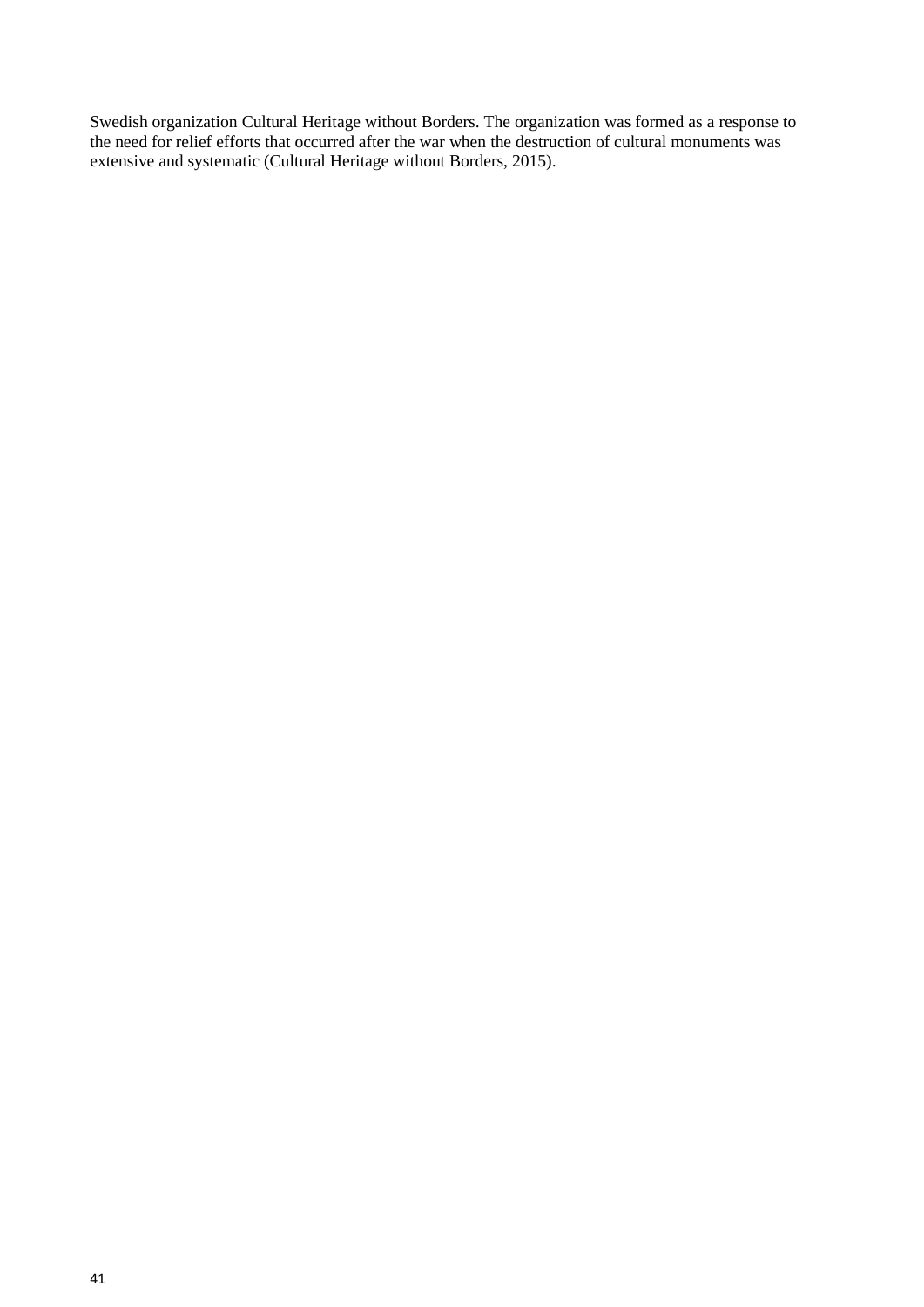# England

**National data**

Population (England, 2013): 53,865,800 Population density (England): 411 inhabitants / sq. km Population trend (England): + 0.77% GDP per capita (2012) UK: 41 053,7 USD (2011: 40 972.0) Unemployment (2012) UK: 7.8% Urban population UK (2012): 82% of the total population Urbanization rate UK, estimate for years 2010-15: 0.76% per annum *Sources: England: Office for National Statistics 2013, UK: The World Factbook 2015, World Bank Population 2015*

### Religious conditions

#### *Religions, number of members, development*

One of the most recent investigations into religiosity in England (and Wales) was carried out in 2011. According to this, 33.2 million, or 59.3 percent of the population claim to be Christians. The second largest religious group is Muslims, comprising 2.7 million or 4.8 percent of the population. 14.1 million people, or about a quarter of the population were without a religion, according to the study. The percentage of Christians has declined significantly since the last survey in 2001. According to that survey, 71.7 identified themselves as Christian, 14.8 percent reported that they had no religion and 3.0 percent identified themselves as Muslims. According to the 2011 survey, London is the most multi-faith region with the highest proportion of people who identify themselves as Muslims, Buddhists, Hindus and Jews. North-East and North-West England have the largest proportion of Christians and Wales has the highest proportion of people who say they have no religion (Religion in England and Wales in 2011, p.1). According to the last survey in 2001, just under 10 percent of the population in Wales attended church regularly, which was slightly less than the proportion in England and Scotland (English Wikipedia 2015).

In 2012, the British Social Attitudes (BSA) survey was carried out, which shows slightly different numbers. This shows that a total of 46 per cent feel a connection (affiliation) to Christian communities, 6 percent to non-Christian, and 48 percent have no affiliation with any denomination. The corresponding figures from the first survey in 1983 are 67 percent Christian, two percent non-Christians and 31 percent with no connection (Parks et al 2013 Figure 01 p. V1 and Table A1). Thus there is a very clear secularization and decline of Christian communities in this study, but it may also depend on how the questions are posed, compared with the referenced studies above.

Otherwise in England there is no state registration of religious communities and they have no government support, apart from grants they can get towards the care and repair of their protected buildings (see below) (Haynes, p 8, 2008a).

### Organizational, legal, financial and administrative conditions

#### *The dominant communities, organization and economy*

The Church of England has an official status as the church in England with the monarch as its head. However, it is not formally a state church, with its established character rather beings defined by a number of relationships between the Church and the State. At the coronation, the monarch promises to protect and manage the church's position and activities, but has no spiritual mission or responsibility. However, the Church's bishops are appointed, through the Prime Minister, by the monarch. 26 of the Bishops also have seats in the House of Lords (Le Mon 2012, p 8ff). The Church of England is organized in two provinces, Canterbury and York, each with its own archbishop, as well as 43 dioceses in England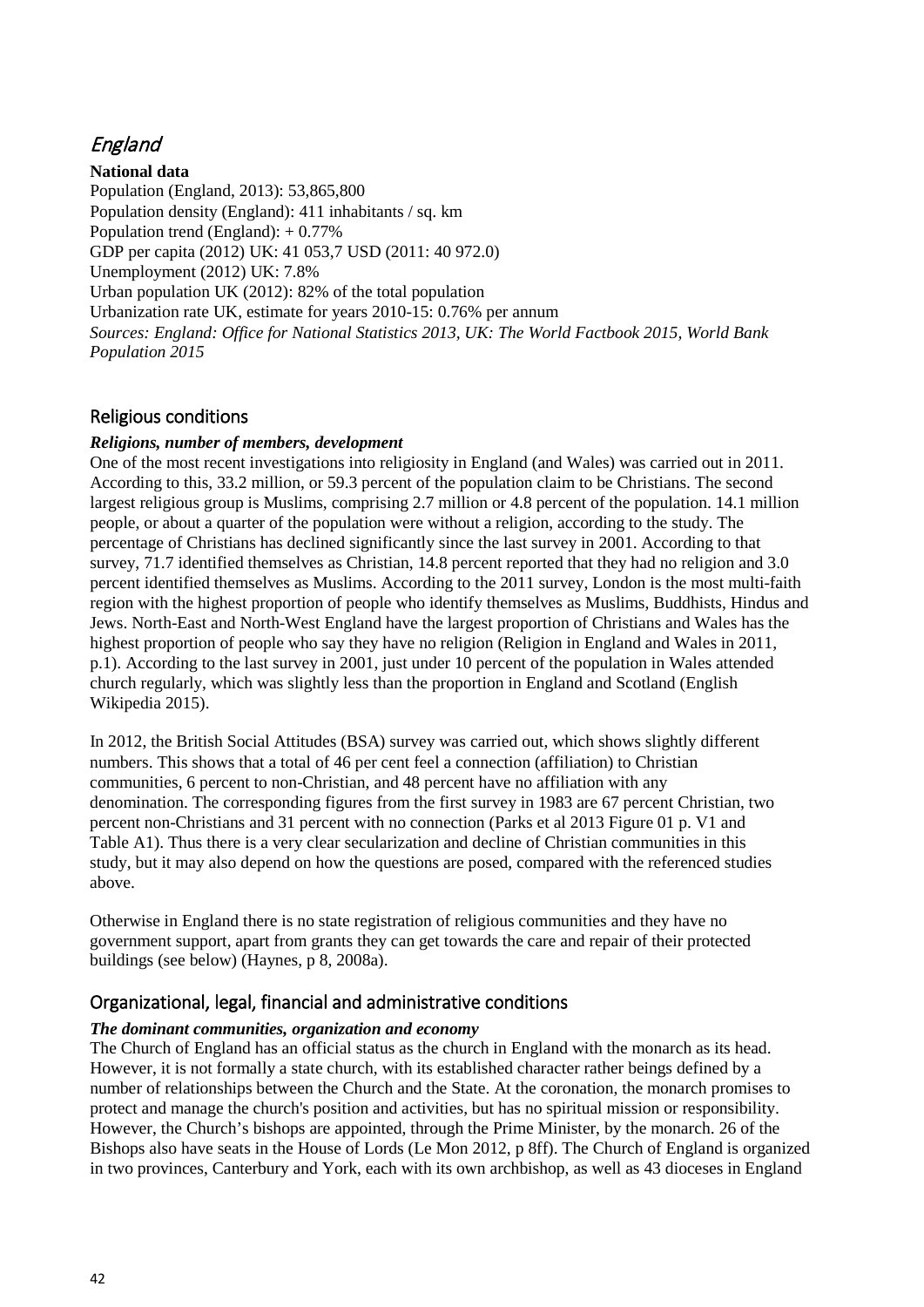and abroad. In 2012, the number of congregations, according to Finance Statistics 2012, was 12,578 (Church of England, 2015).

The Church of England is not a membership organisation, and therefore it is not possible to estimate how many adherents it has. Instead, the data can be used to show how many feel they belong or feel connected to the Church (Le Mon 2012, page 9 f). The above survey, BSA from 2012, showed that 20 percent believed they were associated with the Church of England. Affiliation had thus halved from the first survey in 1983, when association was 40 percent (Parks et al, 2013. Figure 01 p V1 and Table A1's XX). However, there is also a difference between a sense of belonging and active commitment. The Church's own annual survey shows that only 2.2 percent of the population goes to church, or attends church services once a week (Le Mon 2012, p 10).

For other Christian denominations apart from the Church of England and the Catholic Church, or the Catholic Church of England and Wales as it is formally known (see below) association varies slightly over the years, but over the entire period it is constant at 17 percent (Parks et al, 2013. Figure 01 p V1 and table A1 p XX).

The Catholic Church in England and Wales has its origin in the medieval church in England. After the Reformation in 1534 it was reintroduced temporarily during the 1550s, but only in 1850 was it formally reinstated by the Vatican, when it was divided into 12 dioceses. This division does not resemble the medieval system and the buildings are relatively new, whereas those in the possession of the Church of England are older. The Catholic Church is now divided into five archdioceses, Birmingham, Cardiff, Liverpool, Southwark and Westminster, as well as 22 dioceses, which in turn are divided into multiple parishes. The bishops collaborate in a system known as the Bishops Conference. The Archbishop of Westminster is the chairman and frequently a cardinal (The Catholic Church in England and Wales 2013).

While the decrease in numbers for the Church of England, according to the BSA, is very clear in the last 30 years, the case is not the same for the Catholic Church (Parks et al 2013). In 1983, association with the Catholic Church stood at 10 per cent and in 2012 it was 9 percent. At its highest, it was 12 percent in 1984. According to another survey, Ipsos Mori in 2009, 9.6 percent of the population, or 5.2 million, regarded themselves as Catholics in England and Wales (A million more Catholics in England and Wales, of according to poll 2009).

The Methodist Church, the Methodist Church in Britain, emerged in the 1700s, and was formally established in 1784 and finally broke with the Church of England in 1795 (The Methodist Church in Britain, 2013). The Methodist Church is divided into parishes or churches or groups of churches (circuits) and districts (36 including Scotland). The highest governing body is the annual meeting, the Conference (ibid.) According to the World Council of Churches' website, the Methodist Church in Britain ha, 5,900 congregations and 293,661 members: it is unclear for which year the figures are valid (World Council of Churches 2013). According to the Methodist Church's own figures, the number of members (2007) is 267,257, but over 800,000 had active contact with the church.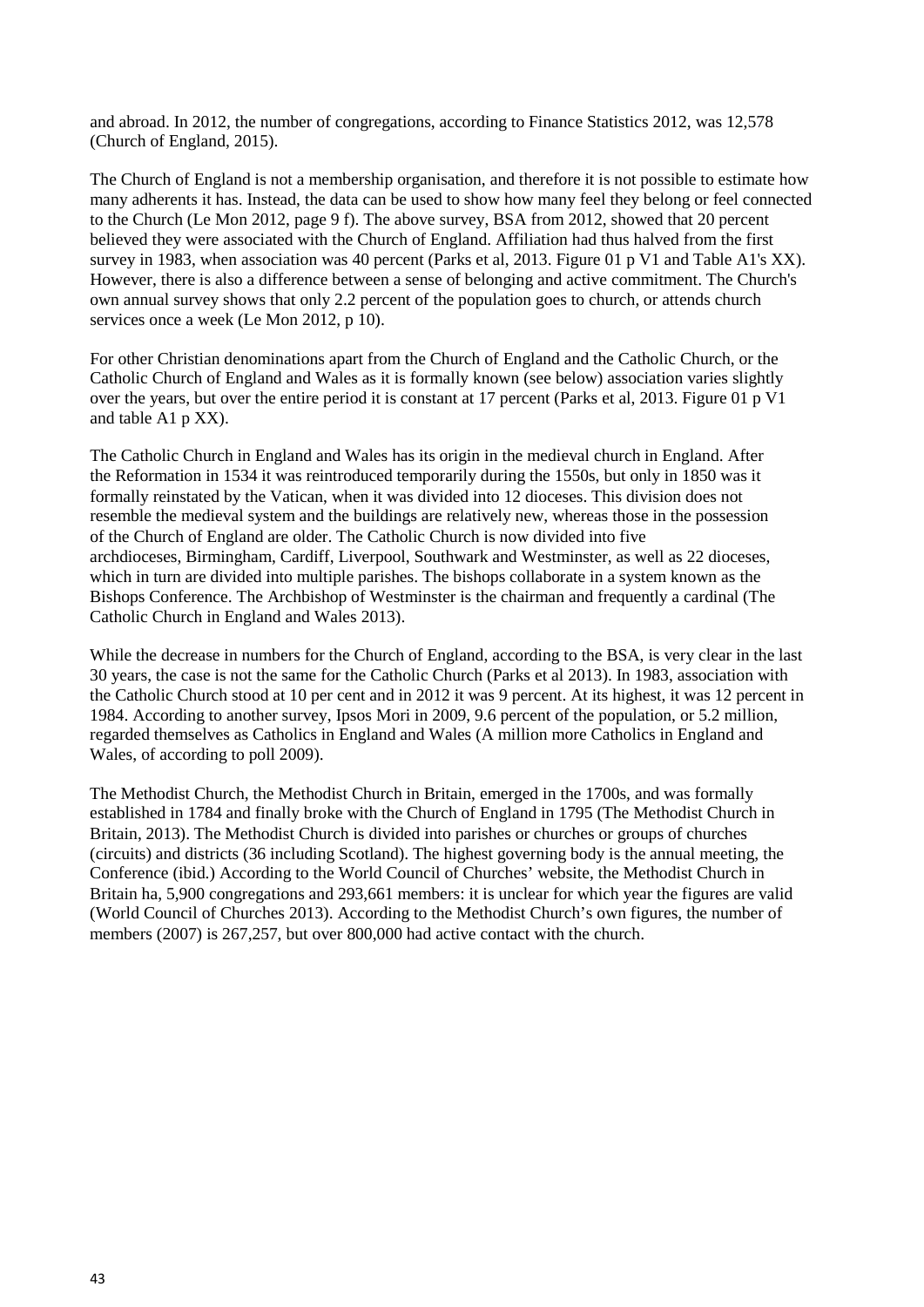#### *Authorities, organization*

The British Department of Culture, Media and Sports has national responsibility for the cultural heritage of England. English Heritage (from 2015 Historic England) is the Department's expert advisory body, and also manages a large number of historical buildings and ancient monuments. The local authorities (municipalities) are usually responsible for oversight and authorization decisions, with the exception of some bodies that have power of decision (the Ecclesiastical Exemption, see below)

#### *Legislation religious heritage / cultural monuments*

The most important laws which include churches and other historic buildings are the Ancient Monuments and Archaeological Areas Act 1979 and the Planning (Listed Buildings and Conservation Areas) Act 1990. Within this framework there are two main categories of protected religious heritage; those specifically designated by the state as ancient monuments (archaeological sites) of national importance and buildings of special historical or architectural values, listed in a list compiled by the State (Tsivolas, 169 and Legislation UK).

The buildings or facilities listed in the national list are divided into three different categories, based on their assessed value, "Grade I buildings are of exceptional interest; Grade II \* buildings are particularly important buildings of more than special interest; Grade II buildings are of special interest, warranting every effort to preserve them" (Department for Culture, Media and Sports 2010).

They are therefore protected by authorisation under the Act and permission must be sought to change the interior or exterior. Normally, the application is made to the local authorities, i.e. the municipalities. However, there have been exceptions, "the Ecclesiastical Exemption" for a number of religious communities which instead apply for permission for change to the church "authorities", i.e. the diocese or equivalent. The exception applies to congregations of the Baptist Union of Great Britain, the Church of England, the Methodist Church, the Roman Catholic Church and the United Reformed Church. Regulations and the procedures required to maintain it are described in detail in the publication *The Operation of the Ecclesiastical Exemption and related planning matters for places of worship in England*  (Department of Culture, Media and Sports 2011).

For those churches that belong to The Church of England, the local congregations apply to the diocesan advisory body, the Diocesan Advisory Committees for the Care of Churches, or for cathedrals, the socalled Fabric Advisory Committees. The two organizations, the Council for the Care of Churches and the Cathedrals' Fabric Commission for England have national responsibility for parish churches and cathedrals in the Church of England (Haynes 2008a p 11 f). However, the exemption applies to interiors, while changes to the church's exterior require the permission of the municipality, which consults English Heritage in the case of the churches listed as the most valuable, that is Grade I or II \* (English Heritage 2013).

#### *Public funding, support*

The Church of England is the established church in England, but it receives no direct financial support from the state (Fornerod 2010, p. 5). The main national support for the legally protected buildings is the Repair Grants for Places of Worship, run by English Heritage and the state lottery the Heritage Lottery Fund. The latter funds heritage projects, totalling about £375 million per year in the UK. Within the Places of Worship programme, between GBP 10,000 and GBP 250,000 can be allocated for each project. In 2001, the special premium Listed Places of Worship (LPW) Grant Scheme, was initiated, which in an evaluation in 2005 was found to have distributed £24.7 million to 9,600 Listed Places of Worship, of which 90 percent belonged to the Church of England (the Heritage Lottery Fund 2013, p. 41). Per year, this amounted to more than  $\pounds$  5.5 million pounds, or just under SEK 57 million, i.e. slightly more than one-tenth of the Church of Sweden's preservation funding.

English Heritage also supports, along with the Wolfson Foundation, a separate grant for cathedrals, Grants for Cathedrals. With regard to the largest foundation, the Churches Conservation Trust, in 2008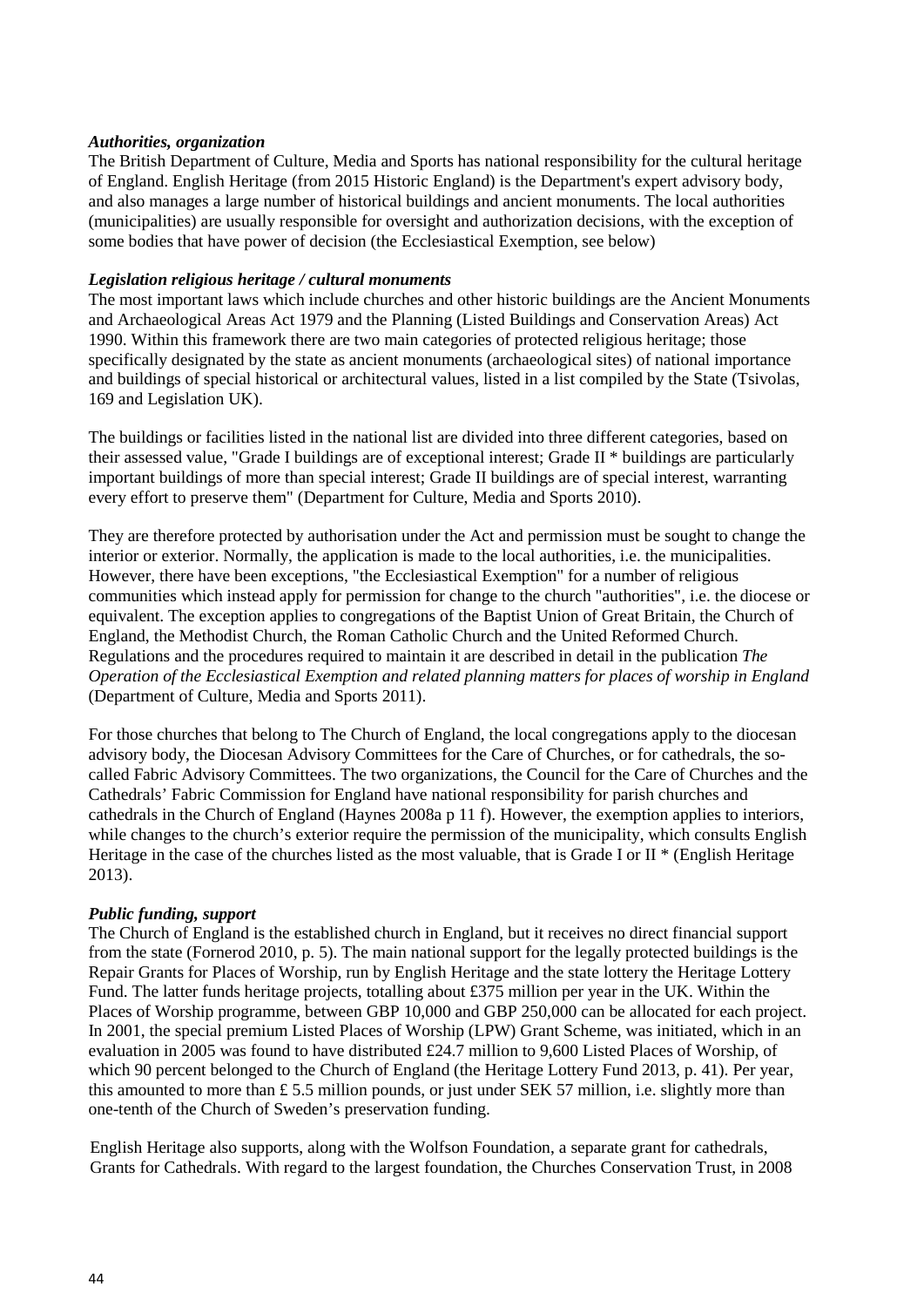the Department for Culture Media and Sports in 2008 accounted for 70 percent of CCT's cost (Haynes, 2008, p 12). a contribution that has dropped sharply following the recent government cuts. The annual report for 2011/12 shows that the contribution was just under £3 million of a total revenue of just under £6.5 million (Churches Conservation Trust 2012). It is also possible to apply for local or municipal grants or loans for the repair of historic buildings including churches. In practice, these are modest grants, since they must compete with all other municipal activities (Haynes, 2008, p 13).

# Religious heritage / building stock

#### *Building stock by denomination (dominant)*

An article in *Conservation Bulletin* (English Heritage) in 2004 showed that over 18,000 religious heritage buildings (places of worship) were listed and that close to 13,000 of these belong to the Church of England (Halsey, 2004, p. 2). However, it later emerged that the figure was too high and that it was closer to 14,500 listed buildings and sites (Chaple 2009, p 4). According to the Church of England, 85 per cent of the 14,500 buildings belong to them, which corresponds to around 12,300 buildings (Church of England 2013). The total number of churches belonging to the Church of England given by the Church itself in Finance Statistics 2012 was 15,861 in 2012 (Church of England, 2015). The other churches are owned mainly by the Roman Catholic Church, the Baptist Union, the Methodist Church and the United Reformed Church. Even communities as the Quakers and Unitarians have a significant number of listed buildings, while all other communities have only a few listed building (ibid). Detailed figures of the total building stock are available in the *Research report on church-state relationships in selected European countries* from 2008. In the report, the author Nick Haynes gives an overview of the situation in some European countries, including England. The report contains a detailed table of the total stock of religious buildings, as well as those listed (Haynes, 2008, p 10):

| <b>Faith Group</b>                                                       | No. of Places of<br>Worship | No. of Listed<br>PoW | % Of Listed<br>PoWs $*$ |
|--------------------------------------------------------------------------|-----------------------------|----------------------|-------------------------|
| Anglican                                                                 | 16151                       | 13000                | 80                      |
| Roman Catholic Parish<br>Churches and other public<br>churches / chapels | 3465                        | 625                  | 18                      |
| Methodist                                                                | 5312                        | 541                  | 10                      |
| <b>Baptist Union Corporation</b>                                         | 1809                        | 283                  | 16                      |
| <b>United Reformed</b>                                                   | 1115                        | 290                  | 26                      |
| Synagogues                                                               | n/a                         | 30                   | n/a                     |
| Mosque (purpose-built)                                                   | n/a                         |                      | n/a                     |
| Total t                                                                  | 27852                       | 14 770               | 53                      |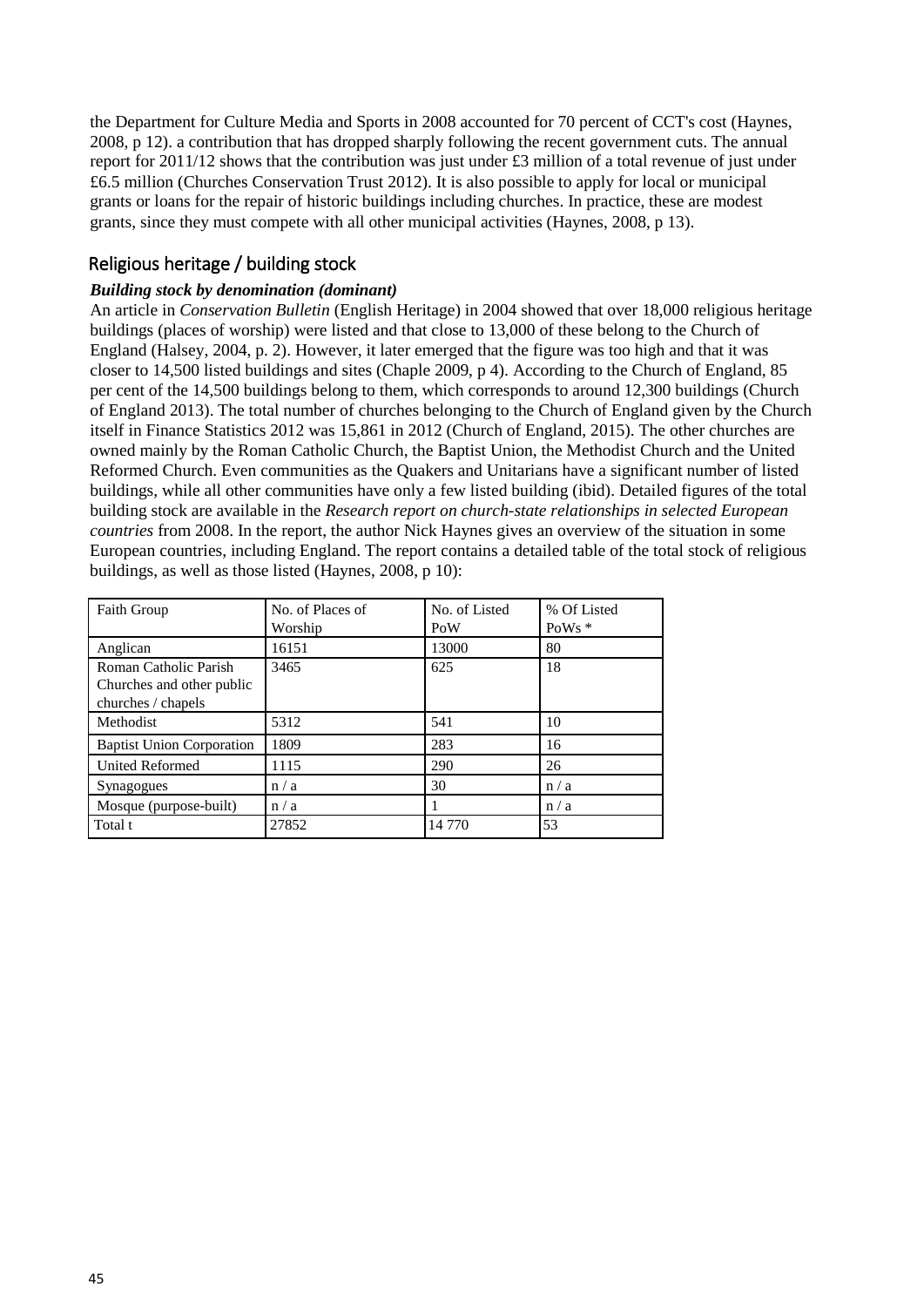The author may have specified an overly high ratio of the number of listed religious buildings, at least for those belonging to the Church of England, but otherwise this appears to be an adequate source of comparison between the English communities' building stock. The striking thing in the compilation is not only the Church of England's total domination, but also its large proportion of listed buildings, both within its own portfolio and in comparison with other communities.

#### *Administration and finance*

The responsibility for the management, care and maintenance of churches falls mostly on the churches themselves and their biggest income comes from donations. The grants received from the state average 10 percent of the total spending on the care and maintenance of church buildings, the other 90 percent is thus the responsibility of the church itself (Fornerod 2010, p 6). As for the Church of England, the Church Commissioners manage the central funds, which mainly finance pensions and the like, but they can also make grants and loans for restoration. The Church Commissioners also finance a significant part of the Churches Conservation Trust's activities.

In 1969 the Churches Conservation Trust (CCT) was set up, whose purpose is to take over churches declared redundant by the Church of England and which possess exceptional historical, architectural or archaeological significance. The Foundation was initiated by the Church and the State through "The Pastoral Measure", a "Church of England Law," which was also decided by Parliament (ibid p. 13). Nowadays, CCT aims to not only care for the churches but also to interact with the local community to revitalize churches again (Churches Conservation Trust 2013).

Other foundations include The National Churches Trust, which helps practically and financially with the repair of churches and chapels that are over 100 years old; The Historic Chapels Trust, which takes over redundant historically-valuable chapels of various denominations (other than those that can be taken over by CCT), and Friends of the Friendless churches, which has taken over 19 churches to date (Haynes, 13).

#### Current situation and debate

The English churches and especially the Church of England's decline in membership and activities, and subsequent redundancy problems have been described in several reports recently. The following summary is based primarily on Nick Haynes' 2008 report (see above) which in turn is based on the detailed analysis *How Do We Keep Our Parish Churches* by Trevor Cooper (2004). A report on the disposal and closure of churches was conducted by Linda Monckton at English Heritage in 2010. Church attendance and membership have been decreasing steadily for most of the Christian communities for many decades

The latest survey, the English Church Census from 2005, showed that 6.3 percent of the population regularly attended church that year. Compared to a similar survey in 1998, several Churches had experienced a decline in the number of churchgoers; the United Reform Church with 43 per cent, the Catholic Church with 27 percent, the Methodists with 24 percent and attendance at the Anglican Church, the Church of England, had decreased by 11 percent. The Pentecostal Church, however, had increased by 34 percent and the Orthodox Church by 2 percent (ibid p. 8).

According to Haynes (2008) one result of the decline is that since 1969, 350 of the Church of England's churches have been demolished, 900 have acquired a new use and 335 churches have been taken over by the Churches Conservation Trust. It is estimated that during this period about 30 churches per year became redundant. The basic problem is small congregations with few and aging members.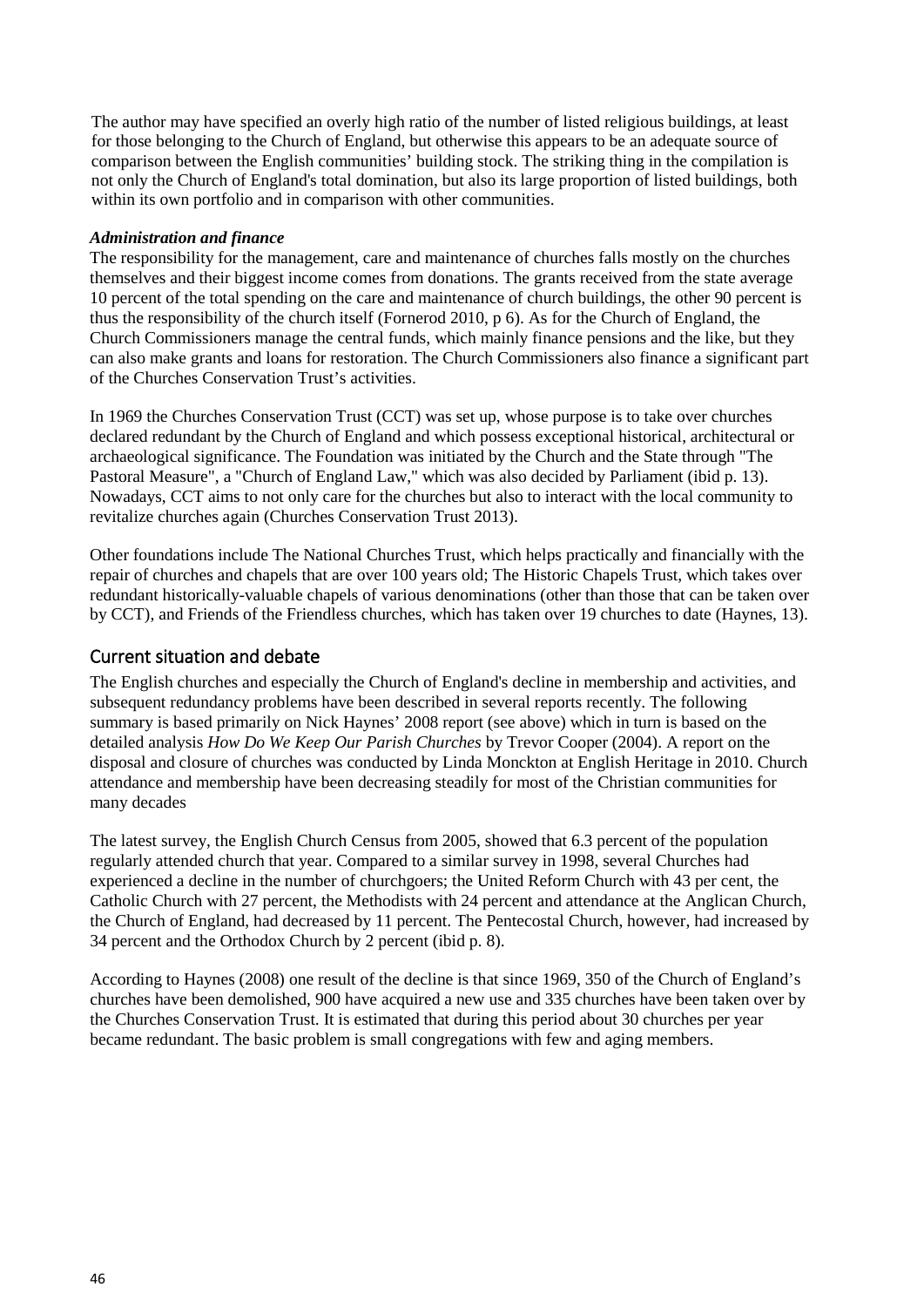According to Monckton's report, 1795 Church of England churches closed from 1969 (Monckton, 2010). This is equivalent to eleven percent of its churches. A third of the closed churches belonged to the most valuable categories (Grade I or II) according to the national register. However, the majority of closures, 1280, occurred between 1969 and 1989, while 514 churches were closed in the last 20 years. This means that annual closures decline every decade. During the 1970s, the average was 79 per year; during the 1980s, it was 49 and in the 1990s there were 28 closures per

year. During the early 2000s, the decade figure fell to 24 churches per year (Monckton, p 2 ff.).

Today, over half of all the closed churches have a new function, while 20 percent have been demolished or are scheduled for demolition. However, 75 percent of all demolitions occurred in the first 20 years. Taken together, including future plans for churches that are preserved but have not yet acquired a new function, or have plans for this, 46 percent of the churches are used by other communities, or for cultural or social purposes, 26 percent have been taken over by the Churches Conservation Trust, one per cent by other organizations and the remaining 27 percent have commercial applications (or plans for these): homes, offices, shops or light industry (ibid p. 9). The closure and sale of churches applies to many congregations. According to an article in The Economist in 2002 the Methodist Church had at its zenith over 14,000 Methodist Chapel. Today, the Church owns just over 6000 chapels and sells off about 100 each year (Pints in the Pews 2002). The article is just one of many dealing with the problem of redundancy and the possible solutions that may be applicable. Since this issue has been officially recognized in England since the 1960s, and thousands of church buildings belonging to different communities have been sold for different purposes, the issue has been discussed in the media and elsewhere for a long time.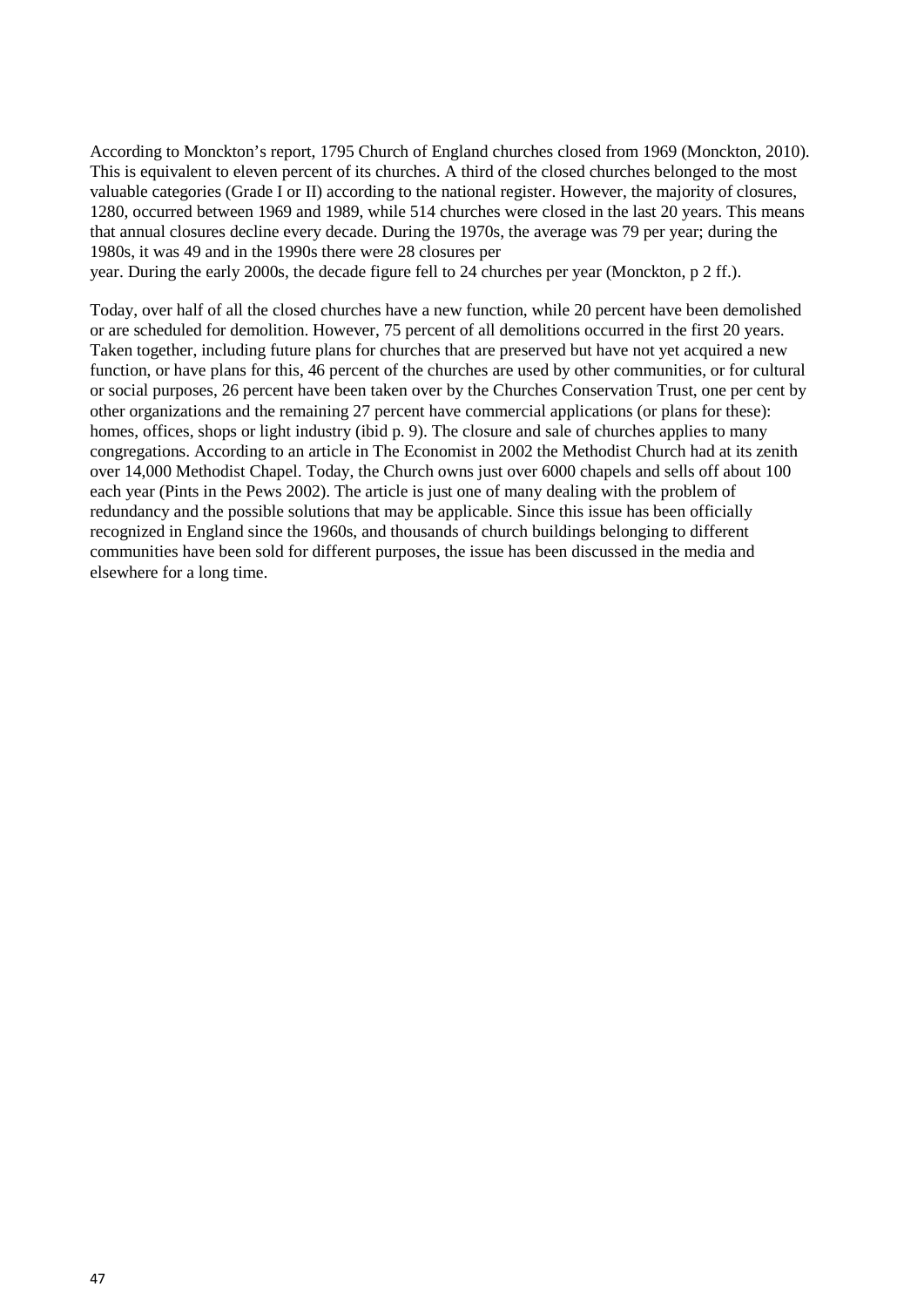## **Germany**

**National data** Population (2013): 82,020,578 Population density (2013): 231 inhabitants / sq. km Population trend (2013): - 0.19% GDP per capita US \$ (2012): 43 931.7 (2011: 45 870.6) Unemployment (2012): 6.5% Urban population (2012): 75% of the total population Urbanization rate (estimate 2010-15): -0.03% per year Sources: Eurostat, 2015, the CIA World Fact Book2015 and World Bank Population 2015

### Religious conditions

#### *Religions, number of members, development*

Germany has no state or national church and religious communities are not required to register. However, there are formal agreements ("concordats") between the individual federal states and the two national churches, the evangelical church (Evangelische Kirche Deutschland, EKD, consisting of Lutheran, Reformed and regional churches in the Union) and the Roman Catholic Church (see below). The agreements ensure that the communities can obtain membership fees through income tax, are exempt from certain taxes and are represented in the antiquarian decision - making process for church buildings (Haynes, p 18 f).

There are no official statistics on religious affiliation in Germany, but a number of studie s that show affiliation. In 2010, it was estimated that 61.4 percent of the population belonged to a Christian community, and this includes the two national churches, evangelical free churches and Orthodox churches (Leis-Peters 2012, p. 26).

For the Evangelical Church and the Roman Catholic Church, however, there are precise membership figures as membership of these churches is registered in the population register, depending on the charge levied by income tax (ibid). In 2011, members of the Roman Catholic Church numbered 24,472,817 and in the Evangelical Church there were 23,619,648 (Religious Studies Media and Information Service 2013). As the population in 2011 was 81,751,602 this corresponded to 29.9 and 28.9 percent of the population at that time (Eurostat 2013).

For other religions and their congregations, exact figures are rare, but there are estimates. Mosque associations and their umbrella organizations reckon on about 550,000 active Muslims, while scholars of religion reckon there are about 4 million people in Germany with a Muslim connection. Of the more than 210,000 Jews, just over half are registered in umbrella organizations. There are also more than 270,000 Buddhists and approximately 100,000 Hindus in Germany. Adding all the numbers together, just over 67 percent of the German population has some type of religious affiliation (Leis-Peters 2012, p. 27 and Religious Studies Media and Information Service 2013).

The two national churches demonstrate large regional differences. Parts of Bavaria are almost exclusively Catholic, while parts of Hesse in southwestern Germany and Schleswig -Holstein in the north have a clear Protestant majority. This structure stems from the development after the Peace of Augsburg in 1551, where it was agreed that those who rule over a territory also determine the religion. Some rulers came to join the Reformation, others kept the Catholic faith (Leis -Peters 2012, p.24).

In eastern Germany, where the evangelical church dominates, church members are in the minority, which can be explained both by secularization in the GDR, but also because it is this church which is losing the most members (Leis-Peters 2012, p. 28).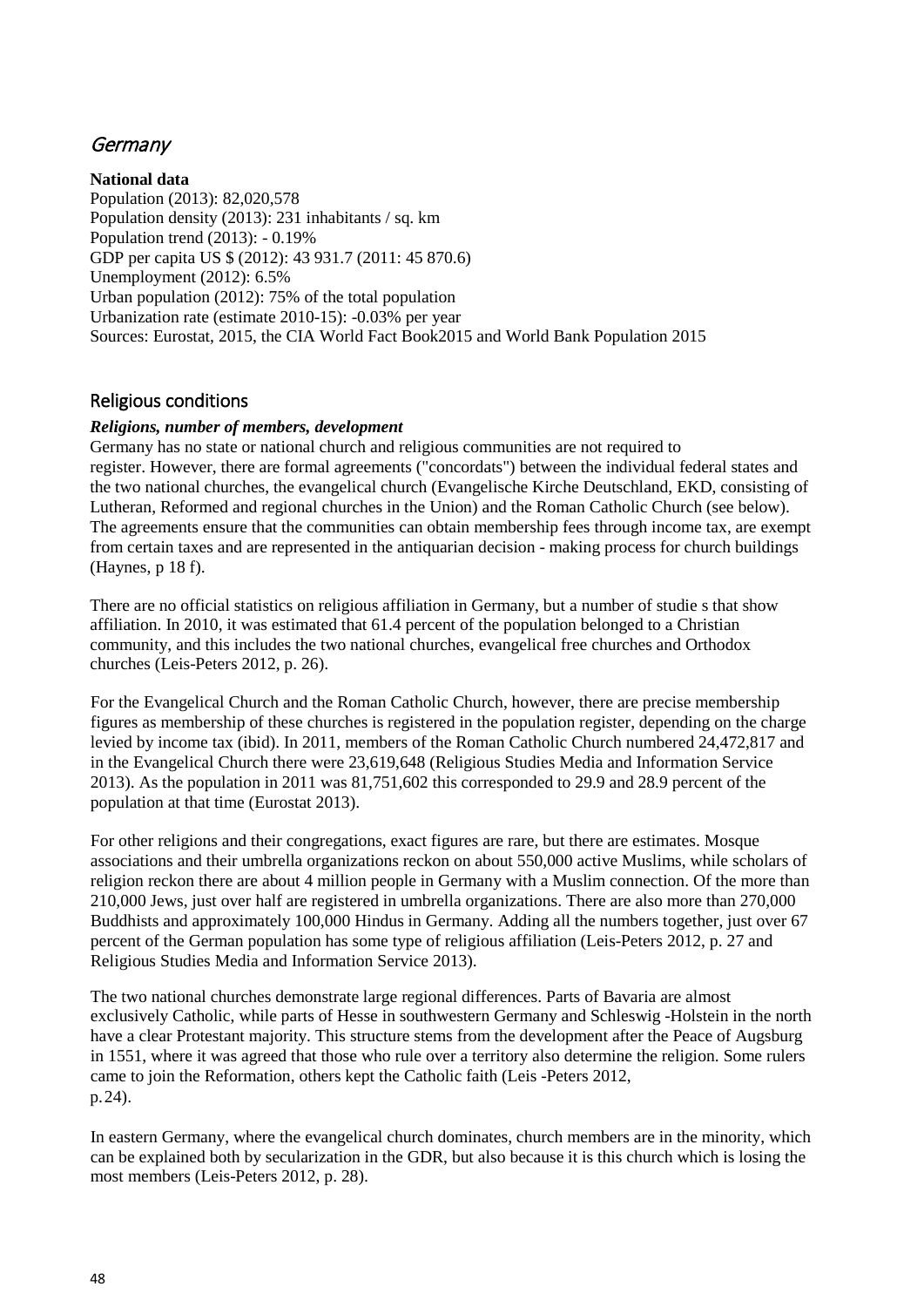Both the Evangelical and the Catholic Church have had a decreasing membership for a long period. The Evangelical Church has lost the most members, an average of 244,000 members per year. This means that the Protestant Church in Germany has evolved over 50 years from comprising the great majority of the Church, to today being the smaller of the two national churches. The explanation is largely due to active resignations, which mainly concern young people. In 1995, 295,000 renounced their membership, a figure that dropped to 145,000 in 2010. Other reasons for the decline are an aging population and migration (Ibid p. 29). Between 2007 and 2010, the two churches lost about one million members each. According to one forecast, within 30 years each church could lose up to a third of its members and half of its income from membership fees (Gothe 2013, p 1 ff.). A major reason for resignation is avoiding having to pay the membership fee (Haynes, 2008, p. 18).

Activity among members is low. In the Evangelical Church, a survey showed that four percent of members regularly attend morning service on Sundays; for the Catholic Church, the corresponding share is 14.8 percent (ibid p. 2).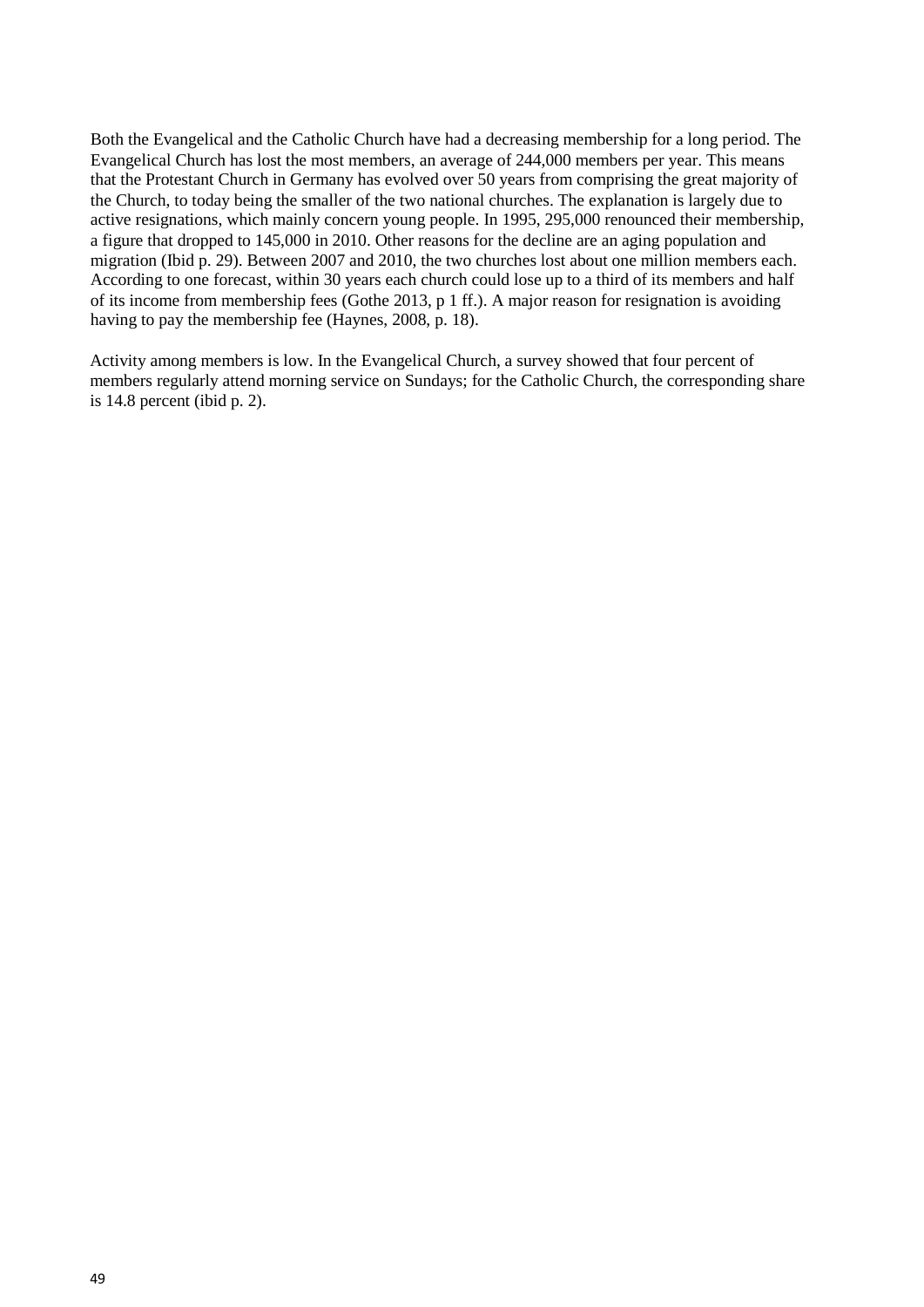### Organizational, legal, financial and administrative conditions.

#### *The dominant communities, organization and economy*

The Evangelical Church is divided into three levels, national (EKD), regional churches or member churches (22) and congregations (15,471) (Evangelical Church in Germany 2011, p. 7). All regional churches also have superior regional units that may be structured differently. The greatest economic or decision-making power lies at the regional church level, and the administrative management together with the synod of the regional church that determines the Evangelical Church's direction (Leis-Peters 2012, p 31).

The Roman Catholic Church in Germany is divided into seven archdioceses and 20 dioceses, with a total of 11,500 parishes. More than 15,000 priests are employees of the Church (Catholic Church in Germany in 2013). As mentioned above, the two national churches charge a fee from their members. The membership fee is a percentage of income tax (see below) and is collected by the state (Leis-Peters 2012, p 24 f, Fornerod 2010, p 3). Church tax was introduced in the first state, Lippe, as early as 1827, followed by several other states in the 1800s. After Germany became a federal state, church tax was incorporated into national law during the Weimar Republic in 1919. The tax is currently facing criticism both externally and from within the churches, as some see it as an unhealthy relationship between Church and State (Barker 2000, p 5 ff.).

For the Evangelical Church, the membership fee comprises about 40 percent of the total revenue. In 2011, this amounted to more than EUR 3.9 million. Other income consists of income from the extensive social services (e.g. childcare, schools and health care) that the church provides, income from property (totalling 20 percent), subsidies and grants (nearly 18 percent), public facilities (17 percent), collections and gifts (2.7 percent) and government grants (2 percent). The declining membership figures and economic fluctuations thus strongly affect the Church's overall economy (Leis-Peters 2012, p 32 f).

For the Roman Catholic Church, the church tax comprises the main source of income, and currently covers 80 percent of costs with the help of the nearly EUR five billion collected annually. The church also gets some income through donations, fundraising, public funding and returns on assets (Catholic Church in Germany, 2013).

#### *Authorities, organization*

Germany consists of 16 federal states (referred to as "states"), each of which has its own heritage legislation (see below) and its own cultural heritage authorities (Haynes 2008 p 18 f). These states do not coincide with the 22 evangelical regional churches, whose territories derive from the political division, i.e. the German states and duchies of the early 1800s (Evangelical Church in Germany 2013).

#### *Legislation religious heritage / cultural monuments*

As stated above, all states have their own heritage laws, which have different names and content, but as shown in Tsivolas' (2014) review, it can be argued that the whole of Germany has relatively extensive legislative protection for cultural heritage. Ownership is subject to major restrictions, and permits need to be sought (from the respective state authority) for most activities (Tsivolas, p 142 f. In his review he refers to Robbers, G., 2010. *Religion and Law in Germany*).

The objects protected by heritage legislation vary depending on the laws of the state, which, according to Haynes (2008), can be divided into different areas; in southern and eastern Germany and in Lower Saxony, buildings are automatically protected if they meet certain criteria according to the law. In northern and western Germany, the protected objects are listed, using a form of listing system. Some states have a mixture of these systems. In all cases, religious buildings appear to be handled in the same way as all other buildings and facilities. However, the criteria for protection, based on the history, technology, design, authenticity, rarity, etc. are, according to Haynes, the same in all states. In 2008, an estimated one million objects were protected, with the largest concentration in Bavaria and Saxony.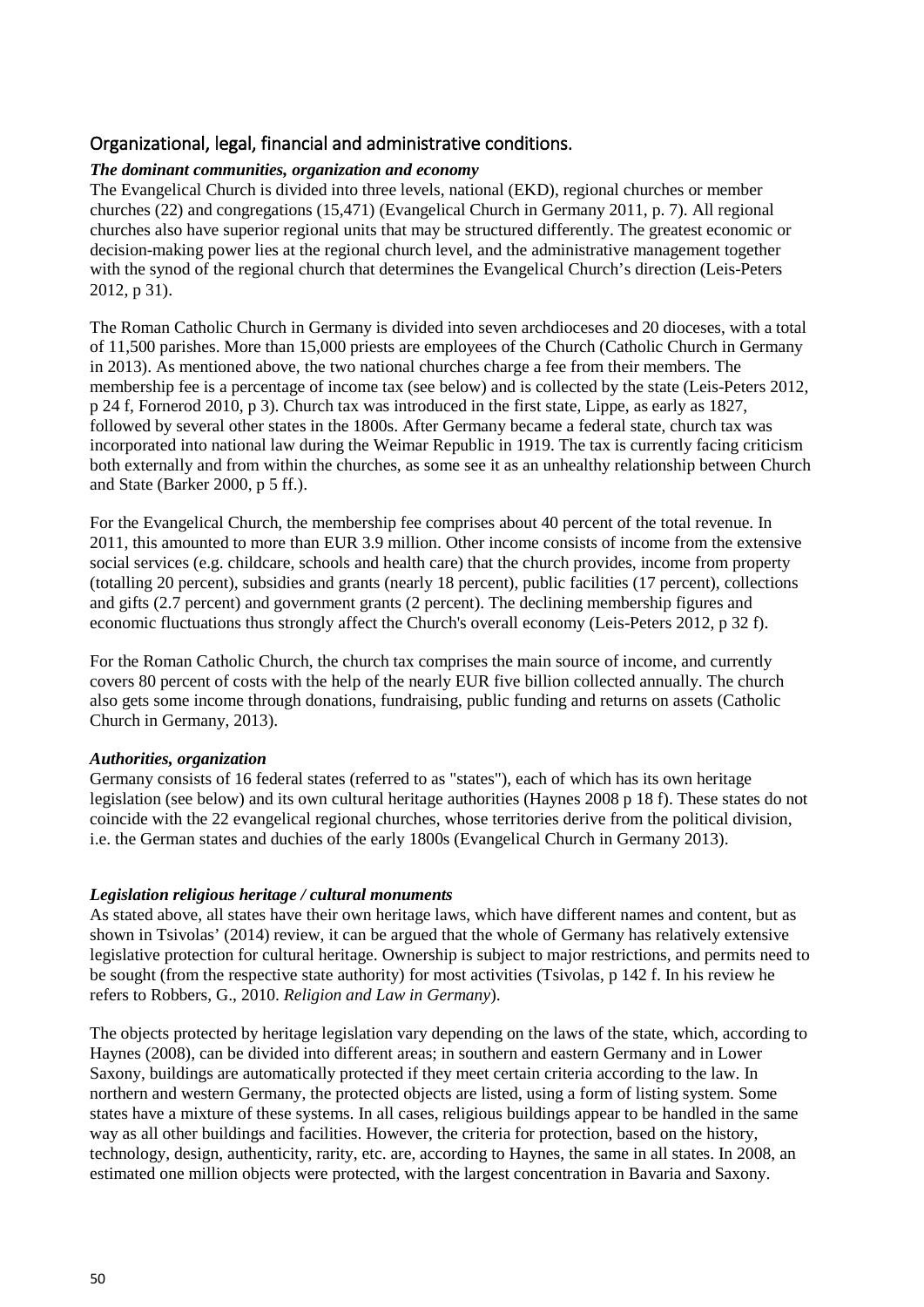However, according to Haynes, it is not possible to identify the total number of protected religious buildings. Of the 32 World Heritage sites in Germany (in 2008), eleven were religious sites and others contained churches, etc. in urban centres (Haynes, 2008, p 19). One explanation for the difficulty in identifying the total number of religious buildings is that because databases are administered by the states, they are not necessarily coordinated at the federal level.

According to Tsivalos (page 143) the majority of the states' legislation requires that the religious dimension of cultural heritage is taken into account. This means that for church buildings (or equivalent) in use, the law prevents the authorizing authority from handling them in the same way as other (secular) monuments. In several cases, an historic building's religious function is given a higher level of protection than the cultural object and use is prioritised above preservation (Tsivalos 2014, p 143).

#### *Public funding, support*

All religious communities can apply to the state to be formally registered and will receive (if they are approved) certain benefits such as tax credits (Haynes, 2008, p 18). The two "people's churches" church buildings and their care are funded by the church tax (see below), donations from members and subsidies from the federal government, states and municipalities. The majority of contributions towards the preservation of ecclesiastical cultural heritage come from the 16 federal states, which have their own grant schemes with different. In the former East Germany this is covered by a federal programme of urban renewal, which includes city churches (ibid, p 19 f).

### Religious heritage / building stock

#### *Building stock by denomination (dominant)*

According to Gothe's article, the Protestant church owns about 75,000 buildings, of which 21,000 are churches (Gothe 2013, p 1). Of these, 16,600 are listed. According to the EKD in the report Facts and Figures 2013, the figure in 2013 was 20,648 churches and chapels of which 16,000 are listed (Evangelical Church in Germany 2015).

The Catholic Church owns about 60,000 buildings and 24,500 of these are churches and chapels, of which 23,000 are listed. The number of religious buildings owned by other communities is unclear.

#### *Finance and administration*

A member of a registered community pays about nine percent of his total income tax in church tax. The fee is collected by the state and then goes to the church to pay for staff salaries and maintenance of the buildings (Barker 2000, p 5). There is now also a local church tax known as "Kirchgeld" which works differently in different states. In some states it is a voluntary fee, in others mandatory. It can also take the form of a fixed sum, or be dependent on income (ibid, p 6 f). The reason for the imposition of the local fee is that revenue from the federal church tax is falling, as it is completely dependent on income and many are exempt from paying the tax (Ibid, p 5f).

As in the UK, there are foundations or associations which in some cases have taken over the management and ownership of churches that the congregations do not use, or have been unable to maintain. In 1973, the Förderkreis Alte Kirchen in Marburg was established in the state of Hesse. The aim was to create awareness about the problem of disused and derelict churches and over time it has started to take over the churches abandoned by congregations (Rauti 1989, p 61).

### Current situation and debate

One consequence of the German churches' declining membership and deteriorating economy is that some congregations have merged, which has led to some church buildings becoming redundant (Lueg 2011, p 3). According to Gothe, between 1990 and 2010 "only" 202 Protestant churches have been sold, and 75 of these have demolished. Earlier, 242 Catholic churches were laid down, of which 30 have been demolished. One assumption is that 3 percent of all Catholic churches will be taken out of service (Gothe 2013, p 2). With the current building stock (above) this corresponds to 735 churches. According to the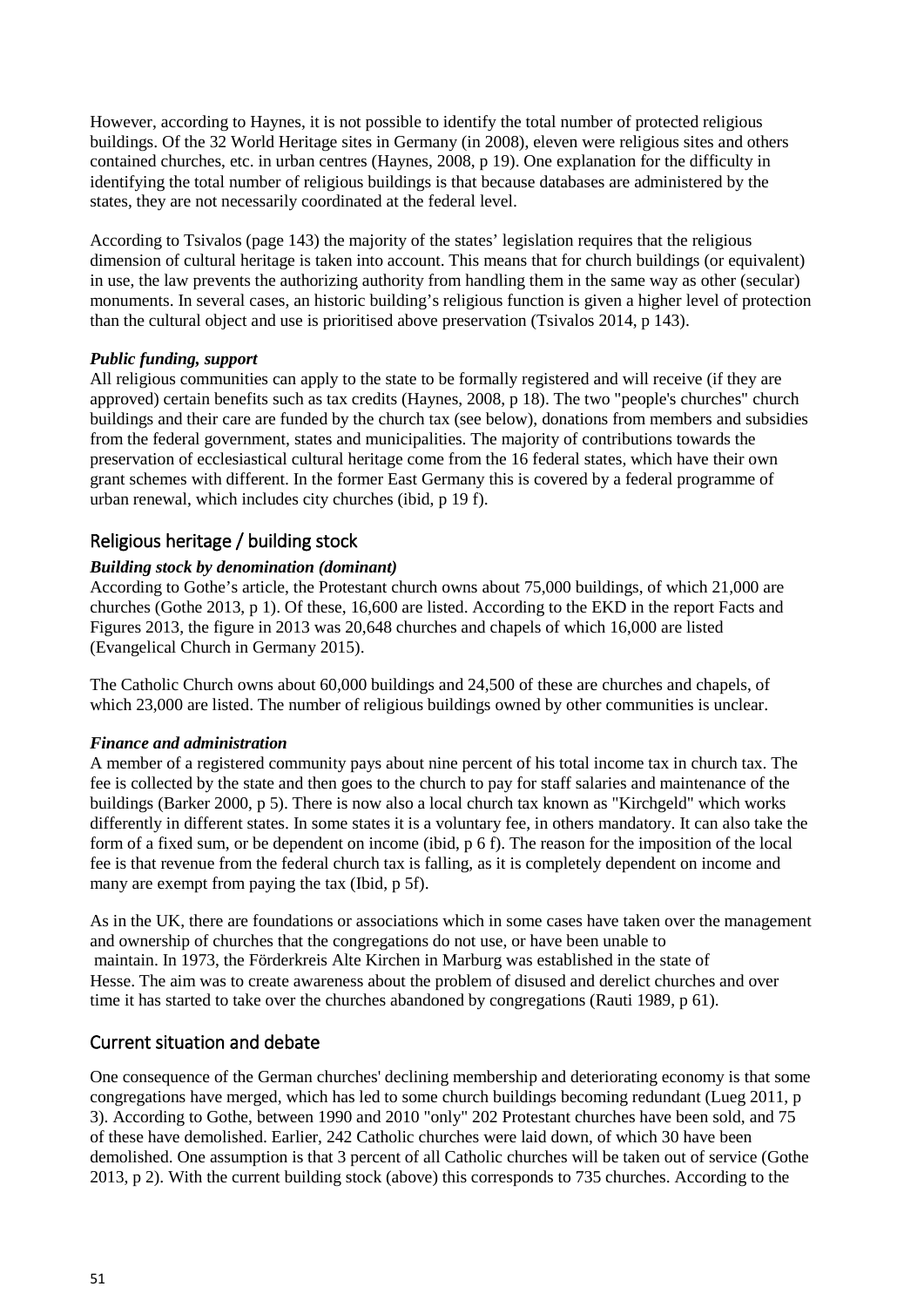EKD in the report Facts and Figures 2013, this year the number of abandoned churches or churches set aside for other purposes was still low. Between 1990 and 2005, 41 churches and chapels were converted (for other purposes), 26 were rented out, 202 were sold and 75 demolished. 130 were closed (decommissioned) and of those 79 were in need of repair. During the same period, 296 new parish halls and "multi-purpose centres" were built, which meant that while 340 existing churches were abandoned 363 new religious buildings were built (Evangelical-Lutheran Church 2015).

In an article in the international edition of *Der Spiegel*, under the heading "The Last Supper: Germany's Great Church Sell-Off", a drastic picture is painted of what the newspaper thinks is happening. Declining church attendance and serious financial difficulties are forcing both the Catholic and Protestant churches to sell off their church buildings "en masse". Some are being demolished, others converted to restaurants or indoor climbing centres. According to the EKD's CFO Thomas Begrich, 340 churches were closed between 1990 and 2010 and, he says, this is just the beginning. According to the article, churches are being demolished across the whole of Germany, or being turned into schools, warehouses or gyms. The situation is the same for the Catholic Church, with churches standing empty even in the traditionally Catholic Bavaria.

This article was referenced by FRH in the organization's newsletter in August 2013. Angus Fowler, who is active in the organizations Future for Religious Heritage and Förderkreis Alte Kirchen (FAK), and Bernd Janowski, director of the latter, then commented on the article in a post on the FRH website. According to the authors, the picture given in the article is greatly exaggerated. The churches that have been demolished all date from after World War II and it is the Catholic Church, in particular which has acted in this way in some regions.. They point out that the German situation is not nearly as dramatic as in the Netherlands, Belgium or England, and that the article should also mention all the voluntary work that has developed since 1973, when FAK was founded (Fowler & Janowski, 2014).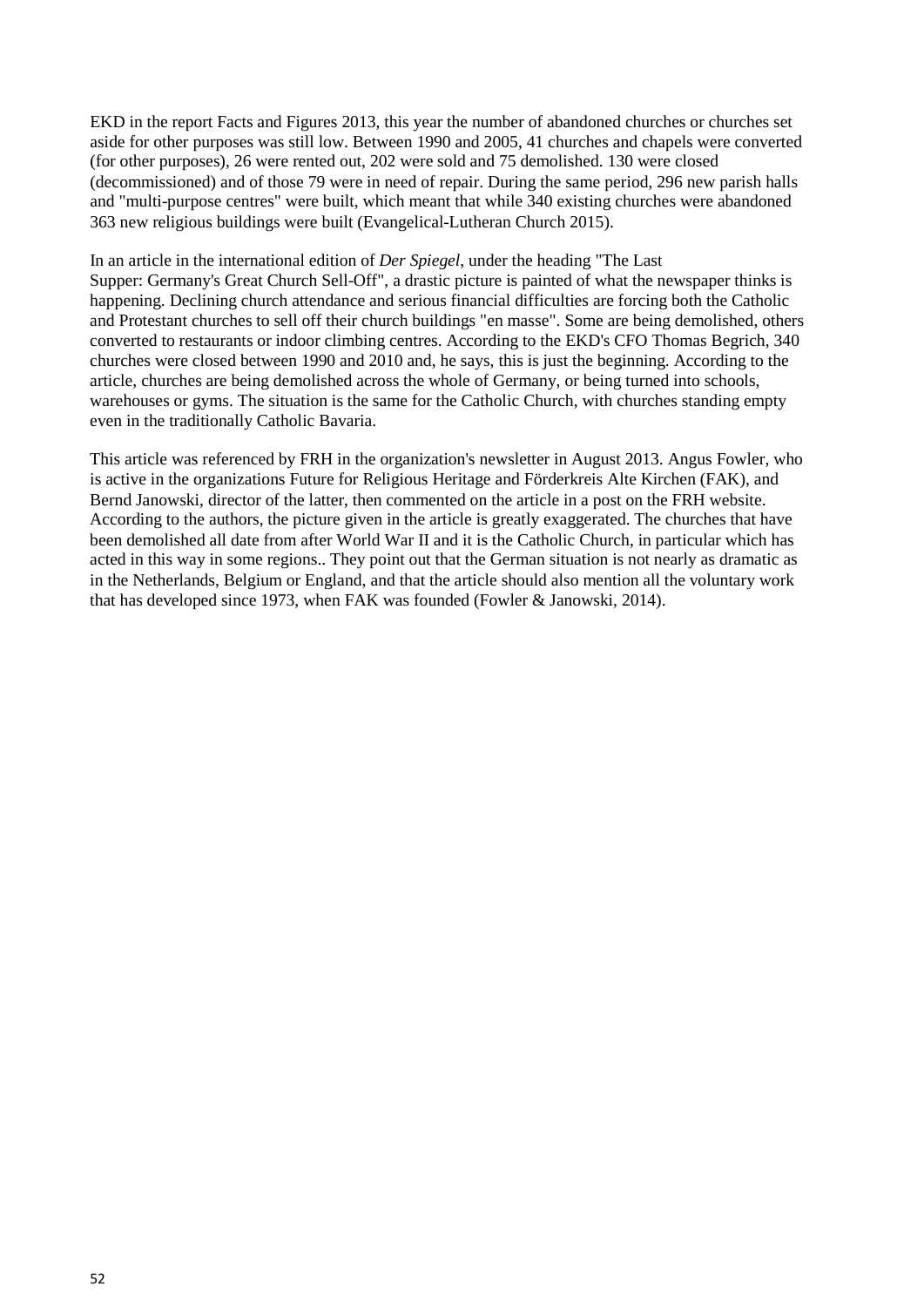# Italy

**National data** Population (2013): 59,685,227 (Eurostat) Population density (2013): 205 inhabitants per sq. km. (World Bank) Population trend:  $+0.3\%$  (2012) GDP per capita 36 051 USD (2014) Unemployment (January 2014): 12.7%. Unemployment figures vary widely between regions and age groups. In southern Italy, unemployment is more than double that in the north. Youth unemployment in the country was 41.6% in January 2014. Urban population: 68.6% of the total population (2012) Urbanisation per year 0.39% (estimate 2010-15) *Sources: World Bank's population in 2015, Eurostat, in 2015, the Foreign Policy Institute in 2015, Sweden Abroad in 2015, CIA World Factbook 2015*

## Religious conditions

Historically, Italy is a Roman Catholic country and the Catholic Church, Chiesa Cattolica, is still the predominant religious community. The church is divided into 224 dioceses and around 25,500 parishes (Crimella 2015).

Christianity reached Rome during the first century AD and became the dominant religion in the area that now constitutes the modern nation of Italy. Today, a large majority, almost 90% of the population, are Roman Catholics. Approximately one in four Italians goes to Mass every Sunday.

There are around 700,000 Orthodox Christians, while the evangelical and Protestant denominations together have over 500,000 members. The Jewish faith has around 30,000 adherents. Extensive immigration to Italy has meant that there are an estimated 900,000 Muslims and 100,000 Buddhists in the country (Foreign Policy Institute, 2015).

## Organizational, legal, financial and administrative conditions

### *Legislation religious heritage / cultural monuments*

The legislation governing the church heritage in Italy comes under both civil law and canon law. In civil law, cultural heritage is governed by the law known as "Codice dei beni culturali e del paesaggio, ai sensi della legge 10 dell'articolo 6 luglio 2002, n. 137" (Decreto Legislativo 22 gennaio 2004, n. 42).

The canon law *Codice di diritto Canonico* controls the entire church activities, including buildings. The law was enacted in 1917 (can. 1497 CIC part 1917) and renewed in 1983. The canon law describes the general conditions for when a church can be used for civilian purposes (Can. 1222). This is when a church is no longer used for public worship, and it is not possible to restore it. The law does not help in determining a church building's future use (Cavana 2012, p 4).

In 1988 the Papal Commission for Cultural Heritage (La Pontifica Commissione per i Beni culturali della Chiesa) was established. The Commission's task is to safeguard the Catholic Church's cultural heritage and its preservation, but does not have legislative powers (Pontificia Commissione per i Beni culturali della Chiesa).

#### *Public funding, support*

There is a form of public funding divided annually between the state, the Catholic Church and other religious communities, which comes from taxpayers and where the citizen being taxed chooses where the money should go by ticking a box on the tax return. This system is called *Otto per mile dell'IRPEF*  (roughly "eight per thousand"). This fund is used, along with funds from private donors, often banking foundations, to support initiatives and activities for the conservation and restoration of religious buildings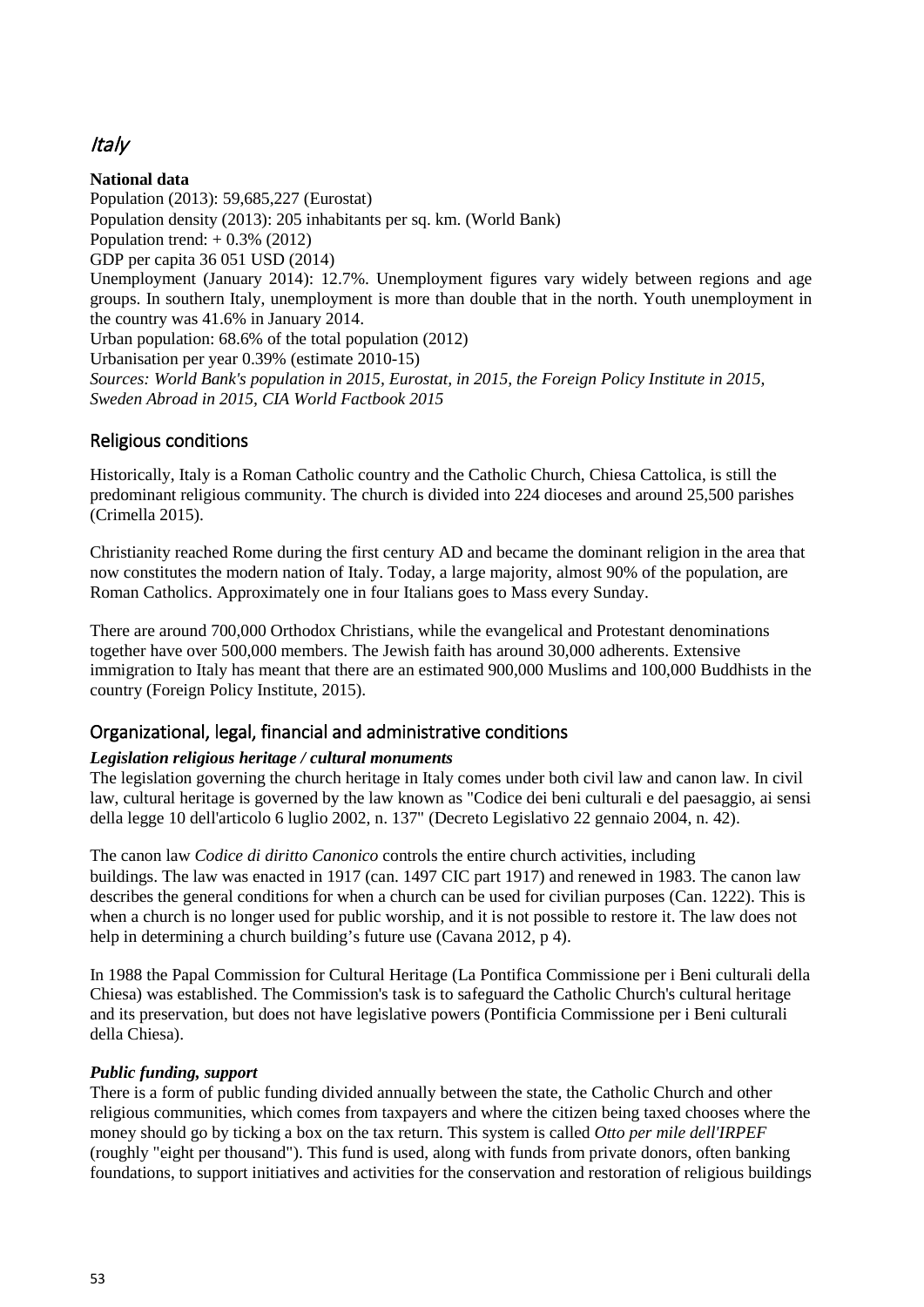at risk of decay (Cavana 2012, p 19). On the declaration form, there are twelve options The state is one alternative, and the rest comprises eleven different religious denominations, including the Catholic Church. Other eligible entities include various Christian, but also Jewish, Buddhist and Hindu communities. By ticking one of the boxes, 0.8 percent of a person's income tax per year goes to the chosen religious community.

The money generated by *Otto per mile dell'IRPEF* for the Catholic Church is used in part by the Conferenza Episcopale Italiana (CEI), as the law (art. 48.1. No. 222/1985) provides, in order to meet the population's opportunities to exercise their faith, where maintenance and conservation issues are included for buildings owned by the Church. In recent years, however, returns from *Otto per mile dell'IRPEF*  which go to the state - and as prescribed by law - can be used for the preservation of cultural heritage, including projects relating to preservation of church cultural heritage of great historical and artistic value. It thus becomes clear that regardless of ownership, ecclesiastical cultural heritage is regarded as an integral part of the whole national heritage and as such also has access to public funds that come directly from tax revenues (Cavana 2012, p 20).

Banking foundations also finance matters that come under the headings of religion and spiritual development, and arts and cultural heritage. Today these foundations are the largest funders with regard to the restoration of important churches in many Italian cities, especially in the central and northern parts. Among the churches that receive financial support from the banking foundations are churches that are in state ownership through the Fondo Edifici di Culto (FEC). The foundation promotes conservation measures for churches and chapels based on a model used in the German-speaking countries, and which are already in use in South Tyrol. According to this model, local banks (Raiffeisenkassen) help through their foundations, the conservation of small mountain chapels in order to promote tourism. In some cases, the conservation efforts of the Foundation are preceded by first acquiring the property in order to ensure an appropriate use for the building, or rather to prevent a use that would be perceived as inappropriate (Cavana 2012, pp 19 -20).

In addition to this system there are funds that come directly from general government funds intended for the conservation of churches belonging to the State, through the Agenzia del Demanio and FEC or other institutions.

### Religious heritage / building stock

#### *Building stock and management by communities (dominant)*

The Catholic Church owns and manages over 65,000 churches around Italy, according to the Ufficio Nazionale per i beni culturali Ecclesiastici (UNBCE) at CEI (Crimella 2015). In Italy, the concept of religious buildings includes libraries, museums and archives that have grown up next to the church. The church building can be regarded as the tip of an iceberg that hides other important features such as those mentioned above. Through the centuries, a heritage that carries the memories of an entire geographic area - a city, a village, a district – may have been created adjacent to the church. Sacristies, especially in the largest churches, also include a very rich heritage, often of both general and religious interest. It is estimated that around 70% of Italy's artistic heritage originates from churches (Rauti 1989, 4-5). Large parts of the religious heritage in Italy have very high historical values and this in turn means that such heritage has long been the subject of extensive international tourism (Cavana, 2012, p 17).

While older churches are being abandoned due to secularization and lack of maintenance, new churches are still being built in the major city suburbs, where much of the urban population lives. The building stock is declining, but is being built up continuously in this way. The capital, Rome, can serve as an example: there are over 900 churches and the city skyline is filled with domes and bell towers. Since medieval times, the number of churches in the centre of the city has remained fairly constant. However, as many as 600 of the city's churches have disappeared over the centuries, a third of them due to the changes that came about after 1870 when Rome became the capital of the newly-formed nation of Italy. Inside the ancient city walls there are now more than 400 churches, chapels and oratories. Outside the walls there are at least as many churches and about 300 of them originated in the 1900s (Magnusson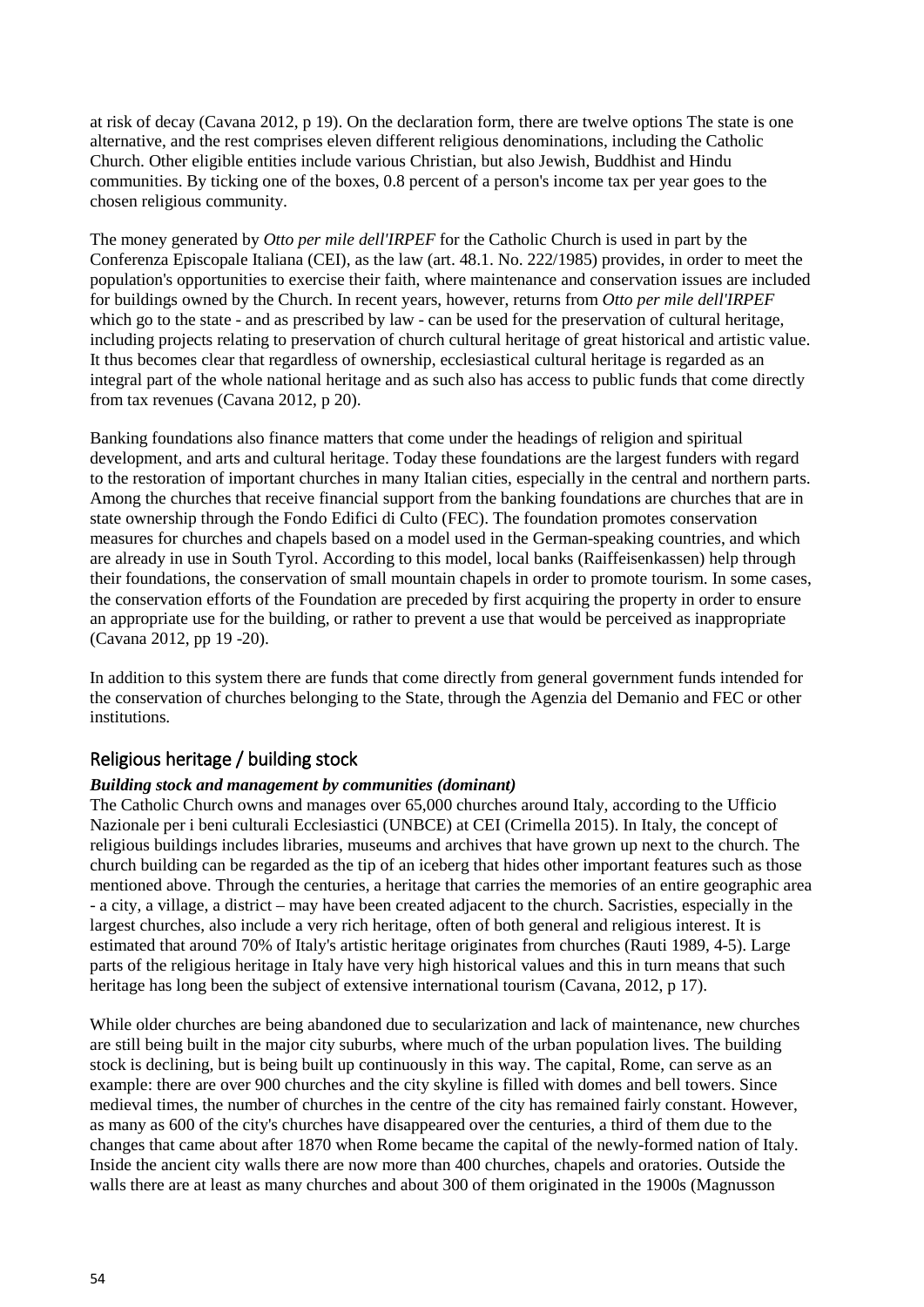2001, p 99). A recent example of the building of new churches in the outskirts of cities is the major action in Rome for the Jubilee Year 2000. In 1994, the Vatican announced its intention to build 50 new parish churches to mark this anniversary. A famous example is the new church of Dio Padre Misericordioso built in the shabby suburb of Tor Tre Teste east of central Rome. The American architect Richard Meier was commissioned to design the church and the result has become something of an icon for the so-called millennium action (Linde Bjur 2007, 39). In this example, the new church became a factor that lifted the district and acquired a significance far beyond that which was anticipated.

#### *Administration and finance*

The Catholic Church has more than 65,000 churches owned and managed by the congregations. A large part of the churches in Italy, which have a monumental character and very high historical and artistic value, is owned and managed by the State through the Agenzia del Demanio and Fondo Edifici di Culto (FEC) (Cavana 2012, pp 17-18). Agenzia del Demanio is governed by the Ministry of Financial and Economic Affairs (Ministry of Economic Affairs e delle Finanze) and works to meet public interests related to the management of the state cultural heritage (Agenzia del Demanio 2015).

The Ministry of the Interior (Ministero dell'interno) is responsible, through the FEC, for a heritage that is spread over the whole country and consists of more than 700 churches and monasteries in addition to various types of secular buildings as well as forest and wilderness areas. The churches that FEC owns all have high historical and artistic values, and the majority are located in central and southern parts of Italy. Several of the churches are presented in text and images on the Fund's website and can be searched in alphabetical order and by region. In Rome there are 70 examples and in Naples over 50 (Ministero dell'interno 2015 Le chiese). The aim is to ensure the protection and conservation and restoration of this heritage. The conservation and restoration work is often carried out in collaboration with the Ministry of Cultural Heritage, Culture and Tourism (Ministero per i Beni e le attività culturali e del Turismo, MIBACT), and funded directly by the FEC, from revenues coming from operations, or through sponsorship (Patrimonio del Fondo Edifici di culto 2015). The annual amount that the FEC is assigned by the state is around EUR 1.8 million (Ministero dell'interno 2015, Patrimonio del FEC). Guidelines for the management and preservation of the religious heritage *Linee guida per la tutela dei beni culturali Ecclesiastici* (2014) are on MIBACT's website. It is in effect the local cultural heritage authority for buildings and landscapes (Soprintendenza per i Beni e Architettonici Paesaggistici) governed by MIBACT which is engaged in the management of the built heritage, including valuable churches. Regarding the management of the oldest churches, which have multiple historic layers below ground level, the local cultural heritage authority for archaeology (Soprintendenza per i Beni Archeologici) in each city, province or region is involved.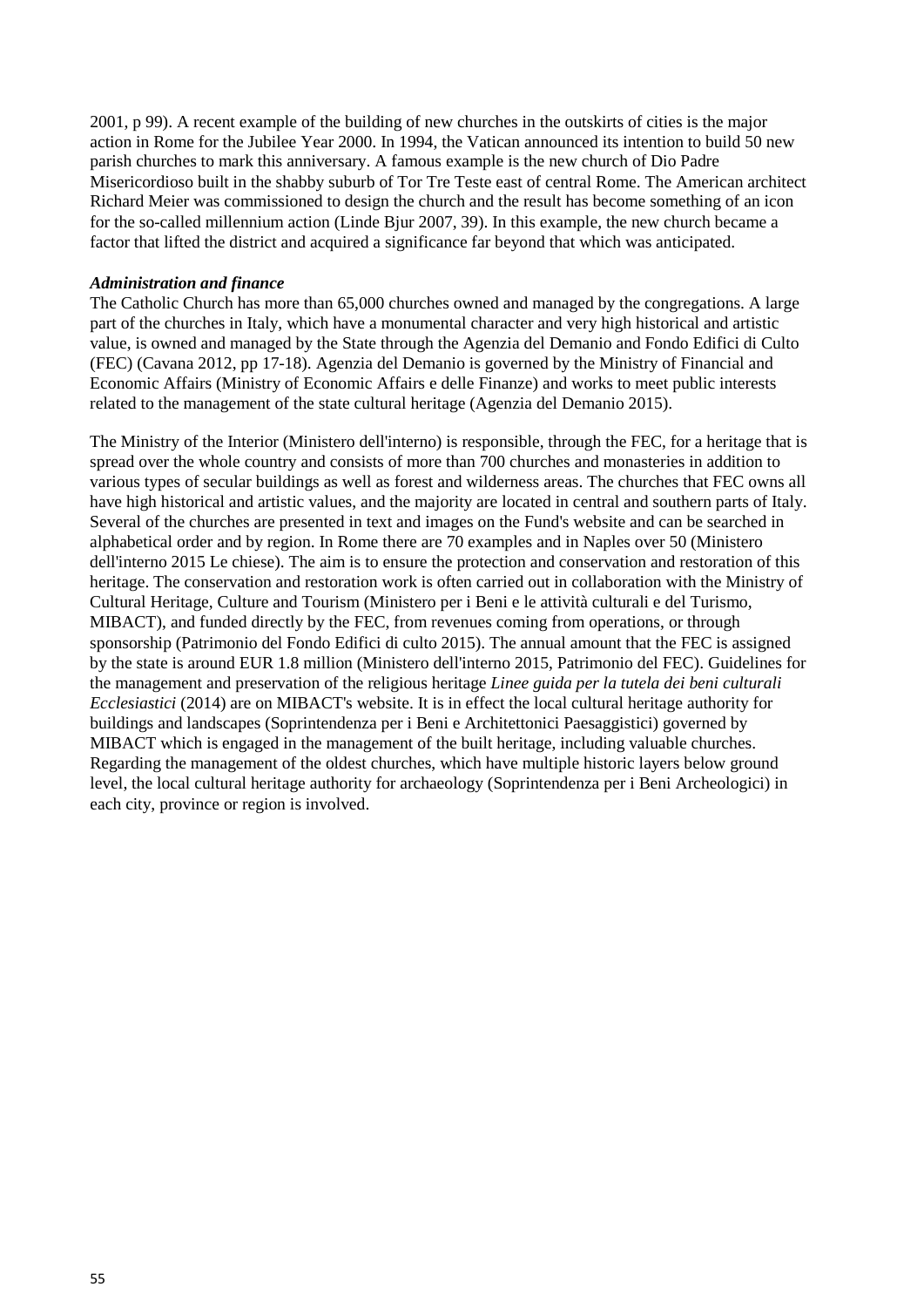## Current position: redundancy, solutions, shared use, recycling, decommissioning, sale, demolition

The issue of redundancy in Italy almost exclusively concerns Catholic church buildings because this body dominates by its size and the wide geographical spread of its churches (Cavana, p 3). In a country with such an exceptionally high number of religious buildings, it is natural that many of these are abandoned over the centuries and acquire new functions. The situation has its origin in the historical conditions that prevailed before and during the formation of the Italian nation, and in current circumstances with increasing urbanization, secularism and economic crises.

The formation of the modern nation of Italy (*Risorgimento*) occurred during the late 1800s through the merger of several kingdoms. Formally, the kingdom of Italy was founded in 1861 and later became the Republic of Italy. Rome became the capital of the new united Italy in 1870 when the city was conquered by the Papal States. The Pope withdrew to the Vatican until a peace treaty, the Lateran Treaty, was concluded with the Italian State in 1929. This made the Vatican a sovereign state that has existed ever since alongside the secular Italian state. After the unification of Italy, many monasteries and papal palaces were confiscated by the new government. Religious communities were dissolved and their assets confiscated (Magnusson, p 98). The state used many of the buildings for its own use, monasteries and papal palaces became ministries and government offices, while others were developed without permission, and were used as warehouses and storerooms.

For a period after World War II and especially in the 1950s and 60s, a large number of art objects from the churches were put up for sale, exported abroad or appeared on the second-hand market in Italy. Although the view of the religious heritage has changed since then - to the benefit of conservation and restoration - there have been problems in the approach to and management of the church's heritage. These, in brief, consisted of a lack of cooperation between church and state, insufficient protection against decay and destruction and lack of staff for monitoring and enabling access (Rauti, 4-5).

Of the churches that were up for sale in spring 2010, it is noted that more of these were located in rural areas than in cities, spread across the country, with a concentration in Tuscany, Emilia Romagna, Lazio and Umbria, i.e. in the centre and north of the country. According to Immobiliare.it these were seldom the private chapels of noble families, and in most cases they were not parts of larger buildings without a free-standing annexe. Through the years – inheritance after inheritance - these have become properties that now belong to residents elsewhere, who might see the maintenance costs as a major burden and therefore decide to sell them off (Bronzo). In many cases, churches and monasteries have been converted into private homes and rural tourist accommodation (*agriturismo*) (Vanucci 2015 Lorusso 2015)

Italy is currently grappling with a deep economic crisis, and many different types of public activities have found it difficult to obtain funding. In this situation, it becomes even more difficult to finance the maintenance and restoration of monuments and buildings; hence these are more likely to decay and fall into a state beyond redemption. Many churches outside the cities are located in areas that are sparsely populated, such as the Alps and the Apennines, where a community of 500 to 1,000 inhabitants has to care for 10 or 20 churches and chapels. Some churches manage their commitment thanks to the responsibility which members of the church feel towards their church and with contributions from owners who feel responsibility for the region of their birth (Crimella). It is not only churches in rural areas that are living precariously. A recent example can be found in Naples, Italy's third largest city with over one million inhabitants, where about 200 churches in the historic centre are closed and abandoned. For a long time they have been decaying, without maintenance, into an abandoned state that is unparalleled. It has gone so far that even those who live next door to these church buildings no longer see them. Restoration and finance have long been promised but in practice nothing happens (De Maddi).

#### **The public debate, studies and reports, research position** *The public debate*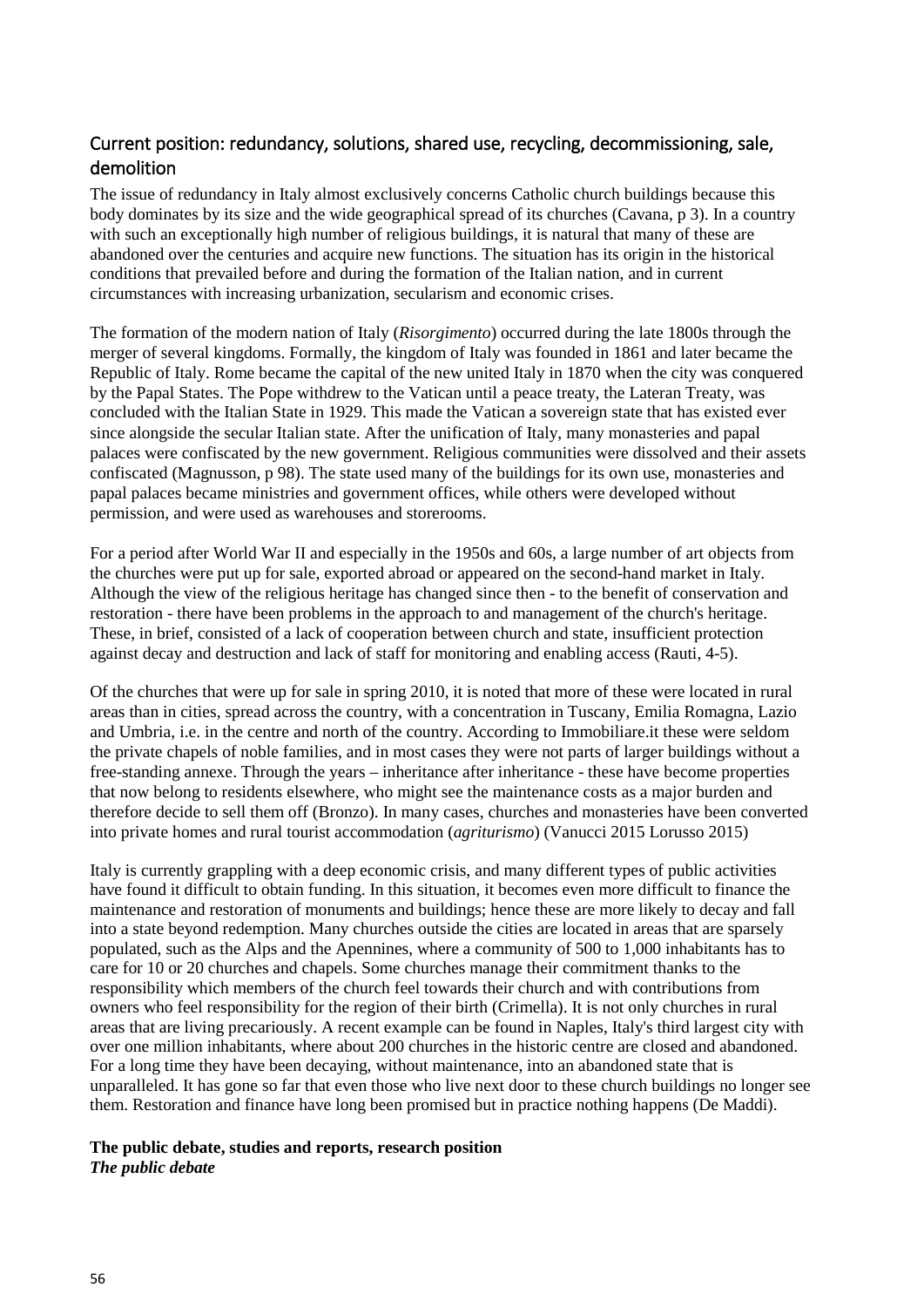In the 1980s, two important conferences were held dealing with the importance of the religious heritage. A national conference in Milan in 1987 concerned the Italian Church and its cultural properties, *Conference on the Italian Church and Cultural Property*, and later that year a conference was held on *Re-use of Religous Buildings.*A discussion started about who has responsibility for the current difficult situation with a cultural heritage that was not being cared for in the manner it deserved, and ultimately risked ending up in a situation beyond redemption. Both church and state acknowledged their responsibility for this far-reaching state of decay. This conference was the first occasion in Italy where a document was presented and approved: *Charter for the Re-use of Ancient Ecclesiastic Buildings* (Rauti, p 6).

During the 2000s, a public debate emerged on redundant religious buildings and the consequences of many churches no longer have a religious function. In 2009, the fact that the Italians are now looking for more original buildings to live in, and that redundant churches now constitute a large part of these, very quickly in newspapers, both in major newspapers and in local newspapers around the country. From a market perspective, this appeared positive, while the Church expressed concern that church buildings might be given a new use that is not considered compatible with the original use of the building and its history. An increase in sales of former religious buildings has been identified and home buyers are now exploring a new market: church buildings (*Panorama* 2009-03-31, *Marketing Journal* 2009-04-05). The churches on the housing site Immobiliare.it that were up for sale were spread across the country and located both in urban centres and rural areas. Their representative Carlo Giordano welcomes this new trend where churches are converted into homes because a new owner can let these properties go on living, instead of falling prey to the test of time and , at worst risk, being demolished (*Wall Street Italia* 2009-03-31, *Eolopress* 2009-04-01). The newspaper *Corriere della Sera* pointed out that the phenomenon in Italy is not at the same level as the United States, but it is evolving and becoming more visible. Mario Breglia, chairman of *Scenari Immobiliari istituto di studi e di ricerche*, believes that this provides a financial benefit to this heritage that it did not previously have. In cities and in places where there is a real estate market, values are now flourishing that in his view did not previously exist (Letizia).

Many commentators in the newspapers have expressed opinions about what is an appropriate or inappropriate new use of a church that no longer has a religious function. The Church has expressed reservations with reference to numerous examples where the Church considered that the new activity was incompatible. In the autumn 2008, the Vatican's Culture Minister (Chairman of the Pontificio Consiglio della Cultura), Cardinal Gianfranco Ravasi, presented three conditions for a diocese to be able to dispose of a religious building: the absence of believers in the congregation, little or no artistic value or memorial value and an overly-heavy maintenance burden. In particular, Ravasi emphasized that it is necessary to keep an eye on who the potential buyer is, and the intended new use of the religious building (Zizola). In 2009, Cardinal Giovanni Batista Re, the Vatican's bishop minister, asked through the newspaper *La Stampa* for the greatest respect for former religious sites and buildings. The cardinal called on both government officials and private property owners to respect the vestiges of religion and Christian religious symbols that are handed down through the generations. He argued that it is not possible to do whatever one wants with a building that once was sacred and that there must be sensitivity to both culture and religion when it comes to buildings that carry a collective memory and are still identified as buildings of the faith. He said that erasing and distorting places that are symbols of faith resembles tearing out pages of valuable manuscripts. Buying a church and converting it into housing, shop or restaurant, he believes collides head on with the respect and sensitivity that he thinks the former religious site deserves, especially in a nation with so many Christians such as Italy. This, he says, is, however, the fate that former religious buildings in the country often meet during the sales boom of such buildings (Galeazzi).

Repeatedly during the 2000s, newspaper articles also noted that as a result of growing secularisation, redundant church buildings are a growing problem around northern Europe and that the same trends are also starting to be seen in Italy, although not to the same extent. The Vatican newspaper *L'Osservatore Romano* has repeatedly pointed to the problem of redundant churches throughout Europe and to religious buildings being exposed to risk. The network Future of Religious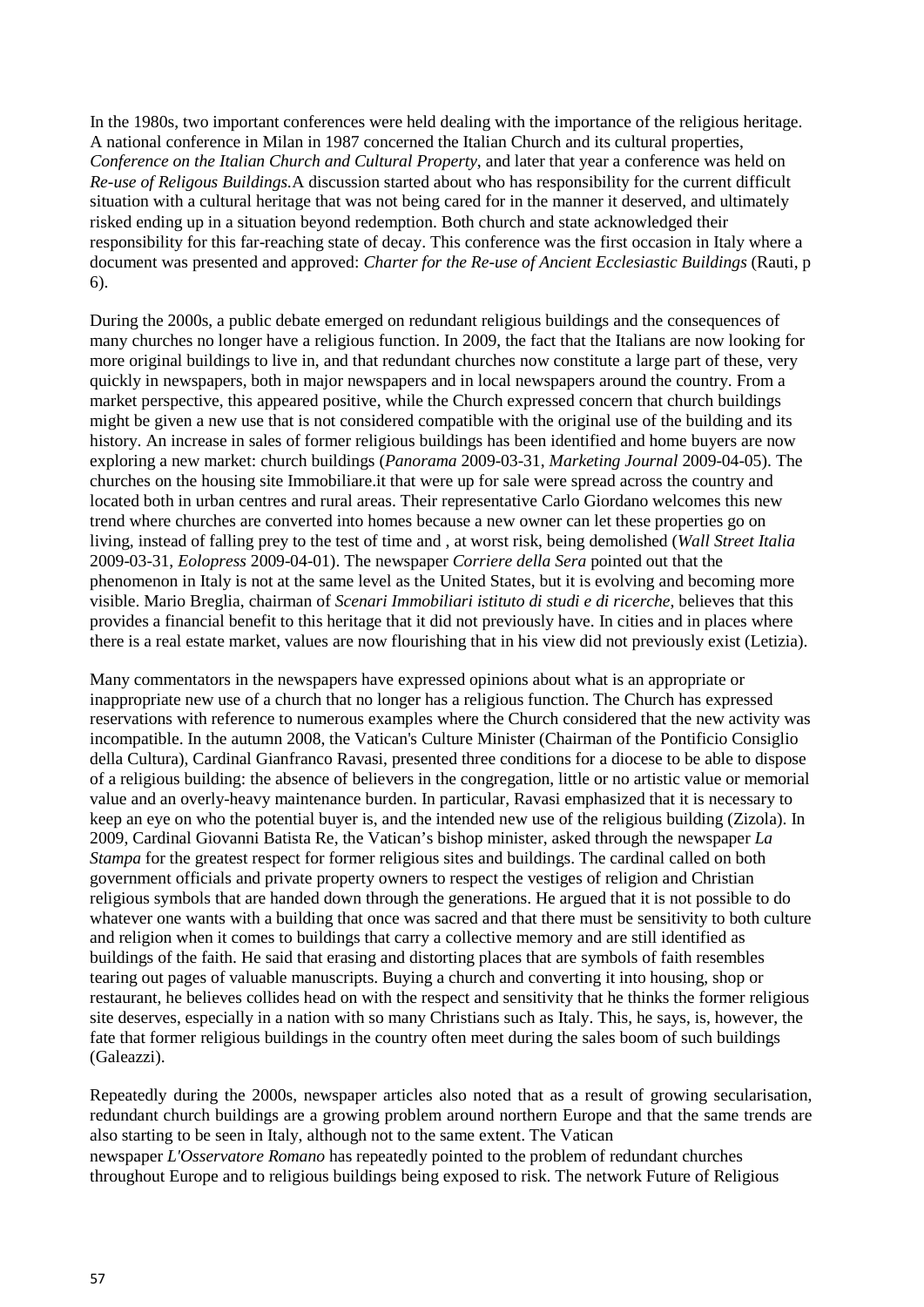Heritage (FRH) is highlighted as a key player working to protect the built religious heritage of Europe. Examples of countries where the problem of redundant church buildings is huge are Holland and England, with reference to sources Erfgoed.nu and The Churches Conservation Trust. Churches in the French countryside that are also living precariously have also been noted (*L'Osservatore Romano* 2013- 08-31, 2013-12-01).

In times of economic crisis and increasing homelessness, there is a risk of squatters not only in just empty residential buildings but also in churches. In October 2013 the abandoned church of San Cirillo Alessandrino in the Tor Sapienza in Rome's eastern outskirts was occupied. The occupiers were thirty homeless people who referred to Pope Francis' statement that the church should open its doors to the needy. The families moved into the church led by a group calling itself "Resistenza abitava Metropolitana", which had been fighting for a couple of years for the right to housing in Rome ( *La Repubblica* 2013-10-13).

One input in the public debate comes from an artistic direction, from the photographer Andrea di Martino who started to use his camera in 2008 to document church buildings all over Italy that have a new function. He called his story *La Messa è finite. La Rinascita delle Chiese sconsacrate in Italia* and used his camera to capture the buildings' new identity. The project resulted in an exhibition that was shown in different parts of the country (Marinelli). The photographer was awarded the Premio Amilcare G. Ponchielli prize for his project in 2010 (photographers.it).

#### *Current research issues and research players*

During the 2000s, some universities, including those in Trento and Salerno, conducted multi -year research project linked to redundancy, new use and conservation, mainly in the fields of technology, architecture and law. At Dipartimento Ingegneria Civile Ambien Tale e Meccanica (Dicam), University of Trento, the research project on "Il riuso delle Chiese sconsacrate: problemi di accessibilità e sicurezza in relazione al loro Valore storico e documentali" ran between 2003 and 2005. The project concerned the re-use of church buildings and the problem of accessibility and safety in relation to historical value, and the results included the publication *Opportunità di Rinascita per le Chiese Sconsacrate* (2008) with the project manager Antonio Frattari as editor (Università di Trento). Frattari participated along with R. Albatici at the XXXIII IAHS World Congress on Housing Transforming Housing Environments through Design in Pretoria in South Africa in 2005 with a contribution on the adaptation of former church buildings for new

use, *Adaptation of redundant churches to alternative uses in the Italian context* (Frattari, Antonio Rossano Albatici).

A national conference on new sustainable uses of former religious buildings, Gli Edifici per il culto dimessi - nuove destinazioni d'uso sostenibili, was held in Rome in 2004. One of the organizers was Flavia Fascia from the Federico II University in Naples, who was also the editor of conference publication *Gli Edifici per il culto dismessi* . *Nuove Destinazione d'uso sostenibili* (2005). Fascia has carried out research into new uses of religious buildings in Naples at the Department of Architecture at Federico II (docenti.unina.it).

Federica Ribera at the University of Salerno carries out research into religious architecture, churches and monasteries that are no longer in use, with a particular focus on the location and criteria for reuse. Based on a study of the sacred space (*spazio sacro*) not as something static but as something constantly changing, she has developed criteria for the sustainable reuse of buildings. The new features should be compatible with their "physical structure" and construction. This is something that is being developed in the provinces of Salerno and Avellino (Università degli Studi di Salerno).

Giovanni Santi at the Dipartimento di Ingegneria Civile at the University of Pisa has studied some of the more significant abandoned churches in urban environments in the area of Pisa, Lucca and Livorno along the Tuscan coast, with a focus on new use. These are presented in the volume *Segni dell'abbandono sul Recupero di chiese urbane tra Pisa Lucca Livorno*. Edizioni ETS 2012 (Santi Giovanni).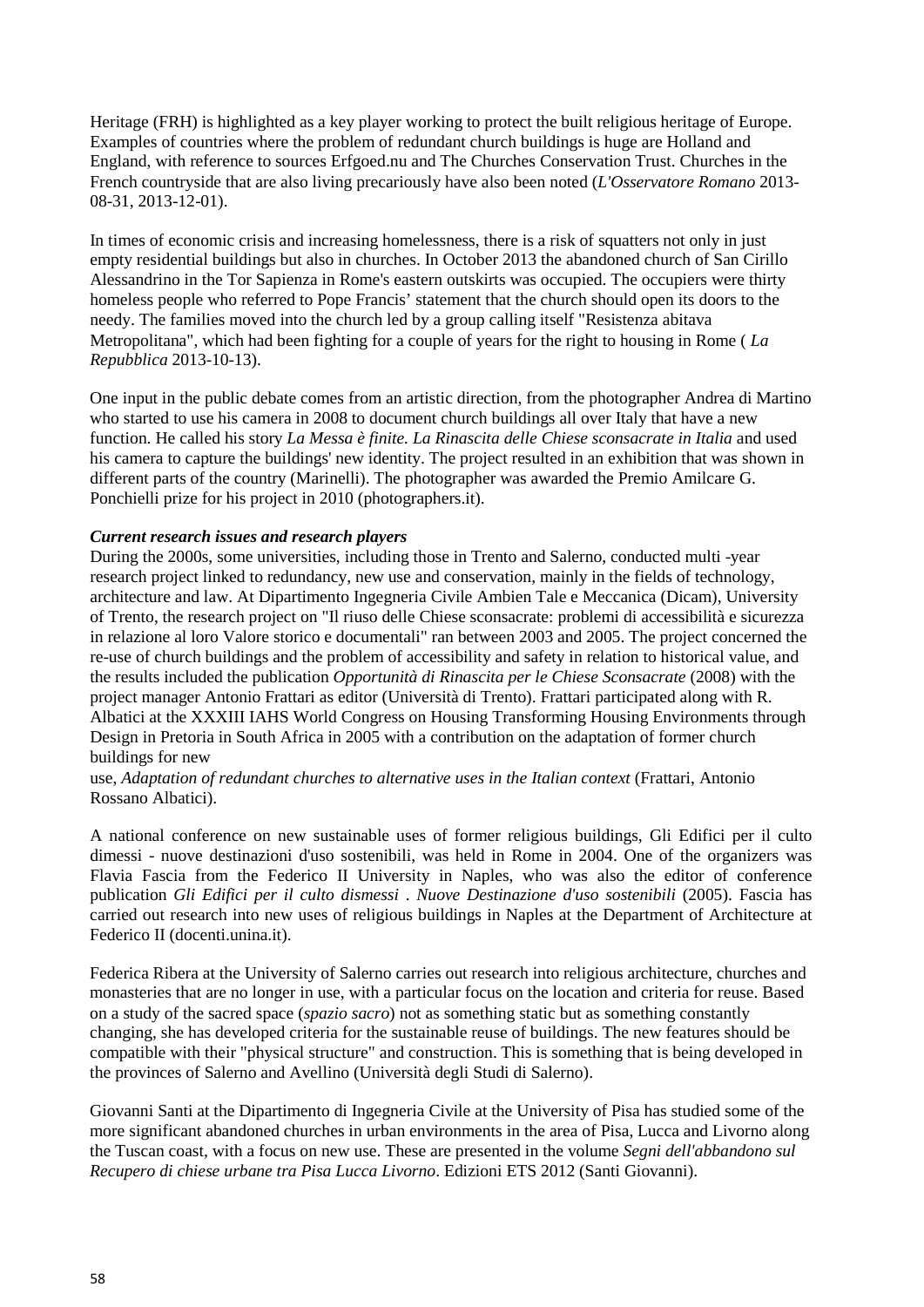Paolo Cavana's research at the Università di Roma, LUMSA, Dipartimento Giurisprudenza, includes an analysis of how the new use of the redundant church buildings relates to legal texts. He has participated in both national and international conferences that deal with the problem of redundant churches. See, inter alia, Cavana, P. (2012) 'The issue of redundant places of worship. "*Stato, Chiese e pluralismo confessionale",* p 1-37. Isabella Bolgiani's research at the Universita cattolica del sacro cuore, Facoltà di giurisprudenza in Milan, focused inter alia on how the new function of a religious building relates to civil and canon law (Universita Cattolica del Sacro Cuore).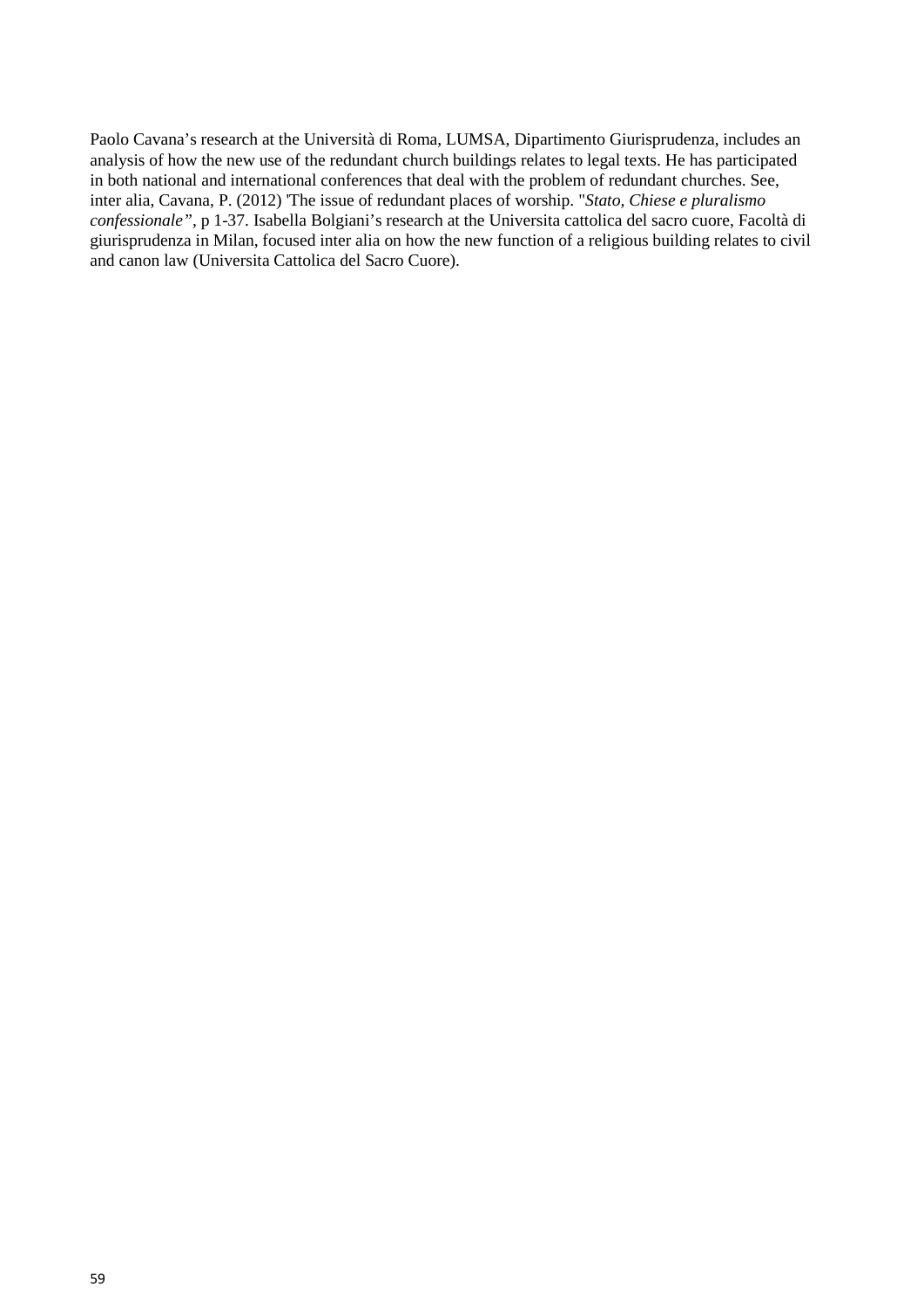# France

**National data** Population (2013): 65,560,721 Population density (2013): 120 inhabitants/sq. m Population trend: percent  $(2013): +0.47\%$ GDP / capita US \$ (2012): 40 908.3 (2011: 43 809.7) Unemployment (2013): 10.4% Urban population (2012): 79% Urbanization rate (estimated 2010-15): 1.2% *Sources: Eurostat, 2015, Institut national de la statistique et des études économiques 2013 CIA World Factbook 2013, World Bank Population 2015*

### Religious and political conditions

A majority of the French population regards itself as Catholic, but the percentage is decreasing. According to a survey conducted by the opinion body Institut d'Etudes et de Conseil, CSA, in the spring of 2012 (22,101 people), 56% of French men and women consider themselves to be Catholics (Institut d'Etudes et de Conseil, 2013). The percentage of Muslims was around 7%, Protestants about 2%.

In 1998, the national Insee, corresponding to Statistics Sweden, carried out a survey of French daily life (Niel 1998). The survey included questions about religious practice. The survey found that 16% of people regularly took part in religious activities within the communities to which they belonged. 35% said they felt an emotional affiliation to a religion, while 25% claimed they had nothing to do with religion and neither practiced or experienced an emotional affiliation. In terms of age, gender and ethnic background, activity was higher amongst older people, women and people with a foreign background.

In 2009 the Catholic journal *La Croix* commissioned the Institut français d'opinion publique (IFOP) to conduct a survey regarding the practice of Catholicism (de Gaulmyn 2009). The results showed that 15% regularly visited a church (at least once a month) and 4.5% went to church every Sunday. Like the results from 1998, which applied to all religious practitioners, the practicing Catholic was older than the average age and to a somewhat greater extent was female. Most practicing Catholics were found in the eastern parts of the country, in the region in the far south-west and in the eastern parts of the Paris region.

In 2012 IFOP carried out a new survey commissioned by *La Croix*, with a somewhat different focus. The survey, 'Les francais et le Catholicism 50 ans après Vatican II " (The French and Catholicism 50 years after the Second Vatican Council), was intended to find out what changes in attitude to Catholicism had occurred since 1961 when a similar study was carried out (Institut Français d'Opinion Publique, 2014). Of the 969 people surveyed, 80% responded that they were baptized in the Catholic church, compared with 92% in 1961. Of the 80 percent, 72% said they had baptized or planned to baptise their children in church. For the entire group, that is, even the unbaptized, the figure was 58%. Regarding participation in Sunday worship (*la messe*) 46% of all respondents said they never participated, compared with 26% in 1961.

#### *History - Roman Catholic church buildings*

In France, secularism and reuse of Roman Catholic buildings has a long tradition (Fornerod 2006a). The revolution of 1789 meant that the property of the Catholic church was confiscated and turned into biens nationaux. Many church-buildings were sold and rebuilt in order to serve new purposes, others were demolished.

The anti-clerical current was strong throughout the 1800s and in 1905, during Maurice Rauviers' regime, a law was adopted on the separation between the state and the Roman Catholic Church, Loi du 9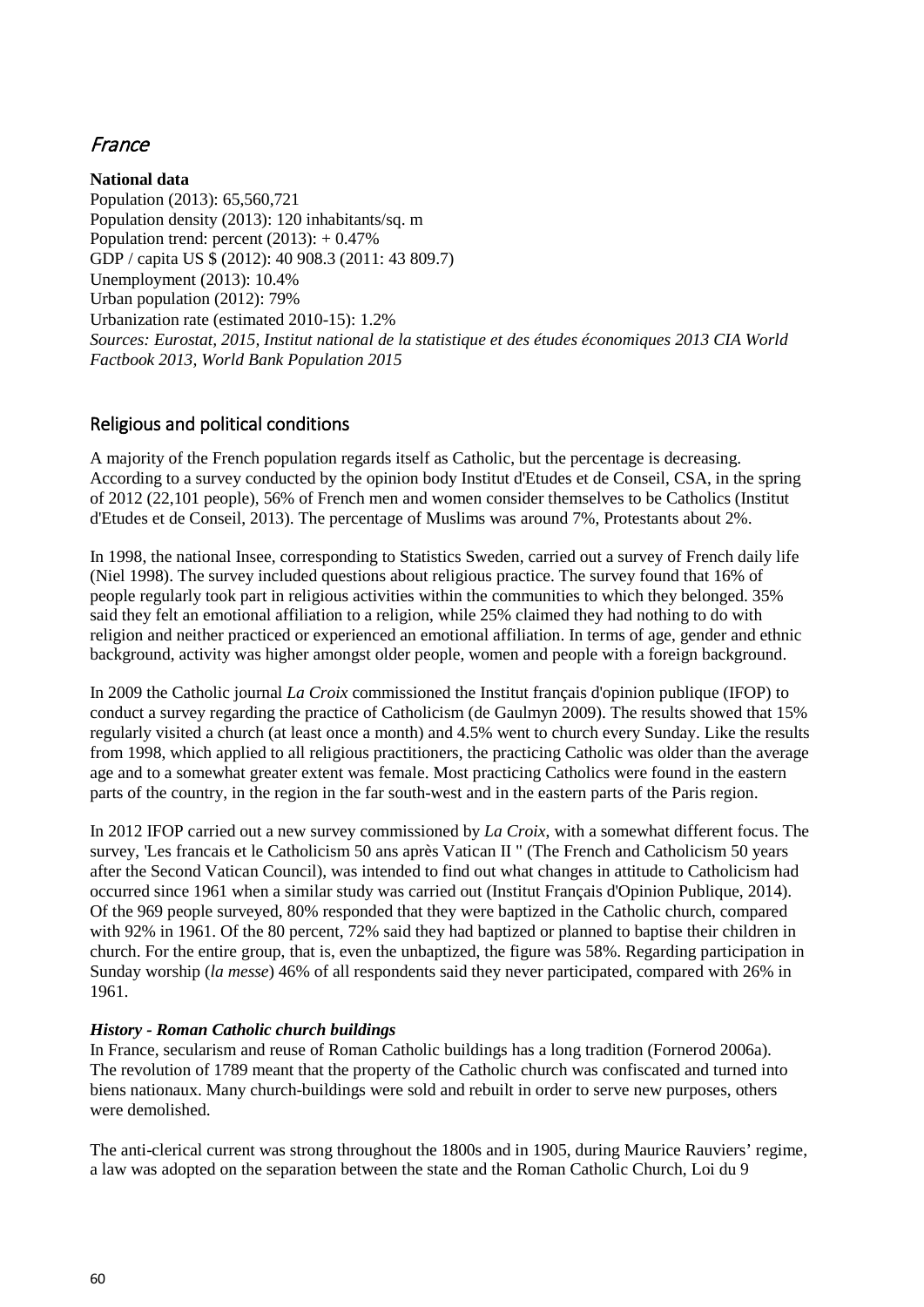décembre 1905 concernant la séparation des Eglises et de l'Etat (Légifrance 20 13, and the French national Assembly in 2013). The law does not cover the area of Alsace-Lorraine which, at the time of the adoption belonged to Germany. After the first and second world wars, when the area had once again become French, the situation did not change, and the Catholic, Lutheran, Reformed and Jewish denominations still receive government subsidies in Alsace- Lorraine. As recently as 21 February 2013 the so-called Constitutional Council confirmed that the special arrangement between the French State and the religious communities should continue in the departments of Bas -Rhin, Haut-Rhin and Moselle (Constitutional Council in France 2013). At the time the law was adopted, many of the Catholic 'cult buildings', *edifices cultuels*, had long been defined as historical monuments (Fornerod 2006a, p. 16ff).

### Organizational, legal, financial and administrative conditions

Catholic France is divided into 95 dioceses excluding territories outside Europe. Since 2006, the Catholic Church has been divided into 15,000 congregations (Catholic Church in France in 2013, Bazil 2011). The number of parishes has more than halved since the 1980s. Religious practice in the country is governed by three main legal texts: the act of 1 July 1901 on associations, the act of 9 December 1905 on the separation between church and state and the act of January 2, 1907 which deals with public worship.

In the 1905 Act, it stipulates that the state (the republic) is neutral on the question of religion and neither recognizes, pays for or subsidizes any cult practice (Article 2). In the act's 13th article, it also states that the church building (and this means the Catholic) will continue to be used for worship until such time as a formal decision on liquidation has been taken. The connection between the church building and the practice of religion was strengthened by an additional Act of 1907 (Loi de 2 janvier 1907 concernant l'exercice des Cultes public, Légifrance 2013). In the fifth article states:

(...) A défaut d'associations cultuelles, les edifices affectés à l'exercice du culte, ainsi que les meubles les garnissant, continueront, désaffectation sauf dans les cas prévus par la loi du 9 décembre 1905 à être laissés à la disposition des fidèles et des ministres du culte pour la pratique de leur religion. [When religious congregations are missing, the buildings destined for cult worship, as well as their inventory - except in cases of settlement envisaged in the 1905 law – shall continue to be available to the faithful / believers and for the use of the priests.]

The purpose of the article's wording was to secure and protect continuity in the practice of religion at a time when this was highly politically-contested. According to the researcher Anne Fornerod, confirming the jurisprudence of the religious function actually excludes other use (Fornerod 2006b, p. 237). In fact the churches are used for other purposes, particularly for those that may be associated with cultural heritage. The situation indicates that the legislation is poorly suited for church buildings in the present day. Today, it is also at odds with the political project to democratize access to culture, a project that finds expression in the public's growing interest in heritage.

Church buildings are in the words of Fornerod, the subject of a potentially contradictory movement; on the one hand, efforts to maintain the practice of religion in these buildings whose religious function is protected by law; on the other hand, the desire to make the churches into national and local heritage that is available to the public (ibid, p. 239).

#### *The relationship between church and municipalities*

The law meant that the French municipalities remained the owners of church buildings built before 1905, while the church came to own those built thereafter. Despite having ownership, the municipalities have no automatic right to use the church, which belongs to the religious practitioners. "Le propriétaire de l'Eglise, lorsqu'elle antérieure est à la loi de separation (la commune pour les Églises et l'Etat pour les cathédrales) ne peut exercer aucun droit d'usage de l'Église sans l'accord de l 'affectataire. "(Circ edifices Cult 25 mai 2009).

On several occasions this difficult relationship creates conflict between the Church and the secular representatives of the municipality. One example is the coastal town of Sainte-Marie-de-la-Mer where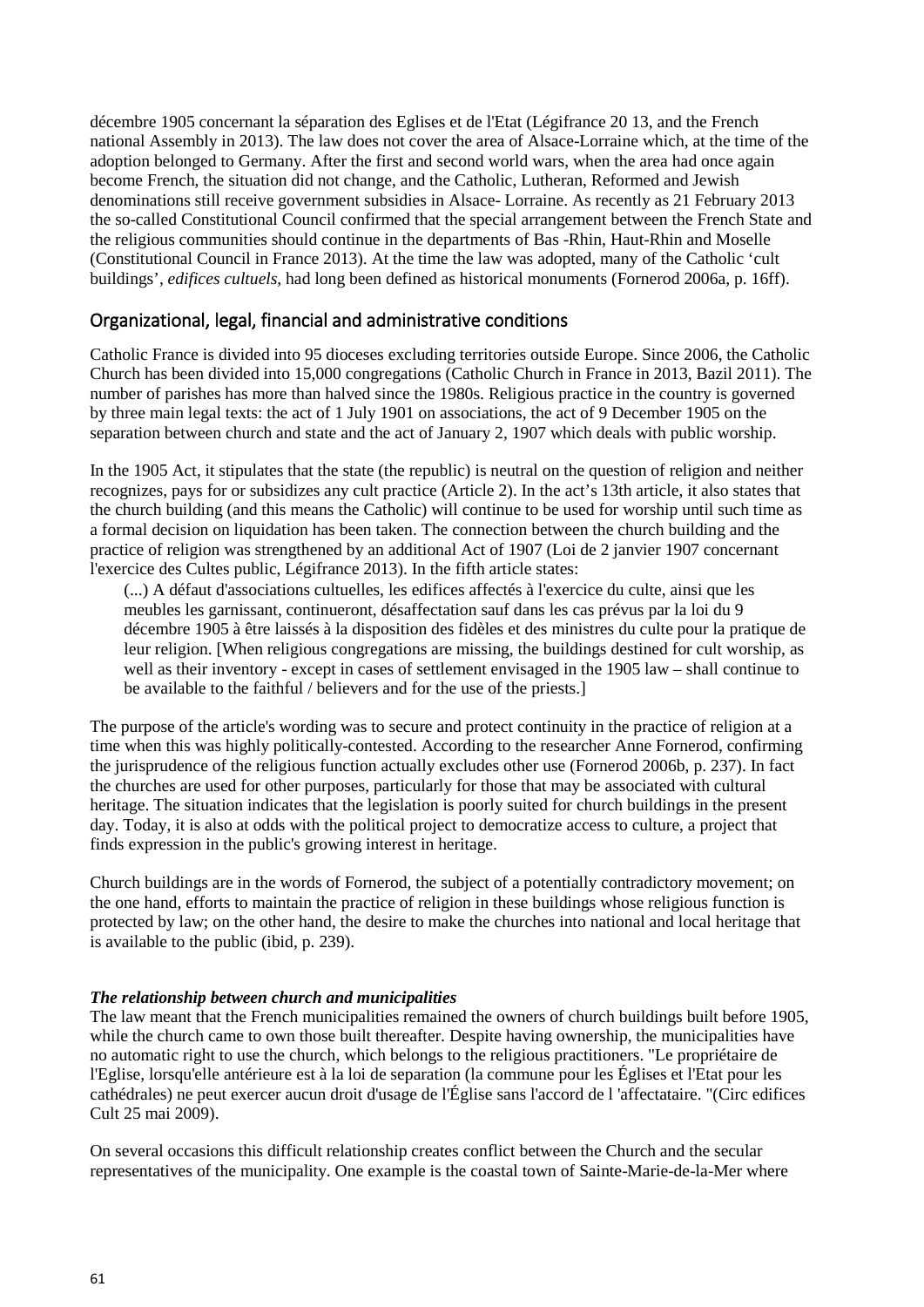since 1953, the municipality has, despite the church's protests, taken charge of visitors to the church's terrace (Bretesche 2009). The argument is that the terrace, which is accessed via an external staircase, cannot be regarded as part of the building intended for religious worship under the 1905 Act. The Administrative Court of Marseille decided in the municipality's favour on 22 April 2008, while the Appeal Court reversed the decision and emphasized that a church building forms a whole and that the terrace is a part of it. In the verdict it was stated that the terrace should also be subject to user access rights. The case was finally treated by the highest court of appeal, le Conseil d'État, which decided in favour of the municipality. The decision was based on the notion that the church is divided in two; the interior space designed for religious practice, and the terrace designed for defense (Conseil d'Etat 20 juin 2012, Commune des Saintes Maries de la mer, req. n° 340648).

Who is responsible for the older church buildings' maintenance is not made clear in the legislative text from 1905, and in line with the decreasing number of religious practitioners, the iss ue has become more intractable. The natural response would be the owner, but in the current situation, many municipalities are unable to bear the cost of maintenance. When the law was enacted, France was divided into about 38 000 municipalities and as many parishes and a higher proportion of residents were practicing Catholics. Since then, the number of municipalities has fallen to just 36,700, while the number of congregations has more than halved and the number of worship pers has decreased just as drastically (Institut national de la statistique et des études économiques 2013). Taxation in the numerous, very small municipalities is weak and the economic conditions for maintaining the properties are and have been since the Act's inception, poor (Rauti 1989 Barrès in 1913, the Observatoire du Patrimoine Religieux 2013).

Local government administration and provision of buildings built before 1905 have given rise to criticism (Sägesser 2009, p 99ff). The situation means that the public is offering adherents of the socalled historic faiths and especially Catholicism, free premises for worship. New communities, even if they are half a century old, have to finance and maintain their facilities.

Regarding cathedrals, 87 are owned by the French State which has property responsibility for 86 of them, the exception being managed by the Corsican regional administration (Lesegretain 2010 and Le Centre des monuments nationaux 2013). The Ministry for Culture and Communications is directly responsible for administration and maintenance and therefore has its own curators and other experts in the field of restoration. In addition to the 87 state-owned cathedral there are a further 67 cathedrals in France. They were either built as cathedrals and lost their status in the context of the French Revolution, for example, those in Arles, Saint Malo and Tréguier, or were erected after 1905, such as those in Pontoise and Le Havre (Lesegretain 2010). These 67 buildings were handed over to the municipalities in 1905 as parish churches, and the municipalities are currently having major problems in maintaining these huge structures.

### Religious heritage / building stock

In 2013, the politically-independent organization Observatoire du Patrimoine religieux (OPR) estimates the number of religious buildings at 100,000, or an average of 2.5 per municipality (Observatoire du Patrimoine Religieux 2013 and de Foucaud, Isabelle 2013). Of these, 95% are Catholic, and about 45,000 of them are parish churches. OPR also state that there are about 2,200 mosques, some 3,000 Protestant cult buildings and about 280 synagogues (Observatoire du Patrimoine Religieux 2013, Schmidt 2006). In 2016, the national bishops' organisation, Conférence des évêques de France, published the results of an inventory of Catholic church buildings in France (Conférence des évêques de France 2016, État des lieux des églises en France, septembre 2016, Département Art Sacré). According to this report, the number of parish and diocese churches presently amounts to approximately 42 000. The conclusion was that church buildings are less threatened by redundancy and decay than is usually communicated via media.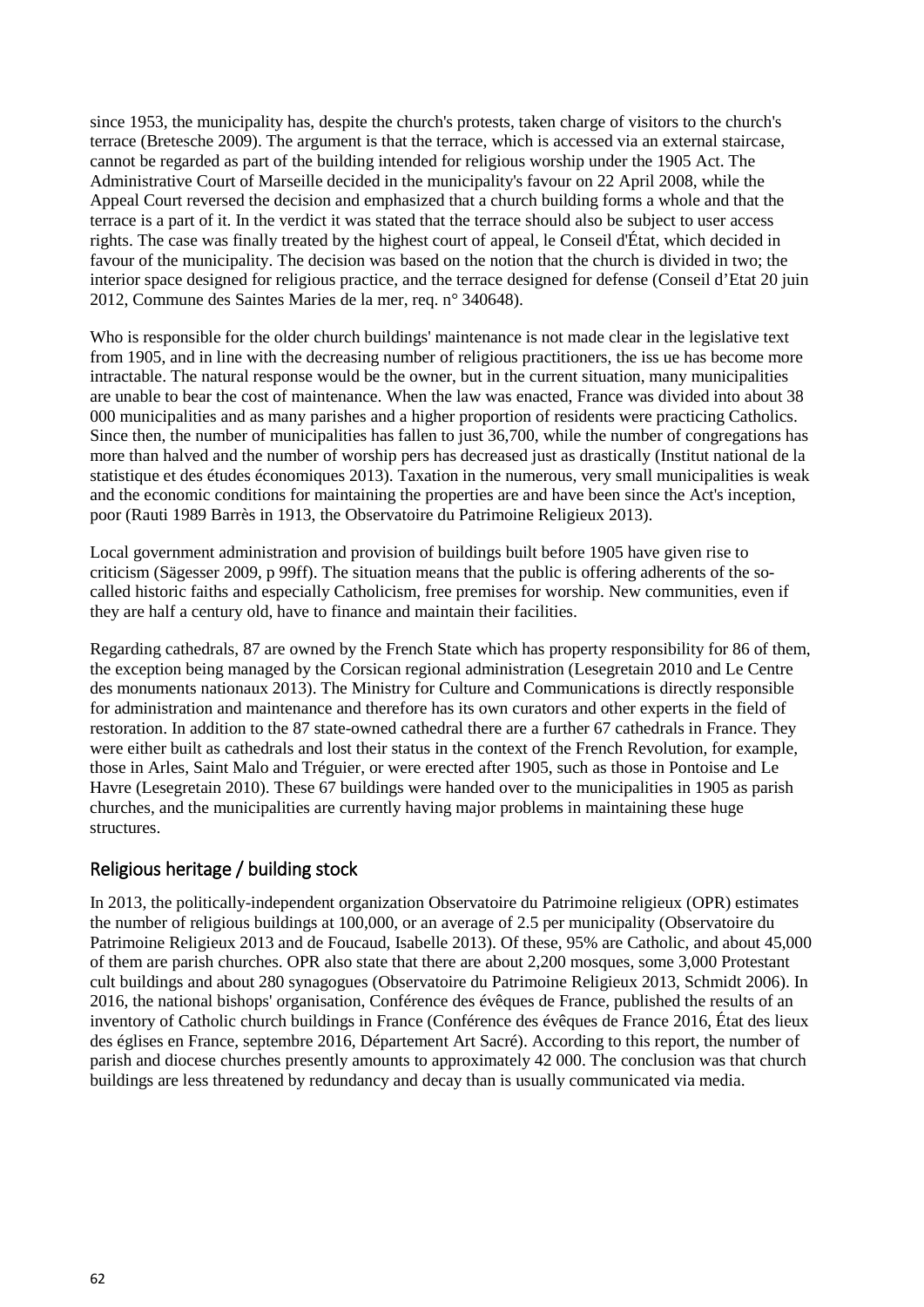It is predominantly Catholic chapels and monasteries that are currently redundant. For Muslims and Protestants, on the other hand, there is a shortage of places of worship. The following section therefore only considers Roman Catholic church buildings.

#### *Cultural heritage: organization, law*

In France, there is no general protection of church buildings similar to that found in Norway or Sweden. The Heritage Law, the Code du Patrimoine, offers six different forms of protection, which may also include church buildings. Responsibility for classification lies with the body for Architecture and Heritage, which comes directly under the Ministry of Culture.

A classified building (edifice classé, according to the 1913 Act) is totally or partially protected on the basis of its national, artistic, historical, etc. values. All changes and interventions require a permit from the regional cultural heritage management. Buildings that listed are included on the supplementary inventory list of historical monuments (Inventaire supplémentaire des Monuments Historiques, in accordance with the 1913 Act ') are, like the listed buildings totally or partially protected on the basis of their national, artistic, historical, etc. value. Changes and interventions require permission from ABF (l'Architecte des Bâtiments de France) and the mayor.

Buildings located on a classified or listed site, or at a distance of 500 meters from a building that is classified or included on the list of historical monuments, are also subject to ABF and the mayor. This also applies to buildings located in a protected urban area (zone sauvegarde) or a so-called ZPPAUP (Zone de Protection du Patrimoine Architectural, Urbain et paysager). Buildings whose preservation is mentioned in a city plan, PLU (Plan Local d'Urbanisme), enjoy municipal protection.

In the 1905 Act, Article 13 provides the six reasons that can be cited as reasons for the "shutdown" or "disuses " (désaffectation) of a church building (Loi du 9 décembre 1905 concernant la séparation des Eglises et de l ' Etat / Légifrance). The two most common are that no religious activity has been going on in the church during the last six months, and / or that the building is in such a poor condition that its future is threatened.

Taking a church out of religious use requires permission from the bishop. On behalf of the city council, the prefecture, the French equivalent of the provincial government, can then issue a regulation. The city council, which is responsible for building maintenance and management, cannot in other words, take a church out of use by its own decision, even if it has received the approval of the priest.

### Current situation and debate

Although most French parish church buildings do not have the same importance as the previously mentioned one in Saintes-Maries-de-la-Mer, their great significance for the local community is often emphasized. A survey completed in 2016 among 1000 French who claim to be Catholic, shows that 71 % are positive to the idea of turning churches into other public functions such as libraries or concert halls (Caisse d'Épargne pour *La Fondation du Patrimoine*, *Les Français et le patrimoine de proximité* Survey, February 2016). The survey concerned the cultural heritage of the local community and people's willingness to volunteer to sustain this heritage. 55 % answered yes to the question "Are you willing to dedicate your spare time to preserve, maintain and increase the value of the local heritage?". The fact that church buildings were included in the survey seems to set off from the notion that most French consider these buildings to be a secular cultural heritage as much as religious sanctities.

In an investigation commissioned by the French Senat in 2014, 3000 mayors replied to questions concerning the municipality's and the public's economic responsibility for religious buildings (*Les collectivités territoriales et le financement des lieux de culte* Rapport d'information n° 345, 2014-2015, Hervé Maurey. Fait au nom de la délégation aux collectivités territoriales, Sénat. 17 mars 2015). Apart from the survey, the investigation included more than twenty in-depth interviews. The results show that in 73 % of the municipalities there is only one Catholic place for worship, and it is owned by the municipality. Almost half of the mayors replied that the costs for this building is considerate, but at the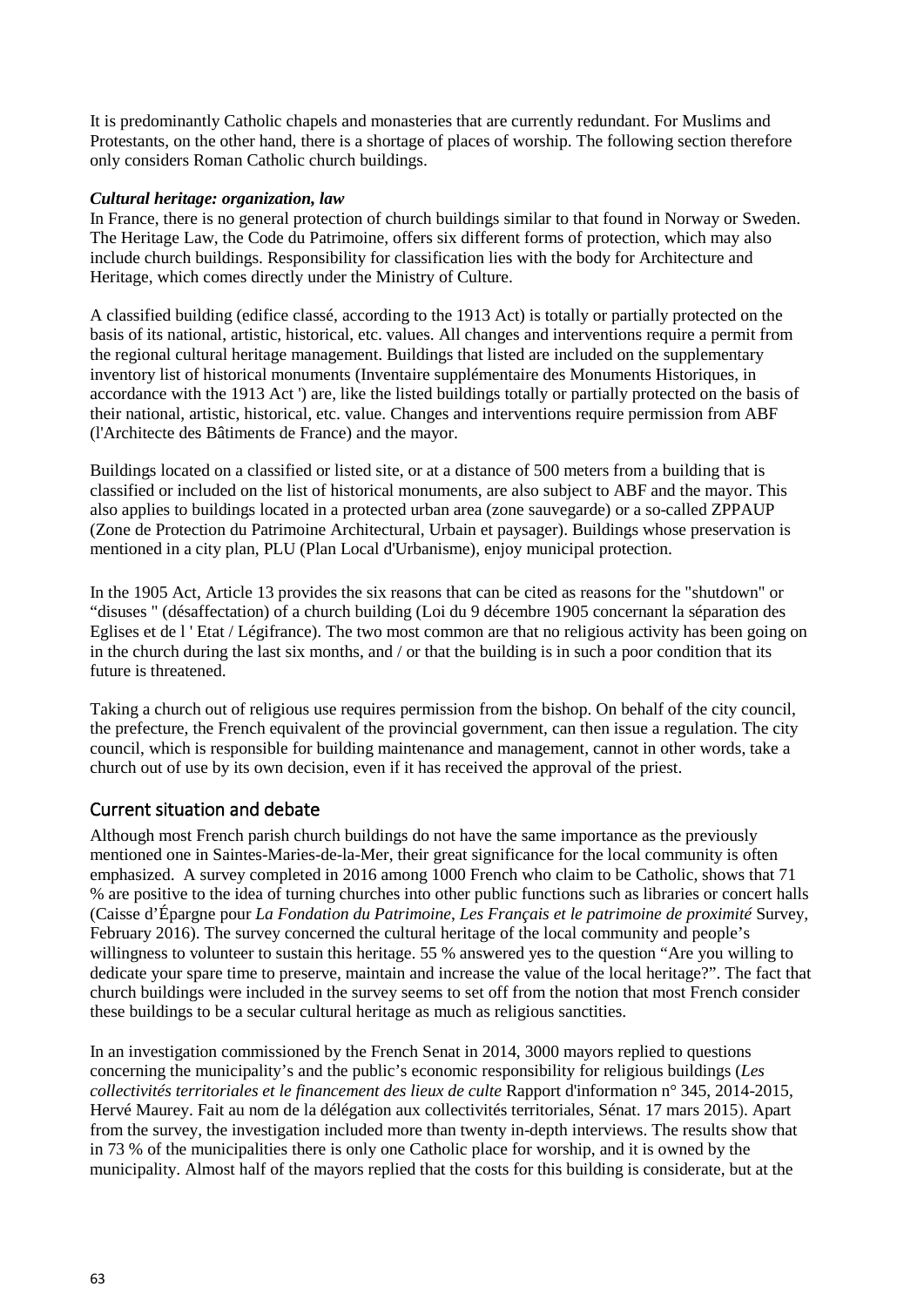same time 60% declared being sympathetic to the existing system of financing maintenance through public means. In the interviews, the mayors describe how the significance of the church building involves much more than its religious contents. The church, they express, constitutes a historical and cultural monument, an architectural gem and a symbol of the municipality (put in this very order). People experience a strong sense of connection and affection (*attachement*) to/with the building, which is founded on emotion and culture. One of the respondents, quoted in the summary of the investigation, says: "We [the municipality]own a  $13<sup>th</sup>$  century church. It is a monument that is heavy to maintain but the church is very beautiful, it is an important part of the cultural heritage, even though I am not religious. It has a strong human signification. It is a cultural heritage to preserve."(TNS Sofres, *Les collectivités territoriales et le financement des lieux de culte*, Présentation des résultats de l'enquête quantitative et qualitative, 2015. Summary of the report to the senat, p. 9). Others speak of the building as the soul and identity of the village. The mayor in a municipality of less than 2000 inhabitants writes: "Un village sans lieu de culte, ce n'est pas un village.", a village without a place for worship is not a village" (Ibid).

One of the most important questions of the investigation concerned the ability and willingness of the municipality to bear the costs for administering and maintaining the church buildings. The investigator concludes that there is a consensus on the idea that (nb: old, Catholic) churches should be preserved and because they may be considered as *secular* monuments, their maintenance should be funded by public means. *How* they should be preserved, whether it should be done in cooperation between the state and the muncipalities, or/and with the help from local volunteers, are questions yet to be answered.

A comparison between France and Sweden shows that despite the differences in public financial support, the concept of the Catholic respectively Lutheran church buildings as a national, secular cultural heritage, is very strong in both countries. Both systems are based on this perception and that is also how places of worship that belong to the traditional denominations may be so remarkably favored, from a financial point of view. In France, more than 40 000 buildings and sites are protected as historical monuments or potential historical monuments (*inscrits*). About 34 % of these are religious buildings, mainly churches, chapels and elements of former convents (*Les collectivités territoriales et le financement des lieux de culte*, 2015, p. 15). In Sweden, as we have previously seen, church buildings have a general legal protection.

The heritage conservation sector's classification of the buildings certainly affects the extent of financial state support and thereby the prospects of maintaining and preserving a church building. But when it comes to deciding over sacred space, how to furnish or arrange the inside of the church, research shows that heritage legislation has little effect on parish life in France (Fornerod 2006, p. 548). The congregation has to respect the common property of the municipality and is generally perceived as a guardian of the cultural heritage. On the whole, there are few conflicts. In the anthology *Le Patrimoine culturel religieux. Enjeux juridiques et pratiques culturelles*, legal historian Marie Cornu states that the religious cultural heritage cannot be divided into separate parts according to the different interests that believers, the Church, the average citizen or the public has in it (Basdevant-Gaudemet, Brigitte et al. Paris. L'Harmattan, Collection Droit du patrimoine culturel et naturel, 2006, Propos introductifs, in Basdevant-Gaudemet 2006, p. 11). Still, in order to guarantee the diversity of uses and users, this division forms the fundament of both the French and the Swedish system of publicly maintaining and financing church heritage.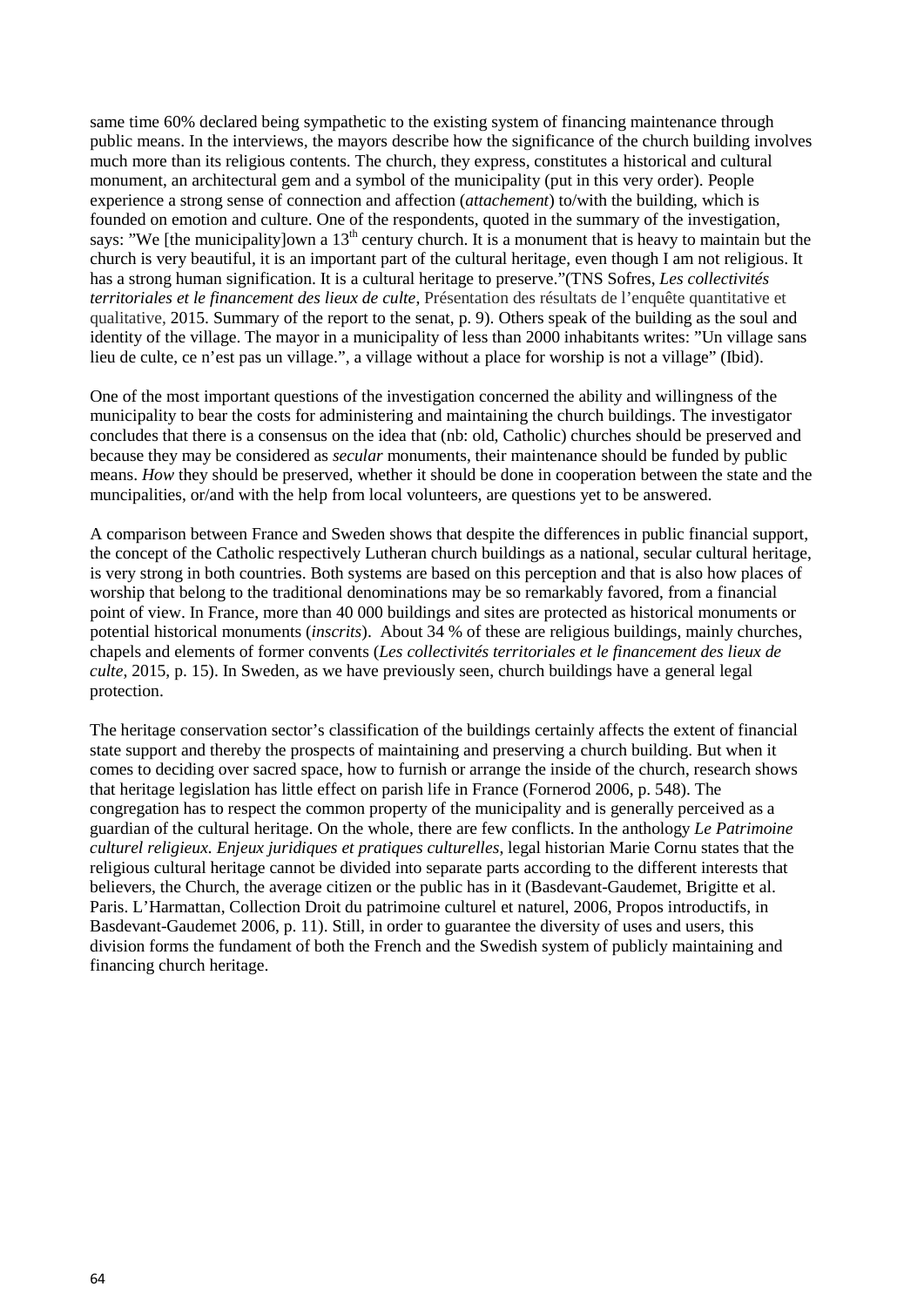# Belgium

**National data** Population (2013): 11,161,642 Population density (2013): 369 people / sq. km Population trend (2012): 0.21% GDP per capita USD (2012): 44 827.7 (2011: 47 814.1) Unemployment (2013): 5.7% Urban population (2012): 98% Urbanization rate (2011): 0.32% *Sources: Eurostat, 2015, Statistics Belgium in 2013, CIA World Factbook 2014, World Bank Population 2015*

The country has three official languages, French (about 41%), Dutch (about 58%) and German (about 1%). A federal state since 1993, the country consists of three regions: the Flemish, the Walloon and the Brussels-Capital Region, and the three so-called communities, communautés, Flemish, French and Germanic, which are responsible for education, culture and health policy issues in each region.

## Religious conditions

#### *Religions, number of members, development*

Historically, Belgium is a Roman Catholic country. A survey in 2009 showed that just over half of Belgians regarded themselves as belonging to the Catholic Church (Schreiber et al 2012, p 75). As noted in the report of 2012, there is no information that indicates the extent to which Catholicism is reflected in human values. However, the survey shows that between 1977 and 2009, the proportion of Belgians who regularly attend mass declined from 30% to 5%; the number of wedding ceremonies in a church from 77% to 25% and the percentage of new-borns who are baptized in the church frim 85% -54% (ibid; p. 76). Of the regions Flanders proves to be the most Catholic while the metropolitan region of Brussels shows the lowest figures.

The Roman Catholic Church is followed in terms of size by Islam with 4-5% and then the various Protestant denominations (Torrekens, Corinne 2005 and Landguiden 2013). According to a poll in Wallonia and the Brussels region, namely the French-speaking parts of the country, about 12% of Belgians are Islam and just over 5% are Protestants (Barometre du religieux 2008).

### Organizational, legal, financial and administrative conditions

The Belgian government was formed in 1830 after the southern regions of the Netherlands had revolted against the Dutch king. The French-speaking parts of the population, and especially the Catholic Church, were the driving force in this revolution (Sägesser 2009).

In his comparison of the Belgian and French systems, Sägesser notes that the newly-formed Belgian government chose to retain some elements of the French legislation which had been established during the time of Napoleon in the early 1800s, which included municipal responsibility for the secular aspects of religious practice (Ibid; p. 94). In 1831 the Constitution was adopted which established freedom of religion. In the same year, the national congress also decided to compensate the church for the confiscations and austerity measures that had been taken in the late 1700s, by allowing the state to pay for priests' salaries and pensions, not only the Catholics, but also the Protestants and Jewish rabbis. This still applies today, which means that the bond between the state and religious communities is comparatively strong (Sägesser 2009, p 92). Today the Muslim, Anglican and Orthodox denominations also receive financial support from the state, i.e. a total of six different religious communities (Husson 2007). The support is regulated in relation to the number of practitioners and priests. The Catholic Church receives about 86% of the state support for cult practice (Sägesser 2009, p 92).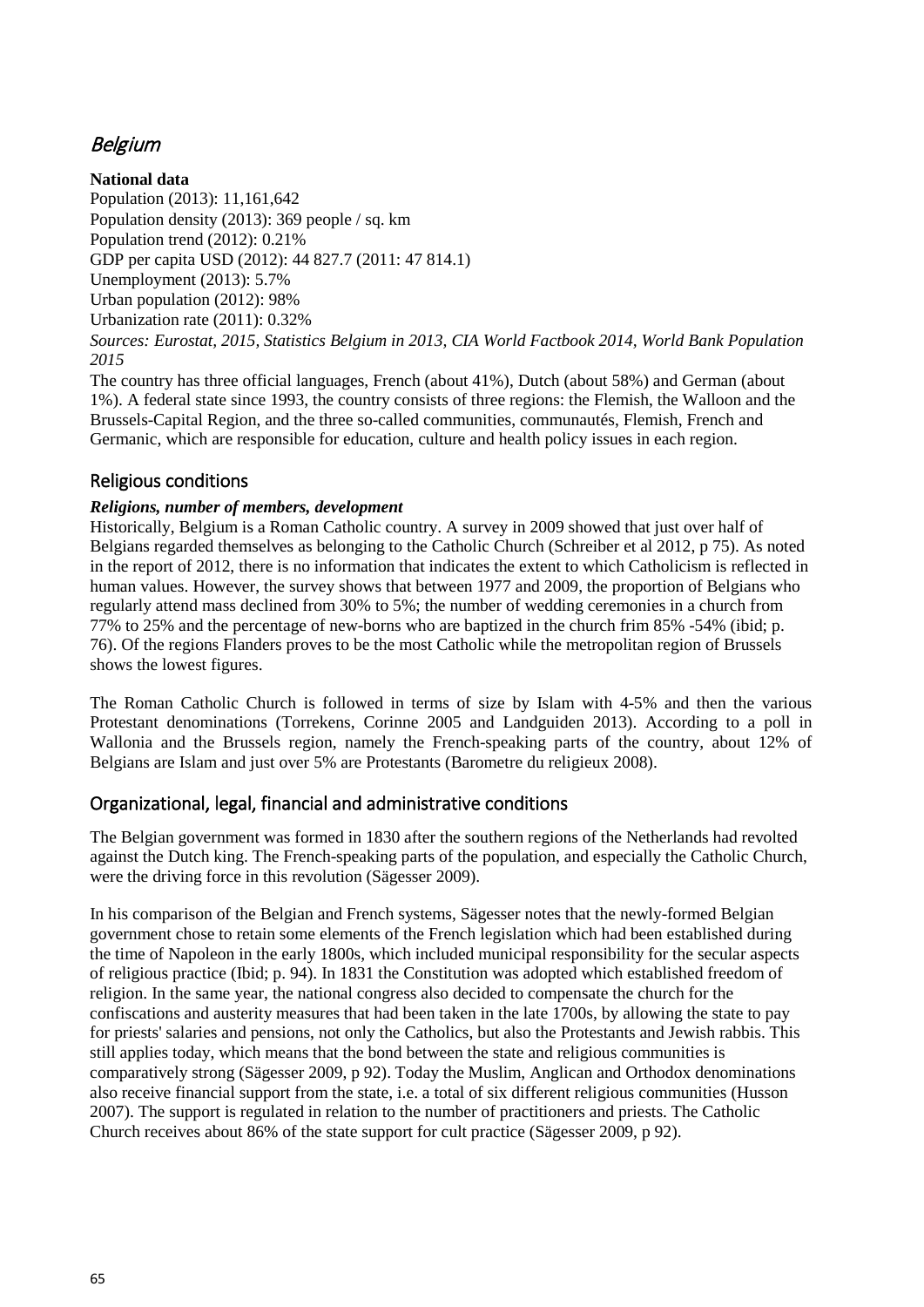The Catholic Church in Belgium consists of 4,100 congregations, grouped in doyennés, a form of parish, which are in turn grouped in eight dioceses, one of which is an archdiocese with a archbishop. Most of the Catholic church buildings in Belgium are owned by municipalities (Fondation Rurale de Wallonie 2014). Churches built before 1795 are owned by municipalities or provinces and churches built thereafter are owned by the municipalities where they are built on public land. Religious practitioners have only *the right of use* of the buildings.

In discussions about the Catholic Church, the concept of fabrique d'eglise (from the verb fabriquer produce, produce) is used for church administration. Other communities' administrative entities are called simply conseil d'administration. The construct of a fabrique d'eglise stems from 1809 when it was decreed that all churches would have a specific management dedicated to the church's secular matters. The management is required to ensure religious practice, its practical aspects, such as electricity, heating and necessary furnishings, pay for church employees (organist etc.) and the maintenance of the church building. Funds from collections and any rental and interest income are supposed to cover the costs, but where these are insufficient, the church administration is entitled to apply to the municipalities for financial support.

According to the researchers Sägesser and Schreiber, a very large part of the church administration and church building maintenance is paid for by the Belgian municipalities (Sägesser & Schreiber 2010, André 2000). The municipalities receive annual grants from the region for routine maintenance and major restoration of listed church buildings. The municipalities are also required to account for priests' accommodation.

Just as in France, responsibility for buildings entails a significant financial burden for many of the municipalities. In an ICOMOS report from 2002 on the situation in Belgium, Wallonia's largest city, Charleroi, is used as an example (ICOMOS 2002). Of the more than 200,000 inhabitants, around 7,000 are estimated to be regularly practicing Catholics. The number of church buildings is 71, of which 51 are the city's responsibility. To cover the most essential maintenance, the city would need a budget that is twice as large as that which is annually spent on all its municipal buildings.

#### *Cultural heritage: organization, government, legislation*

Within the state administration, the Ministry of Justice and La Direction Générale de la Legislation civile et des Cultes deal with issues related to the religion's secular tasks and relationship with the state. Church buildings are not covered by general protection, not even the oldest buildings. The Institut Royal du Patrimoine Artistique - Koninklijk Instituut voor het Kunstpatronium (KIK IRPA) is a federal scientific body whose mission is to study, preserve and evaluate the whole of Belgium's artistic heritage. The ecclesiastical heritage is included in IRPAs work, but it does not work with cultural heritage management or legal protection and is not involved in issues relating to the reuse or adaptation of church buildings. The Institute was founded in 1948 and brings together art historians, chemists, physicists, restoration architects and photographers. There are three departments, Documentation, Laboratory, Conservation-Restoration, all of which work in an interdisciplinary way. Research reports and an annual bulletin are among the Institute's publications.

Cultural environments in Belgium are protected in accordance with regional rules and regulations. In the Brussels-Capital region, protection is regulated through the regulation on the conservation of cultural heritage from 1993. Here, as in Wallonia, the following categories are used: monuments, places, *sites* and environments, *ensembles*. Maximum protection is afforded to classified objects, then those on the preservation list. All interventions, except maintenance, require approval from the respective region's cultural commission, la Commission royale des Monuments et des Sites. Today, there are four such commissions, one for each region and one for the German-speaking regions in the east of Wallonia, Königliche Denmal-, Landschaft- und Ausgrabungskommission.

The regions also have their own cultural heritage organizations, such as the Institut du Patrimoine Wallon (IPW), which also owns and manages its own buildings, some of which are religious. In 2013 the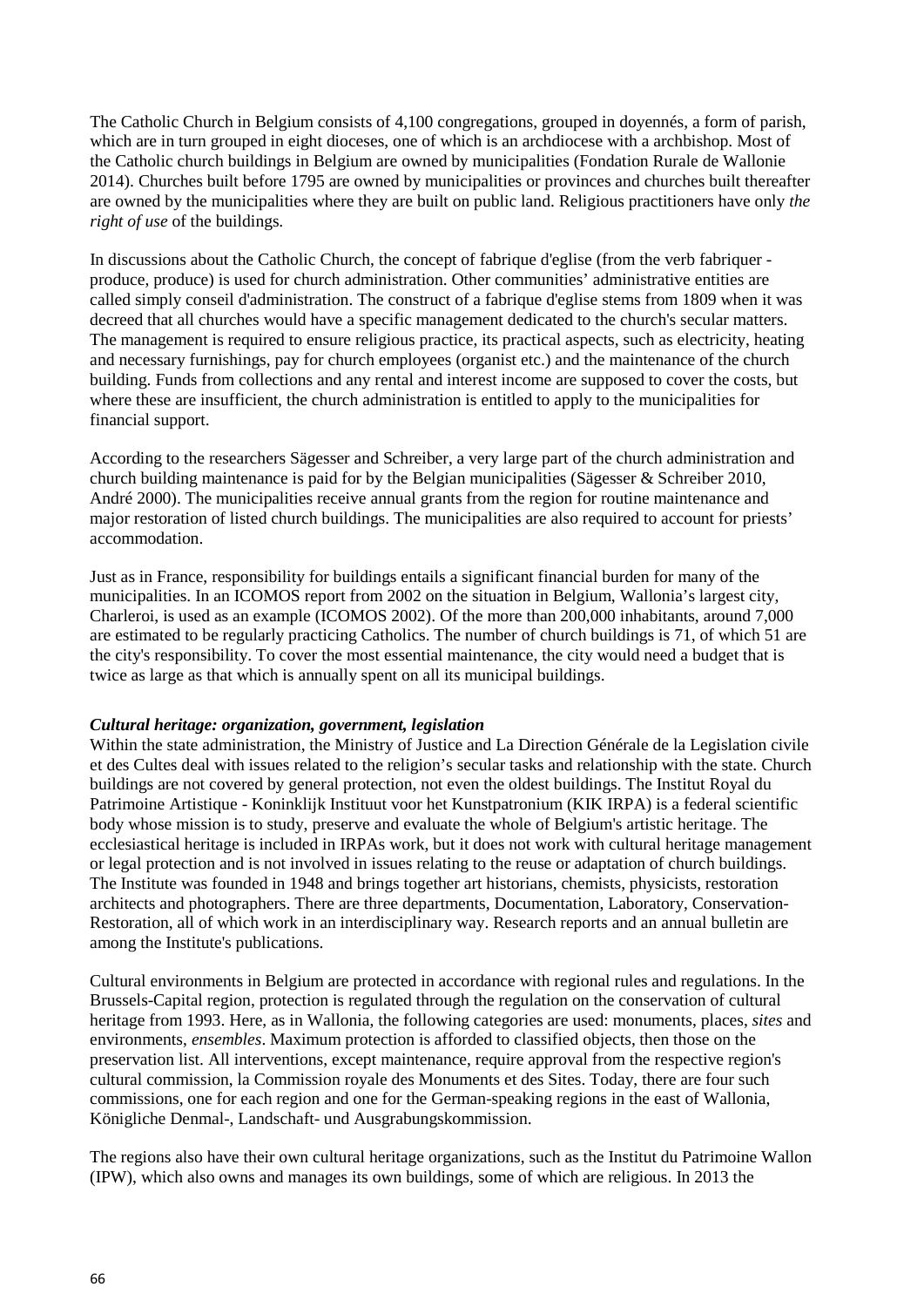institute, in collaboration with the Fondation Rurale de Wallonie, and the region of Wallonia, issued SOS patrimoine rural 2013 (Institut du Patrimoine Wallon 2014). This is a handbook that addresses inter alia congregations facing the desconsecration and/or sale of one of their churches. It explains the key concepts and legal paragraphs, as well as addresses and tips on approaches

In the capital city there is, La Direction des Monuments et des Sites Ministère de la Région de Bruxelles-Capitale, whose subdivision Cellule Protection deals with the issue of legal protection (La Direction des Monuments et des Sites 2013). Administrative duties are governed by legislation in the form of Le Code bruxellois de l'Aménagement du territoire - Conservation du Patrimoine immobilie which entered into force in 2004. There are two forms of legal protection: classification "le classement", and listing "inscription sur la liste de sauvegarde". Several churches and monasteries have one of those designations but there is no general protection for old churches similar to that found in Sweden and Norway.

Belgium is also home to the foundation Églises ouvertes which to some extent seems to act as a unifying organization when it comes to the state of Catholic churches (Églises ouvertes 2013). In 1988, when it started in Belgium, similar organizations had existed in several other European countries for a long time. The aim is to draw attention to the religious heritage and make it available to locals as well as visitors. The aim is also to improve the chances of discovering and interpreting the religious heritage, including organizing concerts, conferences and other events in religious buildings.

## Religious heritage / building stock

In the absence of a national body that compiles data from the different regions, there is no comprehensive information on the number and status of Belgian religious buildings. The Catholic Church in Belgium also has no facts about its buildings on its website and in the summary that the Council of Europe commissioned in 1989, there are no figures (Rauti 1989).

In the spring of 2013, however, a policy proposal was put forward on the management and funding of religious practice and religious buildings in Wallonia (Brabant 2013). The proposed initiatives include merging multiple church administrations to avoid competition between the churches in the same municipality, and ensuring the long-term management of church buildings. In the proposal, it is stated that Wallonia, which consists of 262 municipalities, has about 1900 Catholic churches and 39 (recognized and supported) mosques. Of the Catholic churches and chapels in the region, 600 are classified and of these 38 are considered to be exceptionally valuable (Delwiche 2011). The region provides financial contributions for the maintenance and restoration of these legally-protected buildings.

## Current situation and debate

In Belgium there are several examples of deconsecrated church buildings that have been converted for other purposes, but the conversion process is still in its infancy. One of the most famous examples is the conversion of the Capuchin (*Les Frères mineurs)* monastery and monastic church in Malines (Mechelen), between Brussels and Antwerp. The church was deconsecrated in 1999 and since 2010 has provided 79 hotel rooms of which the largest and most luxurious, the suite, is located just above the altar (Hotel Martins Patershof 2013).

In the above-mentioned SOS Patrimoine Rural 2013, the following examples are given: in the town of Virton there was a small chapel from 1905 that originally belonged to a nunnery. Since 2010, the chapel, called La biblio'nef, has been converted into a library and can accommodate children and young adults.

In Sint Idesbald in western Flanders is Keunekapel, a small private chapel built in 1906. It was deconsecrated in 1935 and was sold as a studio for an artist. In 1985, the municipality of Coxyde bought back the chapel and now organizes cultural events and exhibitions here.

In Rendeux, there is the Marcouray church from 1877. The church was deconsecrated in 2002 when work commenced on redevelopment as part of a rural development project. The aim was to create a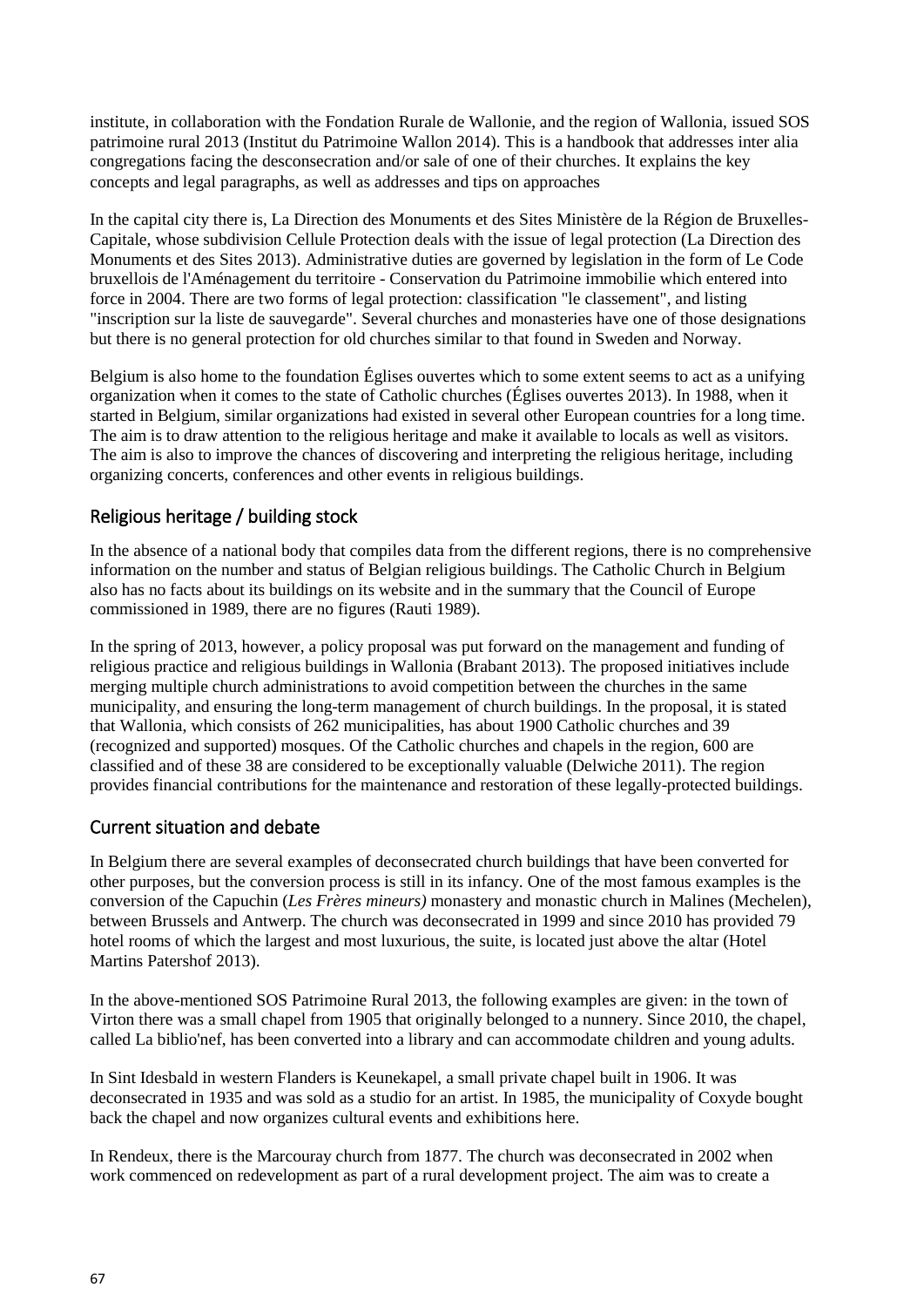venue for Marcouray children in particular and the inhabitants of Rendeux in general. In 2006 the church was inaugurated as a community centre.

In the public debate, the question of church financing, and not just *the church building*, appears to be the most debated topic. The stringent finances of the local municipalities is the first issue to be addressed. For many municipalities, building maintenance is a heavy financial burden. The state's expenditure on salaries for priests, is admittedly relatively low, totalling about 0.3% of the state budget, but many believe that the system is antiquated (André 2000). Sägesser & the Coorebyter believe that it is primarily the automation of the system that arouses criticism, and the fact that the Catholic Church still receives a large share of public support (Sägesser & the Coorebyter 2000).

In December 2011 in *Le Vif,* Michel Delwiche wrote that the Catholic Church is well aware that it is losing members, and that the municipalities are not able to bear the costs of the large church buildings (Delwiche 2011). In principle, it is not against either disposal or reuse, but expresses wishes regarding the nature of the new function. Ideally, churches should be converted into libraries, exhibition halls and concert halls - that is, any kind of public function which also allows a small part of the building to still be used for prayer or even church services.

In the summer of 2011, the question of the future of Catholic Church was the subject of animated debate in connection with the decision to deconsecrate of one of Brussels' largest churches, Sainte-Catherine. The decision was taken by the church central body and was advertised in the local press which also stated that the church would be converted into a fruit and vegetable market. The reasons for the church's closure were falling numbers, major costs to society and the lack of priests.

The organization "Friends of 'Sainte-Catherine" was formed soon after the decision, and they gathered around 8000 signatures to stop the deconsecration. They also ran a very targeted and successful campaign. At present, Sainte-Catherine is used as ecumenical church for Catholics and Orthodox. The organization still exists and runs the blog *'Eglise Sainte-Catherine à Bruxelles Espace oecuménique Priere au coeur de la ville*' where you can follow what is happening not only with Sainte-Catherine, but also with other church buildings in Brussels.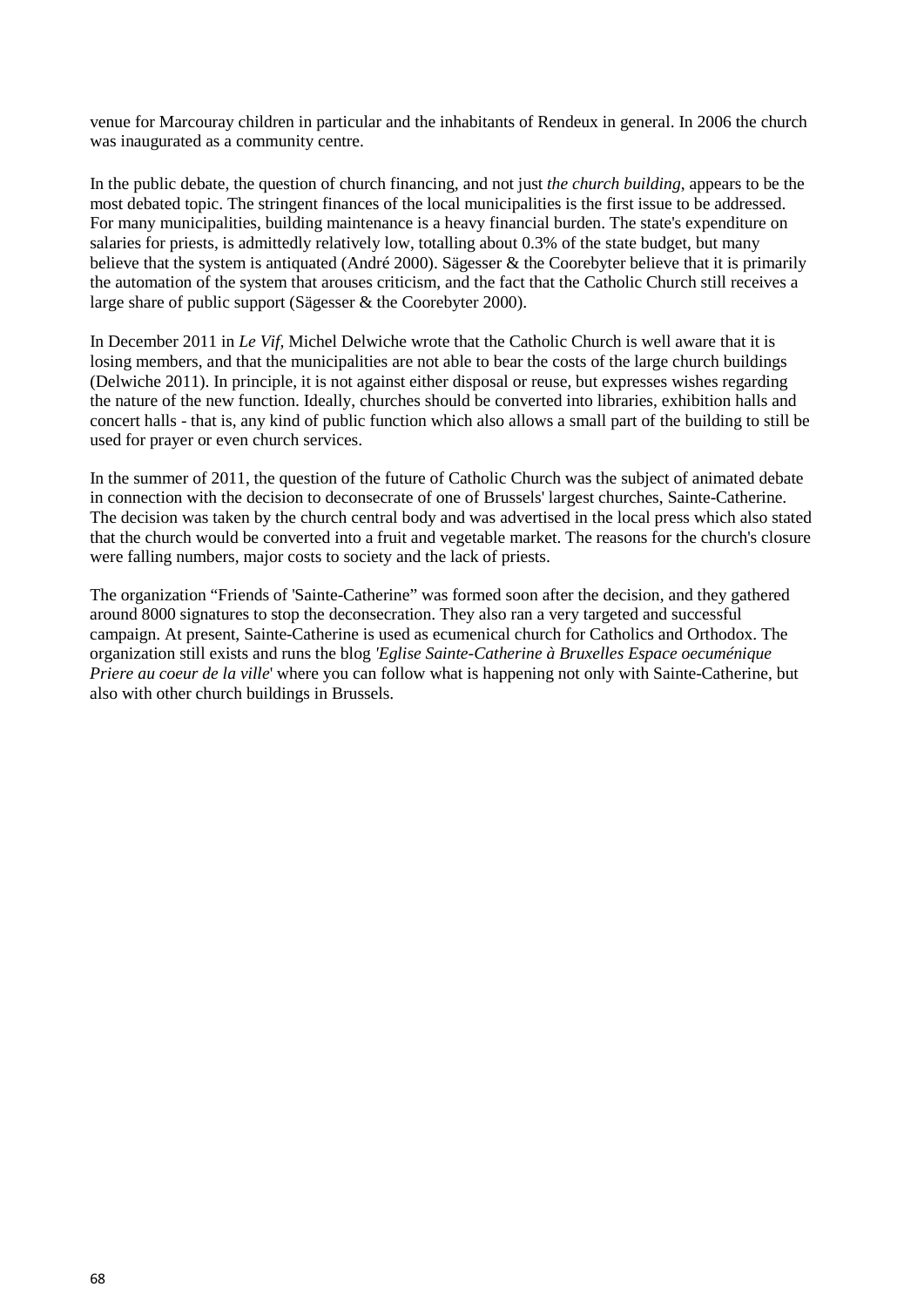# Sources and literature

# **Literature**

14 kirker skal lukke i Købehavn. *Jyllandsposten*5 februari 2013. Hämtad 2013-09-02. [http://jyllands-posten.dk/indland/kbh/ECE5154294/14-kirker](http://jyllands-posten.dk/indland/kbh/ECE5154294/14-kirker-skal-lukke-i-koebenhavn/)[skal-lukke-i-koebenhavn/](http://jyllands-posten.dk/indland/kbh/ECE5154294/14-kirker-skal-lukke-i-koebenhavn/)

1,000 Catholic churches in Holland to close by 2025 (2013). *The Tablet– The International Catholics news weekly*, 4 december 2013. Hämtad från internet 2014- 12-10: [http://www.thetablet.co.uk/news/170/0/1-000-catholic-churches-in-holland](http://www.thetablet.co.uk/news/170/0/1-000-catholic-churches-in-holland-to-close-by-2025-pope-warned)[to-close-by-2025-pope-warned](http://www.thetablet.co.uk/news/170/0/1-000-catholic-churches-in-holland-to-close-by-2025-pope-warned)

1990 års kyrkobyggnadsutredning (1992). *Fädernas kyrkor - till varje pris?: diskussionsbetänkande*. Uppsala: Svenska kyrkans centralstyrelse.

1993 års kyrkobyggnadsutredning (1996). *Fädernas kyrkor - och framtidens: betänkande*. Uppsala: Svenska kyrkans centralstyrelse

A million more Catholics in England and Wales, according to poll. *The Tablet – The International Catholics news weekly.* 7 november 2009, s. 35. Från internet: [http://tablet.archive.netcopy.co.uk/article/7th-november-2009/35/a-million-more](http://tablet.archive.netcopy.co.uk/article/7th-november-2009/35/a-million-more-catholics-in-england-and-wales-acco)[catholics-in-england-and-wales-acco](http://tablet.archive.netcopy.co.uk/article/7th-november-2009/35/a-million-more-catholics-in-england-and-wales-acco)

*A Review of Heritage Lottery Fund/English Heritage Funding to Places of Worship 1996 -2005.* Från internet 2013-11-28:

[http://www.hlf.org.uk/aboutus/howwework/Documents/Review\\_HLF\\_EH\\_Funding\\_Pl](http://www.hlf.org.uk/aboutus/howwework/Documents/Review_HLF_EH_Funding_PlacesofWorship_1996_2005_9Dec05Final.pdf) [acesofWorship\\_1996\\_](http://www.hlf.org.uk/aboutus/howwework/Documents/Review_HLF_EH_Funding_PlacesofWorship_1996_2005_9Dec05Final.pdf) [2005\\_9Dec05Final.pdf](http://www.hlf.org.uk/aboutus/howwework/Documents/Review_HLF_EH_Funding_PlacesofWorship_1996_2005_9Dec05Final.pdf)

Aartsbisdom Utrecht: van 300 naar 20 kerken. *Reformatorich Dagblad* 10 december 2014. Hämtad från internet 2014-12-15:

[http://www.refdag.nl/mobile/kerkplein/kerknieuws/aartsbisdom\\_utrecht\\_van\\_300\\_naar\\_20\\_kerken\\_1\\_87](http://www.refdag.nl/mobile/kerkplein/kerknieuws/aartsbisdom_utrecht_van_300_naar_20_kerken_1_876256) [6256](http://www.refdag.nl/mobile/kerkplein/kerknieuws/aartsbisdom_utrecht_van_300_naar_20_kerken_1_876256)

Allievi, Stefano (2009). Conflicts over Mosques in Europe. Rapport publicerad på hemsidan för *Network for European Foundations* (NEF), 2011. Hämtad från internet 2013-09-02 [http://www.nef-europe.org](http://www.nef-europe.org/)

Antiche chiese, conventi e teatri. Le nuove tendenze dell'abitare. *Affariitaliani.it,* 2015-01-14. Bader, Veit, (2011). Religion and Myths of Secularization and Separation. RELIGARE working paper

No.5.<http://www.religareproject.eu/?q=content/religion-and-myths-secularization-and-separation>

Barker, Christine R (2000). Church and State Relationships in Germany 'Public Benefit' Law'. *ICNL,* The International Journal of Not-for-Profit Law, Volume 3, Issue 2, December 2000.

Barkman, Clas (2011). Så kan kyrkorna räddas, *Dagens Nyheter*. 2011- 08-31, hämtad 2013-12-17 [http://www.dn.se/kultur-noje/sa-ska](http://www.dn.se/kultur-noje/sa-ska-kyrkorna-raddas/)[kyrkorna-raddas/](http://www.dn.se/kultur-noje/sa-ska-kyrkorna-raddas/)

Baromètre du religieux 2008. Enquête sur les attitudes à l'égard de la religion, de la spiritualité et de la transmission spirituelle en Communauté française de Belgique.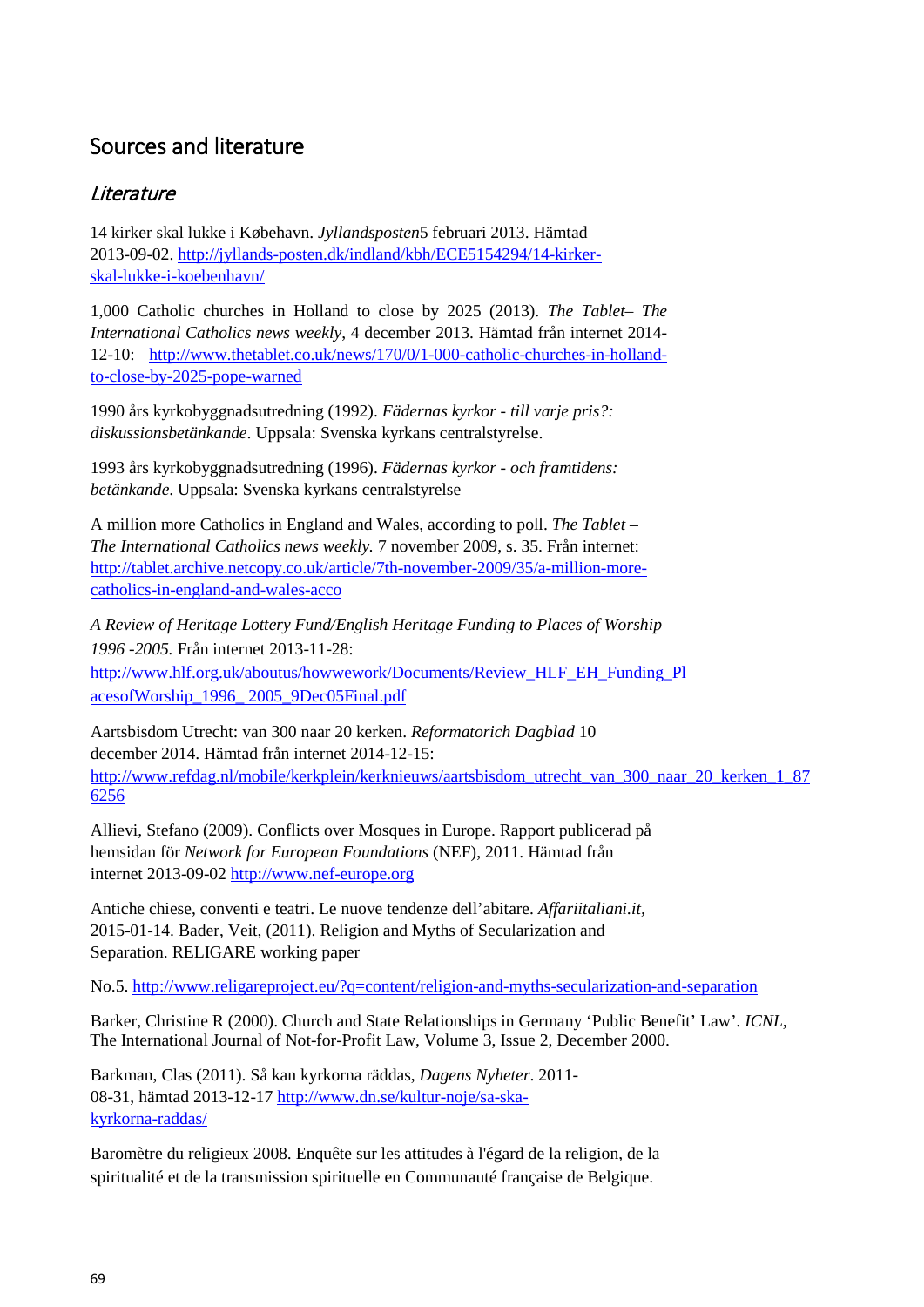Undersökning gjord av företaget Sonecom på initiativ av tidningen *La Libre Begique*, den religiösa tidskriften *Dimanche*, radio- och tvbolaget RTBF, det kristna utbildningsorganet Lumen Vitae och Universitetet i Leuven. Resultaten tillgängliga via universitetets h emsida, hämtade från internet 2013-04-10: <https://www.uclouvain.be/cps/ucl/doc/laap/documents/BAROMETRE.pdf>

Basdevant-Gaudemet, Brigitte, Cornu, Marie, Fromageau, Jérôme (dir.), *Le Patrimoine culturel religieux. Enjeux juridiques et pratiques culturelles.* Paris. L'Harmattan, Collection Droit du patrimoine culturel et naturel, 2006.

Bazil, Béatrice (2011). La paroisse,*La Croix,* 9 september 2011, hämtad från internet 2014-05-20.

Bernier, Lyne (2011). La conversion des églises à Montréal. État de la question, *JSSAC/JSÉAC* 36. nr 1-2011, p 41-64.

Bertelsmann Stiftung 2013. *Religion Monitor. Understanding Common Ground. An International Comparison of Religious Belief*: http://www.bertelsmannstiftung.de/fileadmin/files/BSt/Publikationen/GrauePublikationen/GP\_Religionsmonitor\_verstehen\_was [verbindet\\_Religioesitaet\\_und\\_Zusammenhalt\\_in\\_Deutschland.pdf](http://www.bertelsmann-stiftung.de/fileadmin/files/BSt/Publikationen/GrauePublikationen/GP_Religionsmonitor_verstehen_was_verbindet_Religioesitaet_und_Zusammenhalt_in_Deutschland.pdf)

Botvar, Pål Kettil, Skålvoll Urstad, Sigvard (red) (2012), *Tilstandsrapport 2012*. Institutt for kirke- religions- och livssynsforskning. KIFO, Notat nr 4/2012. Hämtad 2013-11-26:<http://www.kifo.no/index.cfm?id=386544>

Brabant, Francois (2013), Le plan wallon de réorganisation des lieux de culte, *Le Vif*, 21 mars 2013. Hämtad från internet 2013 -07-10: [http://www.levif.be/actualite/belgique/le-plan-wallon-de-reorganisation-des-lieux-de](http://www.levif.be/actualite/belgique/le-plan-wallon-de-reorganisation-des-lieux-de-culte/article-normal-74731.html)[culte/article-normal-74731.html](http://www.levif.be/actualite/belgique/le-plan-wallon-de-reorganisation-des-lieux-de-culte/article-normal-74731.html)

Bromander, Jonas (1998). *Rör inte vår kyrka!*: *några kyrkliga traditionsbärares berättelser om kyrkorummet*. Svenska Kyrkans forskningsråd, Tro och tanke 1998:7, Uppsala.

Bronzo, Enrico (2010). Abitare in una chiesa. *Il Sole 24 ore*. 2010-05-12.

Bruce, Steve (2002). *God is Dead. Secularization in the West.* Blackwell Publishing.

Bruce, Steve (2006). Secularization and the Impotence of Individualized Religion.

Bäckström, Anders, Edgardh, Ninna & Pettersson, Per (2004). *Religiös förändring i norra Europa: en studie av Sverige: "från statskyrka till fri folkkyrka": slutrapport*. Uppsala: Diakonivetenskapliga institutet. Tillgänglig på internet[:http://uu.diva-portal.org/smash/record.jsf?pid=diva2:47274](http://uu.diva-portal.org/smash/record.jsf?pid=diva2:47274)

Bäckström, Anders (2004). The church in the new century. *Contemporary religion and church : a nordic perspective*. s. 81-99.

*Case Studies* Future for Religious Heritage. Hämtat från internet 2013-07-11: <http://www.futurereligiousheritage.eu/resources/case-studies/>

Cavana, Paolo (2012). The issue of redundant places of worship.*Stato, Chiese e pluralismo confessionale* s 1-37. 2012-03-19: [http://www.statoechiese.it/images/stories/2012.3/cavana\\_the\\_issuem.pdf,](http://www.statoechiese.it/images/stories/2012.3/cavana_the_issuem.pdf) besökt 2015

-08-13.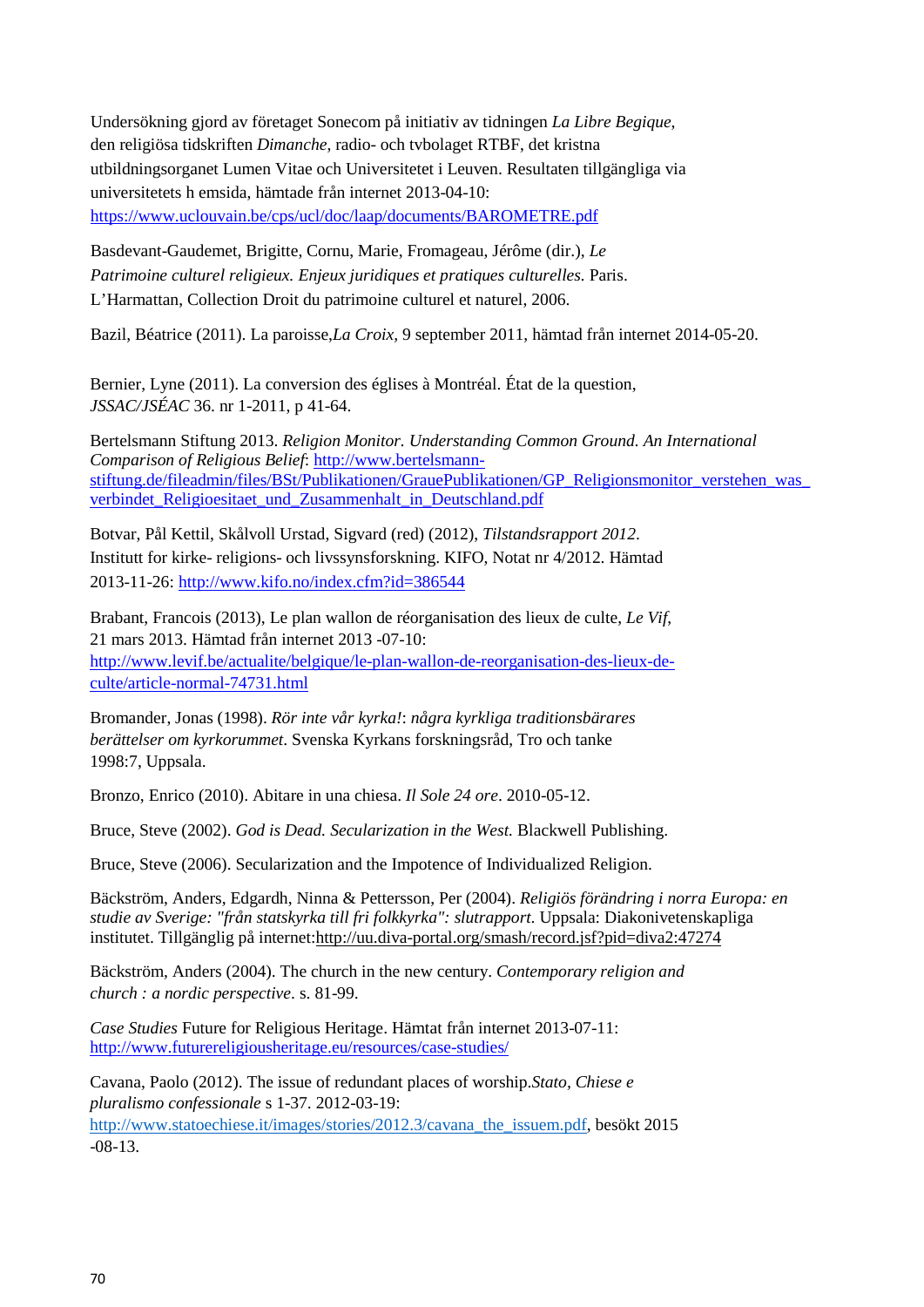Chaple, Nick (2009). How many listed places of worship are there?.*Conservation Bulletin*. A bulletin of the historic environment. English Heritage. Issue 61: Places of worship. Summer 2009.

Churches Conservation Trust (2012), rapport Annual Report 2012, hämtad från CCTs hemsida 2013 -09-05:

[http://www.visitchurches.org.uk/AnnualReview2012/files/assets/common/downloads/C](http://www.visitchurches.org.uk/AnnualReview2012/files/assets/common/downloads/CCT%20Annual%20Review%202012.pdf) [CT%20Annual%20Re](http://www.visitchurches.org.uk/AnnualReview2012/files/assets/common/downloads/CCT%20Annual%20Review%202012.pdf) [view%202012.pdf](http://www.visitchurches.org.uk/AnnualReview2012/files/assets/common/downloads/CCT%20Annual%20Review%202012.pdf)

Churches Conservation Trust (2013), hemsidan, länk "About us", "What we do". Besökt 2013 -09-09, [http://www.visitchurches.org.uk/Aboutus/Aboutus/Whatwedo/.](http://www.visitchurches.org.uk/Aboutus/Aboutus/Whatwedo/)

Coomans, Thomas (2003). Église à vendre pour démolir ou autre chose. Herbestemming van kerken: eeuwenoude experimenten en nieuwe uitdagingen. *Kunsttijdschrift Vlaanderen, 52* (298), 270-277.

Coomans, Thomas (2012b). Quelle protection pour les églises à Bruxelles? Vers une approche patrimo-niale concertée. *Brussels erfgoed/Bruxelles Patrimoines, 2*, 52-77.

Coomans, Thomas (2012a). Reuse of Sacred Places: Perspectives for a Long Tradition. Coomans T., De Dijn H., De Maeyer J., Heynickx R., Verschaffel B. (Eds.), *Loci Sacri. Understanding Sacred Places (KADOC Studies on Religion, Culture and Society, 9)*. Leuven: Leuven University Press, 221-241.

Coomans, Thomas (2005). From Romanticism to New Age: the evolving perception of a church ruin *Nouveaux regard sur une triade ancienne.* 2005.

Coomans, Thomas (2000). *L'abbaye de Villers-en-Brabant: construction, configuration et signification d'une abbaye cistercienne gothique*. Bruxelles: Racine.

Coomans, Thomas (1990). *L'Abbaye de Villers: histoire des ruines (1796-1984) : les interventions de Ministère des Travaux publics en vue de leur sauvegarde*. Louvain-la-Neuve: Institut supérieur d'archéologie et d'histoire de l'art.

Cooper, Trevor (2004). *How do we keep our parish churches?* The Ecclesiological Society 2004.

Cramner, Frank (2011). *Notes on church and state in the European economic area 2011*, Centre for Law and Religion,

Cardiff Law School.

[http://www.law.cf.ac.uk/clr/networks/Frank%20Cranmer\\_%20Church%20&%20State%20in%20W%20](http://www.law.cf.ac.uk/clr/networks/Frank%20Cranmer_%20Church%20&%20State%20in%20W%20Europe.pdf) [Europe.pdf. B](http://www.law.cf.ac.uk/clr/networks/Frank%20Cranmer_%20Church%20&%20State%20in%20W%20Europe.pdf)esökt 2014-12-17.

Crimella, Luigi (2015). Chiese dismesse? Gli italiani hanno una memoria buona. *Servizio Informazione Religiosa* 2015-01-09.

Dahlberg Markus & Ingrid Schwanborg (2006). *Långsiktigt hållbar förvaltning och differentierad användning av kyrkor.* PM 2006-10-10. Riksantikvarieämbetet. Dnr: 312-4154-2006.

Danmarks kirker (2013). Hemsida för Danmarks kirker, Nationalmuseet. Besökt 2013 -09-03: <http://danmarkskirker.natmus.dk/danmarks-kirker/>

Danska kyrkoministeriets statistik (2014), från hemsidan 2014-11-26: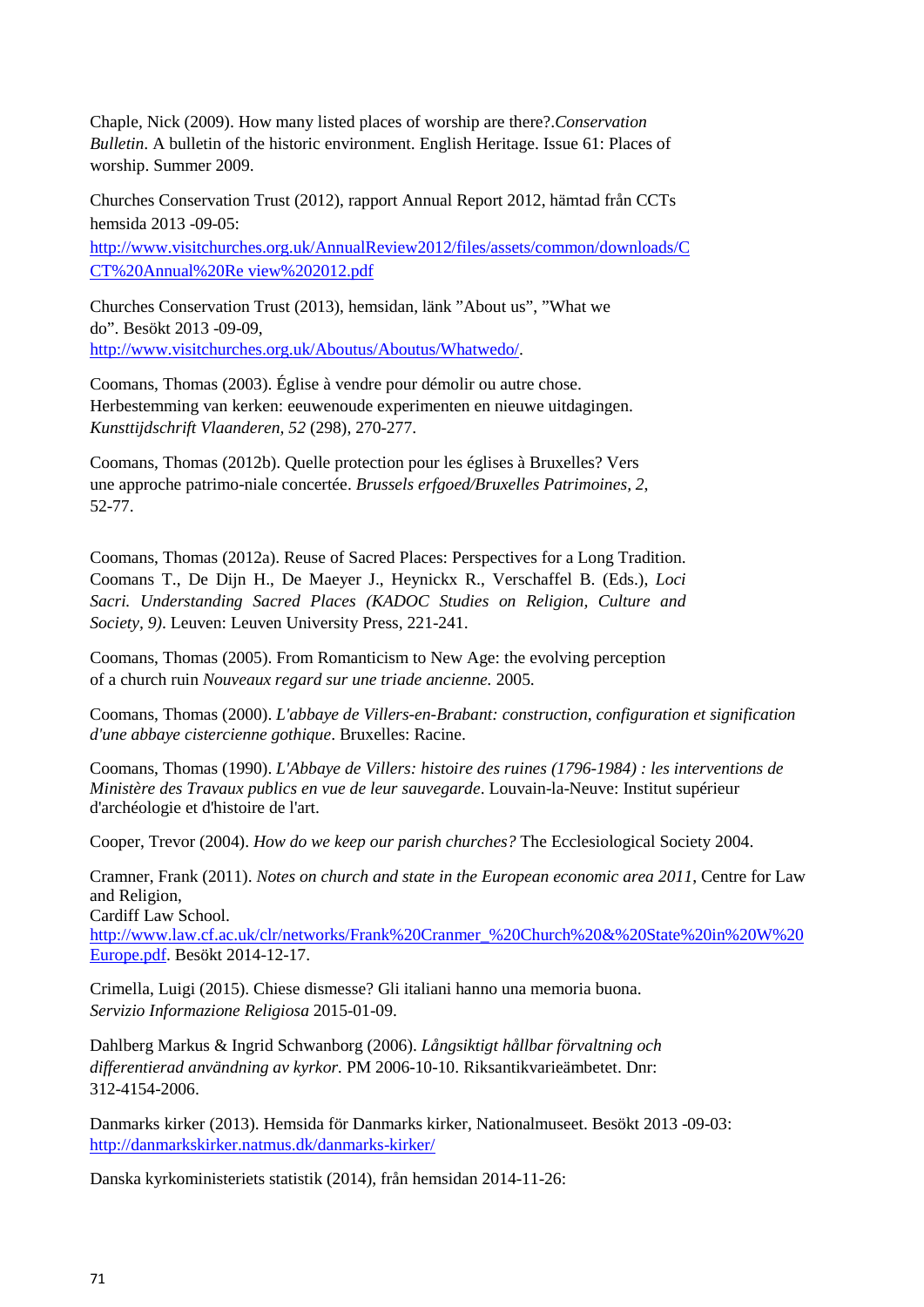<http://miliki.dk/kirke/statistik/folkekirkens-medlemstal/>

de Foucaud, Isabelle (2013). Avec la crise, la vente d'églises s'accélère. *Le Figaro* 1 januari 2013*.* Hämtad från internet 2013-04-20: [http://immobilier.lefigaro.fr/article/avec-la-crise-la-vente-d-eglises-s](http://immobilier.lefigaro.fr/article/avec-la-crise-la-vente-d-eglises-s-accelere_8a48ccfa-6ba7-11e2-84d6-2dd0c64b2cb4/)[accelere\\_8a48ccfa-6ba7-11e2-84d6-2dd0c64b2cb4/](http://immobilier.lefigaro.fr/article/avec-la-crise-la-vente-d-eglises-s-accelere_8a48ccfa-6ba7-11e2-84d6-2dd0c64b2cb4/)

Delwiche, Michel (2011), A quoi servent des églises vides?, *Le Vif*, 29 december 2000, hämtad från internet 2013-07-10.

Den norske kirke (2005). Kunsten å være kirke - om kirke, kunst og kultur. Kulturmelding for Den norske kirke. Kulturmelding for Den norske kirke, utarbeidet av Norske kirkeakademier på oppdrag fra Kirkerådet. Besökt 2013-09-03: <http://www.kirken.no/kulturmelding/>

Department for Culture, Media and Sports (2010) *Principles of Selection for Listing Buildings*, s 10. Publicerat på Legislation UK, hemsidan besökt 2013-09-06:

[http://webarchive.nationalarchives.gov.uk/20121204113822/http://www.culture.gov.uk](http://webarchive.nationalarchives.gov.uk/20121204113822/http:/www.culture.gov.uk/images/publications/Principles_Selection_Listing.pdf) [/images/publications/P](http://webarchive.nationalarchives.gov.uk/20121204113822/http:/www.culture.gov.uk/images/publications/Principles_Selection_Listing.pdf) [rinciples\\_Selection\\_Listing.pdf](http://webarchive.nationalarchives.gov.uk/20121204113822/http:/www.culture.gov.uk/images/publications/Principles_Selection_Listing.pdf)

Department for Culture, Media and Sports (2011). *Guidance. The Operation of the Ecclesiastical Exemption and related planning matters for places of worship in England.* Hämtad från internet 2013-09-16: [https://www.gov.uk/government/publications/the-operation-of-the-ecclesiastical](https://www.gov.uk/government/publications/the-operation-of-the-ecclesiastical-exemption-and-related-planning-matters-for-places-of-worship-in-england-guidance)[exemption-and-related-planning-matters-for-places-of-worship-in-england-guidance](https://www.gov.uk/government/publications/the-operation-of-the-ecclesiastical-exemption-and-related-planning-matters-for-places-of-worship-in-england-guidance)

Derkovic, Nadia Capuzzo (2010), Dealing With the Past: The Role of Cultural Heritage Preservation

and Monuments in a Post-Conflict Society. *World Heritage and Cultural Diversity*, Offenhäußer, Dieter, Walter Ch.

Zimmerli, Marie-Theres Albert(ed.). UNESCO, s.186-190.

Dodik: Crkva ima značajnu ulogu u srpskom narodu. Nesavisne novine 13 juli 2013, hämtad från internet 2015-

02-20: [http://www.nezavisne.com/novosti/bih/Dodik-Crkva-ima-znacajnu-ulogu-u-srpskom-narodu-](http://www.nezavisne.com/novosti/bih/Dodik-Crkva-ima-znacajnu-ulogu-u-srpskom-narodu-200434.html)[200434.html](http://www.nezavisne.com/novosti/bih/Dodik-Crkva-ima-znacajnu-ulogu-u-srpskom-narodu-200434.html)

De Maddi, Roberta (2013). Reportage Napoli: viaggio tra le Chiese chiuse e abbandonate. *L'Huffington Post* 2013-08-28.

Decreto Legislativo 22 gennaio 2004, n. 42. [http://www.camera.it/parlam/leggi/deleghe/04042dl.htm, b](http://www.camera.it/parlam/leggi/deleghe/04042dl.htm)esökt 2015-05-27.

Docenti.unina.it, Flavia Fascia: [https://www.docenti.unina.it/flavia.fascia, b](https://www.docenti.unina.it/flavia.fascia)esökt 2015-08-13.

*Eolopress* 2009-04-01,"Nuovi spazi abitativi, va di moda la chiesasconsacrata".

Euro Cath Info Institutional Information Portal of Europe's Bishops Conferences, besök 2014 -12-17: [http://www.eurocathinfo.eu](http://www.eurocathinfo.eu/)

Europarådet 1989 Resolution 916 (1989) on redundant religious buildings. Council of Europe:

<http://assembly.coe.int/documents/AdoptedText/ta89/eres916.htm>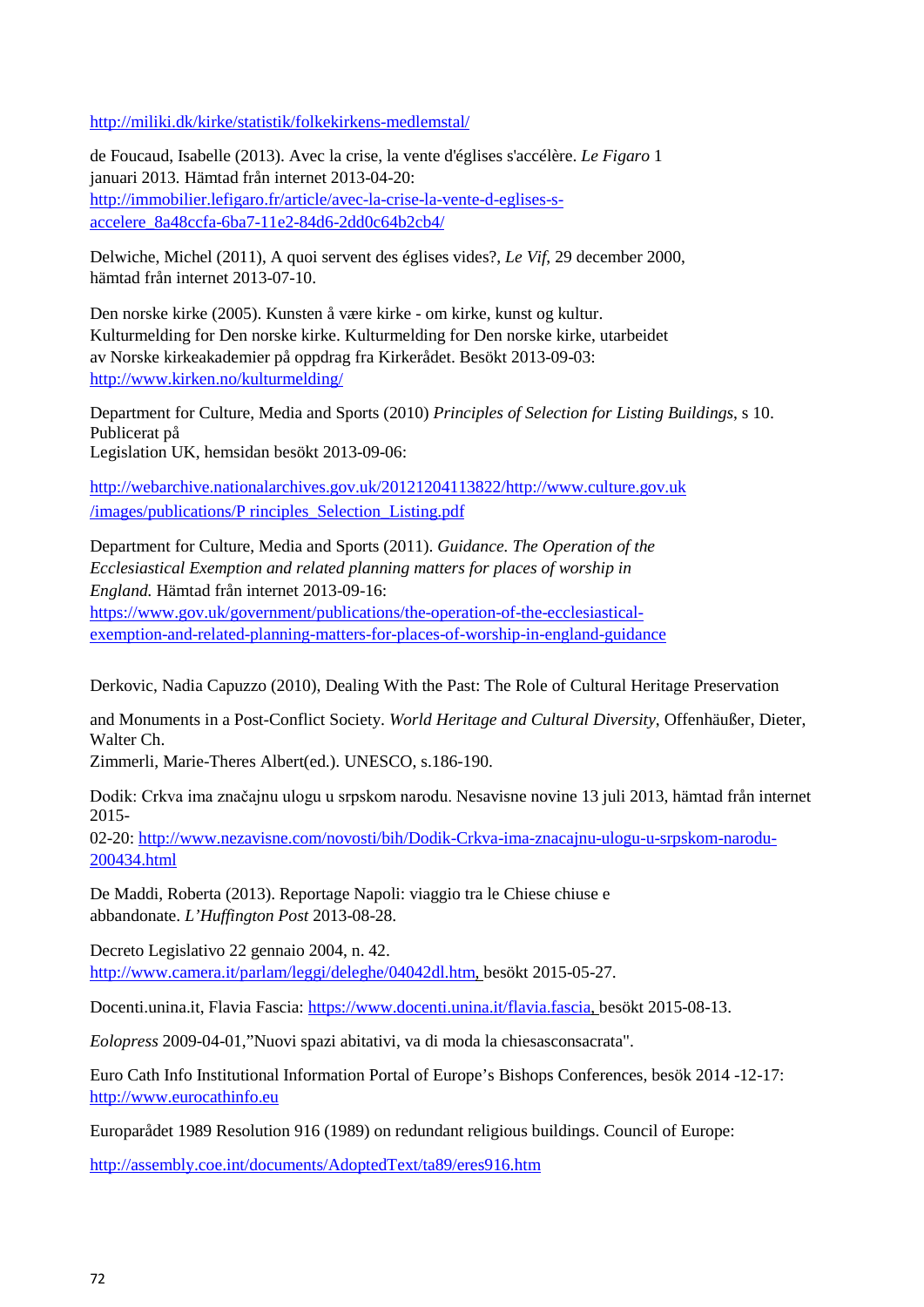Europarådet (2000a), Parlamentet, *Cathedrals and other major religious buildings in Europe*. Doc. 8826 rev. 27 September 2000: [http://assembly.coe.int/ASP/Doc/XrefViewHTML.asp?FileID=9041&Language=](http://assembly.coe.int/ASP/Doc/XrefViewHTML.asp?FileID=9041&Language=EN) [EN.](http://assembly.coe.int/ASP/Doc/XrefViewHTML.asp?FileID=9041&Language=EN)

Europarådet (2000b), Parlamentet *Recommendation 1484*. *Management of cathedrals and other major religious buildings in use.* <http://assembly.coe.int/Mainf.asp?link=/Documents/AdoptedText/ta00/EREC1484.htm>

Europarådet (2005, The Framework Convention on the Value of Cultural Heritage for Society (*Faro Convention*),

[http://www.coe.int/t/dg4/cultureheritage/heritage/Identities/default\\_en.asp.](http://www.coe.int/t/dg4/cultureheritage/heritage/Identities/default_en.asp)

Europeiska unionen (2010), Fördrag, [http://eur-lex.europa.eu/legal](http://eur-lex.europa.eu/legal-content/SV/TXT/HTML/?uri=CELEX:12012E/TXT&from=SV)[content/SV/TXT/HTML/?uri=CELEX:12012E/TXT&from=SV.](http://eur-lex.europa.eu/legal-content/SV/TXT/HTML/?uri=CELEX:12012E/TXT&from=SV)  Besökt 2014-12-09

Eurostat (2015), Europeiska Unionens statistiska kontor, [http://appsso.eurostat.ec.europa.eu/nui/show.do?dataset=demo\\_pjan&lang=en.](http://appsso.eurostat.ec.europa.eu/nui/show.do?dataset=demo_pjan&lang=en) Besökt 2015-06-10.

Evangelical Church in Germany (2011). Evangeliska kyrkan i Tyskland, "Facts and figures". Hämtad från internet 2013-09-20:

[http://www.ekd.de/english/download/ekd-facts\\_and\\_figures\\_2011.pdf](http://www.ekd.de/english/download/ekd-facts_and_figures_2011.pdf)

Fagersta kyrka i Vanda säljs (2013). *Hufvudstadsbladet*23 maj 2013. Från internet 2013-11-26:

<http://hbl.fi/lokalt/2013-05-23/453336/fagersta-kyrka-i-vanda-saljs>

Folkekirken (2014). Danska folkekirkens officiella hemsida, besökt 2014-12-17: <http://www.folkekirken.dk/om-folkekirken/>

Fowler, Angus & Bernd Janowski (2014). Debate on German churches and community involvement. Inlägg publicerat på hemsidan för Future for Religious Heritage, 3 september 2013. Hämtat från internet 2014 -12-16: [http://www.frh](http://www.frh-europe.org/featured-article-debate-on-german-churches-and-community-involvement/)[europe.org/featured-article-debate-on-german-churches-and-community](http://www.frh-europe.org/featured-article-debate-on-german-churches-and-community-involvement/)[involvement/](http://www.frh-europe.org/featured-article-debate-on-german-churches-and-community-involvement/)

Fornerod, Anne (2010a). *Funding religious heritage*. RELIGARE Working Paper No. 5/ September 2010 Från internet 2014-12-17: [http://www.religareproject.eu/system/files/Religare%20WP6%20Fornerod%20on%20Funding%20Religi](http://www.religareproject.eu/system/files/Religare%20WP6%20Fornerod%20on%20Funding%20Religious%20Heritage%2028%20June-1.pdf) [ous%20Heritage%2028%20June-1.pdf](http://www.religareproject.eu/system/files/Religare%20WP6%20Fornerod%20on%20Funding%20Religious%20Heritage%2028%20June-1.pdf)

Fornerod, Anne (2010b). Eléments d'un partenariat pour la mise en valeur du patrimoine culturel, in Religious Houses. A legacy. Conference held in Montréal, Canada, October 2009, 2010.

Fornerod, Anne (2010c). Entre cultuel et culturel: la construction de lieux de culte en France, in de lieux de *Quaderni di diritto e politica ecclesiastica*, Num. 1, April 2010, pp. 161-176.

Fornerod, Anne (2006a). *Le régime juridique du patrimoine cultuel: affectation cultuelle, protection et valorisation des édifices cultuels*. Dissertation, Université Paris Sud, 2006.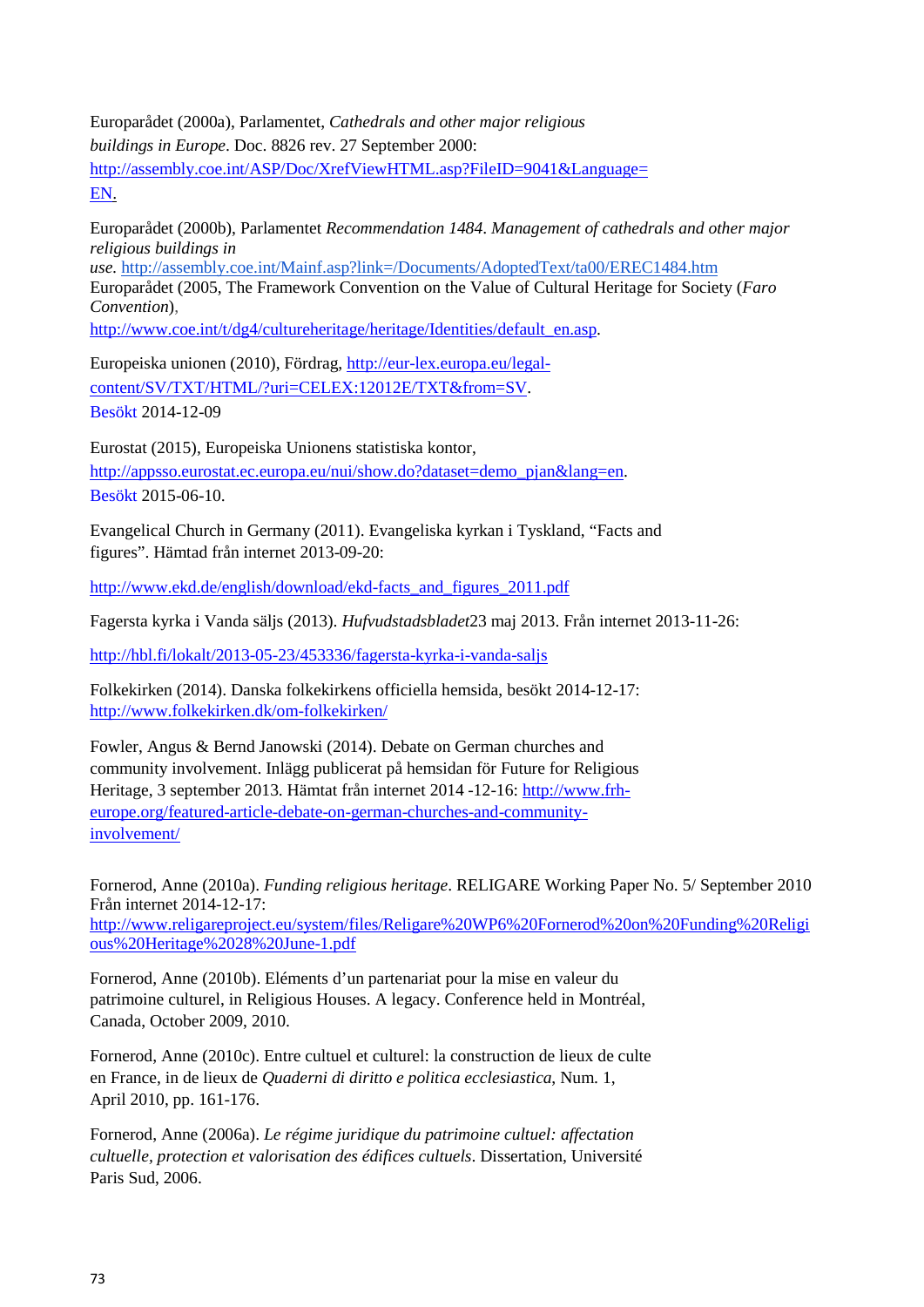Fornerod, Anne (2006b). Affectations cultuelle et affectation culturelle, *Le Patrimoine culturel religieux. Enjeux juridiques et pratiques culturelles.* Basdevant-Gaudemet, Brigitte mfl (ed.), Paris. L'Harmattan, Collection Droit du patrimoine culturel et naturel, s. 237-247 i Basdevant-Gaudemet.

Future for Religious Heritage (2015a):<http://www.frh-europe.org/projects/alterheritage/>

Future for Religious Heritage (2015b):<http://www.frh-europe.org/members/>

Frattari, Antonio och Rossano Albatici (2005). *Adaptation of redundant churches to alternative uses in the Italian context*. XXXIII IAHS World Congress on Housing Transforming Housing Environments through Design September 27-30, Pretoria, South Africa. University of Trento: Department of Civil and Environmental Engineering.

Girmalm, Thomas, Rosenius, Marie (2013), From state church to faith community: an analysis of worldly and spiritual power in the Church of Sweden, *International journal for the Study of the Christian Church, 13:1* , 48-58. Från internet: <http://dx.doi.org/10.1080/1474225X.2013.756632>

Gothe, K, Netsch, S, (2013). Abandoned and Re-Used Churches in Germany. Konferenspaper. Real Corp 2013. 18th International Conference on Urban Planning, Regional development and Information Society. Från internet 2015-02-15.

Galeazzi, Giacomo. "Allarme chiese sconsacrate". *La Stampa* 2009-04-01.

"Là dove c'era la chiesa. Polemiche in Francia sulla demolizione dei luoghi di culto in stato di abbandono."*L'Osservatore Romano* 2013-08- 2013.

de Gaulmyn, Isabelle (2009). La France reste catholique, mais moins pratiquante. *La Croix* 2009-12-29, hämtad från internet 2013-09-10: http://www.la croix.com/Religion/Actualite/La-France-reste-catholique-mais-moins[-pratiquante-](http://www.la-croix.com/Religion/Actualite/La-France-reste-catholique-mais-moins-pratiquante-_NG_-2009-12-29-570979) [\\_NG\\_-2009-12-29-570979](http://www.la-croix.com/Religion/Actualite/La-France-reste-catholique-mais-moins-pratiquante-_NG_-2009-12-29-570979)

*Guidelines on ways of dealing with religious objects* (2012)*.* Museum Catharijneconvent. Hämtad 2015-10-28: https://www.catharijneconvent.nl/media/medialibrary/2015/06/Guidelines dealing wit [h\\_religious\\_objects\\_.pd](https://www.catharijneconvent.nl/media/medialibrary/2015/06/Guidelines_dealing_with_religious_objects_.pdf) [f](https://www.catharijneconvent.nl/media/medialibrary/2015/06/Guidelines_dealing_with_religious_objects_.pdf)

Hagevi, Magnus (2001). Sakralisering efter sekularisering?*Land, Du välsignade?*. Sören Holmberg och Lennart Weibull (red). s. 63-71.

Hagevi, Magnus, De postsekulära generationerna. Det nya Sverige. SOM-institutet 41, 2007: [http://www.som.gu.se/publicerat/B%C3%B6cker/det\\_nya\\_sverige/](http://www.som.gu.se/publicerat/B%C3%B6cker/det_nya_sverige/)

Hadzimuhamedovic, Amra (2011), Succisavirescit: What makes a place of worship so powerful that people do not accept its destruction. *Future for Religious Heritage* 30 november 2011, hämtat från internet 2015-02-20: [http://www.frh-europe.org/december-](http://www.frh-europe.org/december-2011-succisa-virescit-what-makes-a-place-of-worship-so-powerful-that-people-do-not-accept-its-destruction-amra-hadzimuhamedovic/)[2011-succisa-virescit-what-makes-a-place-of-worship-so-powerful-that-people-do-not](http://www.frh-europe.org/december-2011-succisa-virescit-what-makes-a-place-of-worship-so-powerful-that-people-do-not-accept-its-destruction-amra-hadzimuhamedovic/)[accept-its-destruction-amra-hadzimuhamedovic/](http://www.frh-europe.org/december-2011-succisa-virescit-what-makes-a-place-of-worship-so-powerful-that-people-do-not-accept-its-destruction-amra-hadzimuhamedovic/)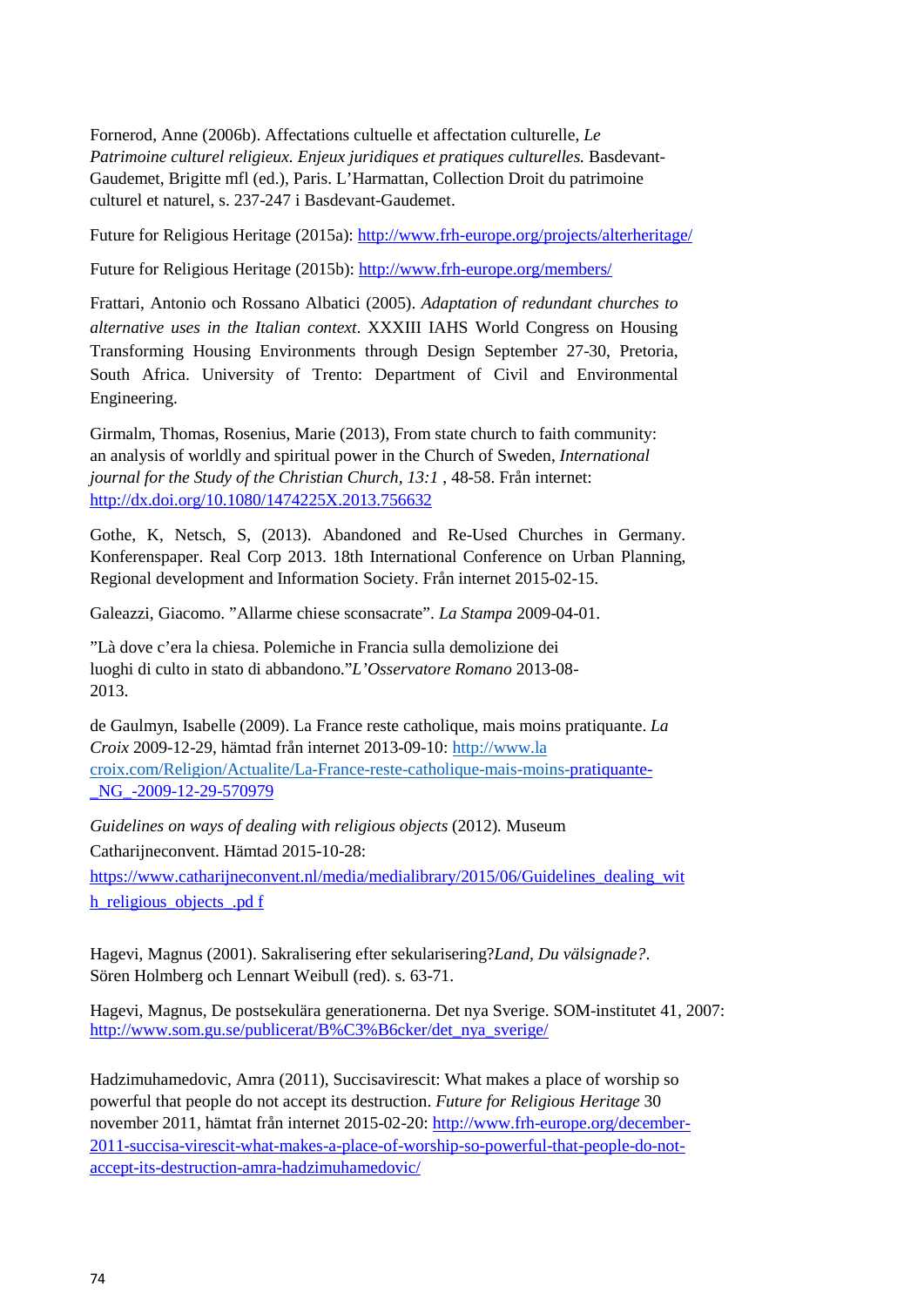Halsey, Richard (2004). Historic places of worship: the English Heritage strategy for historic places of worship. *Conservation Bulletin*, Issue 46, 2004.

Hammar, HB (2011). Dags att riva svenska kyrkor. *Svenska Dagbladet* 2 oktober 2011. Hämtad 2013- 11-25: [http://www.svd.se/opinion/brannpunkt/dags-att-riva-svenska-kyrkor\\_6518146.svd](http://www.svd.se/opinion/brannpunkt/dags-att-riva-svenska-kyrkor_6518146.svd)

Haynes, Nick (2008a). Research report on church-state relationships in selected European countries.

Commissioned by the Historic Environment Advisory Council for Scotland (HEACS).

Haynes, Nick (2008b). Research report on the extent of the ecclesiastical heritage of Scotland.

Commissioned by the Historic Environment Advisory Council for Scotland (HEACS).

HEACS Historic Environment Advisory Council for Scotland (2009), hemsidan besökt 2013 -04-20 <http://www.heacs.org.uk/documents/2009/ecclesiastical.pdf>

Heinrichs, Mikael (2013). Församlingarna tvingas till fastighetsaffärer, Hangötidningen 4 april 2013, hämtad från internet 2013-09-10: [http://hangotidningen.fi/lokalt/sv/2013-04-04/435026/forsamlingarna-tvingas-till](http://hangotidningen.fi/lokalt/sv/2013-04-04/435026/forsamlingarna-tvingas-till-fastighetsaffarer)[fastighetsaffarer](http://hangotidningen.fi/lokalt/sv/2013-04-04/435026/forsamlingarna-tvingas-till-fastighetsaffarer)

Heneghan, Tom (2012). As Dutch churches shut, sacred art finds new use abroad. *Reuters* 3 maj 2013. Hämtad från internet 2014-12-10: [http://www.reuters.com/article/2012/05/03/us-dutch-christian-art](http://www.reuters.com/article/2012/05/03/us-dutch-christian-art-idUSBRE8420FH20120503)[idUSBRE8420FH20120503](http://www.reuters.com/article/2012/05/03/us-dutch-christian-art-idUSBRE8420FH20120503)

Heritage Lottery Fund (2013), Rapport "Funding Places of Worship 1996-2005, hämtad från internet 2013-09-06: [http://www.hlf.org.uk/aboutus/howwework/Documents/Review\\_HLF\\_EH\\_Funding\\_Pl](http://www.hlf.org.uk/aboutus/howwework/Documents/Review_HLF_EH_Funding_PlacesofWorship_1996_2005_9Dec05Final.pdf) [acesofWorship\\_1996\\_](http://www.hlf.org.uk/aboutus/howwework/Documents/Review_HLF_EH_Funding_PlacesofWorship_1996_2005_9Dec05Final.pdf) [2005\\_9Dec05Final.pdf.](http://www.hlf.org.uk/aboutus/howwework/Documents/Review_HLF_EH_Funding_PlacesofWorship_1996_2005_9Dec05Final.pdf)

Hrvati se protive novom nacrtu dzamije (2011).*Otisak* 28 september 2011. Hämtad från internet 2015-02- 20: <http://www.otisak.ba/bih/6992-hrvati-se-protive-novom-nacrtu-damije.html>

Hronika, Crna (2012) Otkriveni napadači na džamiju Ferhadiju. *Kurir* 26 november 2012, hämtad från internet 2015-02-25: [http://www.kurir.rs/otkriveni-napadaci-na](http://www.kurir.rs/otkriveni-napadaci-na-dzamiju-ferhadiju-clanak-528487)[dzamiju-ferhadiju-clanak-528487](http://www.kurir.rs/otkriveni-napadaci-na-dzamiju-ferhadiju-clanak-528487)

Husson, Jean-Francois (2005). *Le financement des cultes et de la laïcité. Comparaison internationale et perspectives*, Namur, Belgique: Editions Namuroises 2005.

Husson, Jean-Francois (2007). Le financement public des cultes et de la laïcité.*Politique, revue dedébats*, 52, décembre 2007, p. 14-16

ICOMOS 2002. ICOMOS World report 2001-2002 on monuments and sites in danger, National reports, Belgium - Étude de Cas, Églises. Hämtat från internet 2014-10-17: [http://www.icomos.org/fr/116-english-categories/resources/publications/211-icomos](http://www.icomos.org/fr/116-english-categories/resources/publications/211-icomos-world-report-2001-2002-on-monuments-and-sites-in-danger)[world-report-2001-2002-on-monuments-and-sites-in-danger](http://www.icomos.org/fr/116-english-categories/resources/publications/211-icomos-world-report-2001-2002-on-monuments-and-sites-in-danger)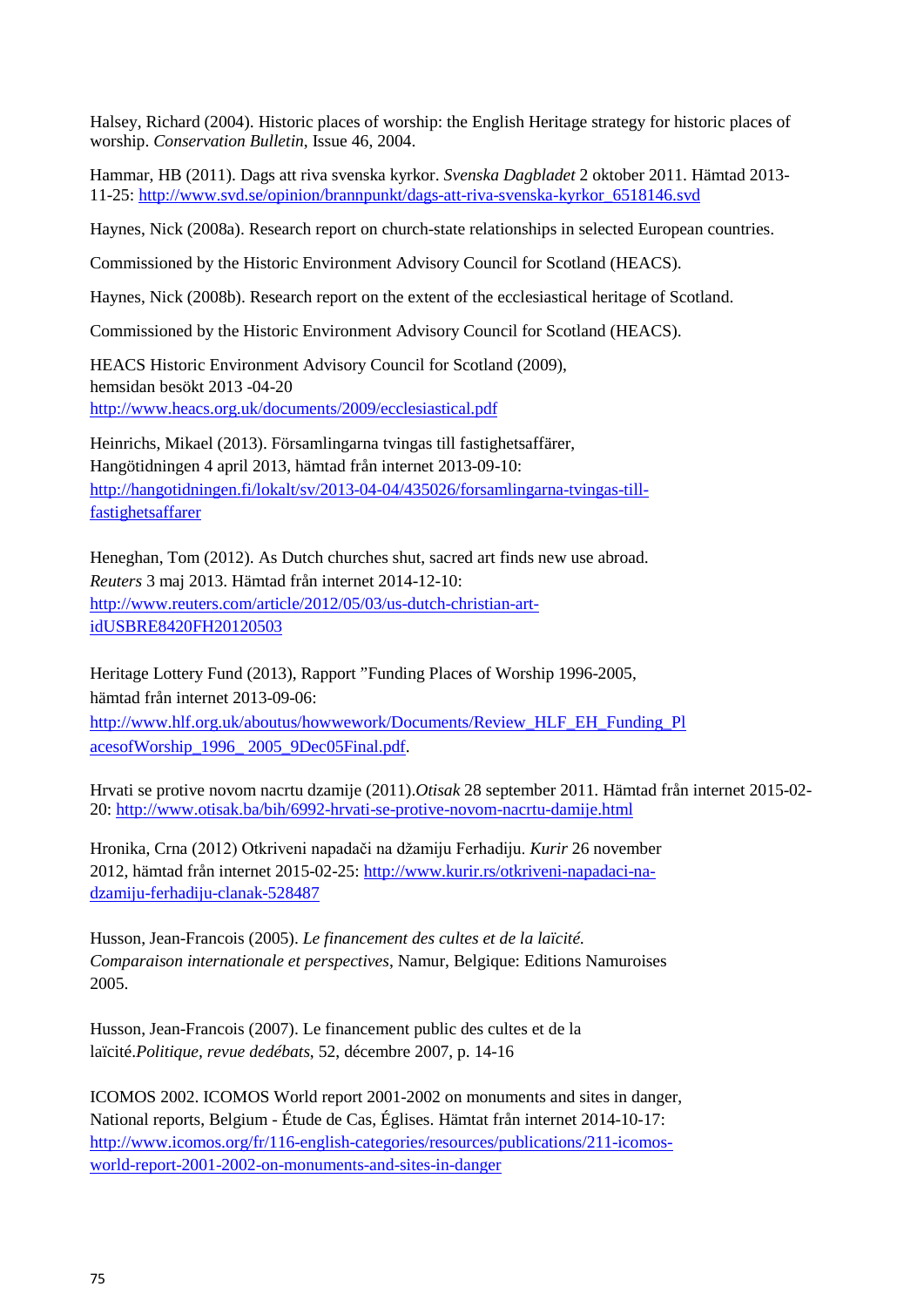## ICOMOS 2005, Resolutions of General Assembly, Xian 2005:

<http://www.international.icomos.org/xian2005/resolutions15ga.htm>

ICOMOS 2014, Scientific Council & International Scientific Committees,e-news no  $105:$ 

[http://www.icomos.org/fr/?option=com\\_acymailing&ctrl=archive&task=view&mailid=](http://www.icomos.org/fr/?option=com_acymailing&ctrl=archive&task=view&mailid=142&key=XTsZzNbp&subid=5-f7d4766e894ece51b739c06a94dd3e4e&tmpl=component) [142&key=XTsZzNbp&](http://www.icomos.org/fr/?option=com_acymailing&ctrl=archive&task=view&mailid=142&key=XTsZzNbp&subid=5-f7d4766e894ece51b739c06a94dd3e4e&tmpl=component) [subid=5-](http://www.icomos.org/fr/?option=com_acymailing&ctrl=archive&task=view&mailid=142&key=XTsZzNbp&subid=5-f7d4766e894ece51b739c06a94dd3e4e&tmpl=component)

[f7d4766e894ece51b739c06a94dd3e4e&tmpl=component. B](http://www.icomos.org/fr/?option=com_acymailing&ctrl=archive&task=view&mailid=142&key=XTsZzNbp&subid=5-f7d4766e894ece51b739c06a94dd3e4e&tmpl=component)esökt 2014-11-20

Institut Français d'Opinion Publique, Ifop (2014). Undersökning: Les francais et le catholicisme 50 ans après Vatican II, gjord på uppdrag av *La Croix*. Hämtad från Ifops hemsida, 2014-12-20: [http://ifop.fr/?option=com\\_publication&type=poll&id=2008](http://ifop.fr/?option=com_publication&type=poll&id=2008)

Inglehart, Ronald, Welzel, Changing Mass Priorities. The Link between Modernization and Democracy, *Perspectives on Politics. June 2010 | Vol. 8/No. 2.* [http://www.worldvaluessurvey.org/wvs/articles/folder\\_published/publication\\_587/files/ChangingMassPri](http://www.worldvaluessurvey.org/wvs/articles/folder_published/publication_587/files/ChangingMassPriorities.pdf) [orities](http://www.worldvaluessurvey.org/wvs/articles/folder_published/publication_587/files/ChangingMassPriorities.pdf).pdf

Institut d'Etudes et de Conseil 2013, CSA, etablerat företag som utför marknadsundersökningar i Frankrike, hemsidan besökt 2013-10-07, [http://www.csa.eu](http://www.csa.eu/)

Institut nationale de la statistique et des études économiques 2013, Nationella institutet för statistik och ekonomiska studier, INSEE, hemsidan besökt 2013.09.16: [www.insee.fr](http://www.insee.fr/)

Institut du patrimoine (2013). Kulturarvsinstitutet. Hemsidan besökt 2013-04-25: [www.institutpatrimoine.uqam.ca](http://www.institutpatrimoine.uqam.ca/)

International freedom of religion report 2012. US Department of State. Tillgänglig på:

<http://www.state.gov/j/drl/rls/irf/religiousfreedom/index.htm#wrapper>

Inventaire des lieux de culte du Québec (2006). Rapport d'activités 2006, hemsidan besökt 2013 -10-28 [http://www.lieuxdeculte.qc.ca](http://www.lieuxdeculte.qc.ca/)

Katolska kyrkan i Tyskland 2013, hemsidan besökt 2013-09-24: [http://www.katholisch.de/de/katholisch/kirche/kirche\\_in\\_deutschland/verteilerseite\\_kir](http://www.katholisch.de/de/katholisch/kirche/kirche_in_deutschland/verteilerseite_kirche_in_deutschland.php) che in deutschland.[p](http://www.katholisch.de/de/katholisch/kirche/kirche_in_deutschland/verteilerseite_kirche_in_deutschland.php)h p

Kirkefondet och Realdania (2014a). *Ny brug af danske kirkebygninger.* Hämtad från kirkefondets hemsida 2015-02-16: [http://www.kirkefondet.dk/fileadmin/filer/Billeder/Udgivelser/Ny\\_brug\\_af\\_kirker\\_21.03.2014.pdf](http://www.kirkefondet.dk/fileadmin/filer/Billeder/Udgivelser/Ny_brug_af_kirker_21.03.2014.pdf)

Kirkefondet och Realdania (2014b). *Idékatalog. Ny brug af seks københavnske kirkebygninger*Hämtad från kirkefondets hemsida 2015-02-16: [http://www.kirkefondet.dk/fileadmin/filer/Billeder/Udgivelser/Idekatalog\\_kirker\\_21.03.2014.pdf](http://www.kirkefondet.dk/fileadmin/filer/Billeder/Udgivelser/Idekatalog_kirker_21.03.2014.pdf)

Kirke og kirkegårde. Kirkeministeriet 2001. Hämtad 2013-09-03: <http://miliki.dk/fileadmin/share/publikationer/krg/Kirker.pdf>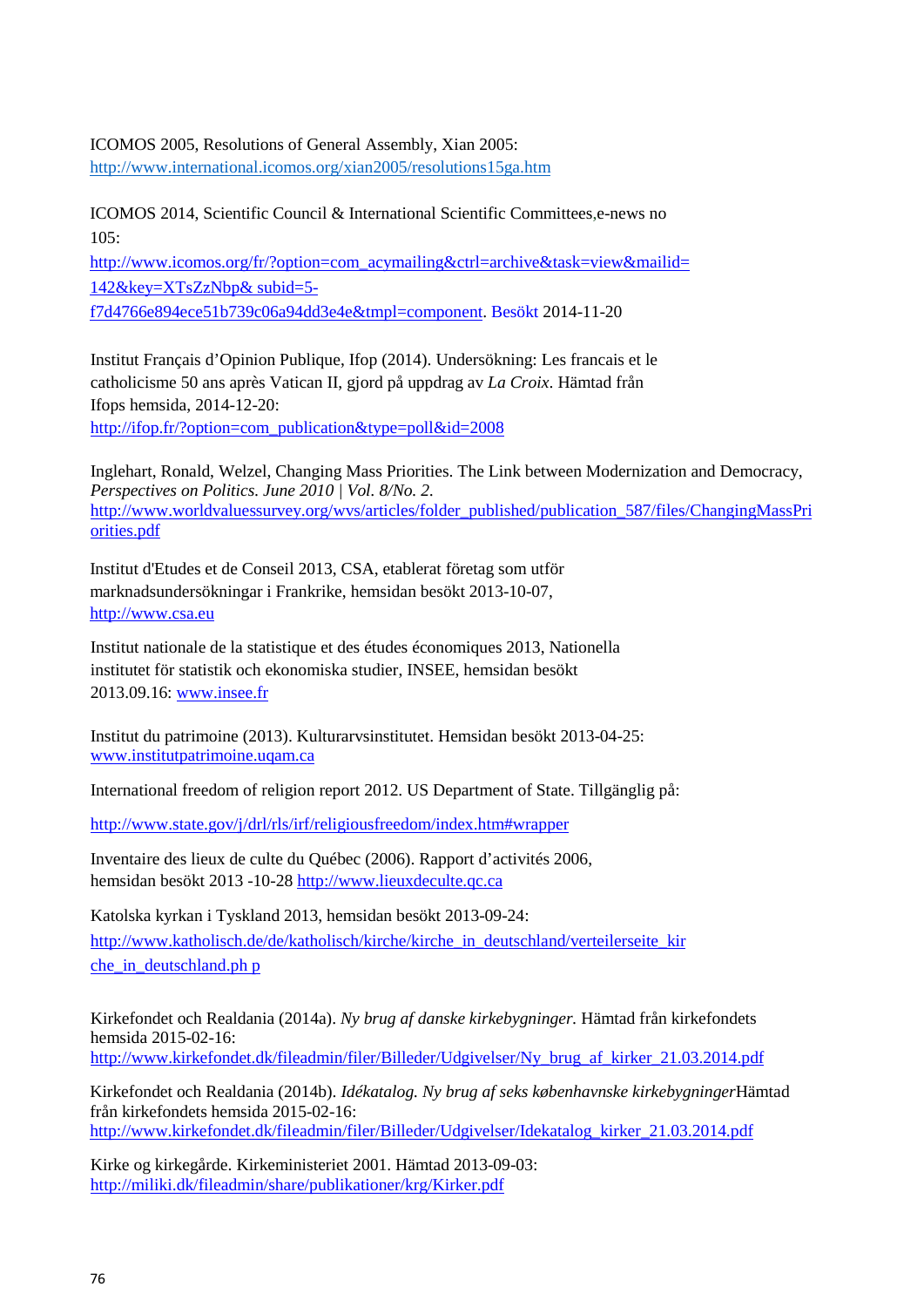Kirkefondet (2013). Brug af kirker der skal lukkes. Dokument udarbejdet af Kirkefondet Efteråret 2012. Hämtat från Kirkefondets hemsida 2013-11-26:

[http://www.kirkefondet.dk/fileadmin/filer/Billeder/Udgivelser/Kirkefondets\\_tanker\\_fremtidig\\_brug.pdf](http://www.kirkefondet.dk/fileadmin/filer/Billeder/Udgivelser/Kirkefondets_tanker_fremtidig_brug.pdf) .

Kirkeministeriet (2013). Danska kirkeministeriets officiella hemsida. Besökt 2013 -09-02[.http://miliki.dk](http://miliki.dk/kirke/folkekirken/oekonomi/kirkeskat/)

Kulturhistorisk tillsyn över den kyrkliga miljön. Betänkande. Departementsserien, C 1986:11.

Kirker skal omvandles till børnehaver (2010). *Jyllandsposten*: 2010-11-10: [http://jyllands-posten.dk/indland/ECE4403869/kirker](http://jyllands-posten.dk/indland/ECE4403869/kirker-skal-omdannes-til-boernehaver/)[skal-omdannes-til-boernehaver/](http://jyllands-posten.dk/indland/ECE4403869/kirker-skal-omdannes-til-boernehaver/)

Kirkelukninger: en grundig proces. *Kirken i Københavns* hemsida: <http://kirkenikbh.dk/nyheder/kirkelukninger-en-grundig-proces>

Kirkelukninger i København (odaterad). Kirkefondets hemsida, hämtad 2013-11-25: <http://www.kirkefondet.dk/index.php?id=717>

*Konsten att gå i kyrkan*. Fyra rapporter från ett religionssociologiskt projekt i Göteborg. Gustafsson, Göran, Dahlgren, Curt, Pettersson, Thorleif, Geyer, Karl och Wikström, Owe, Svenska kyrkans forskningsråd, Tro och tanke 1994:4.

Kyrkokansliet (2008). *Differentierad användning och förvaltning av kyrkobyggnader* (DAK). Opublicerad delrapport 9.2.2. 2008-04-28.

Kyiv Statement on the Protection of Religious Properties within the Framework of the World Heritage Convention. Kyiv, 5 November 2010: [http://whc.unesco.org/en/religious-sacred-heritage/#Kyiv](http://whc.unesco.org/en/religious-sacred-heritage/%23Kyiv)

Kunsten å være kirke om kirke, kunst og kultur Kulturmelding for Den norske kirke utarbeidet av Norske kirkeakademier på oppdrag fra Kirkerådet. Digital skrift på:<http://www.kirken.no/kulturmelding/>

Kurri, Helén (2011). Metodistkyrkan säljer sin kyrka i Lovisa. *Östra Nyland* 14 januari 2011. Hämtad från internet 2013-09-03: [http://on.fi/nyheter/2011-01-](http://on.fi/nyheter/2011-01-14/413766/metodistkyrkan-saljer-sin-kyrka-i-lovisa) [14/413766/metodistkyrkan-saljer-sin-kyrka-i-lovisa](http://on.fi/nyheter/2011-01-14/413766/metodistkyrkan-saljer-sin-kyrka-i-lovisa)

Là dove c'era la chiesa. Polemiche in Francia sulla demolizione dei luoghi di culto in stato di abbandono*L'Osservatore Romano* 2013-08- 31.

Leeuwen, van, A J C (Wies) (2006). Believing in Churches, Church Buildings in the Netherlands - Conservation and New Functions. I *Quel Avenir pour quelles églises? What future for which churches?* red. Lucie K Morisset, Luc Noppen, Thomas Coomans, Presses de l'Université du Quebéc.

Lé Mon, Middlemiss, Martha (2012). Internationell utblick 1: Church of England. *Nyckeln till Svenska kyrkan – en skrift om organisation, verksamhet och ekonomi 2012.* Hämtad 2013-11-27: [www.svenskakyrkan.se/default.aspx?di=937389](http://www.svenskakyrkan.se/default.aspx?di=937389)

Leis-Peters, Annette (2012). Internationell utblick II: Med behov att bryta upp – den evangeliska kyrkan i Tyskland mellan tradition och förändring. I *Nyckeln till Svenska kyrkan - en skrift om organisation, verksamhet och ekonomi* 2012.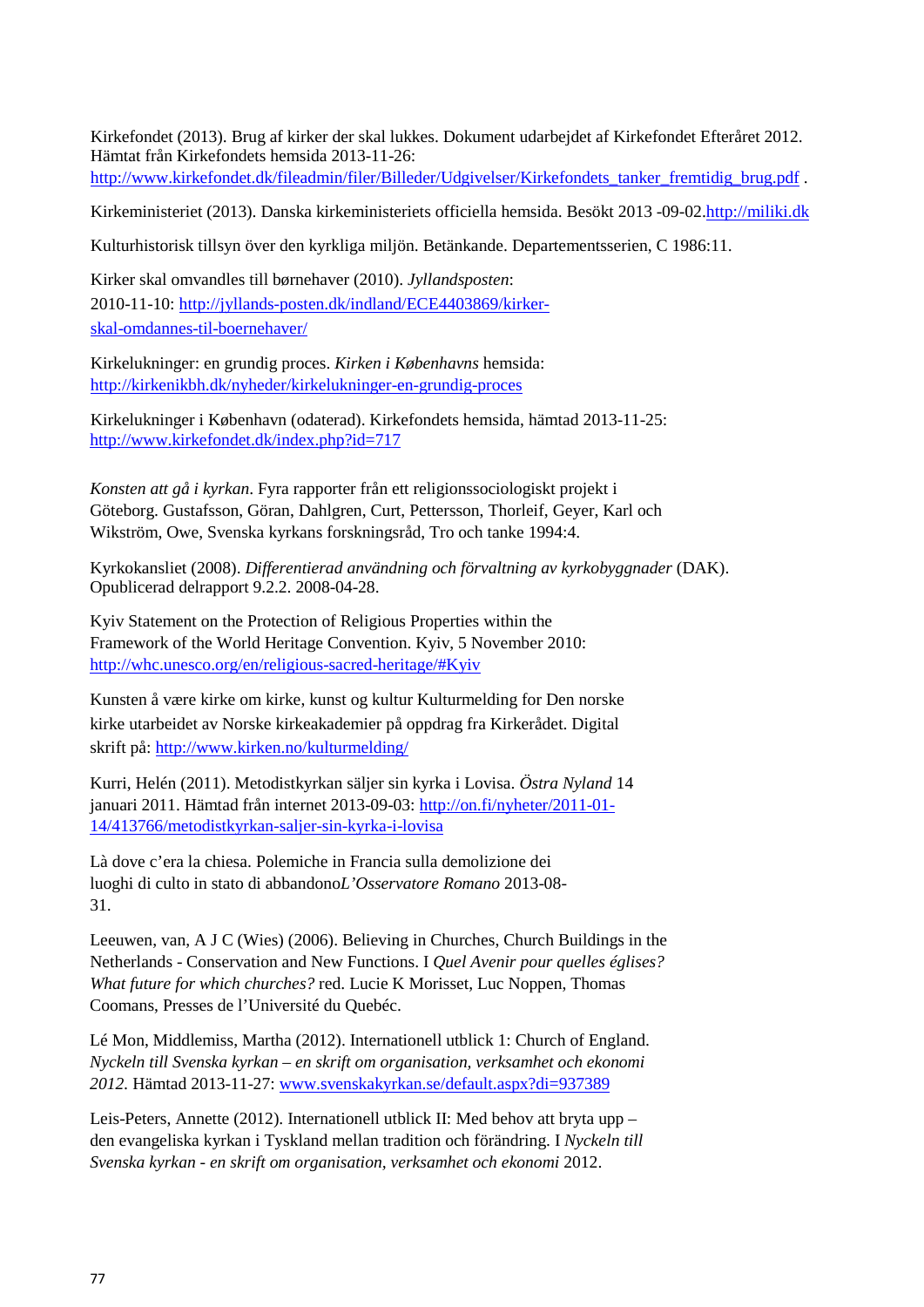Leniaud, Jean-Michel (2007). *Vingt siècles d'architecture religieuse en France*. Collection "Patrimoine références", Centre National de Documentation Pédagogique.

Leniaud, Jean-Michel(2001). *Chroniques patrimoniales* Éditions Norma.

Leniaud, Jean-Michel(2002). *Archipels du passé: le patrimoine et son histoire* Arthème Fayard Editions.

Letizia, Marco (2009). "Italia in vendita: chiese, fari, stazioni, fabbriche. Ecco le nuove abitazioni." *Corriere della Sera* 2009-04-01.

Lesegretain, Claire (2010). Sur le plan juridique, une gestion compliquée, *La Croix* 2010.10.06

Lindblad, Henrik (2011). Kyrkorna är inte bara till för gudstjänster. *Svenska Dagbladet* 6 oktober 2011 [http://www.svd.se/opinion/brannpunkt/kyrkorna-ar-inte-bara-till-for](http://www.svd.se/opinion/brannpunkt/kyrkorna-ar-inte-bara-till-for-gudstjanster_6529346.svd)[gudstjanster\\_6529346.svd. H](http://www.svd.se/opinion/brannpunkt/kyrkorna-ar-inte-bara-till-for-gudstjanster_6529346.svd)ämtad 2013-11-13.

Lindblad, Henrik (2012). 'Den kyrkoantikvariska ersättningen och kulturarvsansvaret i en föränderlig omvärld'. *Nyckeln till Svenska kyrkan 2012.*

Lindblad, Henrik & Löfgren Eva (2014). När Gud blir sambo med kulturen. *Svenska Dagbladet*, 23 februari 2013[, http://www.svd.se/kultur/understrecket/nar-gud-blir](http://www.svd.se/kultur/understrecket/nar-gud-blir-sambo-med-kulturen_3297010.svd)[sambo-med-kulturen\\_3297010.svd](http://www.svd.se/kultur/understrecket/nar-gud-blir-sambo-med-kulturen_3297010.svd)

Linde Bjur, Gunilla (2007). "Dio Padre Misericordioso." *Arkitektur* 2007:8.

Lorusso, Eleonora (2015). "AAA chiese vendesi per mancanza di fedeli." *Panorama* 2015-02-20.

Lueg, Rebecka (2011). Houses of God…or not?! Approaches to the adaptive reuse of churches in Germany and the United States. Masters Final Project, School of Architecture, Planning and Preservation, University of Maryland 2011. Hämtad 2013-11-28: [http://drum.lib.umd.edu/bitstream/1903/12120/1/Rebecca%20Lueg\\_Final%20Project\\_Adaptive%20Reus](http://drum.lib.umd.edu/bitstream/1903/12120/1/Rebecca%20Lueg_Final%20Project_Adaptive%20Reuse%20of%20Churches_DRUM.pdf) [e%20of%20Churches\\_DRUM.pdf](http://drum.lib.umd.edu/bitstream/1903/12120/1/Rebecca%20Lueg_Final%20Project_Adaptive%20Reuse%20of%20Churches_DRUM.pdf)

Magnusson, Börje (2001). *Rom. En konst- och kulturhistorisk vägledning*. Stockholm: Wahlström & Widstrand.

*Management of cathedrals and other major religious buildings in use. Recommendation 1484 (2000).*  Council of Europe. Hämtad 2018-01-04: <http://assembly.coe.int/nw/xml/XRef/Xref-XML2HTML-en.asp?fileid=16852&lang=en>

Marinelli, Francesco (2013). Là dove c'era un altare… *Artribune* 2013-01-25.

*Marketing Journal* 2009-04-05, "Una chiesa (sconsacrata) per reinventarsi il modo di abitare."

Martin, Tania (2002). The Architecture of Charity: Power, Religion and Gender in North America, 1840 -1960. University of California at Berkeley. Doctoral thesis.

McLeod. Hugh, Ustorf, Werner (2003). *The Decline of Christendom in Western Europe 1750-2000*. Cambridge University Press.

Monckton, Linda (2010). Churches and closure in the church of England. A Summary Report. English Heritage

Morisset, Lucie & Luc Noppen (2005). Du patrimoine démodé au retour du Grand Tour: réflexions sur la désaffection des cultes, *Téoros Revue de recherche en tourisme* 24-2/2005, Tourisme, religion et patrimoine, p. 39-46.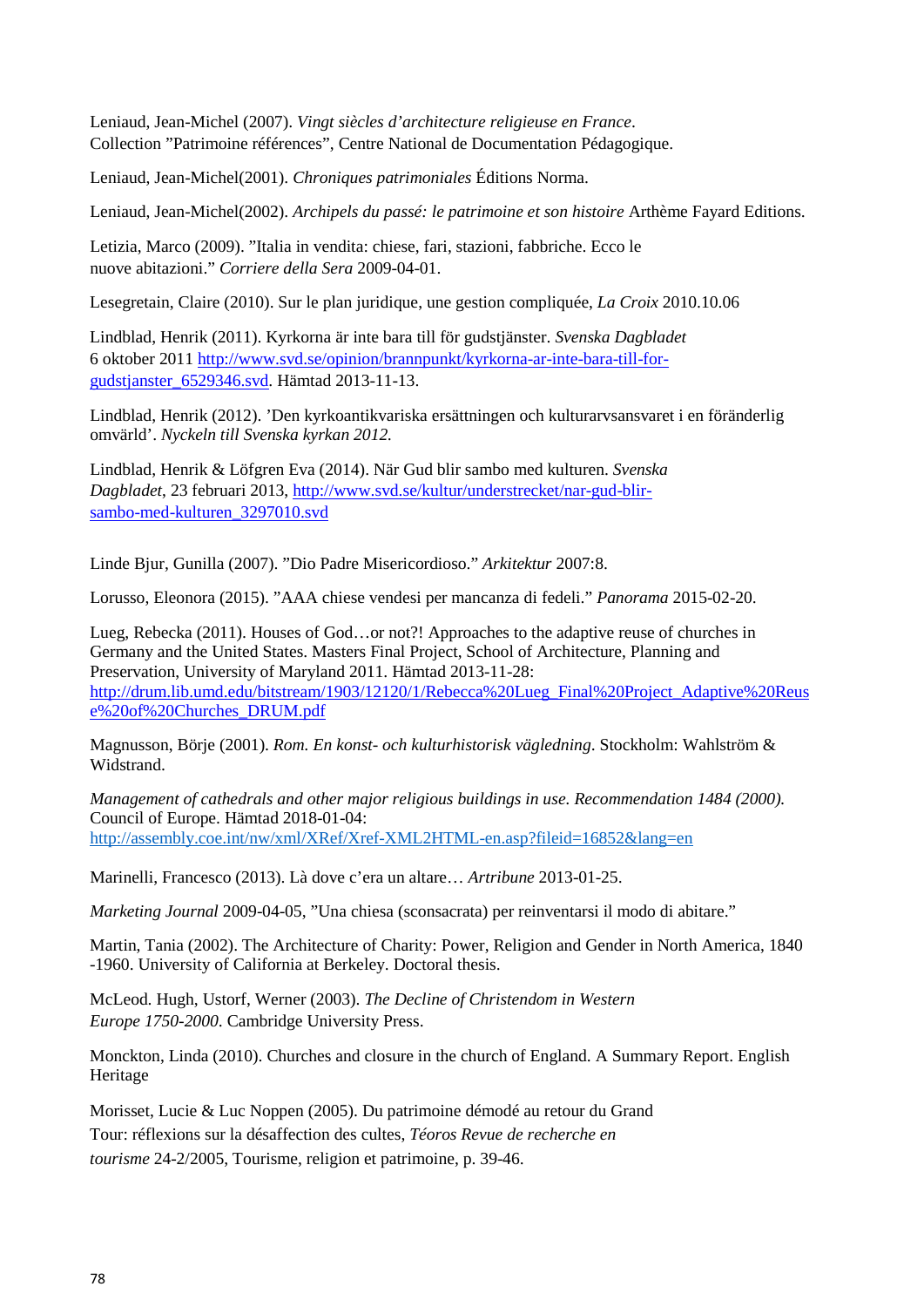Museum Catharijneconvent (2012). Guidelines on ways of dealing with religious objects. Hämtad från internet 2013-09-10: [http://www.hrre.nl/assets/Uploads/Guidelines-on-Ways-of-Dealing-with-Religious-](http://www.hrre.nl/assets/Uploads/Guidelines-on-Ways-of-Dealing-with-Religious-Objects-1.1.pdf)

[Objects-1.1.pdf](http://www.hrre.nl/assets/Uploads/Guidelines-on-Ways-of-Dealing-with-Religious-Objects-1.1.pdf)

Nämnden för stöd till trossamfund (2015). Hämtad från internet 2015-11-16: <http://www.sst.a.se/statistik/statistik2013.4.2221f657149ccb048e3446f5.html>

Mørk, Max Ingar (odaterad). Hva kan gamle kirker brukes til?, Debattartikel på danska Kirkefondets hemsida. Besökt 2013-09-03: [http://www.kirkefondet.dk/index.php?id=599.](http://www.kirkefondet.dk/index.php?id=599)

Niel, Xavier (1998). L'état de la pratique religieuseen France. Division Conditions de vie des ménages, Insee 1998, [http://www.insee.fr/fr/ffc/docs\\_ffc/ip570.pdf](http://www.insee.fr/fr/ffc/docs_ffc/ip570.pdf)

Nordiska ministerrådet (2014). Besökt 2014.12.17:<http://www.norden.org/sv/nordiska-ministerraadet>

Norris, Pippa& Inglehart, Ronald (2007). Uneven Secularization in the United States and Western

Europe. *Democracy and the New Religious Pluralism*. Oxford University Press. Hämtad 2018: [http://www.hks.harvard.edu/fs/pnorris/Acrobat/Norris%20and%20Inglehar](http://www.hks.harvard.edu/fs/pnorris/Acrobat/Norris%20and%20Inglehart%20Banchoff.pdf) [t%20Banchoff.pdf](http://www.hks.harvard.edu/fs/pnorris/Acrobat/Norris%20and%20Inglehart%20Banchoff.pdf)

Nuovi spazi abitativi, va di moda la chiesasconsacrata. *Eolopress* 2009-04-01.

Nuovi spazi per abitare, è di moda la chiesa sconsacrata. *Wall Street Italia* 2009-03-31.

Options for the disposal of redundant churches and other places of worship: [http://www.english](http://www.english-heritage.org.uk/content/imported-docs/k-o/options-disposal-of-redundant-churches-and-other-places-of-worship.pdf)[heritage.org.uk/content/imported-docs/k-o/options-disposal-of-redundant-churches-and-other-places-of](http://www.english-heritage.org.uk/content/imported-docs/k-o/options-disposal-of-redundant-churches-and-other-places-of-worship.pdf)[worship.pdf](http://www.english-heritage.org.uk/content/imported-docs/k-o/options-disposal-of-redundant-churches-and-other-places-of-worship.pdf)

*Panorama* 2009-03-31, "Una chiesa (sconsacrata) per reinventarsi il modo di abitare."

Park Alison, Caroline Bryson, Elizabeth Clery, John Curtice och Miranda Phillips (Ed.) (2013). *British Social Attitudes*, 2013 Edition. Hämtad från internet 2015 02-25: [http://www.bsa-30.natcen.ac.uk/media/37580/bsa30\\_full\\_report\\_final.pdf](http://www.bsa-30.natcen.ac.uk/media/37580/bsa30_full_report_final.pdf)

Pedersen, Dorthe Heiden (2010). Kirker skal omdannes till børnehaver, *Jyllandsposten* 20 november 2010. Besökt 2013-09-02. [http://jyllands](http://jyllands-posten.dk/indland/ECE4403869/kirker-skal-omdannes-til-boernehaver/)[posten.dk/indland/ECE4403869/kirker-skal-omdannes-til-boernehaver/](http://jyllands-posten.dk/indland/ECE4403869/kirker-skal-omdannes-til-boernehaver/)

Persson, Erika, Löfgren, Eva, Wetterberg, Ola (2014). *Svenska kyrkans kulturarv: Forskningsöversikt 2009-2014.* Instiutionen för kulturvård, Göteborgs universitet. Tillgänglig på internet via Göteborgs universitets publikationer. GUPEA:<https://gupea.ub.gu.se/handle/2077/37772>

Pints in the Pews (2002). *The Economist* 2002-03-28. Hämtad 2013-11-28: <http://www.economist.com/node/1057312>

Photographers.it, "Andrea Di Martino vince la settima edizione del Premio Ponchielli": [http://www.photographers.it/articolo/andrea-di-martino-vince-la](http://www.photographers.it/articolo/andrea-di-martino-vince-la-settima-edizione-del-premio-ponchielli-659.html)[settima-edizione-del-premio-ponchielli-659.html, b](http://www.photographers.it/articolo/andrea-di-martino-vince-la-settima-edizione-del-premio-ponchielli-659.html)esökt 2015-08-13.

Prelot, Pierre-Henri (2006). Les moines au Mont Saint Michel. Étude de cas, i *Le Patrimoine culturel religieux. Enjeux juridiques et pratiques culturelles.* Basdevant-Gaudemet mfl (red.), Paris. L'Harmattan, Collection Droit du patrimoine culturel et naturel, s. 259-276.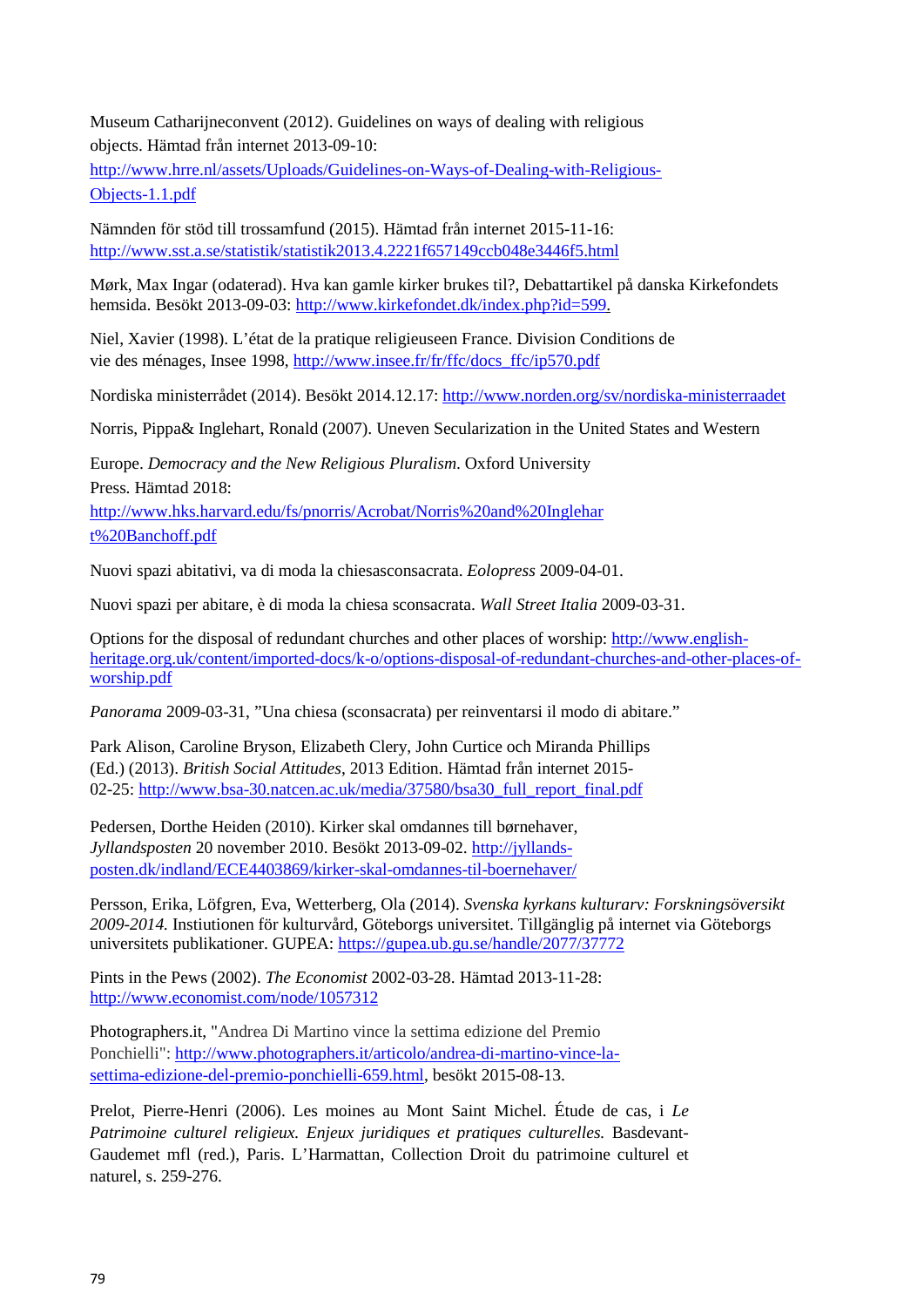*Principles of Selection for Listing Buildings*, Department for Culture, Media and Sports, March 2010. Hämtad 2013-11-28:

[http://webarchive.nationalarchives.gov.uk/20121204113822/http://www.culture.gov.uk/images/publicati](http://webarchive.nationalarchives.gov.uk/20121204113822/http:/www.culture.gov.uk/images/publications/Principles_Selection_Listing.pdf) [ons/Principles\\_Selection\\_Listing.pdf](http://webarchive.nationalarchives.gov.uk/20121204113822/http:/www.culture.gov.uk/images/publications/Principles_Selection_Listing.pdf)

Quante chiese da custodire. Dalla Turchia all'Inghilterra a rischio la sorte di migliaia di edifici sacri. *L'Osservatore Romano* 2013-12-01.

Radboud universitet (2014). Fakulteten för filosofi, teologi och religionsstudier, Kaski centrum för tillämpad forskning, undersökningar gällande katolska kyrkan: Cijfers Rooms-Katholieke Kerk. Besökt 2014-12-10. [http://www.ru.nl/kaski/onderzoek/cijfers-rooms/virtuele\\_map/katholieken/](http://www.ru.nl/kaski/onderzoek/cijfers-rooms/virtuele_map/katholieken/)

Radio Slobodna Evropa (2009). Uništavanje božjih kuća "onih drugih" i njihova obnova. 17 maj 2009. Hämtad från internet 2015-02-20: [http://www.slobodnaevropa.org/content/tema\\_sedmice\\_vjerski\\_objekti/1733524.html](http://www.slobodnaevropa.org/content/tema_sedmice_vjerski_objekti/1733524.html)

Raivo,Petri J. (2002) The peculiar touch of the East: Reading the post- war landscapes of the Finnish Orthodox Church, *Social & Cultural Geography*, 3:1, 11- 24, hämtad från internet 2014-12-10: <http://www.tandfonline.com/doi/pdf/10.1080/14649360120114116>

Rauti, Pino (1989). Redundant Religious Buildings: Report of the Committee on Culture and Education and Related Documents, Council of Europe 1989.

Recommendation 1396 (1999). Religion and democracy. Council of Europe. Hämtad från internet 2018- 01-05:<http://assembly.coe.int/nw/xml/XRef/Xref-XML2HTML-en.asp?fileid=16672&lang=en>

Recommendation 1484 (2000). Management of cathedrals and other major religious buildings *in use.*  Council of Europe. Hämtad från internet 2018-01-05: <http://assembly.coe.int/nw/xml/XRef/Xref-XML2HTML-en.asp?fileid=16852&lang=en>

RELIGARE (Religious Diversity and Secular Models in Europe), EU-finansierat forskningsprojekt 2010-  $13.$ 

http://cordis.europa.eu/project/rcn/94078\_en.html

*Religion i Danmark 2013* (2013) En e-årbog fra Center for SamtidsReligion 5. Årgang, Institut for Kultur og Samfund Facutly of Arts, Aarhus universitet,

[http://samtidsreligion.au.dk/fileadmin/Samtidsreligion/Religion\\_i\\_Danmark/2013\\_e -aarbog/Rel-DK-](http://samtidsreligion.au.dk/fileadmin/Samtidsreligion/Religion_i_Danmark/2013_e-aarbog/Rel-DK-2013MVN30april.pdf)[2013MVN30april.pdf](http://samtidsreligion.au.dk/fileadmin/Samtidsreligion/Religion_i_Danmark/2013_e-aarbog/Rel-DK-2013MVN30april.pdf)

Religious Studies Media and Information Service (2013), REMID, vetenskaplig informationstjänst vars hemsida innehåller information om antal medlemmar i samtliga tyska religiösa samfund), från internet 2013-09-23: <http://www.remid.de/statistik#top>

Riedlmayer András (2002). From the Ashes: The Past and Future of Bosnia's Cultural Heritage, i *Islam and Bosnia Conflict Resolution and Foreign Policy in Multi-Ethnic States*, ed. Maya Shatzmiller. Montreal: McGill-Queens University Press, pp. 98-135.

Religion in England and Wales 2011. Office for national statistics 2012: [http://www.ons.gov.uk/ons/rel/census/2011-census/key-statistics-for-local-authorities-in-england-and](http://www.ons.gov.uk/ons/rel/census/2011-census/key-statistics-for-local-authorities-in-england-and-wales/rpt-religion.html.%20BesÃ¶kt%202013-07-10)[wales/rpt-religion.html. Besökt 2013-07-10.](http://www.ons.gov.uk/ons/rel/census/2011-census/key-statistics-for-local-authorities-in-england-and-wales/rpt-religion.html.%20BesÃ¶kt%202013-07-10)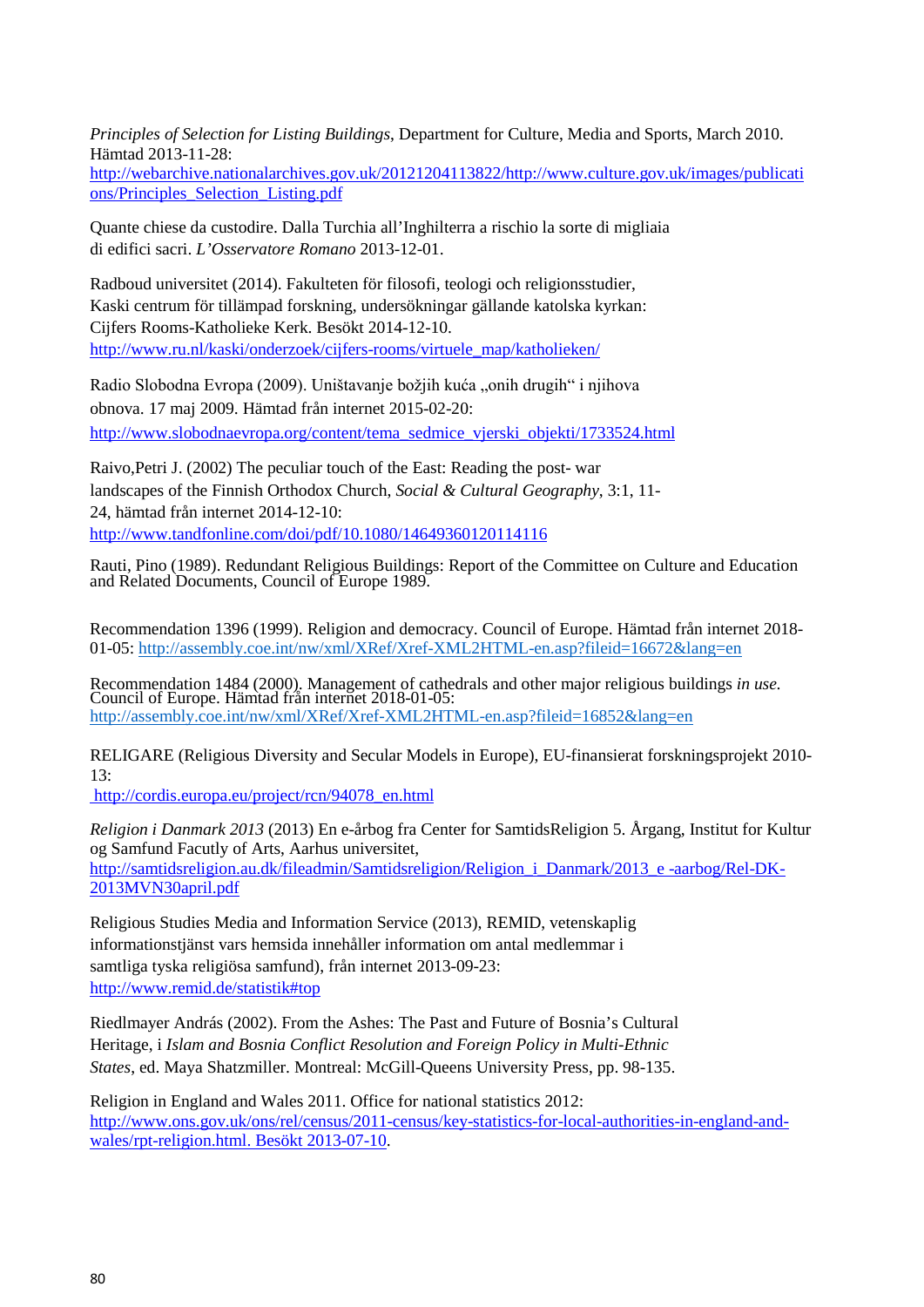Report with recommendations on the long-term conservation of the ecclesiastical heritage in a time of demographic change. Presented to Michael Russell, MSP Minister for Culture, External Affairs and the Constitution, September 2009. Hämtad från internet 2015-10-27: <http://www.theheritagealliance.org.uk/hrba/wp-content/uploads/2015/01/ecclesiastical.pdf>

Schreiber, Jean-Philippe, Cécile Vanderpelen-Diagre, Emilie Brébant (2012). *Les Religions et la Laïcité en Belqique Rapport* 2012. Université Libre de Bruxelles/ Observatoire des religions et de la laïcité ORELA.

Srebrenica: a church close to genocide memorial 'provokes', tv -inslag 10 juli 2013, *AFP News Agency*, hämtad från Youtube 2015-02-15 [https://www.youtube.com/watch?v=gLr\\_TryxAyU](https://www.youtube.com/watch?v=gLr_TryxAyU)

Spräng svenska kyrkor (2011). Inslag i Studio 1, Sveriges Radio, 2011 -10-03. Hämtad 2013-11-25: [http://sverigesradio.se/sida/artikel.aspx?programid=1637&artikel=4727696.](http://sverigesradio.se/sida/artikel.aspx?programid=1637&artikel=4727696)

Stockholms Katolska Stift 2013,<http://www.katolskakyrkan.se/1/1.0.1.0/24/1/>

Sveriges Television (2012). Kulturnyheterna, "Svenska kyrkor i kris", 31 oktober 2012. Hämtad 2013- 11-25: <http://www.svtplay.se/klipp/539926/svenska-kyrkor-i-kris>

SCB Statistiska Centralbyrån, statistikdatabas. Hämtad 2012-12-31:<http://www.scb.se/BE0101/>

Schmidt, Pierre (2006). La nouvelle carte des lieux de culte, *La Croix* 25 oktober 2006, hämtad från internet 2013-07-01.

Schreiber, Jean-Philippe, Cécile Vanderpelen-Diagre, Emilie Brébant, (2013). *Les Religions et la Laïcité en Belqique Rapport 2012.* Université Libre de Bruxelles/ Observatoire des religions et de la laïcité (ORELA)

Sjöström, Inger (2007), "Kyrkobyggnad till salu"− "Kyrkorum att hyra". Ny användning för gamla kyrkor?

*Bebyggelsehistorisk tidskrift* 53, 2007, s 8-21.

Statistisk sentralbyrå/Statistics Norway. Den norske kirke, 2013. Besökt 2015-04-10:

[http://www.ssb.no/kultur-og](http://www.ssb.no/kultur-og-fritid/statistikker/kirke_kostra/aar/2014-05-06?fane=tabell&sort=nummer&tabell=171794)[fritid/statistikker/kirke\\_kostra/aar/2014-05-](http://www.ssb.no/kultur-og-fritid/statistikker/kirke_kostra/aar/2014-05-06?fane=tabell&sort=nummer&tabell=171794) [06?fane=tabell&sort=nummer&tabell=171794](http://www.ssb.no/kultur-og-fritid/statistikker/kirke_kostra/aar/2014-05-06?fane=tabell&sort=nummer&tabell=171794)

Santi, Giovanni (2012) *I segni dell'abbandono. Sul recupero di chiese urbane tra Pisa-Lucca-Livorno*. Edizioni ETS:

[http://www.edizioniets.it/scheda.asp?N=9788846735263, b](http://www.edizioniets.it/scheda.asp?N=9788846735263)esökt 2015-08-13.

Stovel, Herb, Stanley-Price, Nicholas, Killick, Robert (ed). (2003). *Conservation of Living Religious Heritage.* Papers from the ICCROM 2003 Forum on Living Religious Heritage: conserving the sacred, ICCROM Conservation Studies 3.\*

Svenska kyrkan (2013a), Kyrkan i siffror,<https://www.svenskakyrkan.se/default.aspx?id=645562>

Svenska kyrkan (2013b). Ett rum öppet för alla: Svenska kyrkans redovisning till regeringen angående de kyrkoantikvariska frågorna inför kontrollstationen 2014. Från internet 2013-11-25:

<http://www.svenskakyrkan.se/default.aspx?id=1025957> .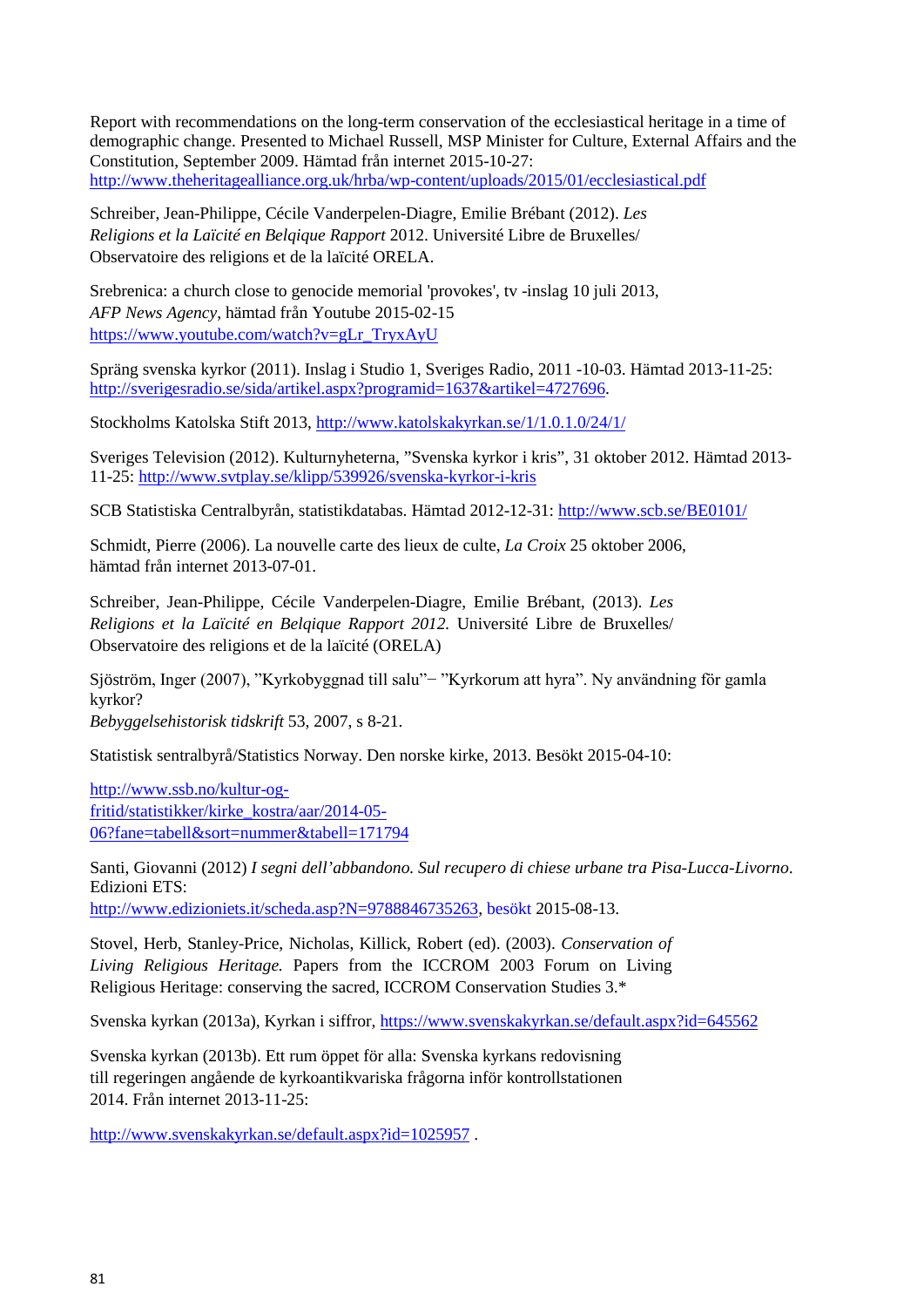Svenska kyrkan (2013c). Svenska kyrkans redovisning för år 2012 angående de kyrkliga kulturvärdena och användningen av den kyrkoantikvariska ersättningen. Hämtad 2015 -04-09: [http://www.svenskakyrkan.se/kyrkaochsamhalle/rapporter](http://www.svenskakyrkan.se/kyrkaochsamhalle/rapporter-kyrkoantikvarisk-ersattning)[kyrkoantikvarisk-ersattning](http://www.svenskakyrkan.se/kyrkaochsamhalle/rapporter-kyrkoantikvarisk-ersattning)

Svenska kyrkan (2014). Svenska kyrkans redovisning för år 2013 angående de kyrkliga kulturvärdena och användningen av den kyrkoantikvariska ersättningen. Hämtad 2015-04-09 på:

[http://www.svenskakyrkan.se/kyrkaochsamhalle/rapporter-kyrkoantikvarisk](http://www.svenskakyrkan.se/kyrkaochsamhalle/rapporter-kyrkoantikvarisk-ersattning)[ersattning](http://www.svenskakyrkan.se/kyrkaochsamhalle/rapporter-kyrkoantikvarisk-ersattning)

Svenska kyrkan (2015a). Medlemsprognoser. Besökt 2015-04-10: <http://internwww.svenskakyrkan.se/statistik/medlemsprognoser>

Svenska kyrkan (2015b). Svenska kyrkan i siffror. Besökt 2015 -02-10: <https://www.svenskakyrkan.se/default.aspx?id=645562>

Svenska kyrkan (2015c). Gemensamt ansvar - en utredning om fastigheter, kyrkor och utjämningssystem*.* Svenska kyrkans utredningar 2015:1.

Sägesser Caroline & Vincent de Coorebyter (2000). *Cultes et laïcité en Belgique* . Crisp. Dossier nr 51- 2000

Sägesser, Caroline (2009). Le financement public des cultes en France et en Belgique:des principes aux accommodements, i *Politique et religion en France et en Belgique.* Foret, François (éd.), éditions de l'ULB, 2009, s. 91-105.

Sägesser Caroline & Jean-Philippe Schreiber (dir.) (2010). *Le financement public des religions et de la laïcité en Belgique*.

Academia Bruylant. Intellection nr 10.

Synagogues at risk. Report based on the findings of a survey carried out by Jewish Heritage UK (2010). English Heritage.

Sørmoen, Oddbjørn (2010). Historic places of worship: basic information by country. Norway. *Future for Relgious*

*Heritage.* Hämtad 2015-11-04: [http://www.frh-europe.org/wp](http://www.frh-europe.org/wp-content/uploads/2012/05/2010-Norway-Oddbj%C3%B8rn-S%C3%B8rmoen.pdf)[content/uploads/2012/05/2010-Norway-Oddbj%C3%B8rn-S%C3%B8rmoen.pdf](http://www.frh-europe.org/wp-content/uploads/2012/05/2010-Norway-Oddbj%C3%B8rn-S%C3%B8rmoen.pdf)

Sørmoen, Oddbjørn (2014a). Kirken - mer än vi tror. *Aftenposten* 23 mars 2014. Besökt 2015-06-03: <http://www.aftenposten.no/meninger/kronikker/Kirken--mer-enn-vi-tror-7509928.html>

Sørmoen, Oddbjørn (2014b). Kirkene- en truet kulturarv?, i *Fremtid for forntiden* 3/4 2014, s 24-29.

Sørmoen, Oddbjørn (2015). Uppgifter per e-post 2015-06-11.

Tor Sapienza, chiesa abbandonata occupata da 30 persone senza casa. *La Repubblica* 2013-10-13.

Thuringer, Rune P (1978). Kyrka och stat i Frankrike. En skilsmässa med förvecklingar, *Signum* nr 4 1978.

Torrekens, Corinne (2005). Le pluralisme religieux en Belgique, *Diversité Canadienne*, Volume 4:3, automne 2005, pp 56-58.

Tsivolas, Theodosios (2014), *Law and Religious Cultural Heritage in Europe*. Springer International Publishing.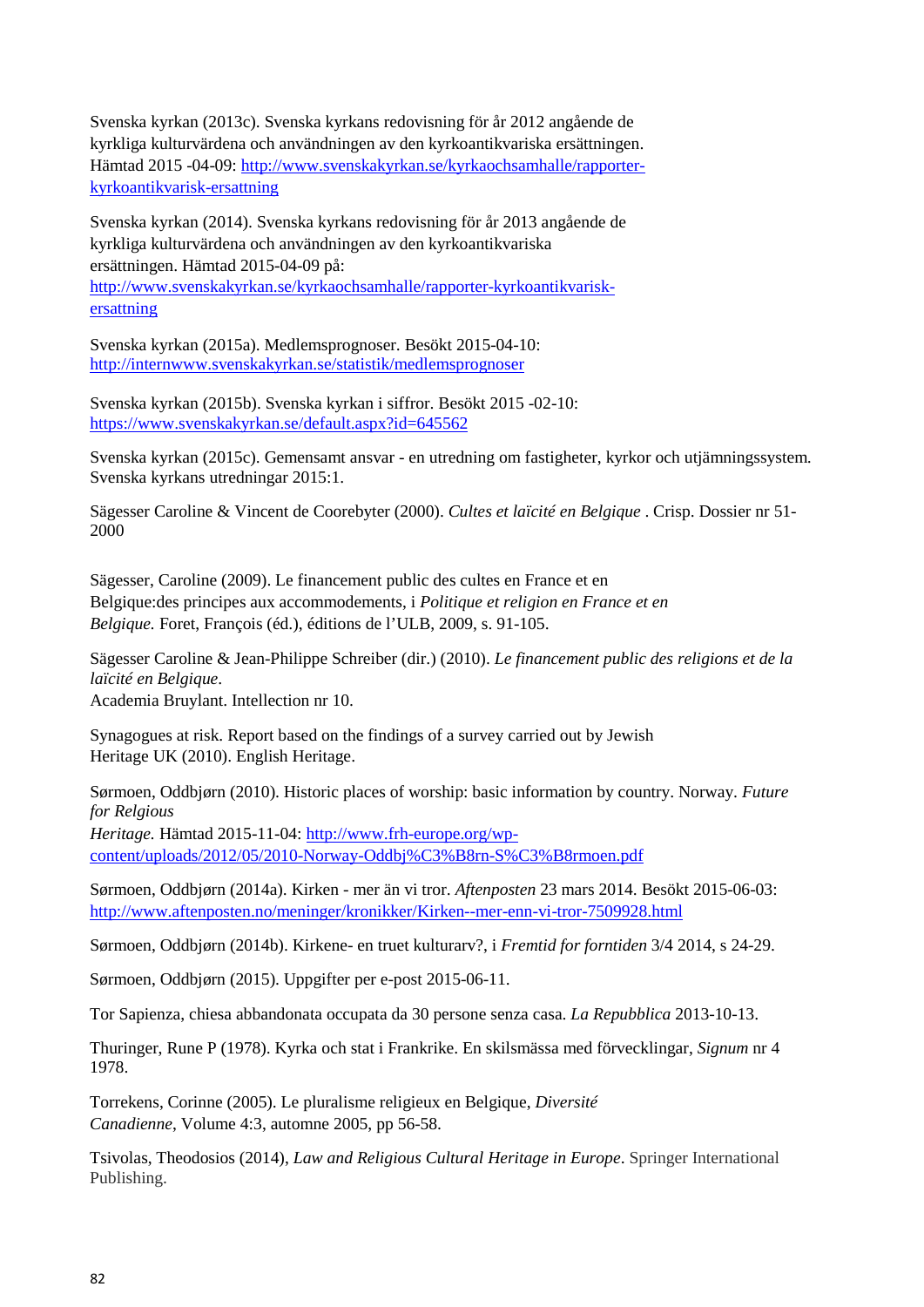Turgeon, Laurier (dir.) (2005) *Le patrimoine religieux du Québec: entre le cultuel et le culturel*, Québec, Presses de l'Université Laval.

Två kyrkor till salu. *Sydsvenska dagbladet* 11 april 2013. Hämtad från internet 2013-09-02: <http://www.sydsvenskan.se/danmark/tva-kyrkor-till-salu/>

Ulrica Eleonoras framtid oviss (2012). *Kyrkpressen* nr 18/2012, torsdag 3 maj.

Una chiesa (sconsacrata) per reinventarsi il modo di abitare. *Marketing Journal* 2009-04-05.

Una chiesa (sconsacrata) per reinventarsi il modo di abitare. *Panorama* 2009-03-31.

Università Cattolica del Sacro Cuore, Isabella Bolgiani: http://docenti.unicatt.it/ita/isabella\_bolgiani/, besökt 2015-04-23.

UNESCO (2010), Kyiv Statement on the Protection of Religious Properties within the Framework of the World Heritage Convention. Hämtad 2015-11-04: [http://whc.unesco.org/en/religious-sacred-heritage/#Kyiv](http://whc.unesco.org/en/religious-sacred-heritage/%23Kyiv)

UNESCO (2014a) World Heritage List:<http://whc.unesco.org/en/list/>

UNESCO (2014b), World Heritage Centre, Initiative on Heritage of Religious Interest; [http://whc.unesco.org/en/religious-sacred](http://whc.unesco.org/en/religious-sacred-heritage/#documents)[heritage/#documents](http://whc.unesco.org/en/religious-sacred-heritage/#documents)

UNESCO (2015a) Text of the Convention for the Safeguarding of Intangible Cultural Heritage: <http://www.unesco.org/culture/ich/index.php?lg=en&pg=00006>

UNESCO (2015b): Can religions or languages be recognized under the convention? Hämtad från internet 2015-10-27:<http://www.unesco.org/culture/ich/index.php?lg=en&pg=00021>

UNESCO (2015c) Lists of intangible cultural heritage and Register of best safeguarding practices: <http://www.unesco.org/culture/ich/index.php?pg=00559>

US Department of State, *International Religious Freedom Report* (2011): [http://www.state.gov/j/drl/rls/irf/religiousfreedom/#wrapper](http://www.state.gov/j/drl/rls/irf/religiousfreedom/%23wrapper)

Università degli studi di Salerno, Federica Ribera,<http://www.unisa.it/docenti/federicaribera/index> besökt 2015-08-13.

Università di Trento, Antonio Frattari[: http://www.ing.unitn.it/dica/hp/?user=frattari, b](http://www.ing.unitn.it/dica/hp/?user=frattari%20)esökt 2015-10-27.

*Wall Street Italia* 2009-03-31, "Nuovi spazi per abitare, è di moda la chiesa sconsacrata."

Vannucci, Davide (2015) "La gente non prega più, e boom di chiese in vendita." *Linkiesta.it*, 20015-02- 14.

Zizola, Giancarlo (2009) "A.A.A. Chiesa vendesi." *La Repubblica* 2009-12-02.

Vad göra med tom kyrka? Spräng den i luften! (1992). *Tidningarnas Telegrambyrå* 24 april.

WeiB, Gerd, Closure of Catholic and Protestant churches in Germany. EHHF Wien 29, 05.2009.\*

Weiss Mose, Kirsten (2012). Kirkelukninger: en grundlig proces, Nyheter publicerade på hemsidan för Kirken i Köbenhavn, hemsidan för Folkekirken i Köbenhavns stift, 26 september 2012. Hämtad från internet 2013 -09-02: <http://kirkenikbh.dk/nyheder/kirkelukninger-en-grundig-proces>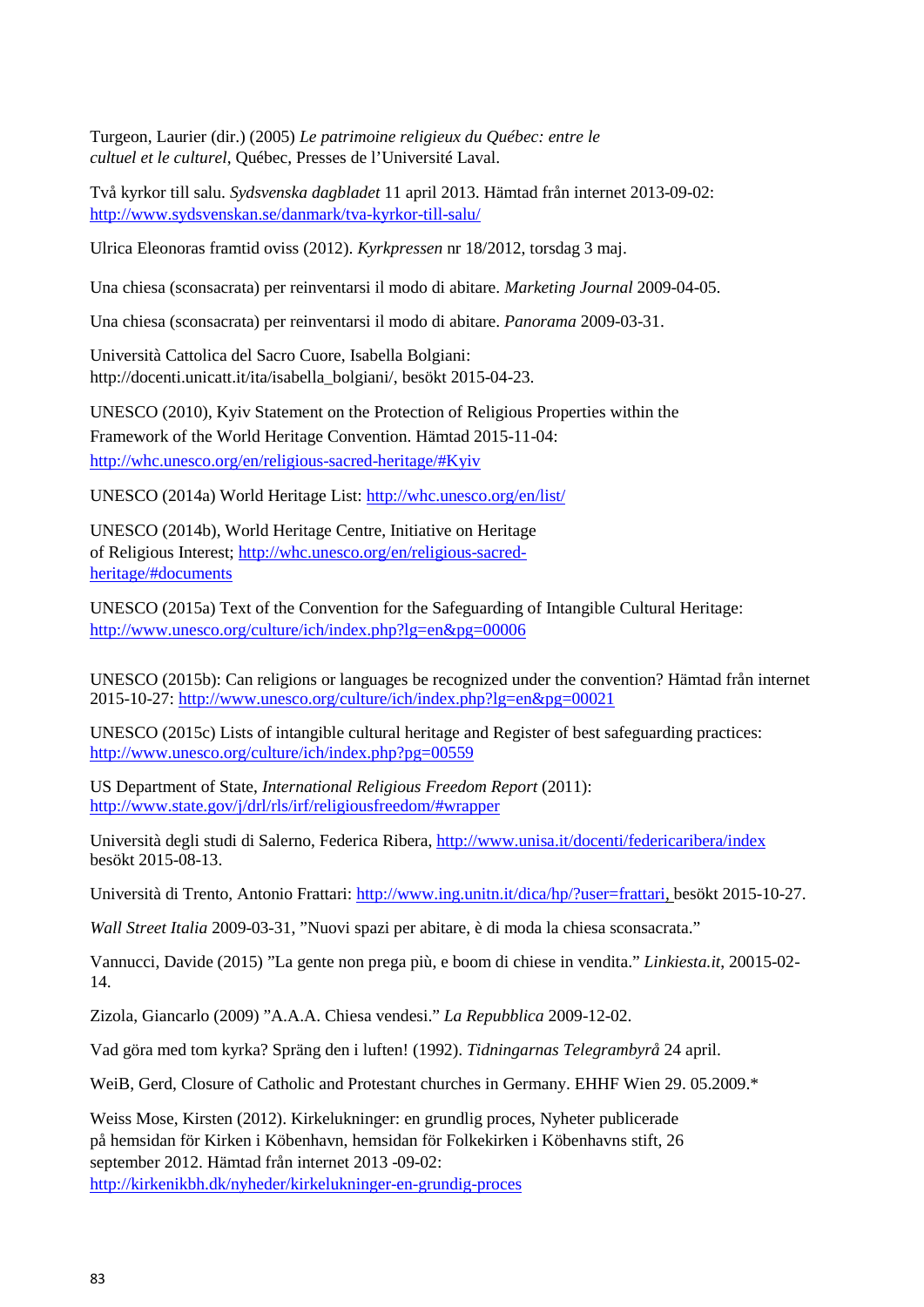Widmark, Henrik (2011). Kyrkornas framtid berör oss alla. *Svenska Dagbladet* 2011-10-05. Hämtad 2013-11- 25:

[http://www.svd.se/opinion/brannpunkt/kyrkornas-framtid-beror-oss-alla\\_6525632.svd](http://www.svd.se/opinion/brannpunkt/kyrkornas-framtid-beror-oss-alla_6525632.svd)

Wienberg, Jes (2010). När Gud flyttar ut. Ödekyrkor förr och nu. *Maglarp. Kyrkan som försvann.* Studier till Sveriges kyrkor. Riksantikvarieämbetet.

Vincents, Claus (2000). Frikirker satt till salg. *Kristeligt Dagblad* 1 maj 2000. Från internet 2013-11-26: <http://www.kristeligt-dagblad.dk/artikel/233254:Kirke---tro--Frikirker-sat-til-salg>

de Vries, Ben (2009), Reuse of Religious Heritage in the Netherlands (May 2009). Hämtas på: [http://www.futurereligiousheritage.eu/wp-content/uploads/2012/05/2009-Res-of](http://www.futurereligiousheritage.eu/wp-content/uploads/2012/05/2009-Res-of-religious-heritage-in-the-Netherlands-Ben-de-Vries.pdf)[religious-heritage-in-the-Netherlands-Ben-de-Vries.pdf](http://www.futurereligiousheritage.eu/wp-content/uploads/2012/05/2009-Res-of-religious-heritage-in-the-Netherlands-Ben-de-Vries.pdf)

Vucenovic, Bojana (2009). Spora obnova vjerskih objekata. *Nezavisne novine*12 april 2009, hämtad från internet 2015-02-20: <http://www.nezavisne.com/novosti/bih/Spora-obnova-vjerskih-objekata-39516.html>

Övertaliga kyrkor och andra fastigheter. Kyrkomötet, Ekonomi- och egendomsutskottets betänkande 2008:5: *[http://www.svenskakyrkan.se/tcrot/km/2008/betankanden/4EE2008\\_05.shtml](http://www.svenskakyrkan.se/tcrot/km/2008/betankanden/4EE2008_05.shtml)*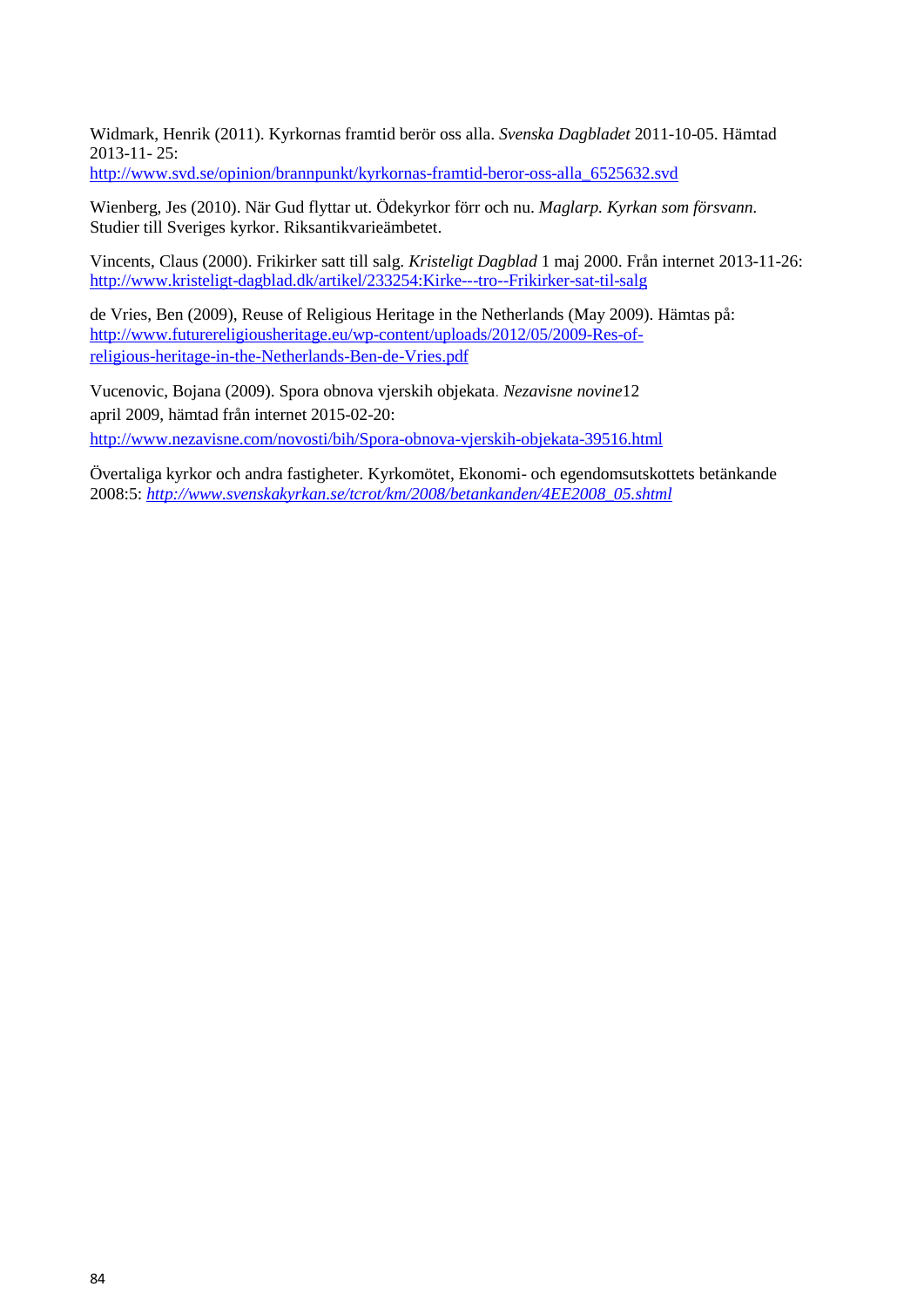## Websites, Internet Resources

Agencija za Statistiku BiH (2014) Agency of Statistics Boznia and Hercegovina. Besökt 2014 -09-10 [http://www.bhas.ba/?option=com\\_content&view=article&id=52&itemid=8](http://www.bhas.ba/?option=com_content&view=article&id=52&itemid=80&lang=ba) [0&lang=ba](http://www.bhas.ba/?option=com_content&view=article&id=52&itemid=80&lang=ba)

Agenzia del Demanio:

[http://www.agenziademanio.it/opencms/it/agenzia/index.html,](http://www.agenziademanio.it/opencms/it/agenzia/index.html) besökt 2015-05-12. Myndigheten har också ansvaret för förvaltningen av egendomar som konfiskerats från den organiserade brottsligheten.

Bureau of Democracy, Human Rights and Labour International *Religious Freedom Reportfor 2013*. Från internet 2012-10-17. <http://www.state.gov/j/drl/rls/irf/religiousfreedom/index.htm#wrapper>

Ćamil Duraković: Bojim se da će inat crkvu neko htjeti da ruši!. 16 april 2013, *Slobodna Bosna Nezavisni informativni portal* hämtad från internet 2015-02-25: [http://www.slobodna](http://www.slobodna-bosna.ba/vijest/6959/camil_durakovic_bojim_se_da_ce_inat_crkvu_neko_htjeti_da_rusi.html)[bosna.ba/vijest/6959/camil\\_durakovic\\_bojim\\_se\\_da\\_ce\\_inat\\_crkvu\\_neko\\_htjeti\\_da\\_rusi.html](http://www.slobodna-bosna.ba/vijest/6959/camil_durakovic_bojim_se_da_ce_inat_crkvu_neko_htjeti_da_rusi.html)

Center for Europeisk Islamisk Taenkning, CEIT:<http://www.teol.ku.dk/ceit/>

Center for samtidsreligion (2014): [http://samtidsreligion.au.dkF](http://samtidsreligion.au.dk/religion-i-danmark/2013/intro/)rån internet 2014-12-17

Center for kirkeforskning (2014), Köpenhamns universitet<http://teol.ku.dk/cfk/> Från internet 2014-12- 17.

Central Intelligence Agency, CIA 2013, The world fact book. Från internet 2013-07-11: [https://www.cia.gov/library/publications/the-world-factbook/geos/nl.html.](https://www.cia.gov/library/publications/the-world-factbook/geos/nl.html)

Central Bureau voor de Statistiek/Statistics Netherlands: [http://www.cbs.nl/en-](http://www.cbs.nl/en-GB/menu/home/default.htm)[GB/menu/home/default.htm](http://www.cbs.nl/en-GB/menu/home/default.htm)

Centre des monuments nationaux 2013, franska statens kulturarvsinstitution, hemsidan besökt 2013 -07- 13: [www.monuments-nationaux.fr](http://www.monuments-nationaux.fr/)

Centre interdisciplinaire d'étude des religions et de la laïcité – CIERL 2013. Hemsidan besökt 2013-07- 07: [www.ulb.ac.be/philo/cierl.](http://www.ulb.ac.be/philo/cierl)

CIA, Central Intelligence Agency, the World Fact book: <https://www.cia.gov/library/publications/the-world-factbook/>

CIA, Central Intelligence Agency, 2013, The world fact book, Italien: [https://www.cia.gov/library/publications/the-world-factbook/geos/it.html, b](https://www.cia.gov/library/publications/the-world-factbook/geos/it.html)esökt 2015-08-13.

Centar za stupanje građanskih interesa, Public Interest Advocacy Center CPI, hemsidan besökt 2014-05- 13: <http://cpi.ba/>

Chaire de recherche en Patrimoine Religieux Bâti (2013). Presentation av professuren för det religiösa kulturarvet, hemsidan besökt 2013-11-25: [http://www.crcprb.chaire.ulaval.ca](http://www.crcprb.chaire.ulaval.ca/)

The Church of England, hemsidan besökt 2015-04-09: [http://www.churchofengland.org](http://www.churchofengland.org/)

The Churches Conservation Trust:<http://www.visitchurches.org.uk/>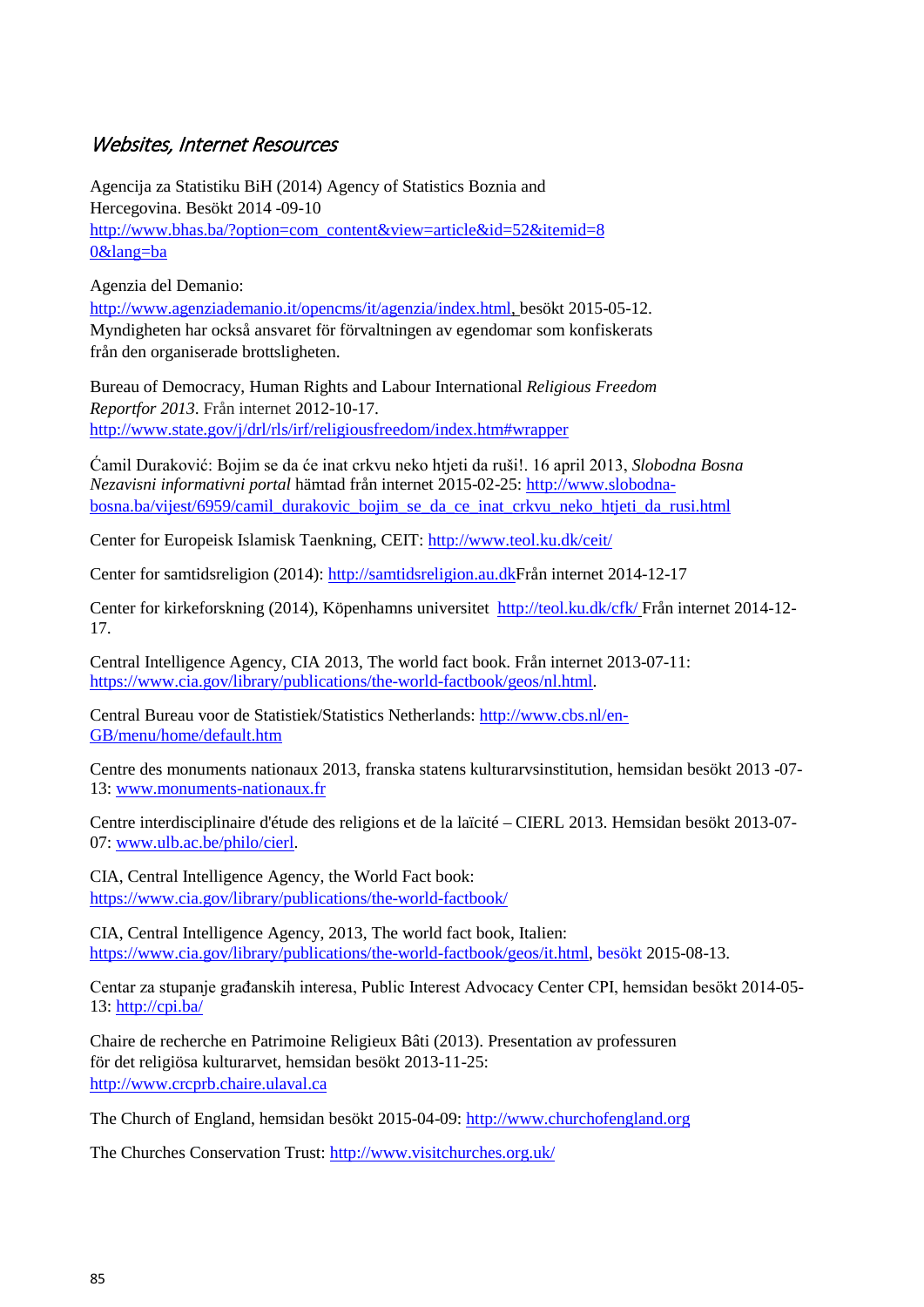Danmarks kirker, Nationalmuseet, Danmark:<http://danmarkskirker.natmus.dk/danmarks-kirker/>

Den norske kirke (2014). Hemsidan besökt 2014-12-17: <http://www.kirken.no/index.cfm?event=doLink&famId=232>

Églises ouvertes 2013, hemsidan besökt 2013-07-15: [www.eglisesouvertes.be](http://www.eglisesouvertes.be/)

English Heritage, Places of worship. Besökt 2013-09-05: [http://www.english](http://www.english-heritage.org.uk/caring/places-of-worship/)[heritage.org.uk/caring/places-of-worship/](http://www.english-heritage.org.uk/caring/places-of-worship/)

Eurostat, EU-kommissionens resurs för europeisk statistik:<http://ec.europa.eu/eurostat>

Evangelisk-lutheranska kyrkan i Finland (2014). Hemsida besökt 2014-12-06 [http://evl.fi/EVLsv.nsf/documents/9C96C4D2BE20B637C22570C300513D67?openDo](http://evl.fi/EVLsv.nsf/documents/9C96C4D2BE20B637C22570C300513D67?openDocument&yp=y&lang=SV) [cument&yp=y&lang=S](http://evl.fi/EVLsv.nsf/documents/9C96C4D2BE20B637C22570C300513D67?openDocument&yp=y&lang=SV) [V](http://evl.fi/EVLsv.nsf/documents/9C96C4D2BE20B637C22570C300513D67?openDocument&yp=y&lang=SV)

Evangelische Kirche in Deutschland/Evangelical Church in Germany:<http://www.ekd.de/>

Finlex 2014, finska Justitieministeriets internettjänst, besökt 2014 -12-10: [http://www.finlex.fi/sv/laki/ajantasa/1993/19931054.](http://www.finlex.fi/sv/laki/ajantasa/1993/19931054)

Finlands ortodoxa kyrka (2013). Hemsidan besökt 2013-09-23:<http://www.ort.fi/en/srk>

Franska nationalförsamlingen 2013. Kronologisk historik om stat och kyrka, hemsidan besökt 2013 -04-02, [www.assemblee-nationale.fr/histoire/eglise](http://(www.assemblee-nationale.fr/histoire/eglise-etat/chronologie.asp)[etat/chronologie.asp](http://(www.assemblee-nationale.fr/histoire/eglise-etat/chronologie.asp)

Future for Religious Heritage, Case-studies, Projects and Reports, hemsidan besökt 2013-09-10: <http://www.futurereligiousheritage.eu/resources/case-studies/>

Fylkesmannnen (2015), besökt 2015-05-21: http://www.fylkesmannen.no/Plan-og-bygg/

Hotell Martins Patershof 2013, hemsidan besökt 2013-09-30: [http://www.martins](http://www.martins-hotels.com/en/hotel/martins-patershof/discover/)[hotels.com/en/hotel/martins-patershof/discover/](http://www.martins-hotels.com/en/hotel/martins-patershof/discover/)

Human-Etisk Forbund (Norge), länk: Om oss. Besökt 2013-05-26[.http://www.human.no/Om-oss/](http://www.human.no/Om-oss/)

Institut national de la statistique et des études économiques, INSEE, [hwww.insee.fr, 2](http://www.insee.fr/)013.04.04

Inventaire hemsidan besökt 2013-05-07: [http://www.lieuxdeculte.qc.ca](http://www.lieuxdeculte.qc.ca/)

Justitiedepartementet Bosnien och Hercegovina (2014), besök hemsidan 2014-12-10; <http://www.mpr.gov.ba/Default.aspx?pageIndex=1&langTag=en-US>

Katolische Kirche in Deutschland:<http://www.katholisch.de/de/katholisch/index.php>

Katolska kyrkan i Frankrike 2013, hemsidan besökt 2013-07-07: [www.eglise.catholique.fr](http://www.eglise.catholique.fr/)

Sverige, Stockholm katolska stift:<http://www.katolskakyrkan.se/>

Kirkesøk, Kirkebyggdatabasen, Norge, Besökt 2013-09-03:<http://www.kirkesok.no/>

*Kirkelig arbeidsgiver- og interesseorganisasjon* KA 2015, hemsida 2015-02-05: <http://www.ka.no/arbeidsliv/kirkebygg>

Komisija za očuvanje nacionalnih spomenika 2014. Bosnia and Herzegovina Commission to Preserve National Monuments. Hemsidan besökt 2014-05-10: [http://kons.gov.ba/main.php?id\\_struct=6&lang=1&action=view&id=1316](http://kons.gov.ba/main.php?id_struct=6&lang=1&action=view&id=1316)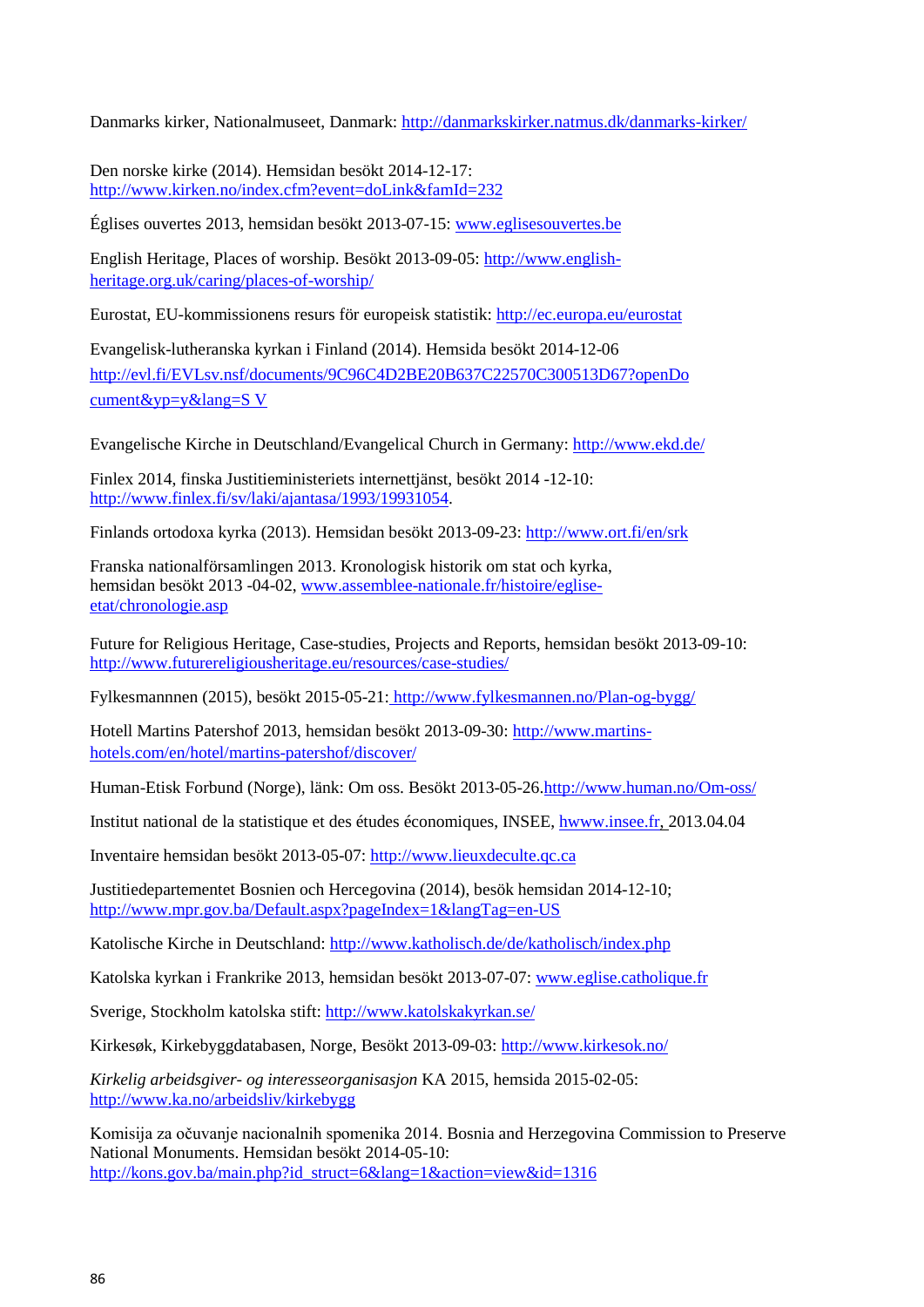Landguiden (2013), Utrikespolitiska institutet, hemsidan besökt2013-07-01, [http://www.landguiden.se,](http://www.landguiden.se/)

Konstitutionella rådet i Frankrike 2013, rådets hemsida besökt 2013-04-20: [www.conseil-constitutionnel.fr/conseil-constitutionnel/francais/les](http://www.conseil-constitutionnel.fr/conseil-constitutionnel/francais/les-decisions/acces-par-date/decisions-depuis-1959/2013/2012-297-qpc/communique-de-presse.136085.html)[decisions/acces-par-date/decisions-depuis-1959/2013/2012-297](http://www.conseil-constitutionnel.fr/conseil-constitutionnel/francais/les-decisions/acces-par-date/decisions-depuis-1959/2013/2012-297-qpc/communique-de-presse.136085.html) [qpc/communique-de-presse.136085.html](http://www.conseil-constitutionnel.fr/conseil-constitutionnel/francais/les-decisions/acces-par-date/decisions-depuis-1959/2013/2012-297-qpc/communique-de-presse.136085.html)

Kulturarv utan gränser, hemsidan besökt 2015-02-25:<http://chwb.org/?lang=sv>

La Fondation du Patrimoine 2013. Kulturarvsfonden. Hemsidan besökt 2013- 04-10 [www.fondation-patrimoine.org](http://www.fondation-patrimoine.org/)

Legifrance 2013. Franska statens internettjänst för lagar och förordningar, lag: Loi du 9 décembre 1905 concernant la séparation des Eglises et de l'Etat. Hemsidan besökt 2015-11-04:

[http://www.legifrance.gouv.fr/affichTexte.do?cidTexte=JORFTEXT00000050](http://www.legifrance.gouv.fr/affichTexte.do?cidTexte=JORFTEXT000000508749%20%20) [8749](http://www.legifrance.gouv.fr/affichTexte.do?cidTexte=JORFTEXT000000508749%20%20)

Legislation. gov. Uk 2013. Brittiska statens internettjänst för lagar och förordningar, Planning (Listed Buildings and Conservation Areas) Act 1990: <http://www.legislation.gov.uk/ukpga/1990/9>

Lov om Den norske kirke (kirkeloven), hemsidan besökt 2015-06-02: [https://lovdata.no/dokument/NL/lov/1996-06-07-31#KAPITTEL\\_3](https://lovdata.no/dokument/NL/lov/1996-06-07-31%23KAPITTEL_3)

The Methodist Church in Britain: [http://www.methodist.org.uk](http://www.methodist.org.uk/)

Ministeriet for Ligestilling og Kirke (Danmark) medlemsstatistik folkekirken: <http://miliki.dk/kirke/statistik/folkekirkens-medlemstal/>

Ministère de la culture et de la communication 2003, *Lettre d'information*, Franska kultur- och kommunikationsministeriets informationsbrevnr 111-2003. Du bon usage du patrimoine: Utiliser pour conserver ou conserver pour utiliser? Besökt 2015-11-04: <http://www.culture.gouv.fr/culture/actualites/lettre/dossiers/dossier111.pdf>

Direction des Monuments et des Sites (2013). Direction des Monuments et des Sites de la Région de Bruxelles - Capitale, hemsidan besökt 2013-07-15: [http://www.monument.irisnet.be](http://www.monument.irisnet.be/)

Monumentregister, Nederländerna. Sökningen gjordes 2013-09-04: <http://monumentenregister.cultureelerfgoed.nl/php/main.php>

Museiverket (2014). Museiverket i Finland, hemsida besökt 2014-12-10: <http://www.nba.fi/sv/kulturmiljo/byggnadsarv/skyddssystemet/lagstiftning>

Ministero dei beni e delle attività culturali e del turismo, Linee guida per la tutela dei beni culturali ecclesiastici, 2014,:

[http://www.beniculturali.it/mibac/multimedia/MiBAC/documents/feed/pdf/Linee%20Guida%20Tutela%](http://www.beniculturali.it/mibac/multimedia/MiBAC/documents/feed/pdf/Linee%20Guida%20Tutela%20Beni%20Culturali%20Ecclesiastici-imported-48392.pdf) [20Beni%20Culturali%20Ecclesiastici-imported-48392.pdf, b](http://www.beniculturali.it/mibac/multimedia/MiBAC/documents/feed/pdf/Linee%20Guida%20Tutela%20Beni%20Culturali%20Ecclesiastici-imported-48392.pdf)esökt 2015-08-10.

Ministero dell'interno, Le chiese: [http://www.libertaciviliimmigrazione.interno.it/dipim/site/it/patrimonio/chiese, b](http://www.libertaciviliimmigrazione.interno.it/dipim/site/it/patrimonio/chiese)esökt 2015-05-12.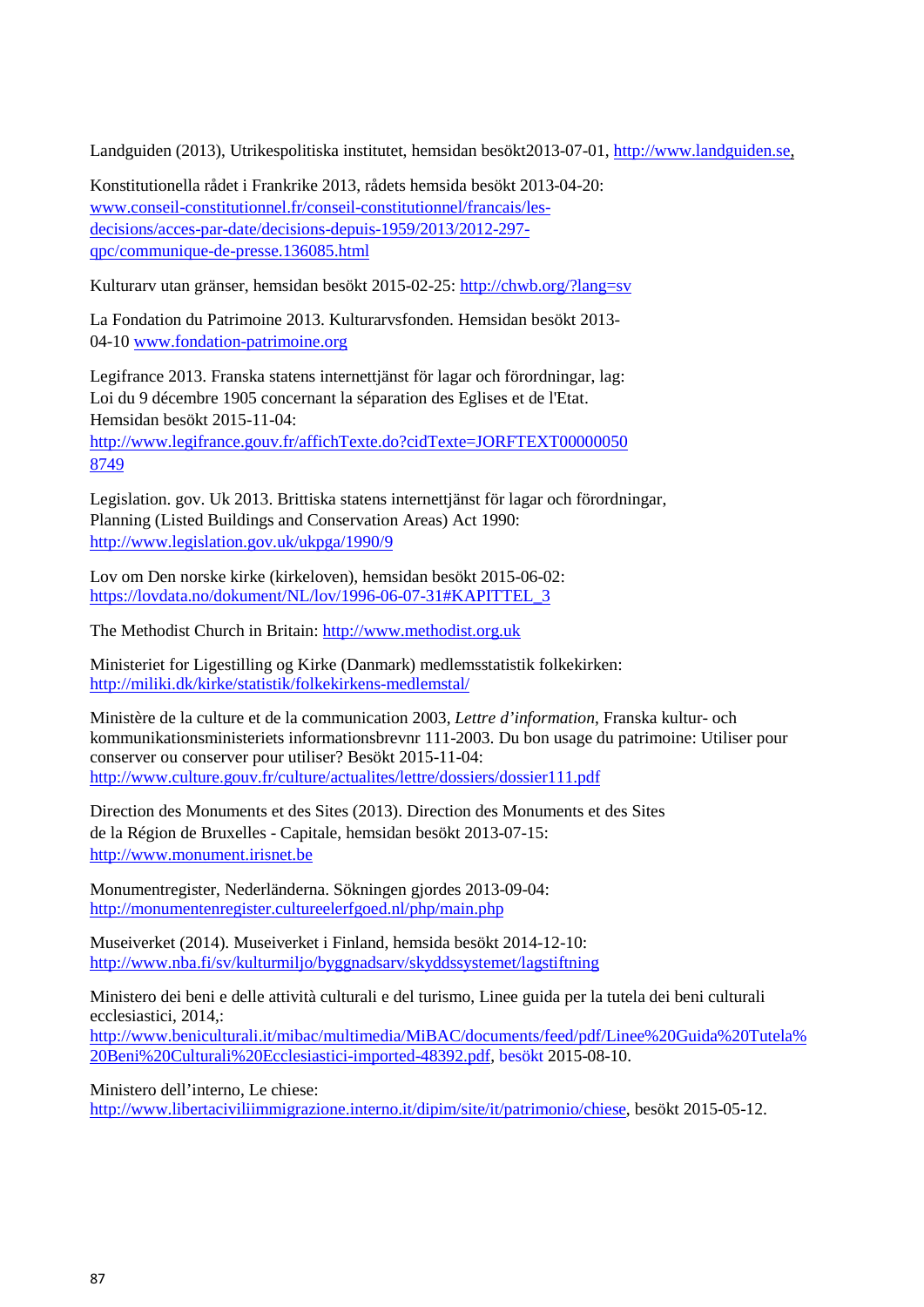Ministero dell'interno,

[http://www.libertaciviliimmigrazione.interno.it/dipim/site/it/patrimonio, b](http://www.libertaciviliimmigrazione.interno.it/dipim/site/it/patrimonio)esökt 2015 08-10.

Nikolic, Dragan (2012). Tre städer, två broar och ett musem – Minne, politik och världsarv, Lund

Observatoire du Patrimoine Religuieux 2013. OPR, hemsidan besökt 2013-02-10 [www.patrimoine](http://www.patrimoine-religieux.fr/)[religieux.fr](http://www.patrimoine-religieux.fr/)

Office of Religious Freedom 2014. Kanadensiska regeringens kansli för skydd av religionsfriheten. Hemsidan besökt 2014-12-12:

http://www.international.gc.ca/religious\_freedomliberte\_de\_religion/index.aspx?lang=eng

Office for National Statistics, Storbritannien:<http://www.ons.gov.uk/ons/index.html>

Pontificia Commissione per i Beni Culturali della Chiesa: [www.vatican.va/roman\\_curia/pontifical\\_commissions/pcchc/index\\_it.htm](http://www.vatican.va/roman_curia/pontifical_commissions/pcchc/index_it.htm) Besökt 2015 -05-27.

Protestantse Kerk/Protestantiska kyrkan i Nederländerna (2014). Hemsidan besökt 2014 -12-10: <http://www.protestantsekerk.nl/overons/protestant-church/Paginas/default.aspx>

Regeringskansliet, Sweden Abroad,: www.swedenabroad.com, besökt 2015-04-22.

Regjeringen.no (2015), besökt 2015-05-21: [https://www.regjeringen.no/nb/tema/kommuner-og-regioner/kommunalrett-og](https://www.regjeringen.no/nb/tema/kommuner-og-regioner/kommunalrett-og-kommunal-inndeling/forholdet-kommune-stat/fakta-om-kommunene-og-fylkeskommunene/id548623/)[kommunal-inndeling/forholdet-kommune-stat/fakta-om-kommunene-og](https://www.regjeringen.no/nb/tema/kommuner-og-regioner/kommunalrett-og-kommunal-inndeling/forholdet-kommune-stat/fakta-om-kommunene-og-fylkeskommunene/id548623/)[fylkeskommunene/id548623/](https://www.regjeringen.no/nb/tema/kommuner-og-regioner/kommunalrett-og-kommunal-inndeling/forholdet-kommune-stat/fakta-om-kommunene-og-fylkeskommunene/id548623/)

REMID (Religionswissenschaftlicher Medien- und Informationsdienst/Religious Studies Media and Information Service):<http://www.remid.de/index.php>

Rikjskdienst voor het Cultureel Erfgoed (2014). Cultural Heritage Agency of the Netherlands. Hemsida besökt 2014-12-10: [http://www.cultureelerfgoed.nl/en/about](http://www.cultureelerfgoed.nl/en/about-us)[us](http://www.cultureelerfgoed.nl/en/about-us)

Rikjskdienst voor het Cultureel Erfgoed/Monumentregister: <http://monumentenregister.cultureelerfgoed.nl/php/main.php>

Riksantikvaren (2015), Norge, länk: Kirker. Hemsida besökt 2015-05-21: <http://www.riksantikvaren.no/Tema/Bygningar/Kirker>

Sorbonne 2013. Institut de recherches pour l'étude des religions (I.R.E.R). Hemsidan besökt 2013-04-14: [www.paris-sorbonne.fr/institut-de-recherches-pour-l/presentation-4559/](http://www.paris-sorbonne.fr/institut-de-recherches-pour-l/presentation-4559/)

Fondation rurale de Wallonie 2014. SOS patrimoine rural. Vade-mecum réalisé par la Fondation rurale de Wallonie, avec l'aide de la Wallonie et le concours de l'Institut du Patrimoine wallon 2014. Hämtad från internet 2014-12-13, [http://www.frw.be/fileadmin/user\\_upload/aau/SOS\\_2014.pdf](http://www.frw.be/fileadmin/user_upload/aau/SOS_2014.pdf)

Statistics Belgium (2013). Belgiska statens statistik, hemsidan besökt 2013-07-01: [http://statbel.fgov.be](http://statbel.fgov.be/)

Statistiska centralbyråns befolkningsstatistik: [http://www.scb.se/Pages/Product\\_\\_\\_\\_25785.aspx](http://www.scb.se/Pages/Product____25785.aspx)

Store norske leksikon (2013) (webbaserat upplagsverk), Sökord" religion i Norge", [http://snl.no/religion\\_i\\_Norge.](http://snl.no/religion_i_Norge)